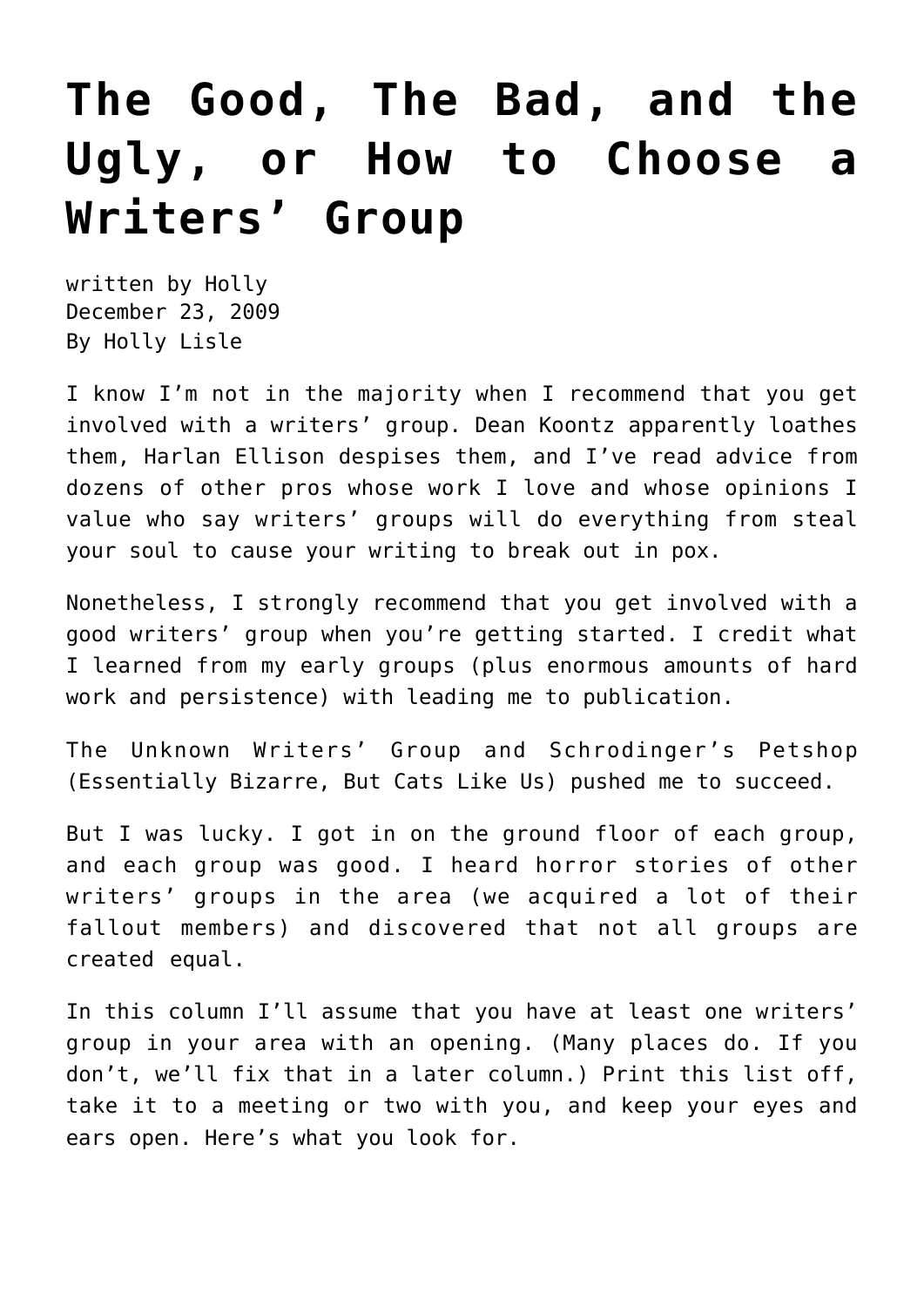## **Good, Bad, or Ugly?**

## **Rule #1**

### **Does the group have a clearly defined goal, preferably in writing?**

This can be something as simple as "We want to see something new from each writer at each meeting," or as elaborate as a mission statement. However, if the members of the group haven't taken the time to define their purpose, they probably don't know where they're going. And neither will you.

## **Rule #1 Example**

### *"Purposes and Goals:*

*Schrodinger's Petshop, established in May of 1988, grew out of a core of aspiring science fiction and fantasy writers who wanted to write better and sell our work, and who weren't able to find a writers' group or program that met our needs and interests. We've met on a regular basis since, constantly growing and changing to meet the needs of our admittedly esoteric membership.*

*Our main goal is to help each other get published. We do this by presenting and participating in workshops on our varied areas of expertise, by reading and critiquing each other's work, and by encouraging each other to submit finished works. We also provide networking, contacts with professionals in the field, and a chance to meet other local talents with similar interests."*

(This is a quote from the Schrodinger's Petshop Handbook, which I wrote in 1988. It was the keystone to our keeping our group good. [If you'd like to read the complete rules, here's](https://hollylisle.com/articles/sp-member-handbook/) [the text. \)](https://hollylisle.com/articles/sp-member-handbook/)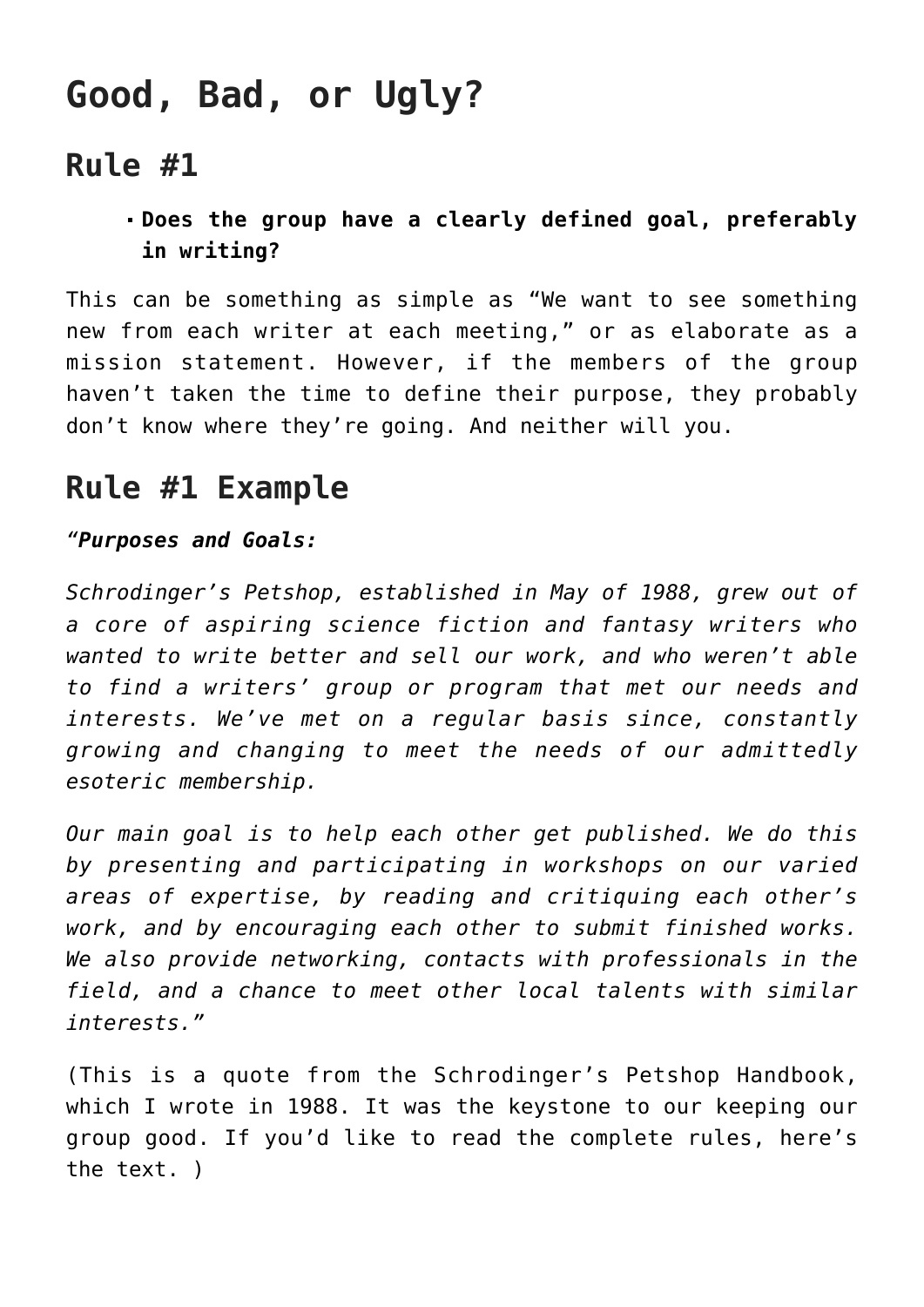## **Rule #2**

### **Does the group have any interest in the type of writing you want to do?**

This may seem irrelevant to you—you may be thinking "We're all writers, right? They'll be glad to help me." Unfortunately it isn't true. The worst horror stories I got were from writers who wanted to write SF or romances and attended meetings at the other large local group in the area. They found themselves and their work attacked as substandard, unworthy, and stupid—in spite of the fact that many of them did very good work. They were not, you see, considered sufficiently "literary" to be worth anybody's time.

#### **Rule #2 Example**

#### *"Writer Requirements:*

*We are open to members of all levels of experience, and of all ages and interests. We have members who are experienced in novel-writing, in short-fiction writing, in non-fiction, and in poetry. However, we are strongly biased in favor of science fiction, fantasy, and horror (speculative fiction) subject matter. We are not a general-interest writers' group. If you want to write mainstream or non-fiction or works in other genres, but have no interest in speculative fiction, we are not the group for you.*

*While we have a great deal of fun at our meetings, we are not geared toward socializing. We are a working writers' group, and our main premise is that writers write. If you join, be prepared to read what you are working on, to take criticism, and also to give it. We'll help you achieve your goal of getting your stories into print—your goal is one we share.*

*Welcome to Schrodinger's Petshop."*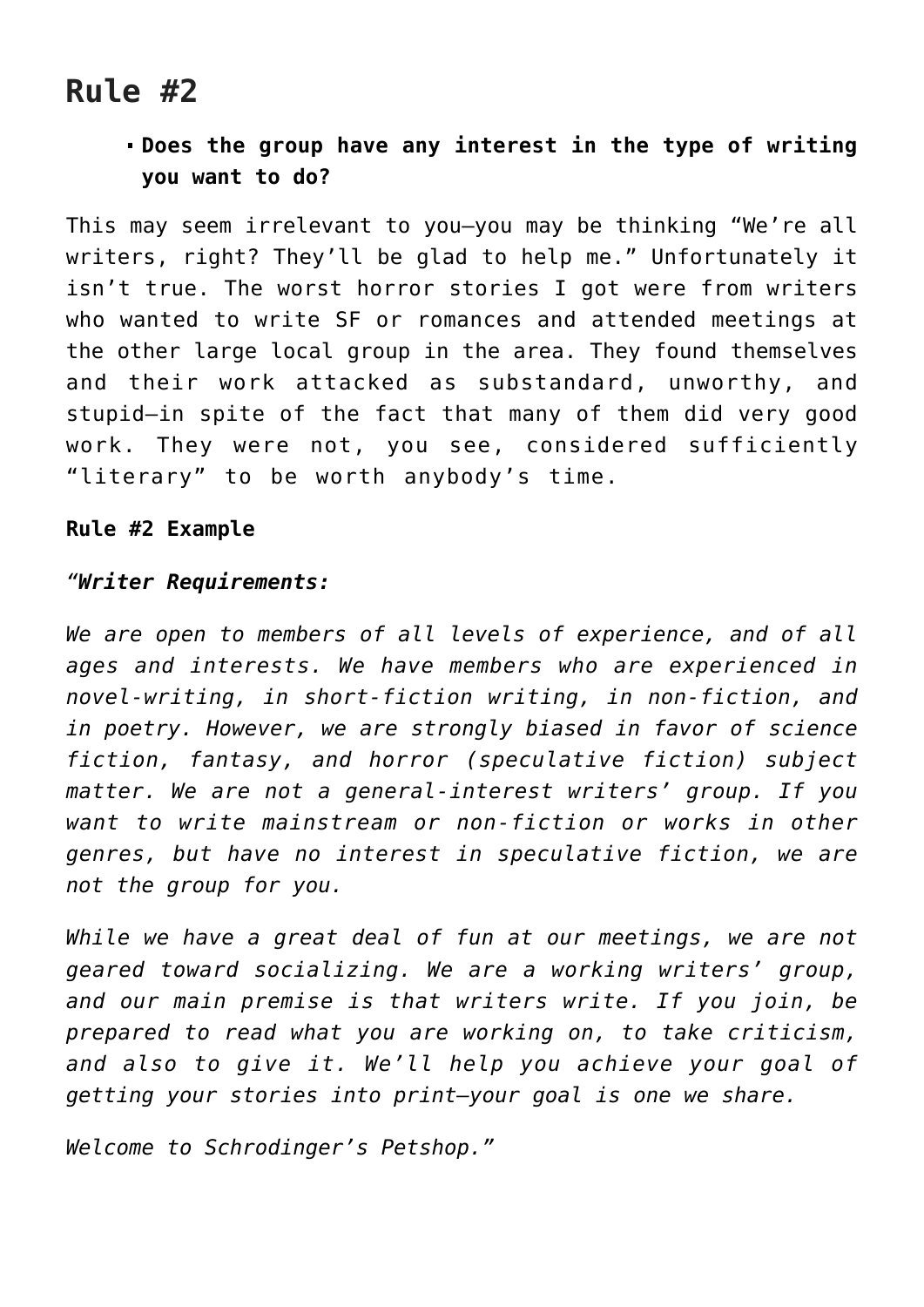## **Rule #3**

**Does the membership arrive and get to work, or does everyone just stand around and talk about writing?**

Pretty early in the meeting, everyone should start moving toward the chairs. Manuscript pages ought to start appearing in hands, and pens and notepads ought to come out. You should see people beginning to discuss the writing they have in front of them, in whatever critique format they use.

The group should not spend more than half an hour hanging out and gossiping.

## **Rule #4**

### **Are there any rules for people who are criticizing each others work to follow?**

This is so important. One nasty writer with a mean streak can destroy a talented beginner, and use his critique time as a way to grind the "competetion" into powder. This is stupid, it sucks, and it's pointless.

There is a better way. Critiques should deal only with the work, should be constructive, and should be short. If one person takes more than ten minutes to discuss a piece of work, that's a good sign that the meetings are poorly controlled.

## **Rule #4 Example**

#### "*Schrodinger's Rules of Critiquing:*

*1) Critique the writing, never the writer. Never say, "You are…" or "You should…" Instead say, "The writing is…" or "The story should…"*

*2) Find what is right in each piece as well as what is wrong.*

*3) Don't say, "This is how I would write it;" how you would*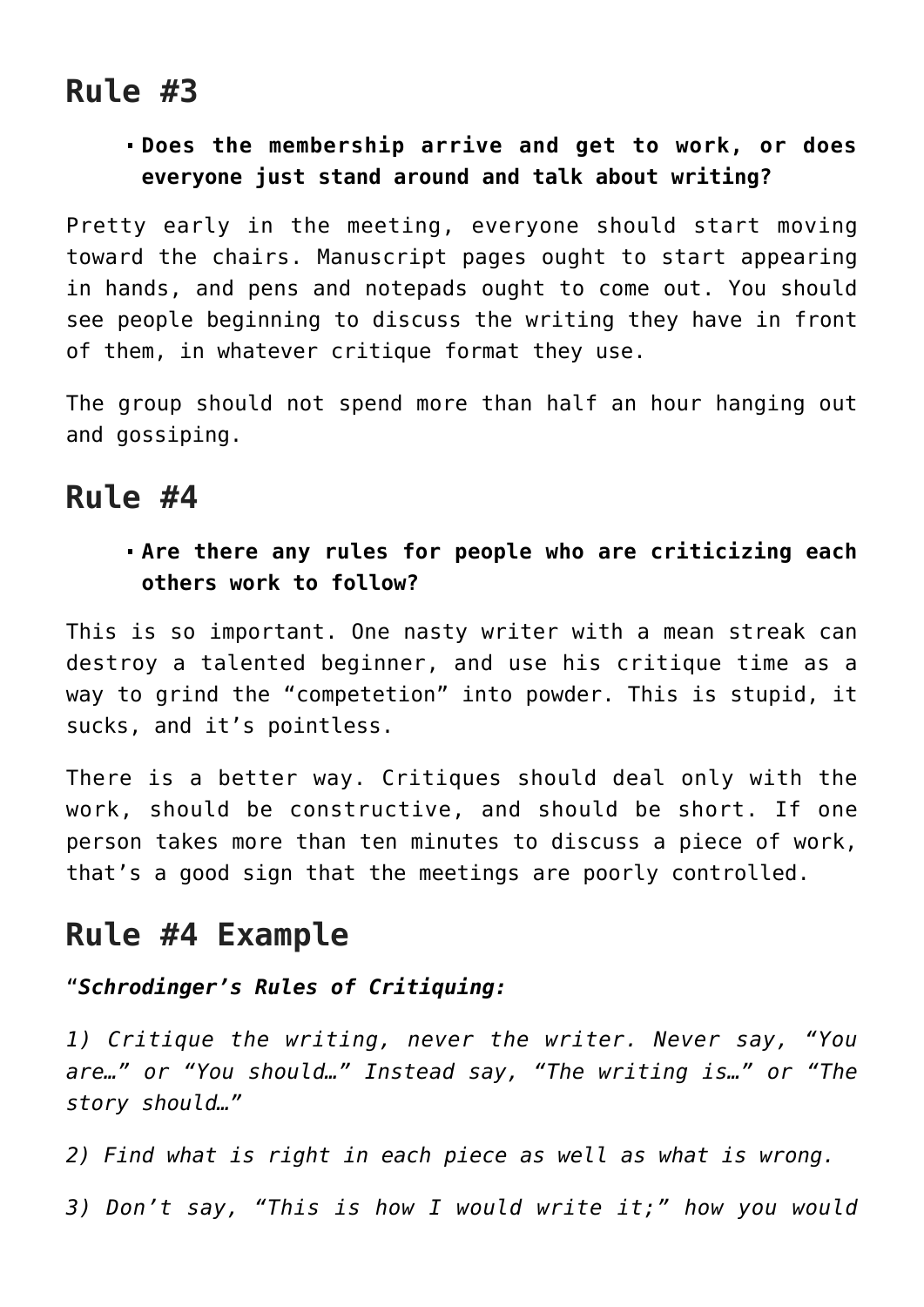*write it isn't the point.*

*4) Remember that subject matter is personal. You don't have to like a story to give it a fair critique.*

*5) Remember what your biases are and critique around them.*

*6) Remember that real people wrote this stuff, and real people have real feelings."*

*Things you may not say while critiquing.*

*"That's awful."*

*"That's stupid."*

*"You couldn't write your way out of a paper bag."*

## **Rule #5**

### **Are there any rules for people whose work is being criticized to follow?**

Again, this is essential. People get very defensive when others are telling them what they did wrong, and their first impulse seems to be to argue. The critique-ee needs to have rules to follow, too, and the first of these needs to be "Shut up and listen." If people have taken the time to read or listen to what you wrote, take the time to hear what they have to say about it.

## **Rule #5 Example**

#### *"Schrodinger's Rules of Being Critiqued:*

*1) Listen. The person who is speaking has taken the time to listen to your work, and wants to help you find ways to make it better.*

*2) Wait until everyone has finished critiquing before making comments.*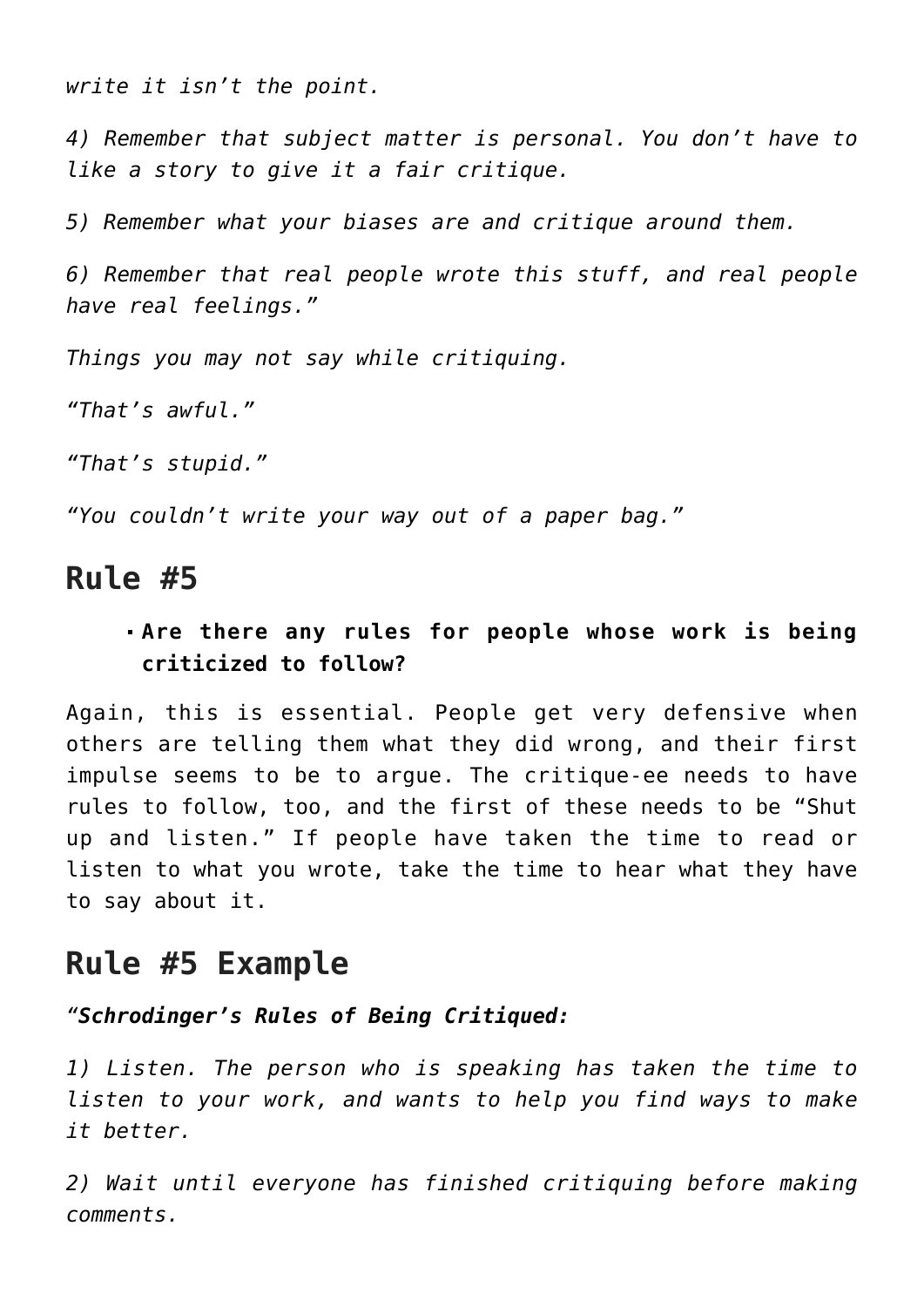*3) Explain only if necessary. Don't rebut.*

*4) Take notes.*

*5) Realize that everything can be improved.*

*6) Be willing to make changes. Conversely, don't change anything you feel must remain in order to make the story yours.*

*Things you may not say when being critiqued.*

*"You're wrong."*

*"You're an idiot."*

*"Your mother was a hamster and your father smelled of elderberries.""*

### **Rule #6**

**Does the group have set guidelines for behavior, and a way to remove troublesome members?**

Shouldn't be necessary, should it? After all, everybody's an adult. Or at least literate. At least that's the theory.

In fact, however, a removal rule is necessary. You can get a great group together, and you can be having wonderful meetings, and someone will unsuspectingly bring the Writer From Hell with him to a meeting. This writer will ignore the rules, attack the other writers, try to hog the meeting, refuse to even consider changing a word of his precious story, and make life miserable for everyone.

The group MUST have a way, stated in advance, of getting rid of this nightmare.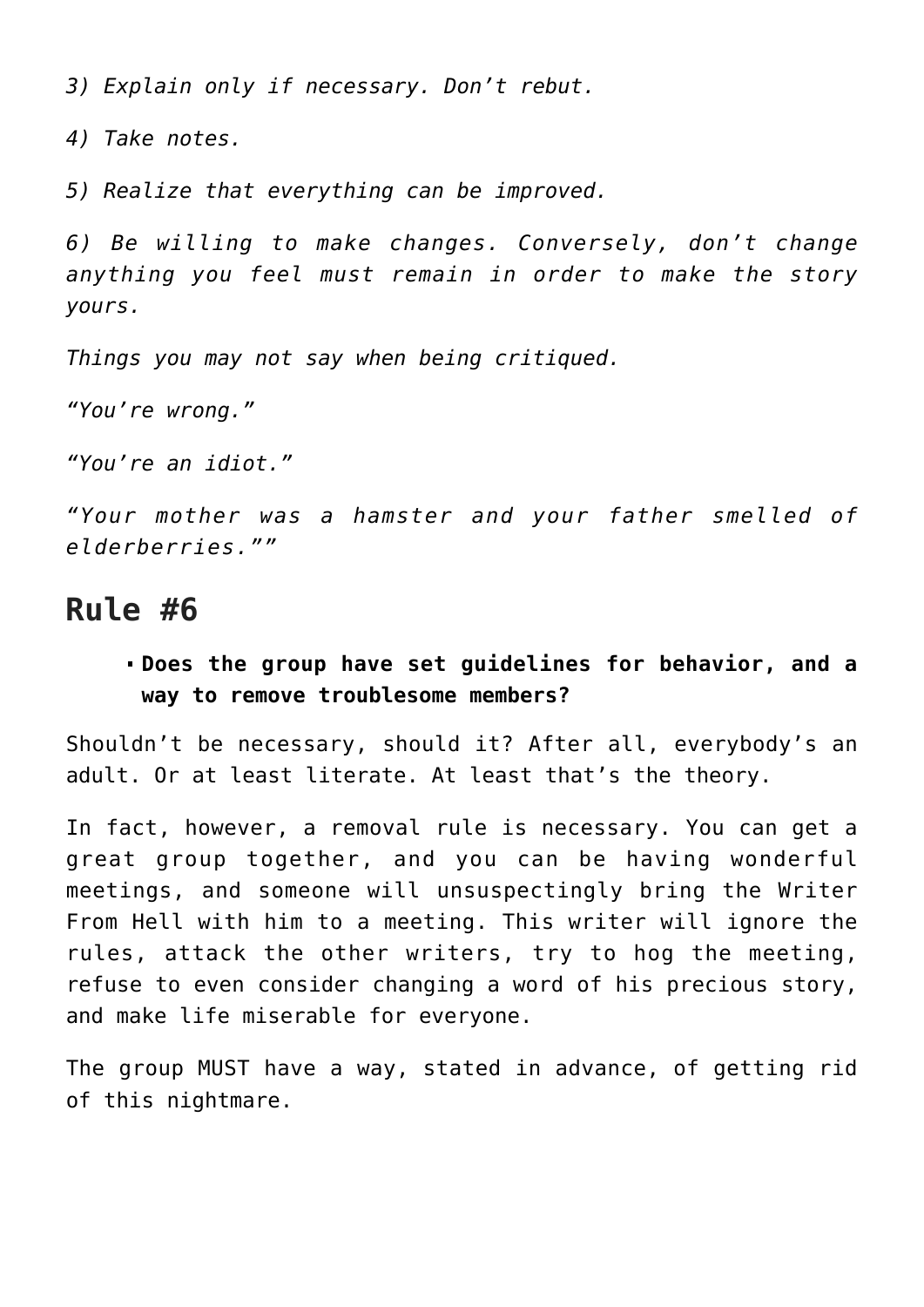## **Example #6**

#### "**Membership Guidelines:**

*Attending meetings is a privilege and not a right. Memberships can be revoked—for failure to follow critiquing rules, for failure to follow protocol in being critiqued, or by a general vote of the other members."*

## **Rule #7**

#### **Do the people who are there like each other?**

If the other folks at the meeting spend most of the meeting talking about what a bitch Dorothy is or how they suspect John is writing in English as a poorly-learned third language, or if they snap at each other, cut each other down, or are brutal with each other's manuscripts, RUN AWAY! They will be no kinder to you and your work.

You'll need a few meetings to get a feel for the group dynamics. You'll usually find that the group falls into one of the following types:

- 1. **Circle of Friends**
- 2. **Master and Students/Slaves**, or
- 3. **Sharks and Dinner**.

## **Rule #7 Examples**

#### **Circle of Friends**

Usually a group of writers all working on about the same level.Either nobody has published yet, or a few have started making small sales, or everyone has started selling, or a bunch of pros got together to hang out on Saturday nights.Sometimes you can find a Circle of Friends open to people working at all levels, from beginner to pro, but this has to be a group that is very tightly run or it will end up being a Master and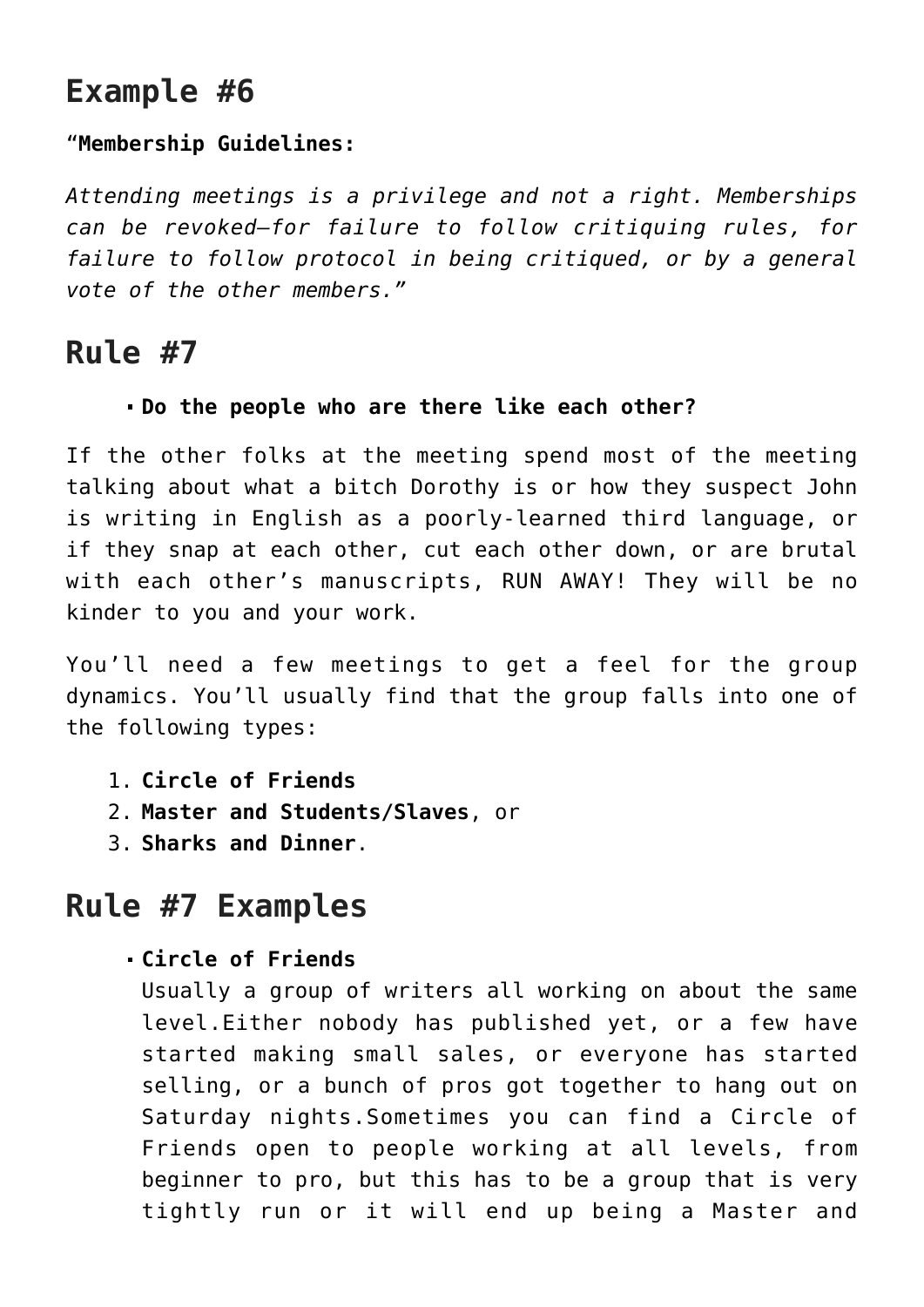Students group.

Schrodinger's Petshop managed to be an all-levels Circle of Friends for years (though the group did eventually disintegrate), but while it held together we were careful to enforce the handbook rules, we threw out anyone who broke them, and we had no group leader, by design.

We also actively recruited beginners. Most groups aren't like this.

In general, your best bet for a writing group will be a Circle of Friends on your level.

#### **Master and Students**

Usually a group put together by one pro and open to beginners.This is generally designed as a teaching group, with the pro as the teacher, and this kind of group can be either good or terrible, depending on the pro.

If you have someone who loves to teach, who is genuinely interested in seeing the members get published, and whose work appeals to you enough that you think you could learn from him, then a Master and Students group will be okay.

If, however, your existence in the group is solely to provide ego-boosts for the master, then you end up with a **Master and Slaves** dynamic, and you aren't likely to get much that will help you get published.

Listening to the master read a new chapter of his book every week on the theory that this will allow you to see a work in progress, while never getting to present your own work, is a sure sign that you are in the presence of a raving egotist. Say bye-bye.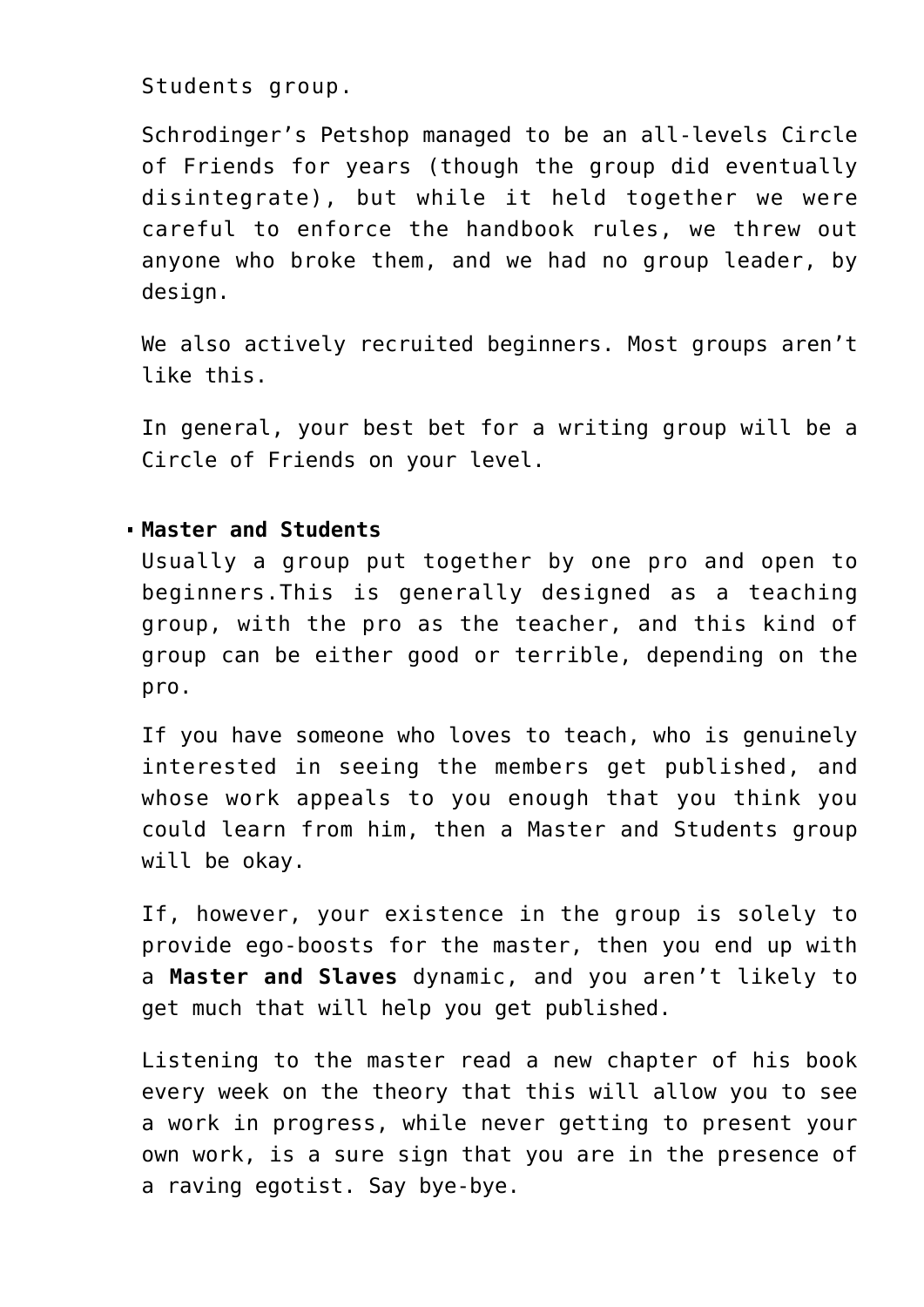**Sharks and Dinner**Any tightly knit clique that tears apart those not in the Inner Circle.

**In a Sharks and Dinner group, you'll notice all the signs of evil in the first meeting or two**—people afraid to read their work to others, people speaking viciously of those not present, brutal critiques of works that are read, open hostility toward anything not written in the group's approved style or genre, people that come to one meeting and never return, and a general Fall of the House of Usher darkness.

**NEVER join a Sharks and Dinner group.** Remember, even if they let you be one of the Sharks… **when they smell blood in the water, sharks will eat their own.**

## **Rule #8**

**Does everybody bring work to each meeting, or do you hear from the same three people?**

In general, avoid all groups where you get to hear from only one or two writers, and everyone else sits around and talks about what they'll write someday.

## **Rule #9**

#### **Is anybody happy to see you?**

Do people make an effort to include you? Did anyone ask you your name? Did you like anyone there?

Furthermore, are you happy to be there? Do you look forward to going to meetings? When you get home, do you want to write, or do you want to smash your computer to pieces and investigate careers in ditch-digging?

If it isn't fun, if it doesn't add something positive to your life, don't waste your time.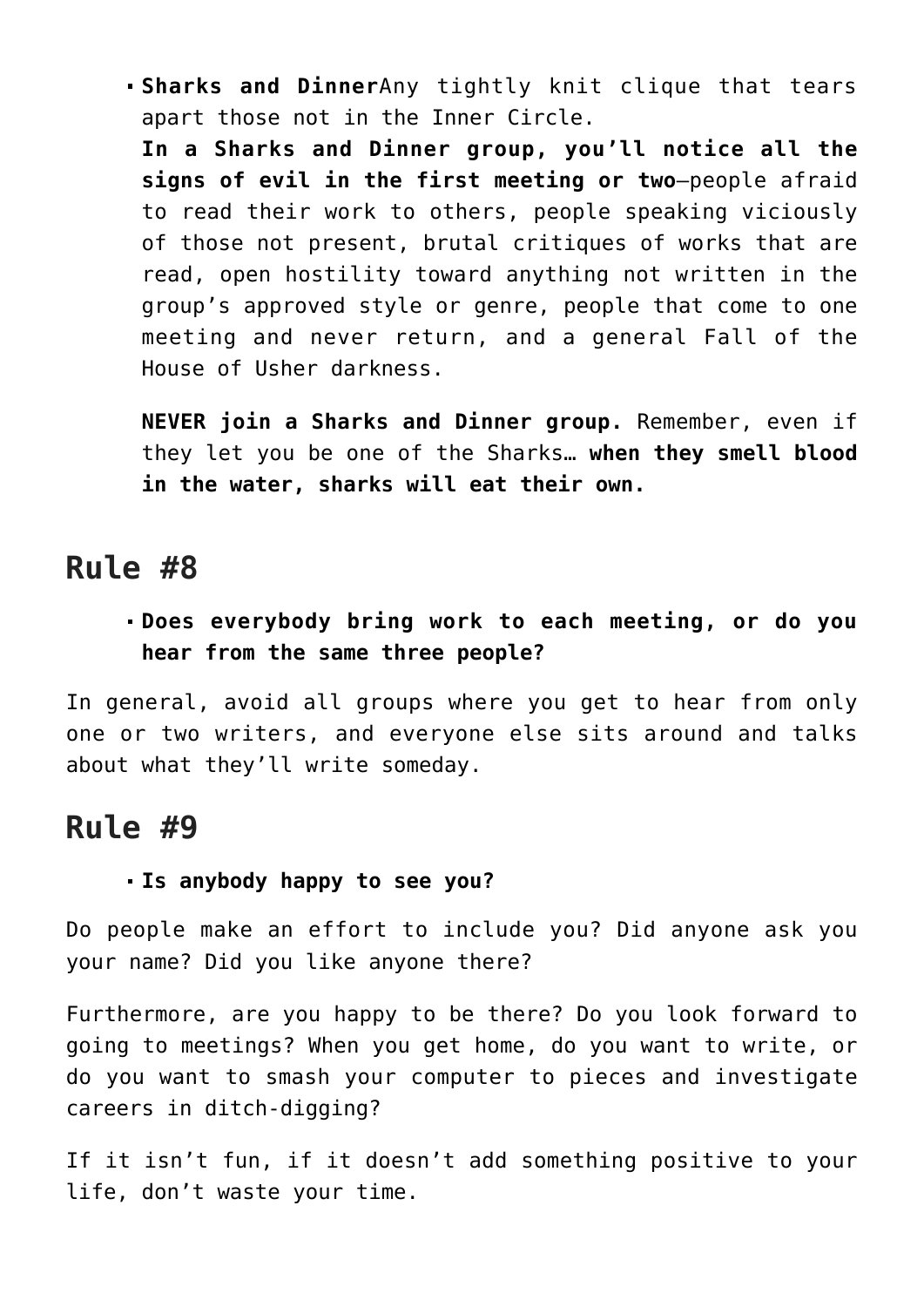NOTE: If this article resonates with you, and you want to meet other writers who share your passion and who are working in a friendly, supportive environment, [come hang out with us and](https://hollyswritingclasses.com/free/join.html) [make progress on your writing in my free writing community.](https://hollyswritingclasses.com/free/join.html)

Contents © Holly Lisle. <https://hollylisle.com> All Rights Reserved

# **[Reader Bonus: 396 Books and](https://hollylisle.com/reader-bonus-396-books-and-other-resources-writers-recommend/) [Other Resources Writers](https://hollylisle.com/reader-bonus-396-books-and-other-resources-writers-recommend/) [Recommend](https://hollylisle.com/reader-bonus-396-books-and-other-resources-writers-recommend/)**

written by Holly Lisle December 23, 2009 [By Holly Lisle](https://hollylisle.com)

I used to have a lot of fun with the folks on my list back when I only sent emails to one group of people.

Well, I'm back to just mailing to one group of people. So I'm saying it's time to have some fun again.

This is what my list guys and I built together back when still cool and useful years later.

And it reminds me of the days when I loved getting email, back when I heard from people I liked about things that interested me.

I want that back — not just for myself, but also for you. Email that's only the good stuff.

Let's make that happen.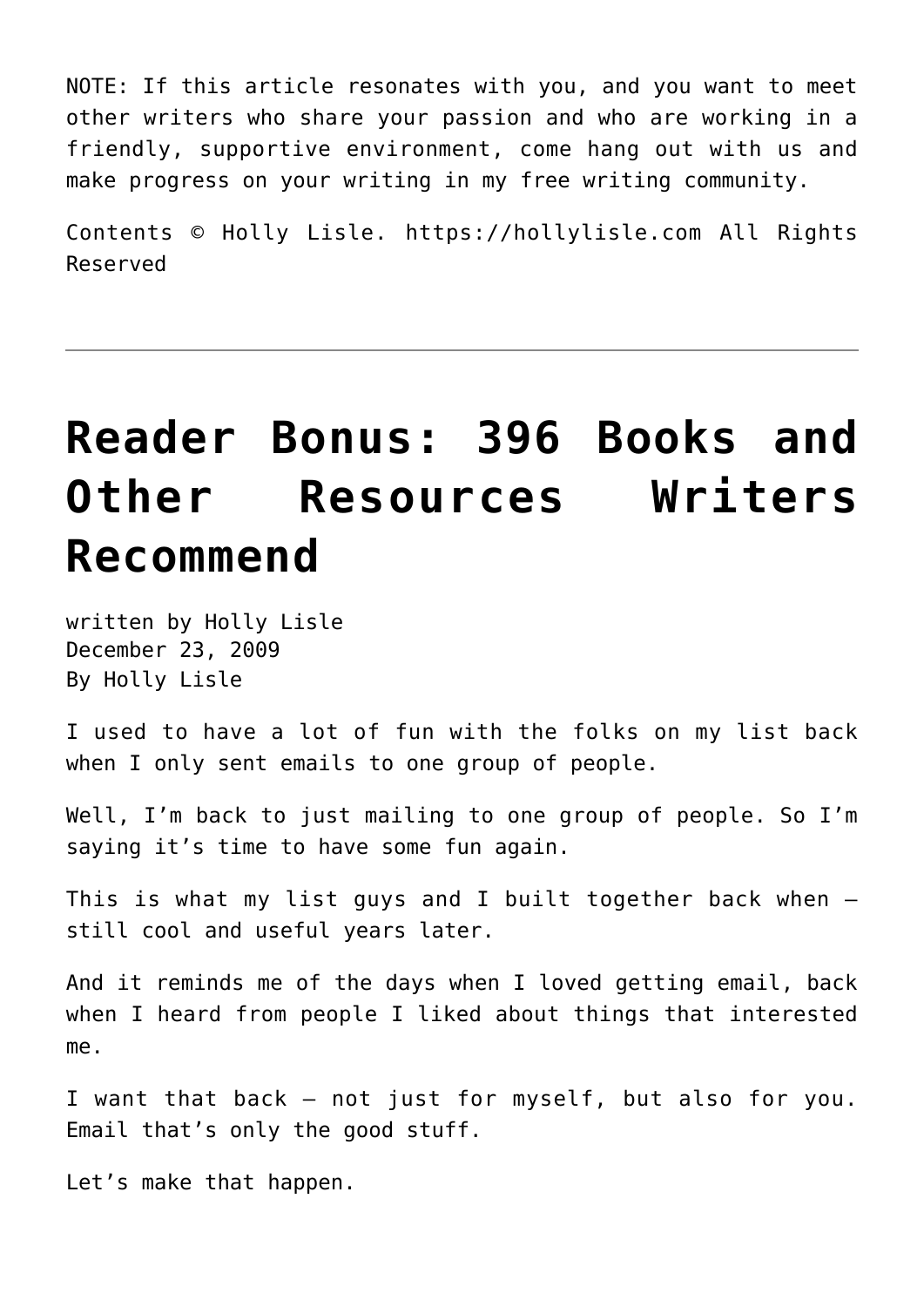Holly

Contents © Holly Lisle. <https://hollylisle.com> All Rights Reserved

# **[Science Fiction, Fantasy, and](https://hollylisle.com/science-fiction-fantasy-and-cultural-appropriation-a-question-for-other-writers/) Cultural Appropriation: [question for other writers](https://hollylisle.com/science-fiction-fantasy-and-cultural-appropriation-a-question-for-other-writers/)**

written by Holly December 23, 2009 [By Holly Lisle](https://hollylisle.com)

The objective of writing science fiction, fantasy, (and fiction in general) is to explore the world of what could be, what should be, what should never be to challenge your own assumptions, to discover, uncover, or invent new ways of



thinking about life and new ways of seeing the world, humanity, and life, to expand beyond what is.

Standing directly in the road to this exploration is the politically correct stance that (if you're white) you have no business using elements of anyone else's race or culture for your own personal gain.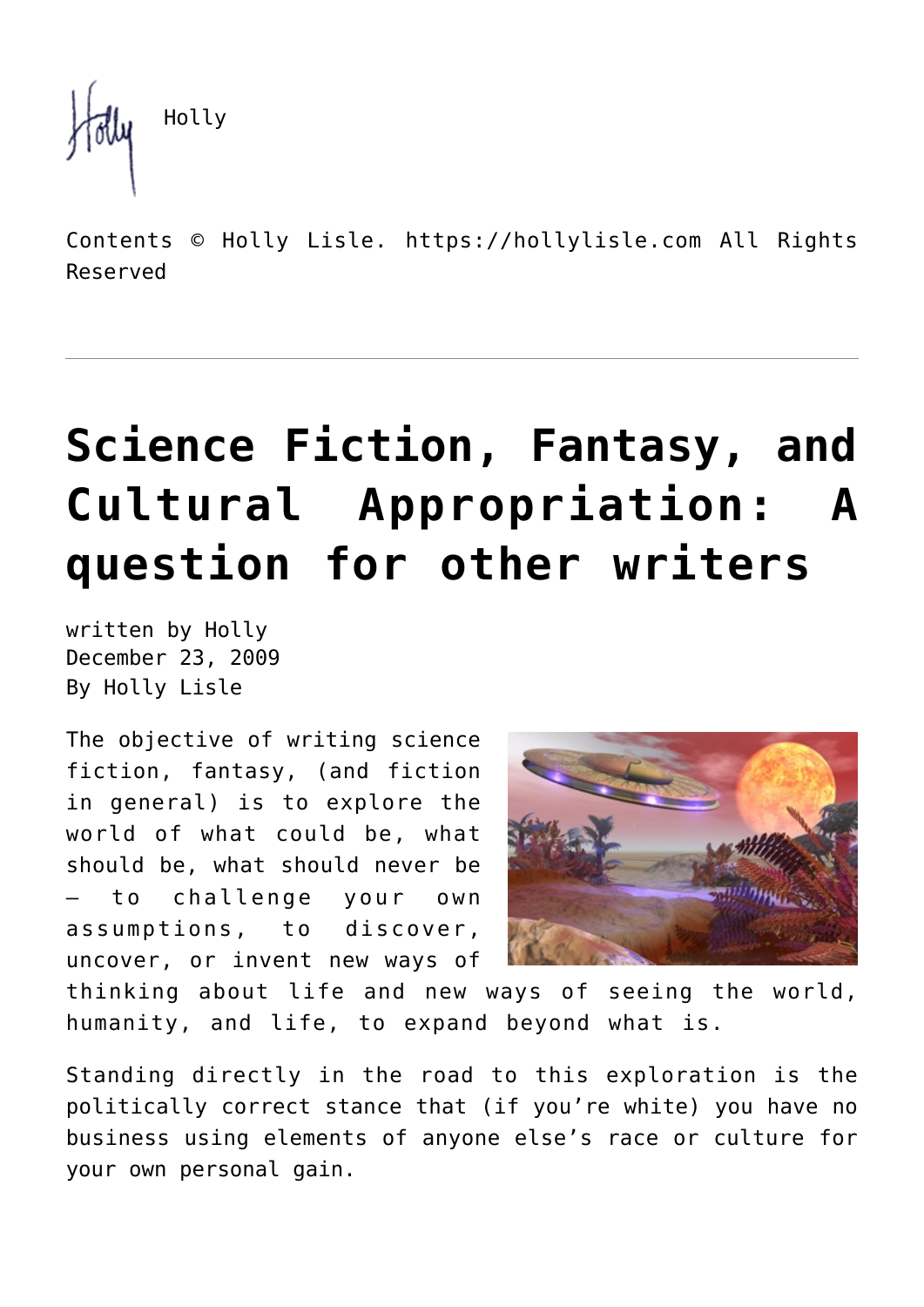The problem with this is that if you're a science fiction / fantasy / speculative fiction writer, it's your damn job to reach beyond your world and the way it works to understand life lived in other ways, other places, and other times, to turn all of that inside out and sideways, to ask questions about it and answer them with actions in your work, and to then present what you've created for people who are capable of appreciating that the world they live in is bigger than they are.

Unlike most Americans, I have lived in non-white, not-Englishspeaking countries. I've also lived in Alaska in the late 1960s where the BIA (I'm not a fan) was the majority of the government.

In writing my fiction, I borrow liberally from my experiences in these other places. They were mostly not fun though they were extremely educational, and they made me an outsider for most of my life — which it's useful to be if you want to be a writer of fiction that lives off the beaten track.

 $S<sub>0</sub>$ .

My favorite main character of all the main characters I've written is black. Her name is Cadence Drake. I'm WELL aware that there are lots of folks who dislike the fact that  $I - a$ whitish American woman (more of a brown-rice beige, actually) of unknown but decidedly mixed ethnic heritage — have the temerity to write science fiction novels in the first person as a black female.

Brief interlude while I answer the one person who just asked, *If you don't know what your ethnic heritage is, how do you know it's mixed?*

I know because my irises are a splotchy mix of blue, yellow, reddish brown, and dark brown, and the hair on my head contains straight blonde hair, curly red hair, wavy brown hair, straight thick black hair, and thin, fragile, kinky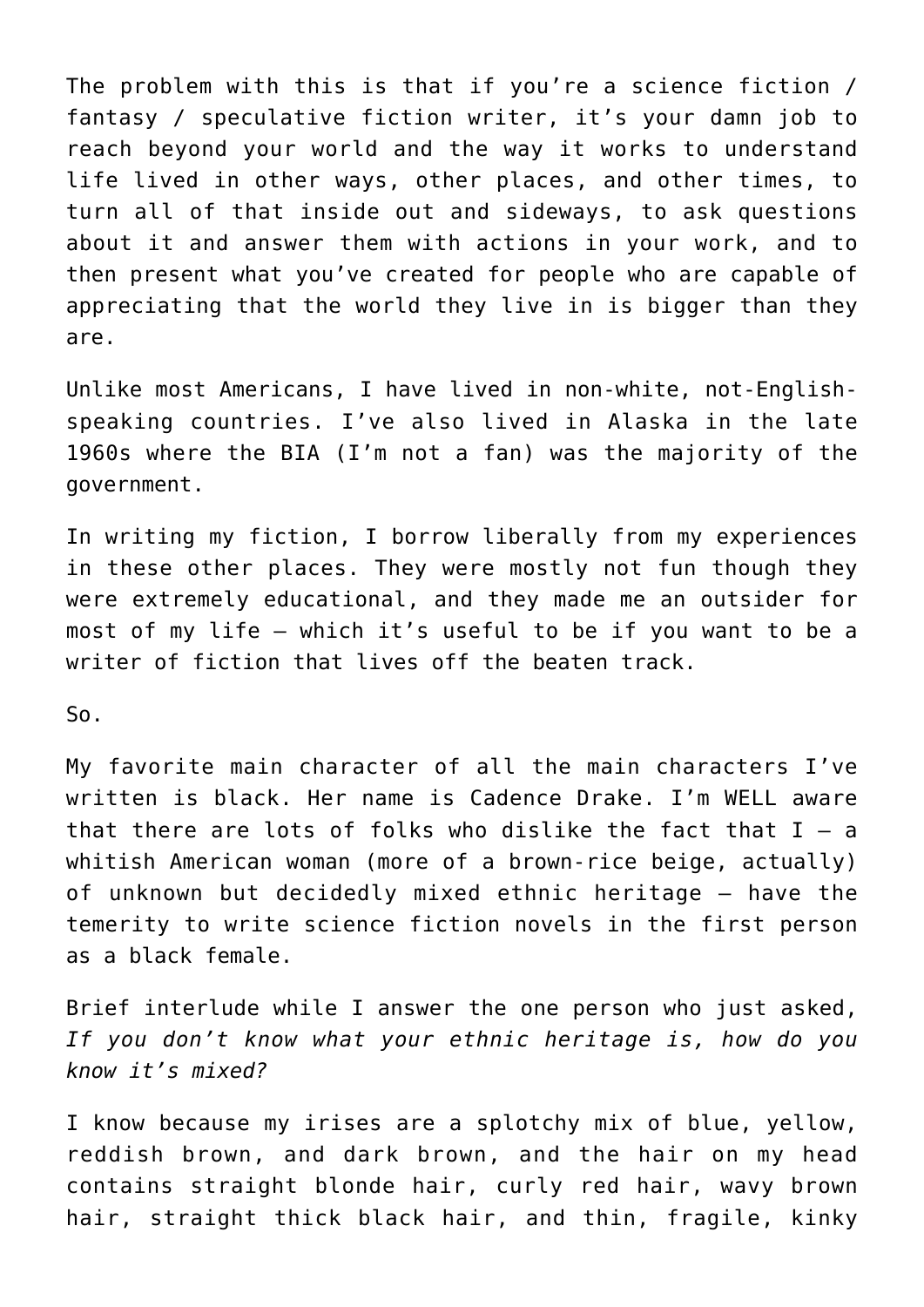black hair. And now, a fair amount of gray. I'm betting that my relatively recent ancestors represent every broad racial group on the planet.

Back to the objections for me writing a black main character.

Never mind that she kicks ass. Never mind that she's the perfect person for the series and the overall story, never mind that she represents what I value in human beings and what I value in the world I live in.

I'm not black. So how dare I?

And the answer to that of course is that I dare because like all my fictional characters, Cadence Drake is me when I am being someone else. She shows an essential aspect of the universe I want to live in, the one where color of skin is irrelevant, where gender preferences are all acceptable, where humanity has conquered the stars and its prejudices equally…

But where the problems of power and its inevitable corruption of those who seek it still exist, and where people have found new ways to manipulate that power over each other.

Cady lets me tell my story better than any other character I could have created. Her existence as my main character shows what matters in her universe, and also what doesn't.

## **So to my question:**

**If you're a writer,** what boundaries have you crossed in the pursuit of your fiction?

What boundaries are you afraid to cross? And why?

**This is only a question for other writers.**

Contents © Holly Lisle. <https://hollylisle.com> All Rights Reserved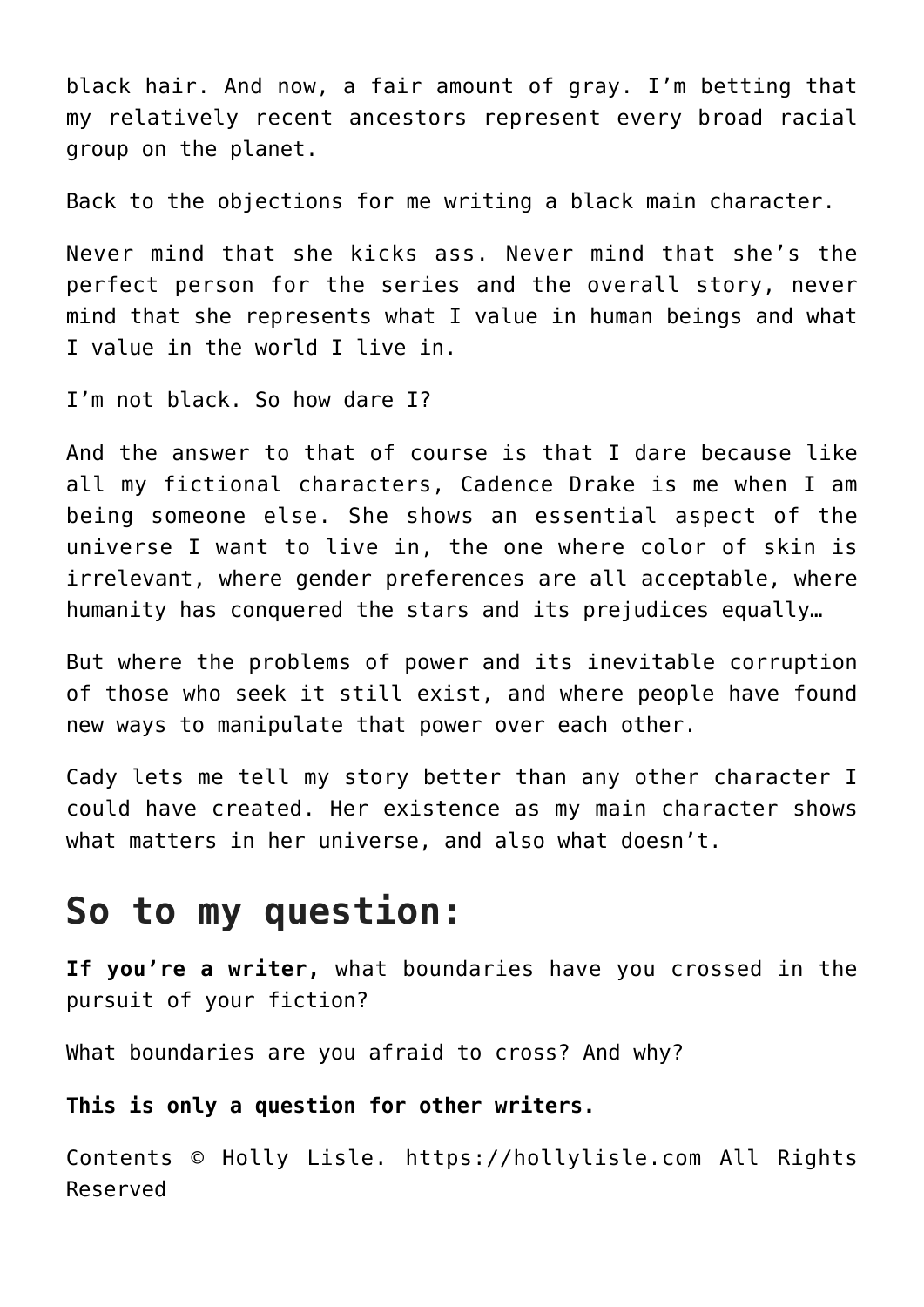## **[The Forward Motion Writers'](https://hollylisle.com/the-forward-motion-writers-community/) [Community](https://hollylisle.com/the-forward-motion-writers-community/)**

written by Holly December 23, 2009 [By Holly Lisle](https://hollylisle.com)

I created and for about half a dozen years I ran a free online writers community called Forward Motion. I don't anymore, but Forward Motion is huge, growing, still free, and still wonderful. It's now owned and run by my friend Lazette Gifford. Check it out.

- [Main Community Discussion Board](http://www.fmwriters.com/community/dc/dcboard.php?az=show_topics&forum=17)
- [Community Directory](http://www.fmwriters.com/lobby.html)
- [What Is Forward Motion?](http://fmwriters.com/)
- [Why I Wholeheartedly Recommend the Community](https://hollylisle.com/index.php?option=com_content&view=article&id=176:the-forward-motion-writers-community#recommend)
- [And Why I'm No Longer There](https://hollylisle.com/index.php?option=com_content&view=article&id=21&Itemid=35)

It is entirely possible to become a writer completely on your own. A lot of writers go this route. It can be slow, it can be damned hard, it can be lonely. You can end up making the same mistakes over and over because the lack of feedback makes it tough to figure out what you're doing right, and what you're doing wrong. But it can be done.

It's equally possible to find out everything you need to know from reading books, or taking classes led by professional writers, or attending a select few workshops led by professional writers. This route can be expensive. And no matter what classes you take, or what degrees you get, results are no more guaranteed than if you did it yourself.

You can also join a writers' group. Or a community. I've done both, and [as long as you get a good group or community](https://hollylisle.com/index.php?option=com_content&view=article&id=61&Itemid=75), I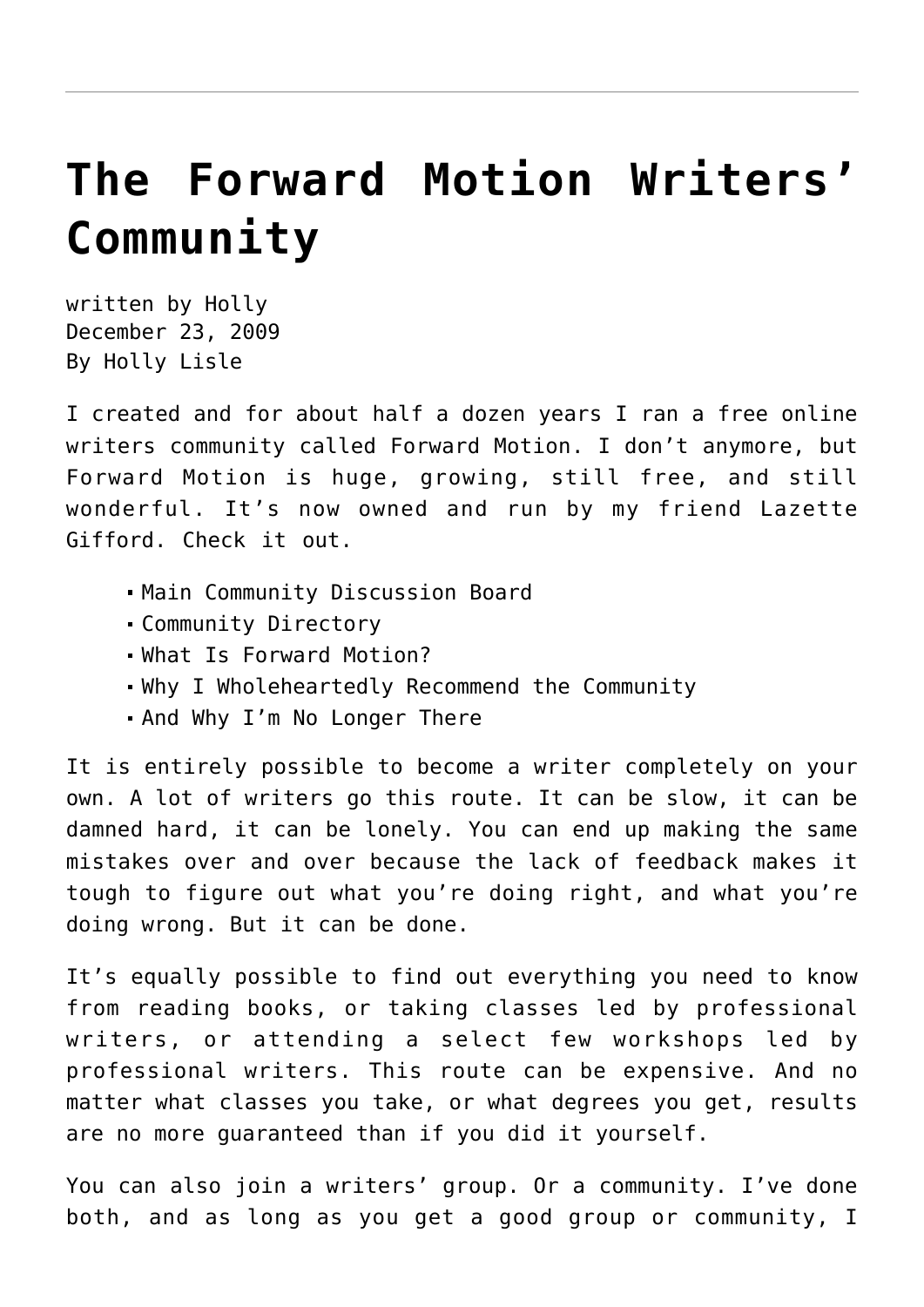recommend either one.

**Forward Motion is a good community** where full-time professional writers, complete beginners, and everyone in between, gather to discuss the ins and outs of publishing in a friendly, helpful fashion. But they don't just talk. They also do. Writing your first novel and sending it off is a sort of rite of passage there; I cannot count the number of "someday I'm going to do this" writers who became "have written and submitted first novel, working on second one now" writers while I was there. And the numbers just keep growing.

People there treat each other well. There are few flamewars, and those are short-lived. Flames get the flamers kicked out. Writing is the core around which every other discussion circles. It's a very focused place, thought an awful lot of fun, too. If you have something you need to know, you can spend a couple of weeks looking your answer up in books, or God only knows how long taking classes or attending workshops until you find your answer, or you can go to the main FM board and just ask. Usually within an hour or two, and sometimes within a couple of minutes, you'll have a handful of useful answers from people who have already done what you want to do.

The community operates on the Pay Forward principle, which is that, in exchange for the help you get there, you then go out and help others. The members are some truly wonderful people. The place is fun. It's inspiring. People there **accomplish** things. They write books, submit them, sell them.

And it's FREE. Completely free. Just remember to pay forward.

Contents © Holly Lisle. <https://hollylisle.com> All Rights Reserved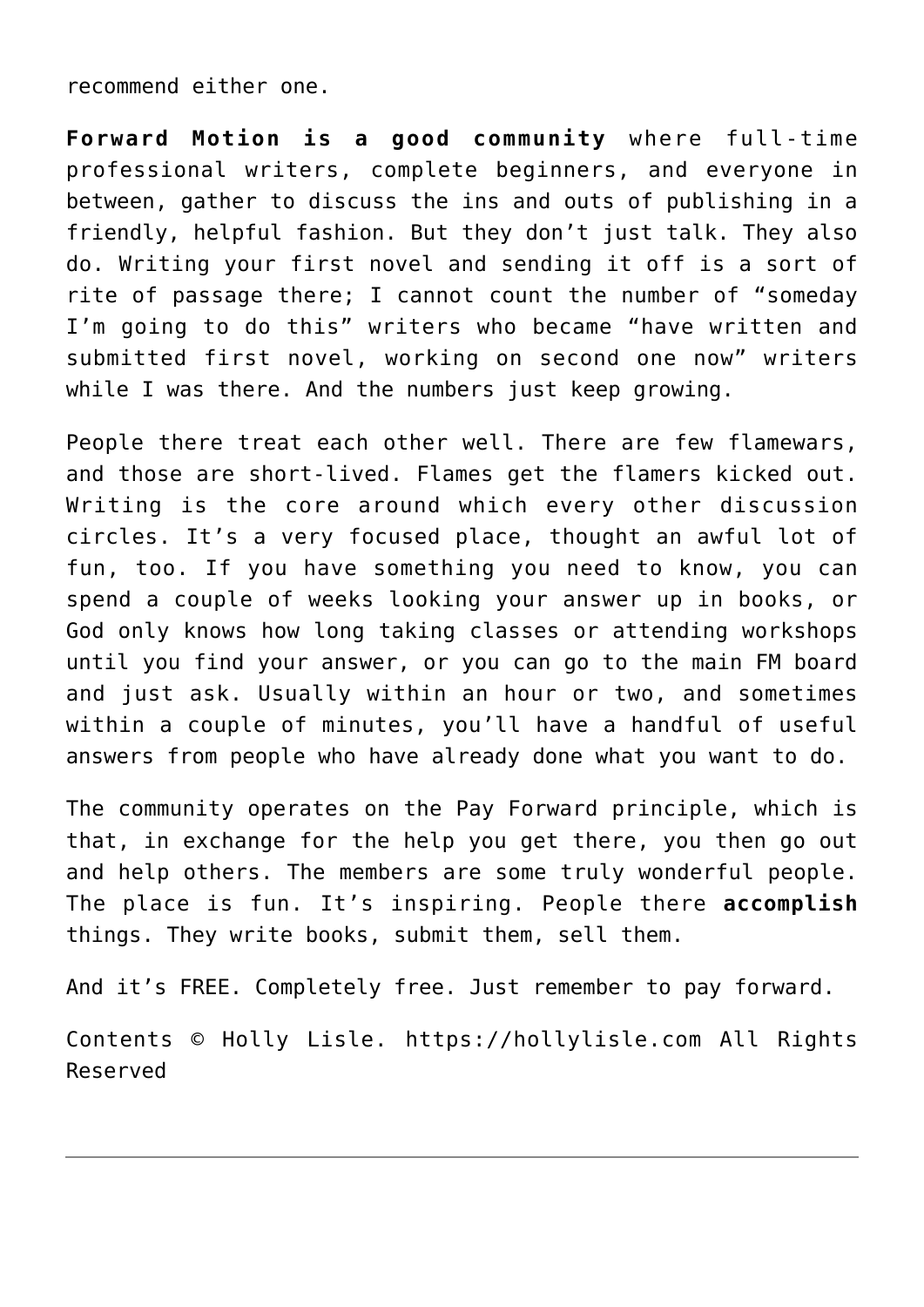# **[Writers' Block: Losing \(and](https://hollylisle.com/writers-block-losing-and-regaining-writers-hunger/) [Regaining\) Writer's Hunger](https://hollylisle.com/writers-block-losing-and-regaining-writers-hunger/)**

written by Holly December 23, 2009 [By Holly Lisle](https://hollylisle.com)

At the heart and soul of writing is the desire to write. And your relationship with writing, like all other relationships, can atrophy from the day-to-day wear of disappointment, from lack of support, from lack of feedback, from lack of incentive, from just plain exhaustion, and from a thousand other things. It can be as tough to maintain love in a longtime marriage to writing as it is to keep the love alive in any other relationship. Maybe that sounds improbable (after all, how can writing be both your job and your romance?) but it's true.

And the really silly thing is that the same things that will keep your personal relationships alive will keep your writing alive, too. If too much drudgery and lack of attention have left you and your writing not on speaking terms, here are some strategies for putting the hunger and the passion back in your romance.

#### **Make dates**

While it probably wouldn't make a lot of sense to take your writing out to dinner or to a movie, it makes perfect sense to make dates with a local writers' group, or with a friend who writes. Give yourself one night every two weeks, or one afternoon a month, where you can give yourself over to the luxury of talking about writing with other people who are equally smitten by this passion of yours. Use these dates as an opportunity to 'get dressed up'—that is, to prepare some writing to take along and show around.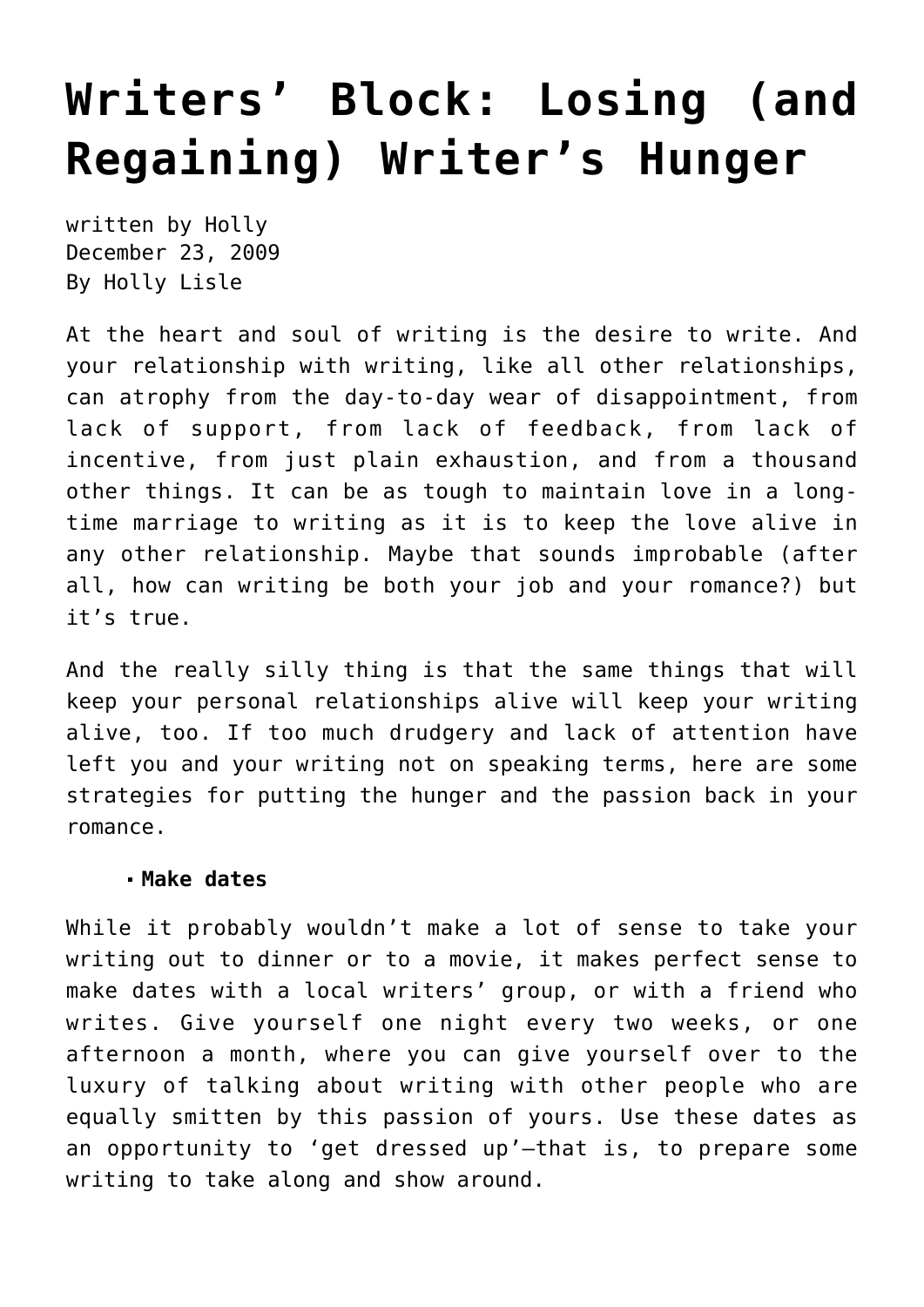If you don't have a local writers' group and would really like to start one, you can find out how some friends of mine and I put together a writers' group that made all of us better writers and got some of us published by clicking on the [Schrodinger's Petshop Members' Handbook\\_](https://hollylisle.com/sp-member-handbook/)

#### **Bring home flowers**

Well, not really. Bring home books instead. Books about writing, books you wish you had written, books about subjects that interest you but that you know nothing or next to nothing about … surround yourself with words that inspire you, words that entice you, words that tempt you, words that make your heart beat faster.

Personally, (and I know this sounds about as sexy as unwrapping a mummy), non-fiction books about archeology, anthropology, and ancient cultures and civilizations really float my boat. I get goosebumps just looking at them in bookstores—tomes with titles like **Renaissance Diplomacy**, **Ancient Inventions**, **The Handbook of Ancient Greek and Roman Coins**, **Life in a Medieval Village** … I renew my romance with the writer in me by reading them, and throwing myself into those long-lost times and places, touching those foreign soils, hearing those forgotten tongues. And when I can feel them in my marrow and in my breath, I find that I'm usually full of excitement about writing again.

#### **Listen to what your love is saying**

You've been plugging along on the same novel for five years, doing a chapter a year more or less, writing and rewriting the first five pages, and frankly you're bored stiff with the people who inhabit the book. They lost your attention a long time ago, and have failed to do anything interesting enough in the last couple of years to get it back. But you don't want to be one of those writers who has twenty three-chapter novels stuck in a box under your bed (which is admirable of you,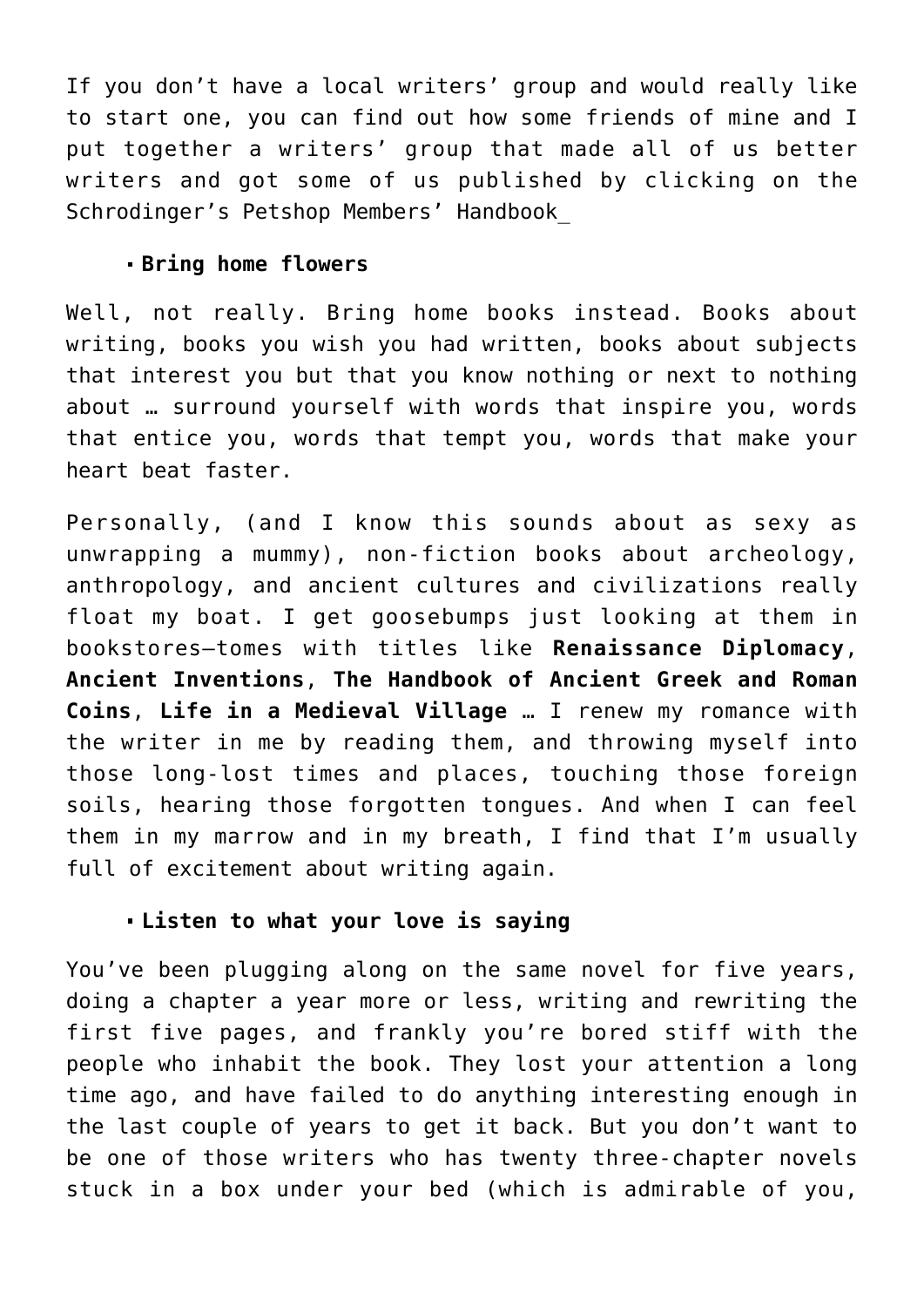incidentally) so you grit your teeth and refrain from killing of those bores, and swear that you're going to get to the end of this novel or die.

Well, you just might. Die, that is. Don't let a book kill your writing. Sometimes you have to figure out what it is that you love, and what it is that is keeping you from what you love. You *love* the writing. Your *passion* is for the act of sitting down and putting words on paper, telling stories, weaving webs.

You do not love the individual book (and, believe me, when you're entangled in the middle of one, I know this is a tough distinction to make). The book is going to be gone from your life sooner or later, and another book will take its place. And another, and another. They will leave you, they won't call, they won't visit. Only the writing will remain, but nurtured, the writing will sustain you, and will grow stronger and more beautiful with the passing of time. Just like your other loved ones.

Kill that five chapter book that's been eating your heart out, and sit down and do a [timed writing](https://hollylisle.com/exercises-in-timed-writing-freeing-up-the-subconscious-in-writing/) about the story that's waiting to be born in you right now. About who you want to meet on the page. About the city or the land in which you want your new, wonderful tale to travel. Or (and I know this sounds weird, but it works) do a timed writing in which you ask your writing where it wants to go, and let it tell you in the first person.

#### **Wrap yourself in Saran Wrap**

I couldn't resist the image. Sorry. But it is, in a goofy way, applicable. Do something with your writing that you wouldn't normally do, or wouldn't do in public. If you would never consider writing poetry, then write ten poems. If the very idea of erotica makes your ears turn pink and your palms sweat, write the raciest scene your mind can conjure up. If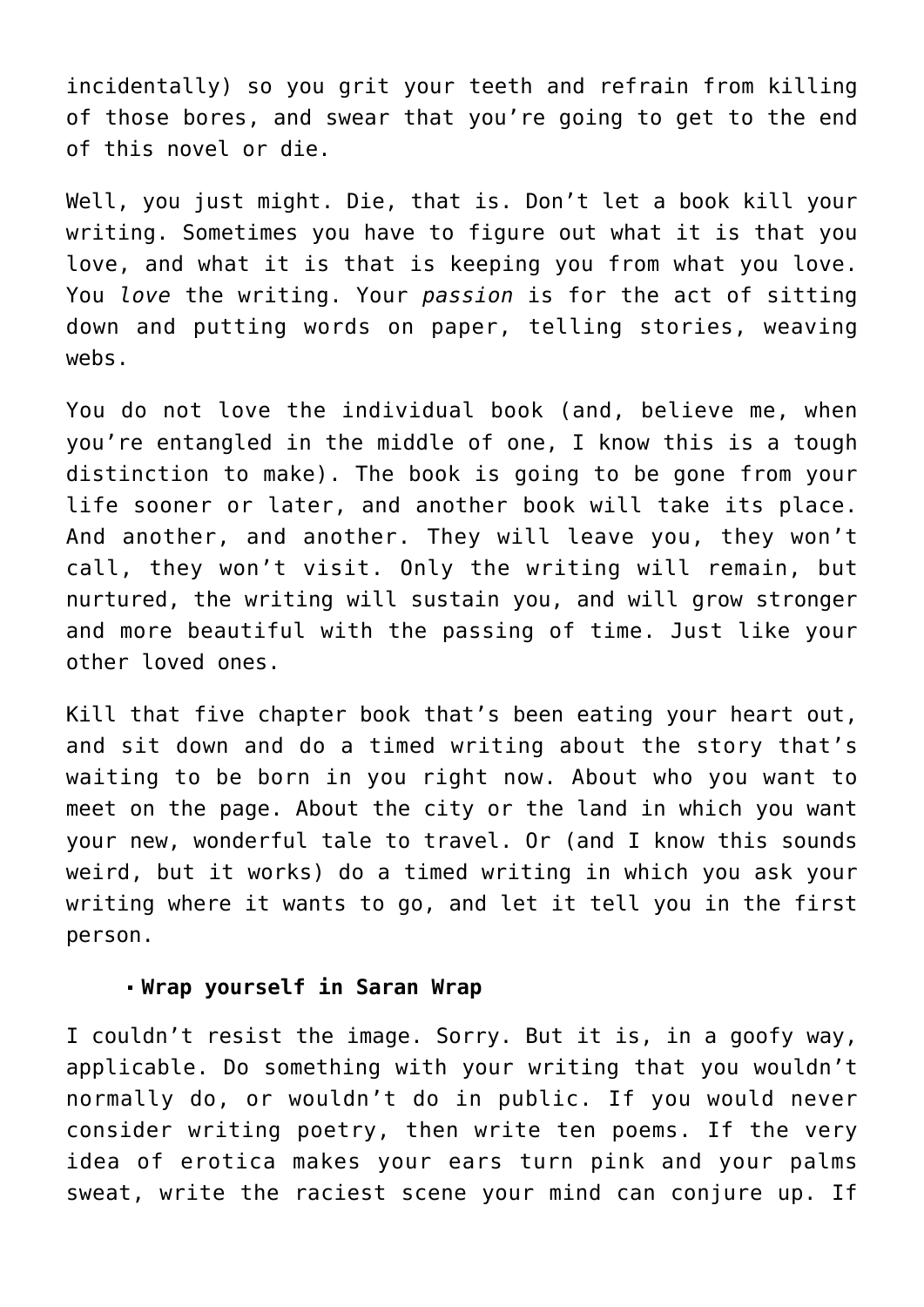you only write literary fiction, break out and write the climactic scene from a murder mystery or a romance novel. If murder is already your thing, write a pastoral medieval literary scene.

What you're doing here is, a) having fun by doing something you don't have to expect yourself to be good at, and b) stomping hell out of your internal censor, who will be so shocked by your rebellion that it will shut up for a while and let you write what you want to write. If it starts to nag again while you're making progress, telling you you're no good and that you don't know what you're doing, you can always threaten it with more erotica or sonnets to your refrigerator.

#### **Go someplace special together**

If you write science fiction or fantasy (or to a lesser degree, mysteries) you already have a ready-made special place where you and your writing can go. The SF/F field is loaded with wonderful conventions. Find ones where more panels are dedicated to writers and books than to role-playing gamers and media fandom—you want to be inspired, and you'll get the most inspiration by meeting the writers, editors, publishers and agents who bring out the sorts of books you want to be doing. The mystery field has, from what I've heard, far fewer conventions, but a much higher percentage that feature writing.

If you aren't writing in either of those two specialties, you can still look into writers conferences put on by state and regional writers' associations. I've served as faculty at one of these, and have attended one other, and I've decided they aren't for me, but they're evidently the thing for a whole lot of other folks.

And don't forget taking along a notebook and pen when you go places you've never been before, (no matter why you're there), to record images that surprise and tantalize you.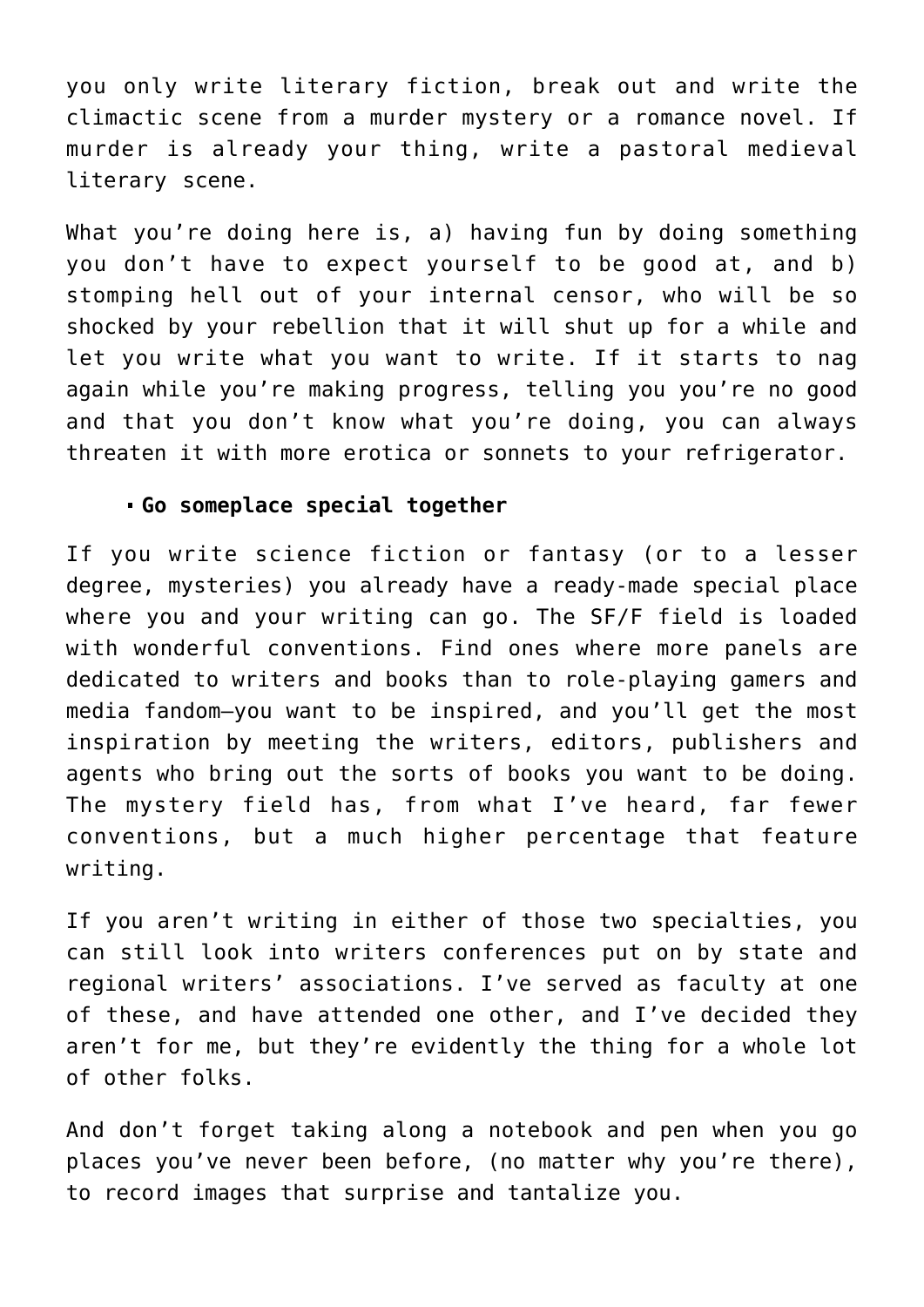#### **Remember anniversaries**

Keep track of the dates of your successes, no matter how minor they may seem. The day you get up the courage to mail something off for the first time, your first rejection slip, your first personal rejection from an editor, your first acceptance in a non-paying market, your first acceptance in a paying market, your first acceptance in a pro market—all of these count. Put them up in your workspace, and celebrate them as proof that you're working and producing and improving.

#### **Make plans together**

Plan to do both great things and small things with your writing. Plan to finish a story for a specific market. Plan to complete the first draft of your new book before you celebrate your next birthday. Plan to research agents and publishers. Plan to enter a contest. Plan to compete for a writing grant or a residence at a writer's colony. Write your plans on index cards, along with the date that you planned them. On a second line, write in the date that you want to accomplish this goal (try to find a happy medium between raging optimism and headin-the-sand conservatism). Leave a third line blank, and fill in the date that you make each of your plans a reality.

You and your writing were in love once. You can be again. I hope these suggestions help you get there.

Special thanks to Becky Shank, who asked the question that inspired this article.

**NOTE:** If you've found this article helpful, and if you are currently suffering from writer's block, I built a small class to help people overcome it — frequently in just an hour. If you'd like to take a look, it's [How to Beat Writer's Block.](https://hollyswritingclasses.com/go/beatwritersblock.html)

Contents © Holly Lisle. <https://hollylisle.com> All Rights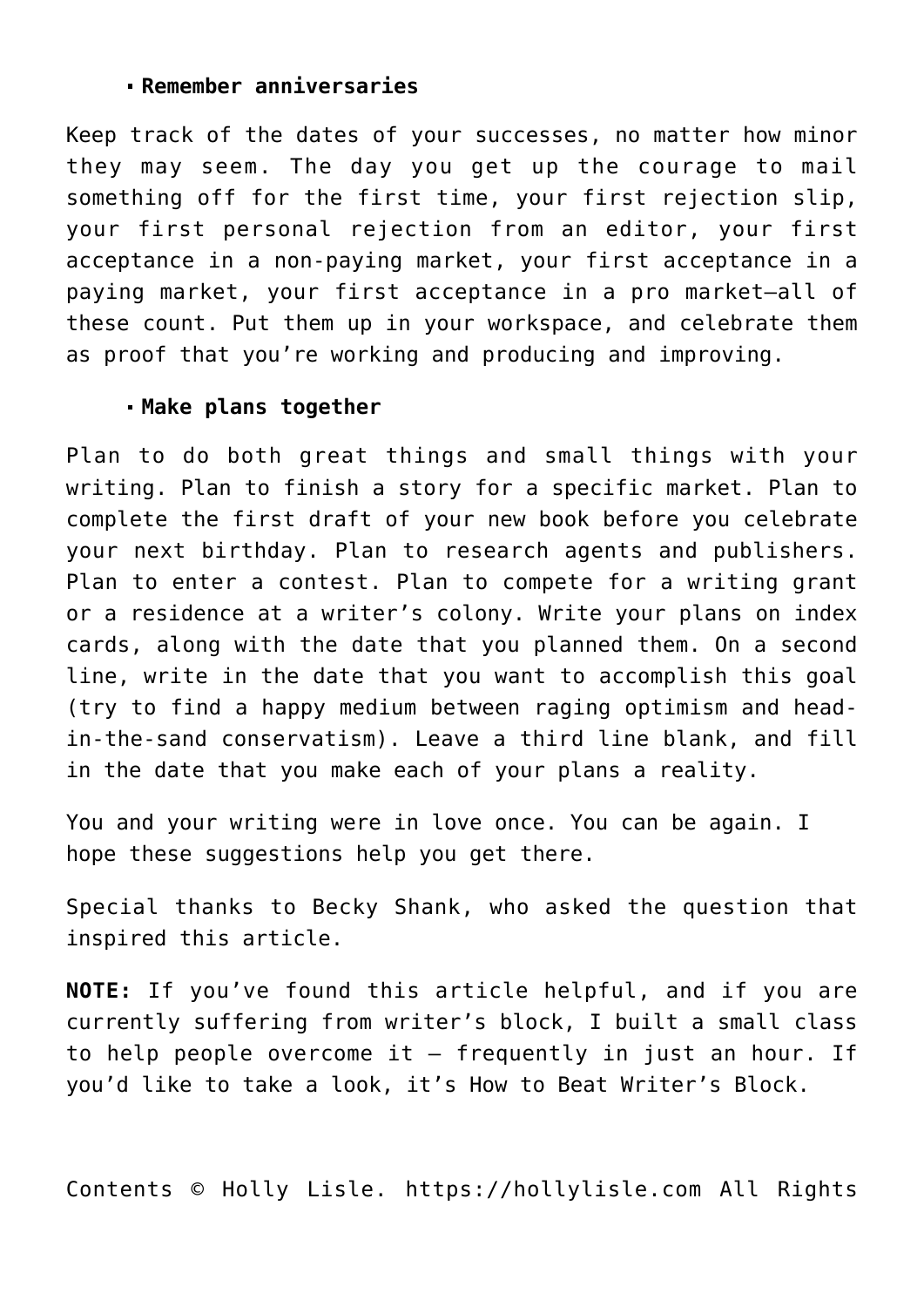## **[The Future of the Forward](https://hollylisle.com/the-future-of-the-forward-motion-writers-community/) [Motion Writers' Community](https://hollylisle.com/the-future-of-the-forward-motion-writers-community/)**

written by Holly December 23, 2009 [By Holly Lisle](https://hollylisle.com)

*Note: I created the Forward Motion Writers' Community in its first iteration back in late 1997 or early 1998, and was both its administrator and a very active participant for about five years. That has changed. The following is my letter to the community, posted Nov. 13th, 2003.*

There's a scene in **Talyn** where Talyn is offered the choice between a magnificent banquet that represents just about everything in the world, including power and adulation on the one hand, or on the other hand a single canteen of cold water and a sword.

She is a warrior, and the warrior's way is not the banquet, the adulation, and the power. With real regret but also understanding of who she is and what she must do to continue to be who she is, she chooses the cold water and the sword.

I find myself with the same decision. This place is a writer's banquet, and for some years now it has been a home for me  $-$  a place to be as well as a place to pay forward. It has been one of the driving forces in my life, sometimes a compelling addiction, sometimes a hideaway from the frustrations of work. I am tremendously pleased with how it has turned out — how much the community as a whole has embraced paying forward, how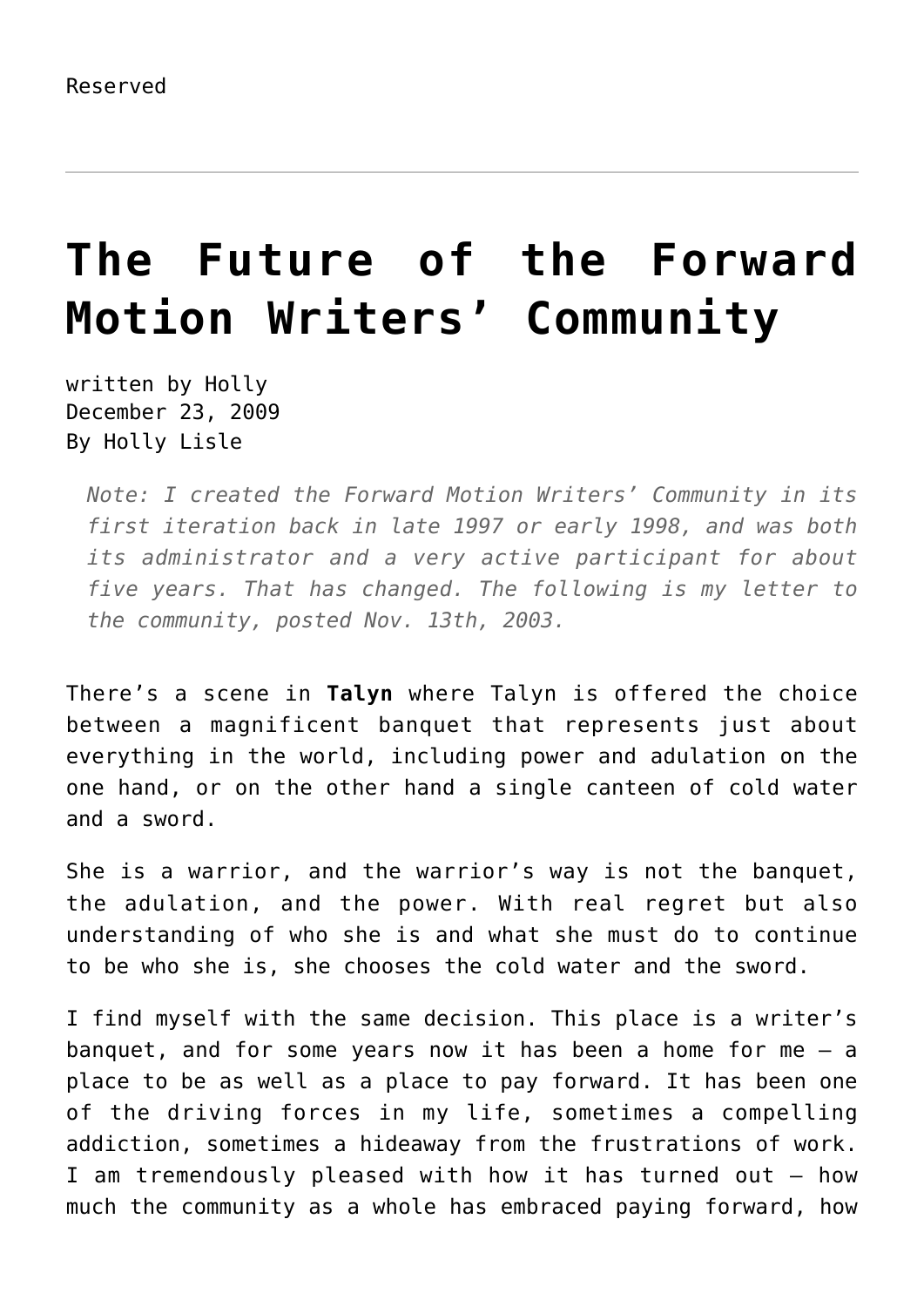very alive this place is. It has brought all of you here, and you are individually and as a group, proof that there are good people on the Internet, and that good people gathered together can do some amazing things.

But on the other hand, there is cold water and a sword.

My heart, my head, and my gut have all been telling me for a couple of years now that I need to get off the Internet. When I write, my mind twitches between the fiction I am writing and the article I could do about the fiction I'm writing, about the useful lesson I have just figured out, about the thing that just happened that I could blog. Every time it twitches, I stall.

I'm not a teacher. I'm not a non-fiction writer. I'm not a blogger. I write novels. They're my sword. And I find that in spending too much time at the banquet, my fighting skills are suffering, my sword is blunted, my focus is scattered.

It's time to take up the sword again, to sling the canteen over my back. It's time to go.

I wanted to tell you all goodbye. To thank you for being a huge part of my life for these last five or so years. I want to encourage you to keep writing, to believe in what you're doing, to pay forward so long as paying forward doesn't damage your work.

I want to reassure you — Zette has proven to be superb at administrating this place, and come the first of the year (unless she wants it sooner) the place will be hers. The community is still growing and it has grown beyond me. It is its own place now — not my place, but Forward Motion. And while the fact that it continues to add members is good, a much more important fact is that its members are working. You're helping each other, you're moving toward publication, setting goals and meeting them, writing stories and books and sending them out. I look at your Pilgrimage pips and your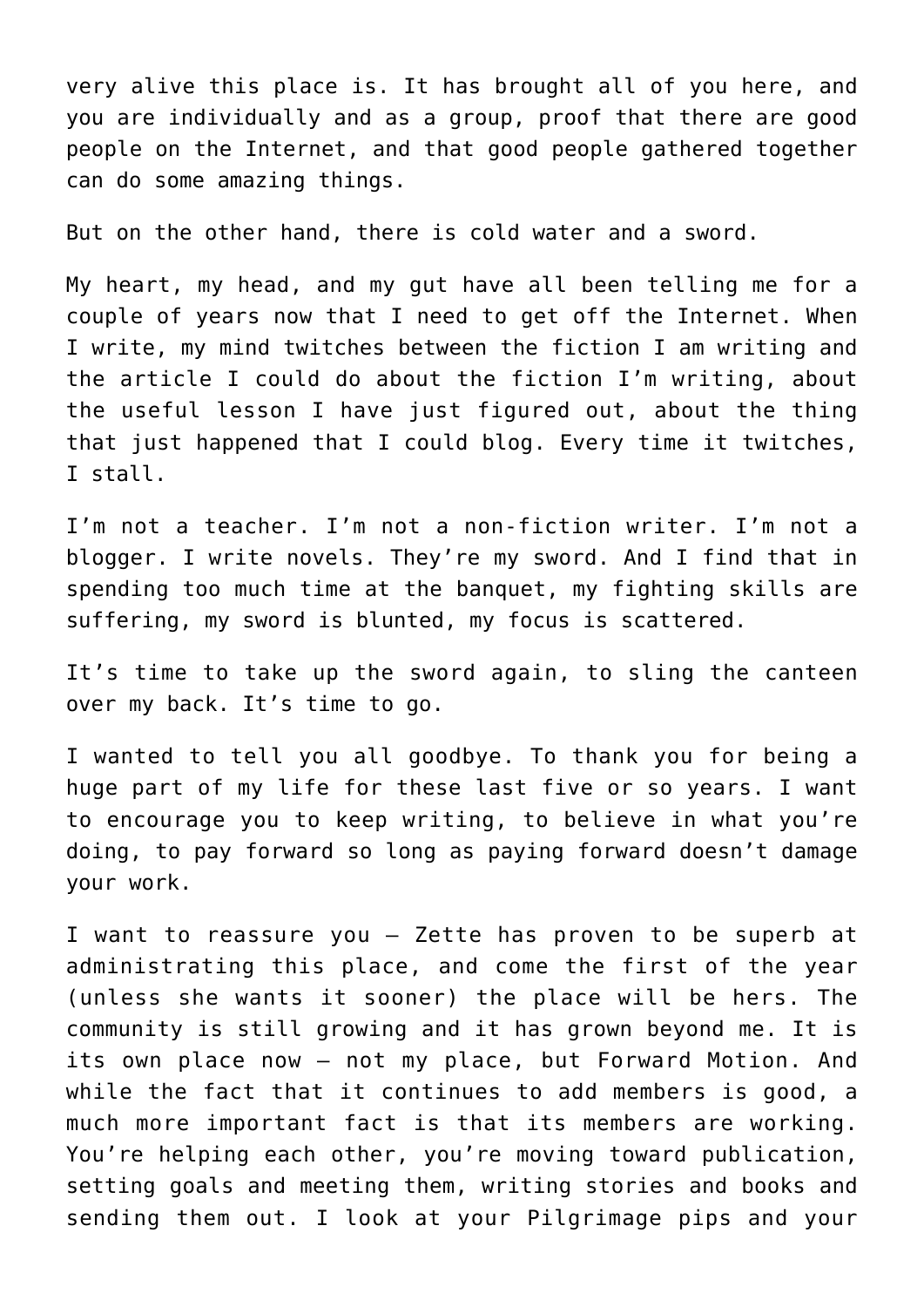badges of accomplishment, and remember when some of you came here having never finished anything, and see that you've now finished a novel or several, or short stories, or articles in **[Vision](http://www.lazette.net/Vision/)** and know you'll be doing more. You're wonderful.

Zette is, too, and though she is not thrilled with this unexpected bump, the community could not be in better or more dedicated hands. Starting now, any donations go directly to her. Please also continue to support **Vision** with your articles — some of you came here because others of you took the time to share what you had learned, and some of you are writing because others of you had just the right piece of inspiration to get each other moving. **Vision** for the last three years has been tangible paying forward, and its current issues and archives are rich and deep because you have made them that way.

Your domain is paid for for the next ten years  $-$  I took care of that when I got FM its own site. Because the software licenses are non-transferrable and I haven't yet been able to work out an exception, I'll maintain contact with the software manufacturers for the chat room, the community calendar, and the boards, so you'll stay with current software, and won't have to buy anything new until you're ready.

Please know that leaving is not easy for me. Over the past two or maybe three years, I have come right up to this point numerous times — my heart and my head and my gut don't get together on too much, and when they do I know I should listen. But I didn't want to. I'd talk to Zette, I'd talk to Sheila, I'd try to figure out ways to keep the community going once I was gone, and then I would back off. I wanted to be with you, so I stayed.

But I keep coming back to my dilemma: the banquet, or the water and the sword.

I'm older, the writing is physically more demanding than it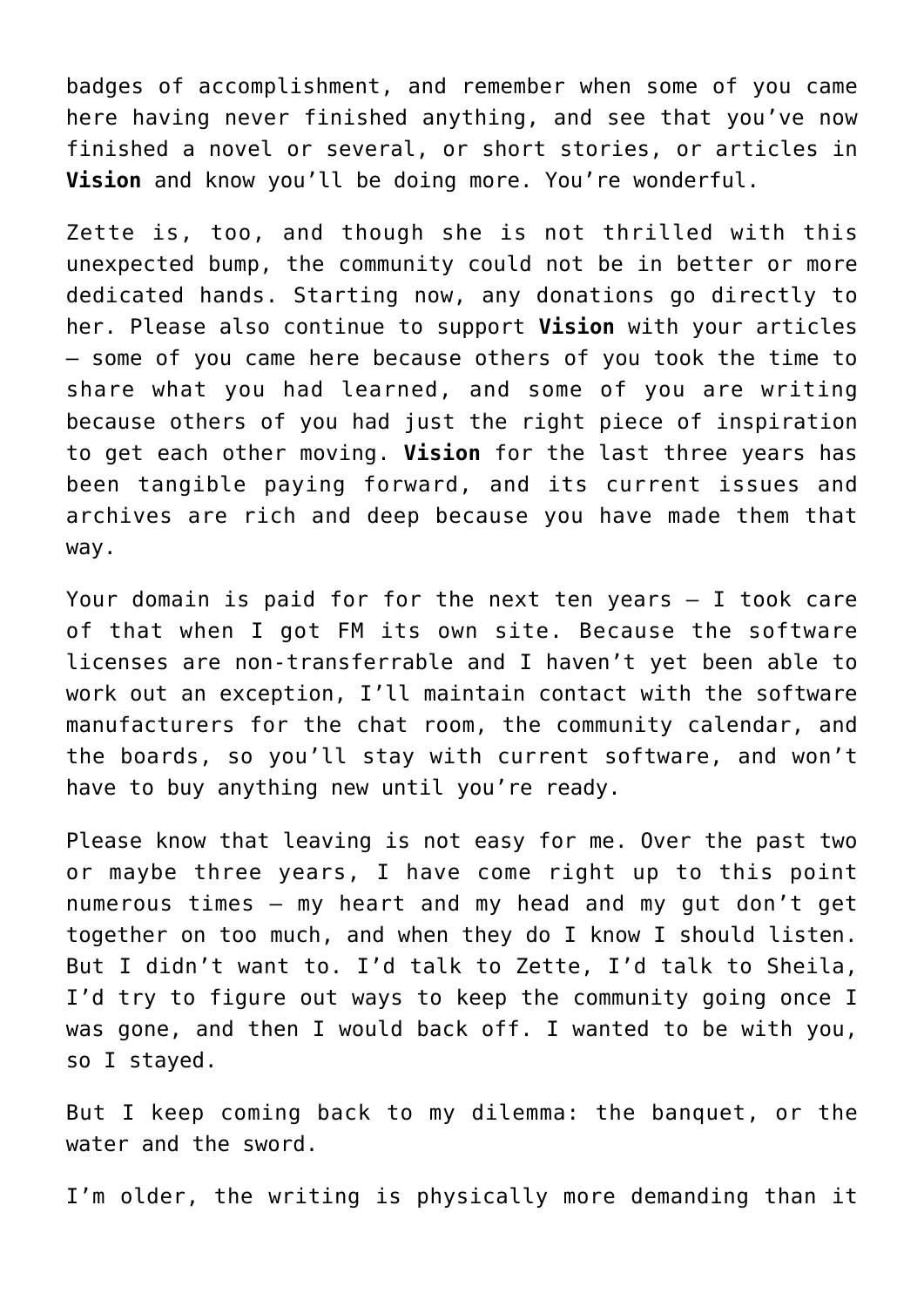was ten years ago, I have very little work time, I cannot afford the twitches in my mind that take me from story to article to blog entry to website.

It's time I listened to myself. Time I did what I have known for quite some time now that I have to do.

With my love, and my best wishes, and my hopes that someday if I run into you at your booksigning or at a con where you're a guest, you'll tell me "I was at Forward Motion, and I'm doing this full time now," I'll say goodbye.

Be well. Believe in your dreams. Help the next folks coming up the mountain behind you. Thank you for sharing these years with me, and making them wonderful. Thank you for **being** wonderful. Know that I will miss you more than words can convey.

Contents © Holly Lisle. <https://hollylisle.com> All Rights Reserved

**[Quoted in](https://hollylisle.com/quoted-in-publishersweeklycom/) [PublishersWeekly.Com](https://hollylisle.com/quoted-in-publishersweeklycom/)**

written by Holly December 23, 2009 [By Holly Lisle](https://hollylisle.com)

[Here's the article.](http://www.publishersweekly.com/article/CA6328436.html)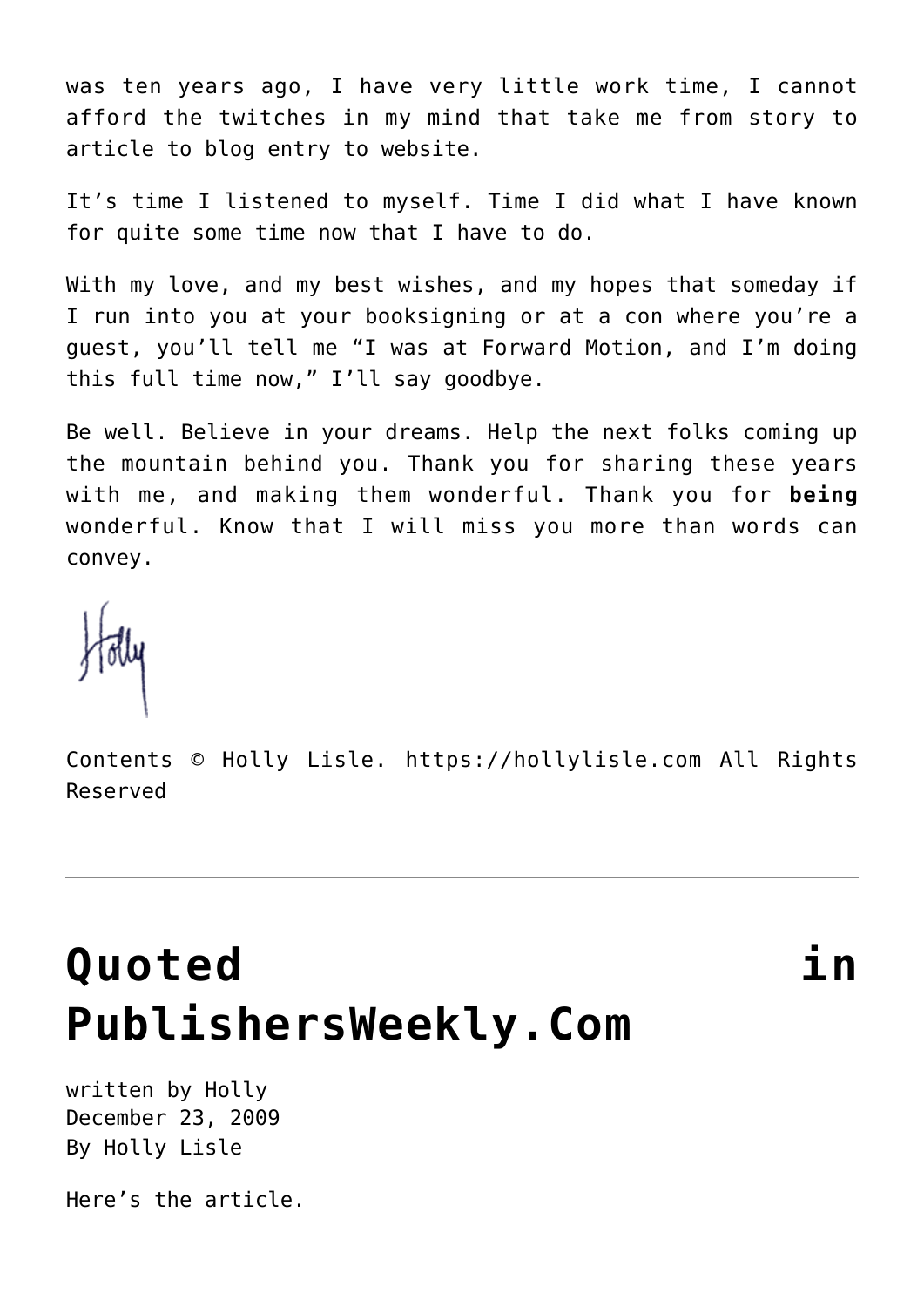And here's the full text of the interview I gave:

1) How do you use your website and other online sites (other people's blogs, your publishers' websites, etc.) to encourage people to read your work?

I stick pretty close to home where promoting my work goes what promotion I do, I do almost exclusively on my own site. However, I have a large, fairly popular site, and over the years, have been adding and tinkering and building things into it. I started writing articles about writing as part of my "pay forward" philosophy; I was the beneficiary of encouragement and advice from some fine pros when I was getting started; these pros had benefitted from the help of pros when they were starting out. The philosophy each passed to the next was that none of us beginners could truly pay back to those who had helped us, but we could pay forward to the next writers coming up. I took that charge seriously, and ever since, have done what I can to pay forward.

For example:

Between 1997 and now, I've written more than 100,000 words of free writing advice which I've posted on my site, accessible to anyone who cares to read it. (<https://hollylisle.com/fm/>).

I also set up a little bulletin board in 1997, and a few people who had met me at conventions and participated in writing workshops I taught at them dropped by and wanted to talk more about writing. Our conversations drew in others, and before long I had a thriving little working writers group. And then a largish working writing community. And then a huge one. I kept everything free, from online classes to discussions to crit groups. When I could, I paid for everything, though at times I had to depend on donations to keep the doors open. Being a full-time writer dependent entirely upon writing income does have its downside. I chose moderators from the most enthusiastic and even-tempered members, we all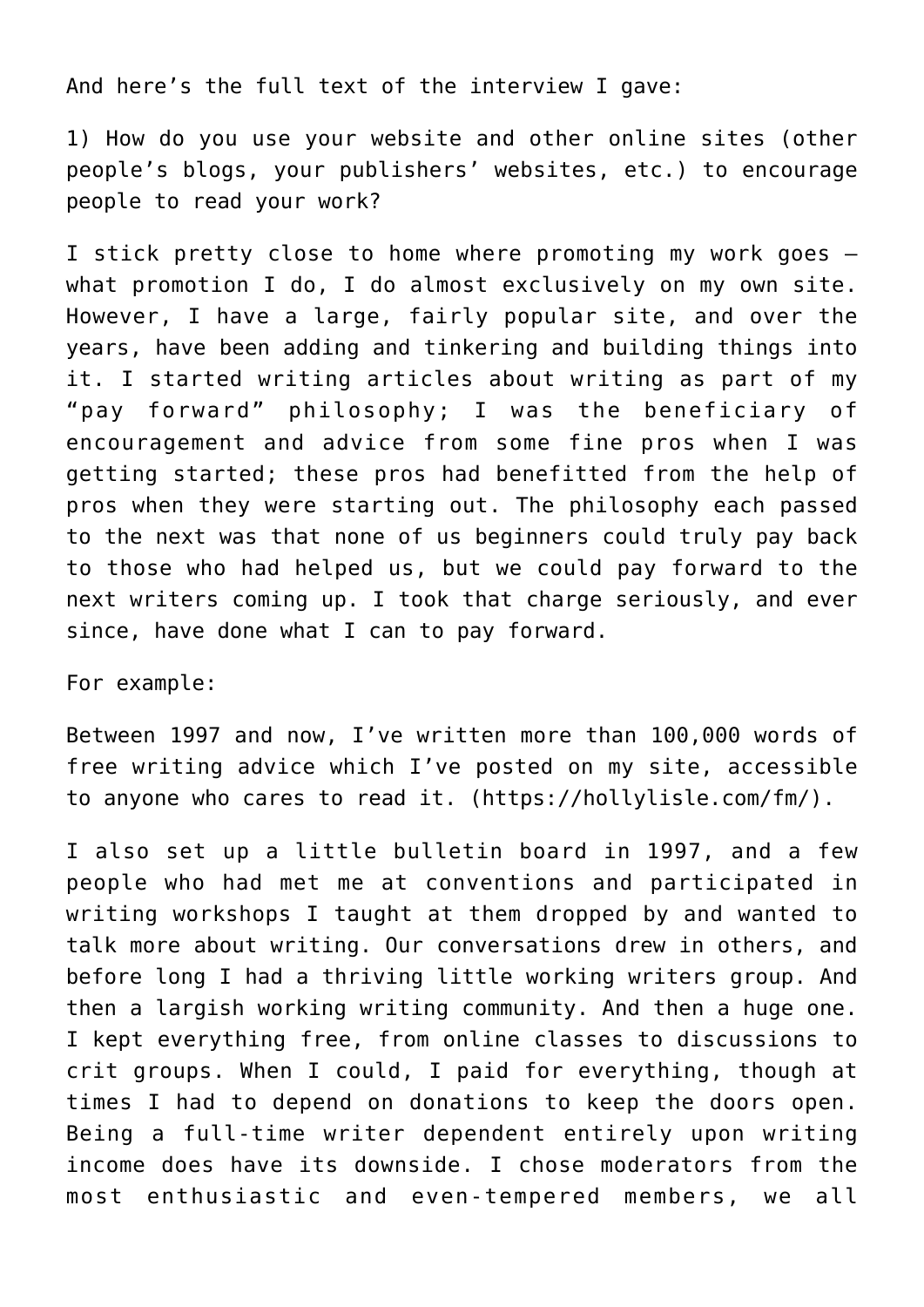volunteered our time, and we learned as much as we taught. I ended up spinning the Forward Motion Writers' Community off into its own site at the point when it had over 2000 members and was taking me roughly forty hours a week to participate in and run (while still writing full time and raising a family); I gave it to a writer friend of mine (Lazette Gifford) in November of 2003, and it currently has over 9000 members, and is still growing. It's also still entirely free (though Zette, too, accepts donations) and is staffed entirely by volunteers, some of whom have been moderating since not long after I took on moderators. It maintains the same "pay forward" philosophy I started it with, and I'm tremendously proud to have had the hand I did in its creation.

Beyond that, I offer free chapters for most of my books, as well as peeks into the creative backgrounding process that gave birth to them, from maps and costume designs to language development and ship design (<https://hollylisle.com/tm/>). I also offer a few free e-books, an expanding selection of ebooks for sale, and I discuss life as a full-time writer in my weblog, Pocket Full of Words ([https://hollylisle.com/writingdiary2/\)](https://hollylisle.com/writingdiary2/) which is open to everyone, and which gets regular traffic from both writers and readers.

2) What do you do that you think is unusual or particularly innovative?

The community was innovative; it was however, as noted above, a full-time job, and I already had two of those.

My weblog is daring, though I don't know if that makes it innovative. I talk honestly about the writing; about how I do it, about what life as a writer is like, about how things go wrong as well as about how they go right. This is no doubt risky from the standpoint of appearances; reports of a glossy stream of unending successes would no doubt make me look like a golden girl, and might be better for sales. But I haven't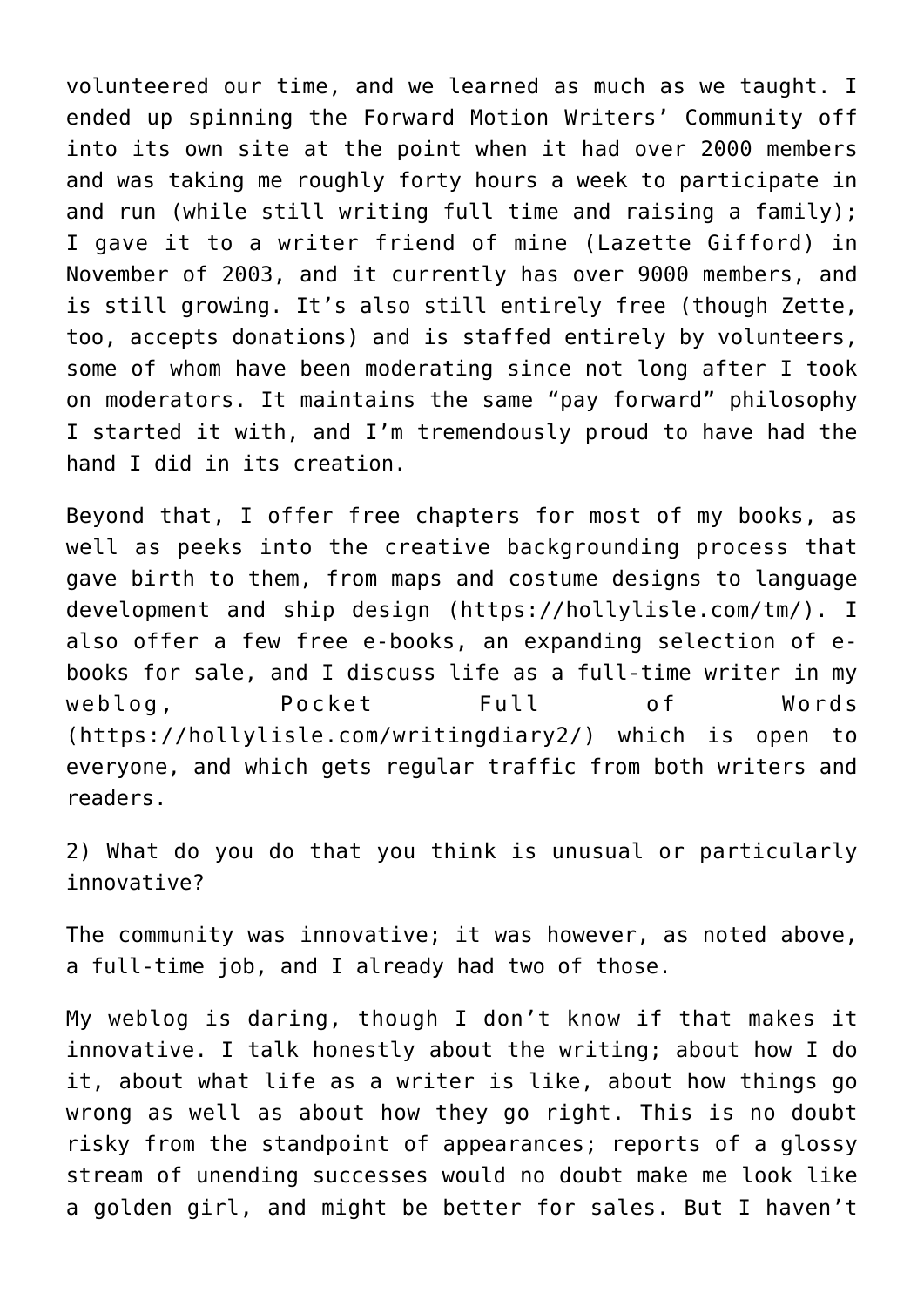done any of the articles or the weblog as a marketing tool; in fact, I never allowed or used advertising in the community, and only recently added ads for a few of my books to the weblog. And I don't flog my books. I discuss them as I'm writing them, sometimes posting snippets of the work in progress, or grumping through stalls, tailspins, and false starts. And I'll do an announcement when a books hits the shelves. Then, though, I move on.

I've written and self-published a couple of writing books, and intend to self-publish more in the current series. The regular reaction I get is "Self-publishing? For a writer with nearly 30 novels out through major publishers?" Yes, for the following reason: I approached my agent with the idea of doing some non-fiction, because I love to write about writing, and while she liked the work I presented her with, she pointed out that non-fiction writing books would not sell as well as my fiction books, but would still count as my most recent numbers for any future sale, either fiction or nonfiction. No writer needs a precipitous drop in numbers. But I wanted to do the writing books. People have been requesting them for years. So. I decided to do them on my own, as a little sideline thing, where the only person who needs to know my numbers is me, and where I can keep them in print as long as I care to. A friend helped me build a web store, Shop.HollyLisle.Com, ([http://shop.hollylisle.com/\)](http://shop.hollylisle.com/), I wrote a second writing book, titled \_Holly Lisle's Create a Character Clinic\_, and I put it up, along with an e-book by fellow pro Lynn Viehl (hers is Way of the Cheetah, about her technique for writing prolifically). I'm republishing my out-of-print backlist, adding a little quality fiction by other writers, and I'll be doing more in the Clinic series, with books on worldbuilding, plotting, storyshowing, and revising and submitting work. I'm presenting the books as e-books, but am also working very hard to get the bugs out of offering print copies. With luck, those will start being available in the next month or two.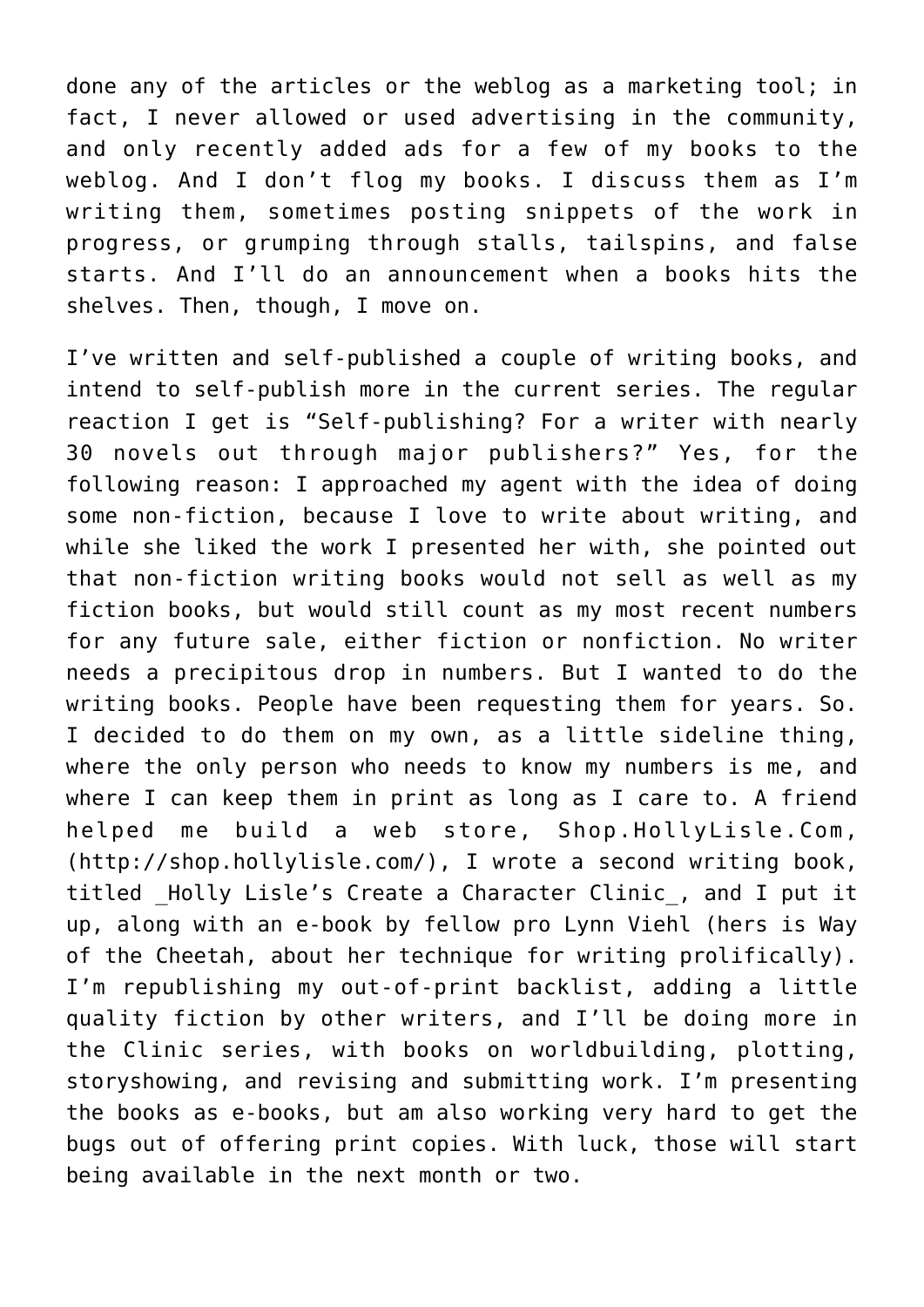I do offer an affiliate program for people who are interested in advertising my shop's books (<http://shop.hollylisle.com/idevaffiliate/>) — as far as I know, that's fairly innovative for an author, though it's common enough in other kinds of Internet businesses. The program is very new, and it's quite small so far, but people are making a little money at it (I pay nice percentages on sales) and it does bring new people to the site. So I'd say it's a good deal all the way around.

I'm low-key about selling my work. That's innovative. It might be nuts, but it's innovative.

3) What's your philosophy regarding free downloads of your writing?

I'm much in favor. I have three available at the moment, two novels and my first writing e-book, which was a bestseller at Booklocker.com for quite a while, until I decided to take it down and make it a free give-away.

The novels are Fire in the Mist and Sympathy for the Devil, my first book and another very early novel, respectively, both downloadable from the Baen Free Library, at (<http://www.baen.com/library/hlisle.htm>)

My first writing e-book, Mugging the Muse: Writing Fiction for Love AND Money, is available as a free download with any purchase at Shop.HollyLisle.Com, or at <https://hollylisle.com/downloads.html>

4) Do you think more people find your website from your books or the other way around?

I suspect more readers find my site from my books, and I know more writers find my books from my site. But I don't know whether I have more readers or more writers on the site, and of course the two groups overlap hugely. A lot of people find the site. I know that, and I'm grateful for them, however they get there.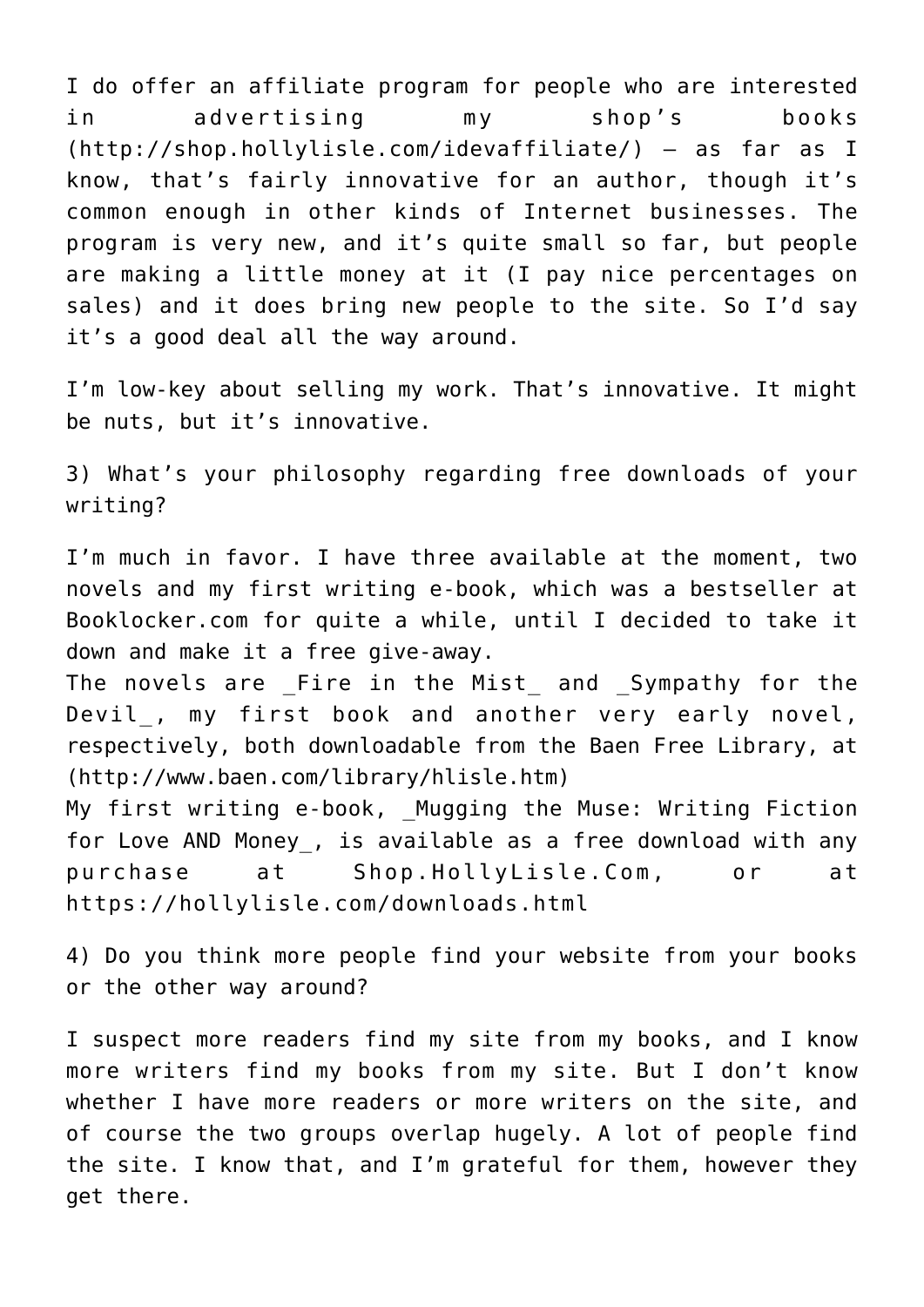5) What advice would you give to beginning writers who want to promote their work online?

Don't shill your books. Give something of value to Internet readers, make your work accessible and let people know that the same person who has given them something they can use has also written a few books. Then allow them to approach your work in their own time, rather than shoving your work at them. The Internet is, unfortunately, all about shoving advertising in people's faces. If you want to be innovative … don't do that.

Contents © Holly Lisle. <https://hollylisle.com> All Rights Reserved

## **[GUESTBOOK #1](https://hollylisle.com/guestbook-1/)**

written by Holly December 23, 2009 [By Holly Lisle](https://hollylisle.com)

Welcome to my guestbook. You are invited to leave comments here. I will read them as I'm able, and respond as I can.

I cannot respond to all posts.

Thank you Authored by: [TinaK](https://hollylisle.com/writingdiary/users.php?mode=profile&uid=82) on Wednesday, January 05 2005 @ 02:40 PM CST Holly  $-$  I just wanted to say thank you for not only your site but for sharing yourself on your blog. Just today I wrote in my own blog that one of the reasons I purchased and read most your books is because I've gotten to "know" you through this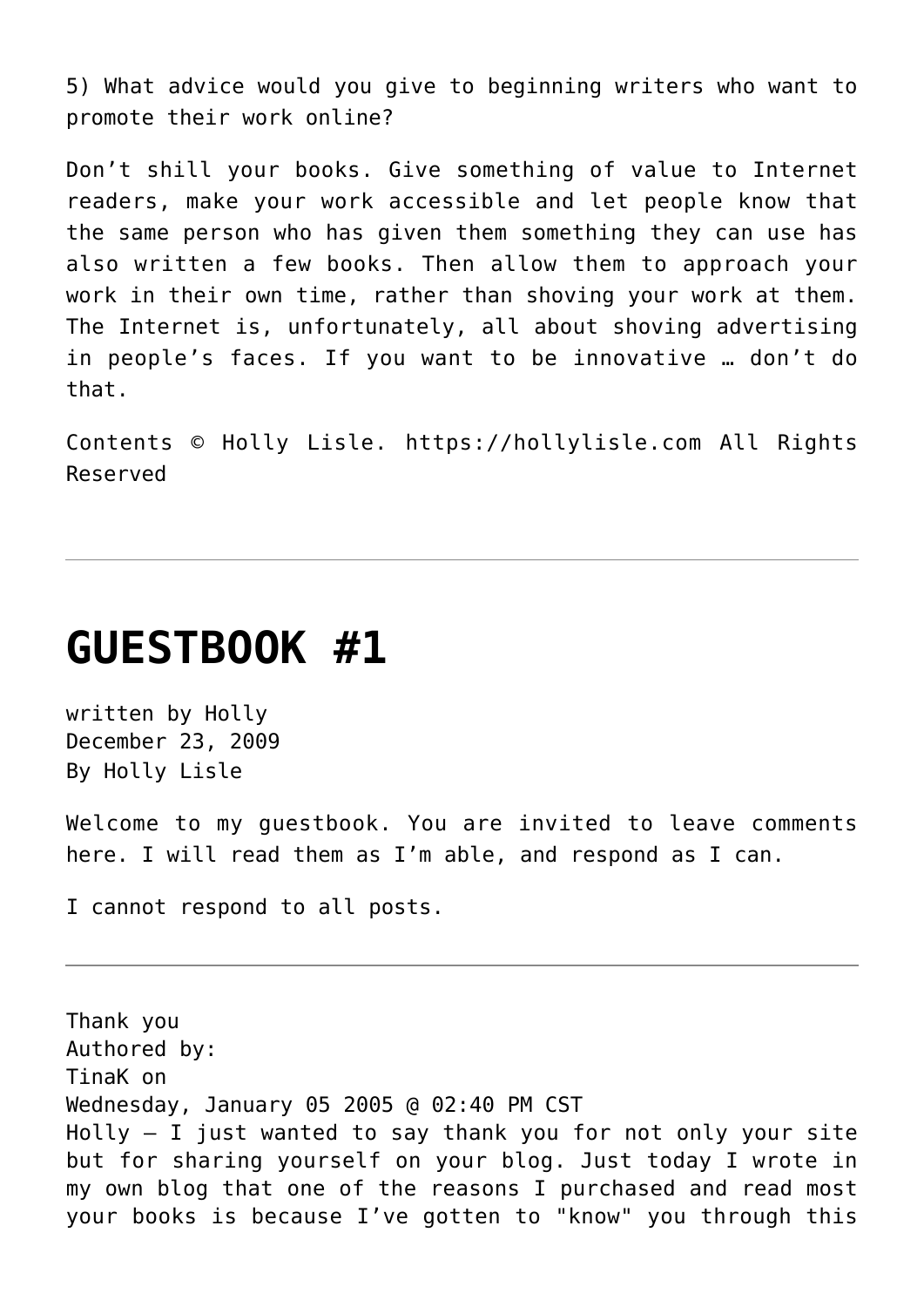medium. Right now I'm following your workshops through and honest to goodness I'm going to FINISH a novel this year! Thank you for all the hard work you've put into developing them. And at the risk of sounding like some crazy, demented stalker I have read the great majority of your books and well, I think they are fantastic. Loved Midnight Rain and I can't wait for Talyn!

Thank you Authored by: [the0phrastus](https://hollylisle.com/writingdiary/users.php?mode=profile&uid=192) on Wednesday, March 16 2005 @ 04:43 PM CST I don't know how you find the time, but I always love to see Silent Bounce posts show up in my RSS reader. I found this at Seth Godin's blog, and thought you might find it fun. It's a web app that will take an author, make a web service call to Amazon.com and build the author's name using the book cover images it finds. Not very practical, but certainly a fun idea that works well with your name–as well as any author who has as many books in print as you. Amazon returns 49 results for you.

<http://amaztype.tha.jp/US/Books/Author?q=Holly%20Lisle>

Chris Howard the0phrastus.typepad.com

You are my hero! Authored by: [paleomodern](https://hollylisle.com/writingdiary/users.php?mode=profile&uid=379) on Wednesday, March 30 2005 @ 03:51 AM CST After finding your "rant" about "the price of a bed" (or something like that was the title) through a link on Jerry Pournelles Blog, I am in awe of you. You wrote what I could not even quite put into thoughts, I have been so angry. You are truly my hero. Hey, are you married? Kim Owen Smith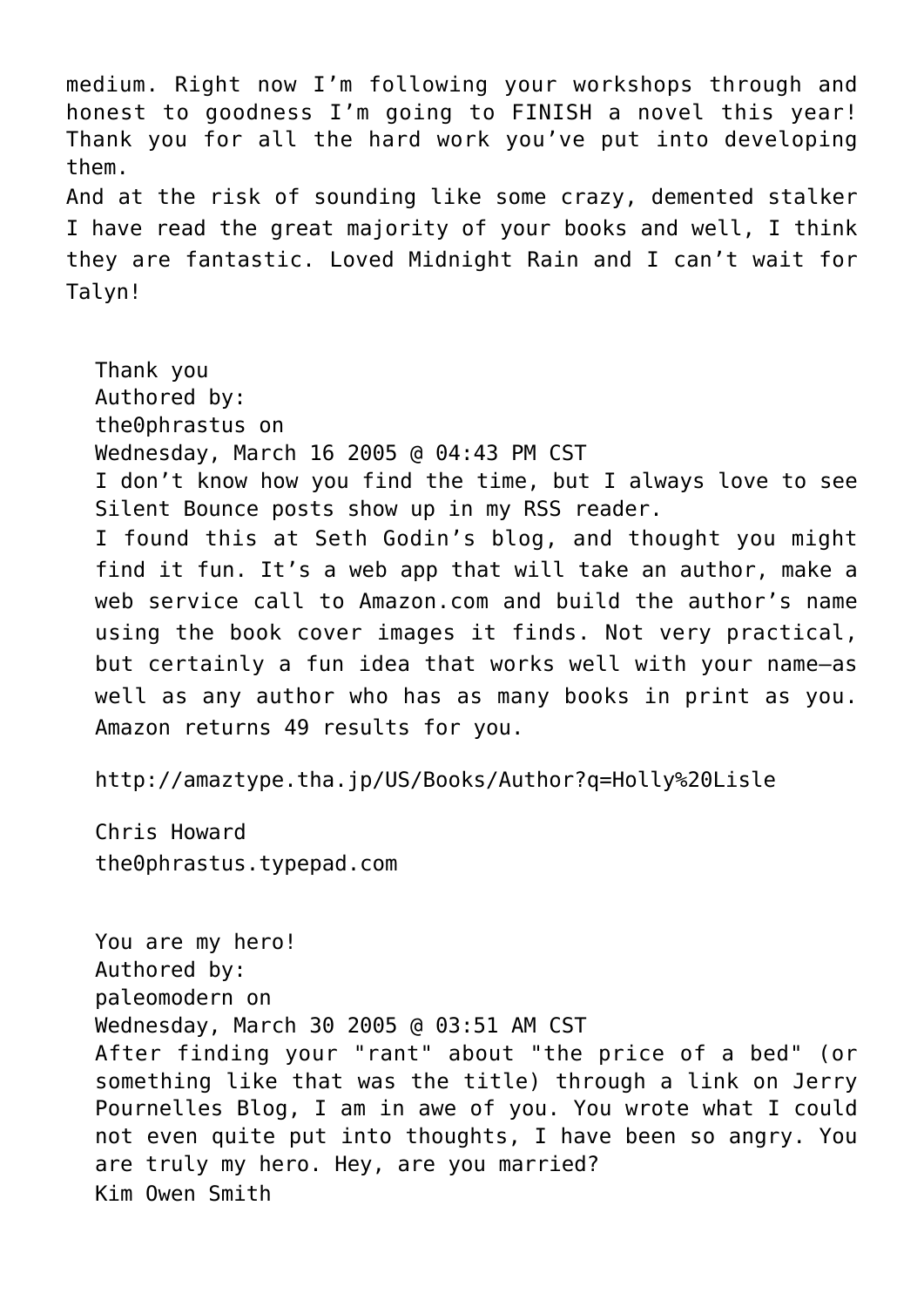```
paleomodern@sbcglobal.net
"Yes, I'm write!"
```

```
You are my hero!
  Authored by:
  hollylisle on
  Wednesday, March 30 2005 @ 12:54 PM CST
  After finding your "rant" about "the price of a bed" (or
  something like that was the title) through a link on Jerry
  Pournelles Blog, I am in awe of you. You wrote what I
  could not
  even quite put into thoughts, I have been so angry. You
  are truly
  my hero. Hey, are you married?
  Thank you for your kind words.
  And we're celebrating our tenth year together this year.
  ]
dis s great! thanks!
Authored by:
haNnah_099 on
Thursday, April 14 2005 @ 01:14 AM CDT
Holly…
you r a very gud writer.. i love ur novels specially the
midnight rain.. i have read many of ur novels and i really
like them..
thanks 4 inspiring me..
i saw this site wen i was searchin 'how-to-make-a-novel' and
as ive expected dis website is really worth visiting!.. im
about to finish a novel by next month.. its entitled as
extraordinarily ordinary.. du u think its nice?
```
—

<sup>-</sup>love hann 099@yahoo.com-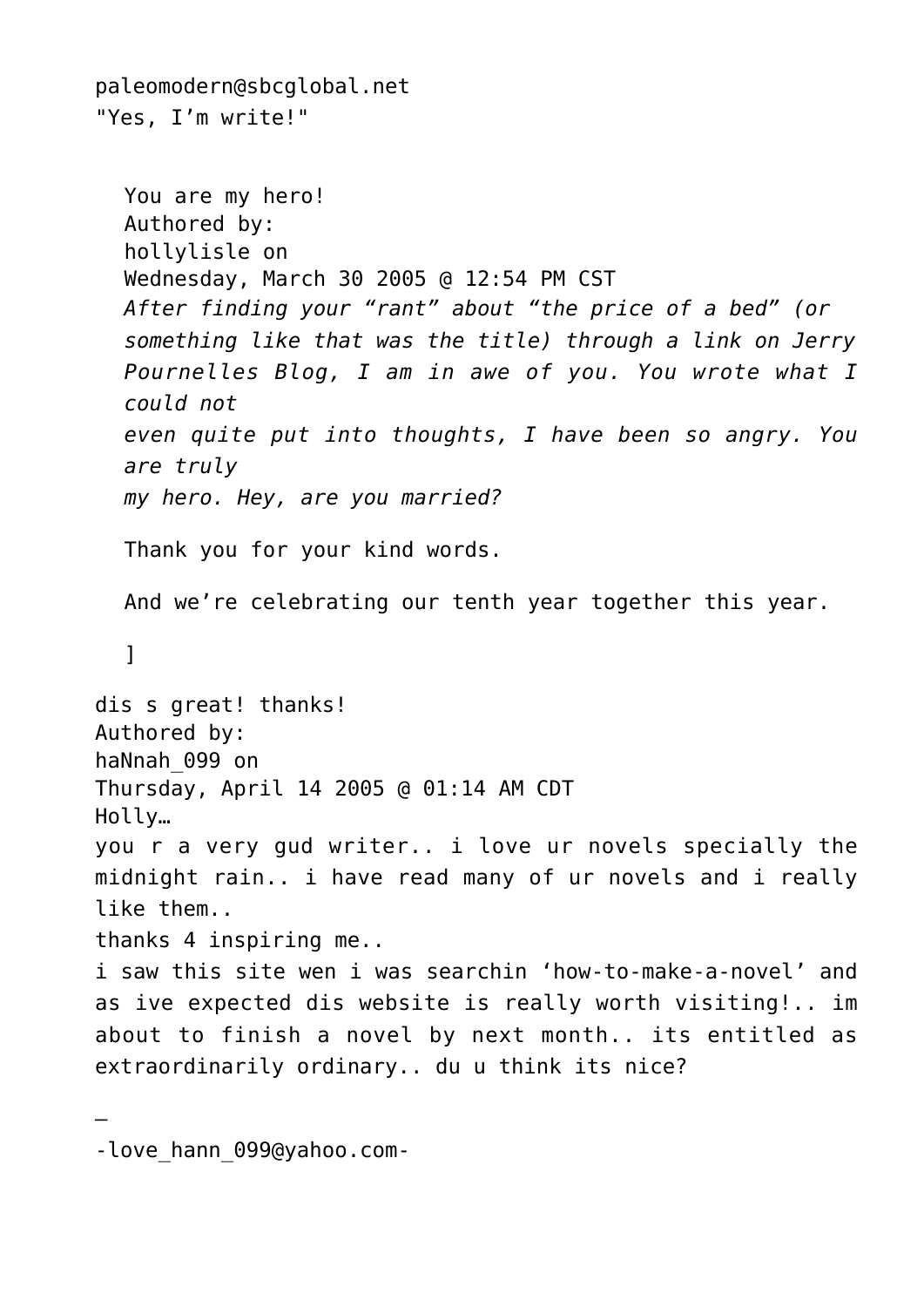Thank you Authored by: [Kathi](https://hollylisle.com/writingdiary/users.php?mode=profile&uid=416) on Wednesday, April 20 2005 @ 04:46 AM CDT I too, would like to thank you for your books. What a great gift to us! You write like I think, I can easily and quickly become immersed in your books. You are probably smart to have disabled comments- I honestly think there are folks with nothing better to do than troll the web, looking for places to post poisen. I wouldn't give them a second thought. I am a writer as well, though primarily of children's books (just got agented too yeah!!). I have tried my hand at fantasy aimed primarily at women, but no successes there yet  $-$  I will hit that head on one day  $*grin*$ . Good luck to you Holly, in everything. I admire you and when people ask me who my favs are, you are in the top five. I wouldn't mind being like you when I grow up. GUESTBOOK #1 Authored by: Anonymous on Wednesday, January 05 2005 @ 02:41 PM CST Yes, I was wondering about CaRP. I'm not sure this is the place to put this, but it's the only place I could find to ask a question. How did you install CaRP? I tried and it never worked properly. I saw you use it for the newsfeed on your home page, so if you wouldn't mind telling me how you installed it, I'd appreciate it. Synopses Authored by: [Christina](https://hollylisle.com/writingdiary/users.php?mode=profile&uid=143) on

Wednesday, January 05 2005 @ 07:24 PM CST Holly, I would definitely be interested in reading a how-to on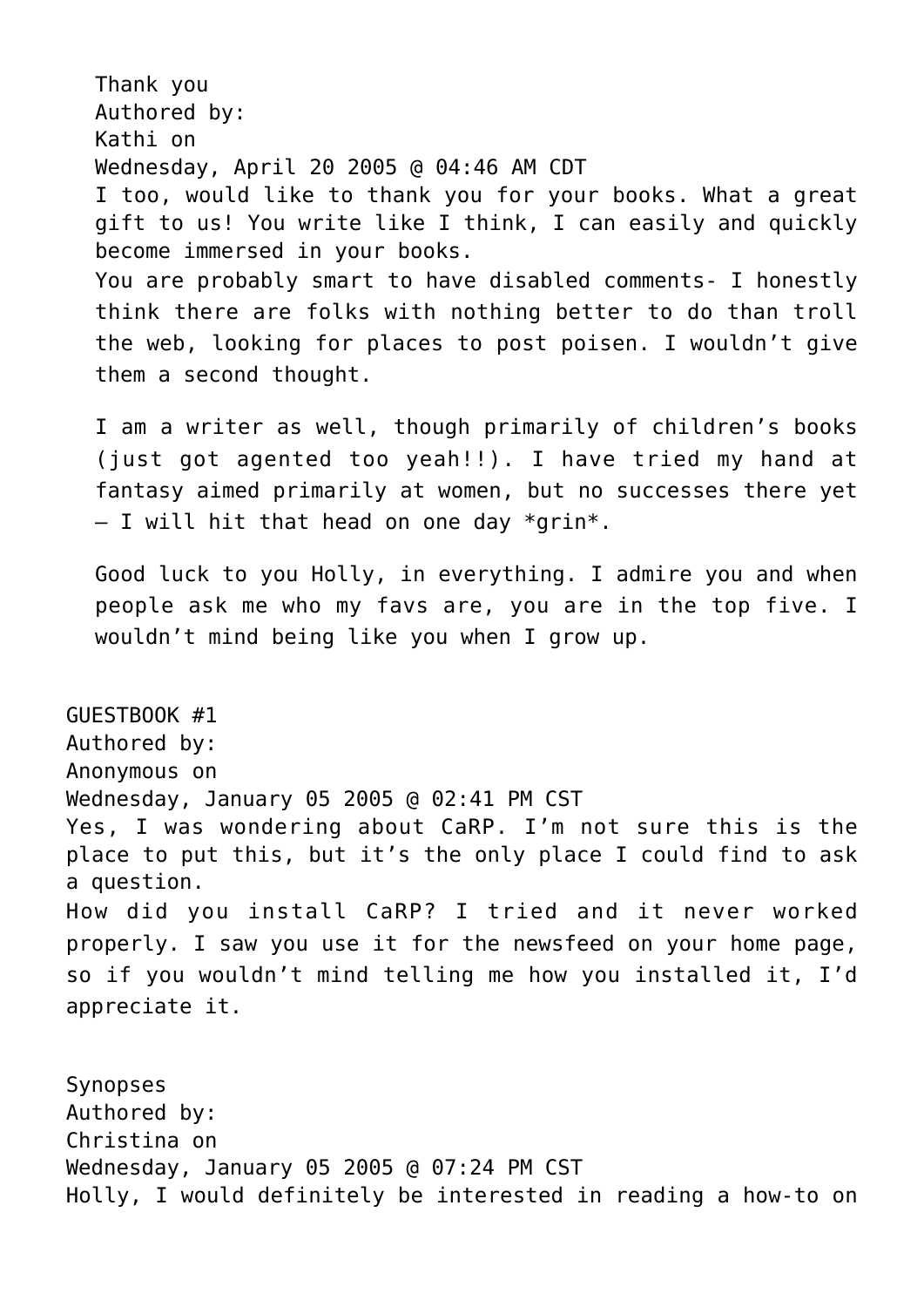synopses.

I've been keeping up with your blog a lot lately. I really liked where you explained your plan for the new year. I had been wondering about how long it took to write a novel and how to translate the word count. Thanks very much for that info.

It's my resolution to move from game writing into fiction writing this year. I know I'll have a long learning curve, but there's no better time than the present to get started. I'm used to the word counts, but tying a story together is going to be new for me.

Anyway, thanks for the blog and the good reads. I wish you the best in your endeavors this year!

Christina Stiles

Synopses Authored by: [shay](https://hollylisle.com/writingdiary/users.php?mode=profile&uid=28) on Thursday, January 06 2005 @ 02:29 AM CST i to would love to know how much to include in a synopsis as it's something i find hard to do when sending material off to agents. also are any of your books available in the uk? love the site, love the blog -Sally

GUESTBOOK #1 Authored by: [tsalisbury](https://hollylisle.com/writingdiary/users.php?mode=profile&uid=167) on Thursday, January 06 2005 @ 10:58 AM CST Holly, Your site and diary are truly an inspiration.

I enjoyed Midnight Fire and would not have discovered it unless I had discovered your site. I'm looking forward to the release of Last Girl Dancing.

Keep up the hard work. You deserve the recognition you are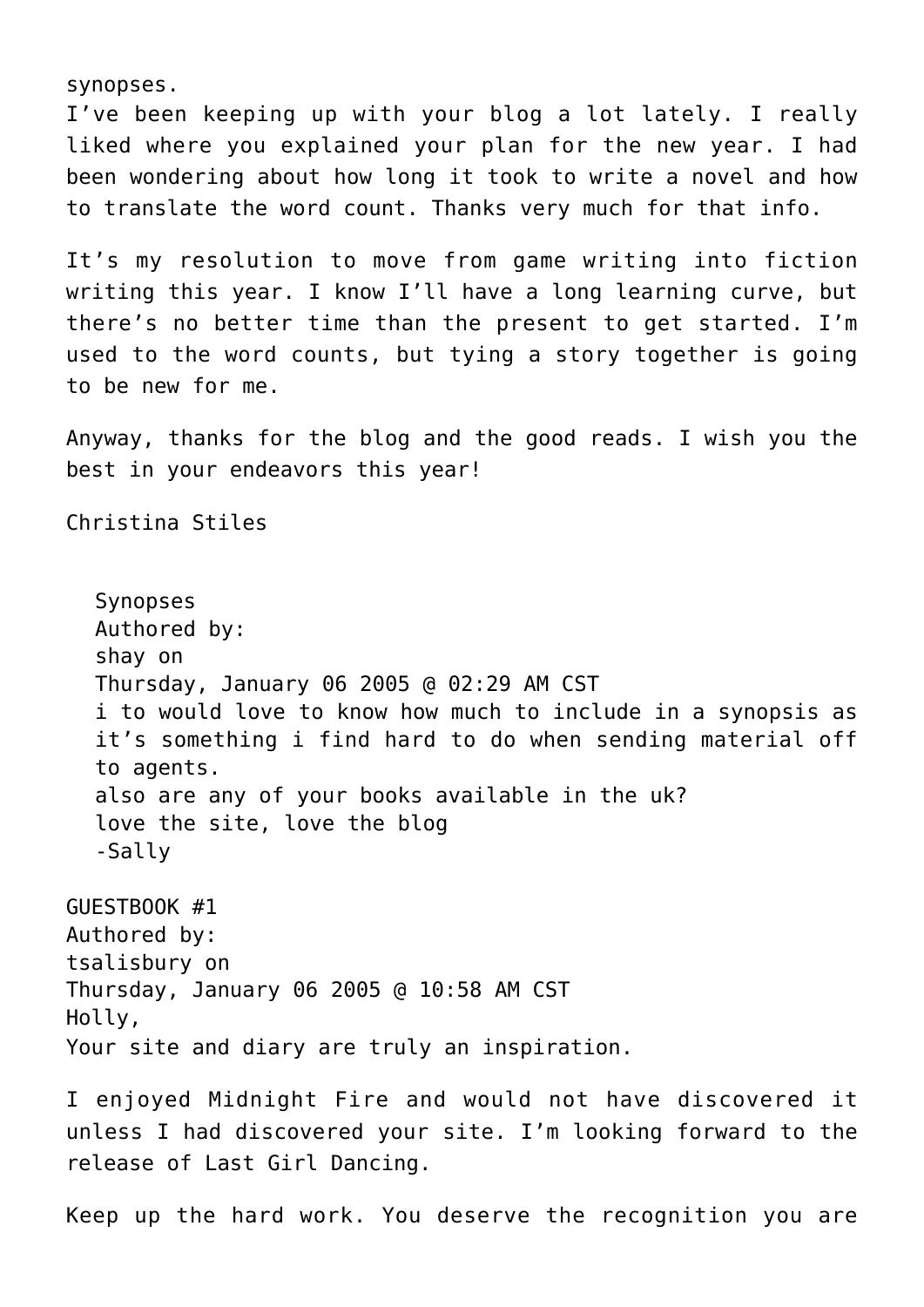receiving and I look forward to one day seeing your books in the top 10 of the bestseller's list.

TS

]

Windows Authored by: [JenThePen](https://hollylisle.com/writingdiary/users.php?mode=profile&uid=116) on Thursday, January 06 2005 @ 01:15 PM CST Holly, I'm so glad you started your journal up again. Your window on the life of a working writer is very enlightening and encouraging to me! Thanks for sharing with all of us. GUESTBOOK #1 Authored by: [Sam\\_R](https://hollylisle.com/writingdiary/users.php?mode=profile&uid=156) on Thursday, January 06 2005 @ 01:23 PM CST I just wanted to thank you for this site. Here, I have learned more about writing from any other source. This site is also the most noble effort that I have witnessed of an author making herself accessible to her fans. HAPPY NEW YEAR HOLLY!  $\Box$ Authored by: [Yolanda](https://hollylisle.com/writingdiary/users.php?mode=profile&uid=46) on Thursday, January 06 2005 @ 03:26 PM CST I just wanted to start with a big THANKS as well. This blog is very inspirational, just as your articles are. So if you're going to do an article about Synopsis, I can't wait to read it! I've been looking into that quite a bit lately… I've got several first draft books written that I'll be revising this year and looking at submitting (fingers crossed!) so every little bit of synopsis-help helps!

Congrats on the French rights for MR. I thoroughly enjoyed this book and I'm really looking forward to reading LAST GIRL STANDING. I read what you went through to get that out of your system, and EVERYONE should buy that book…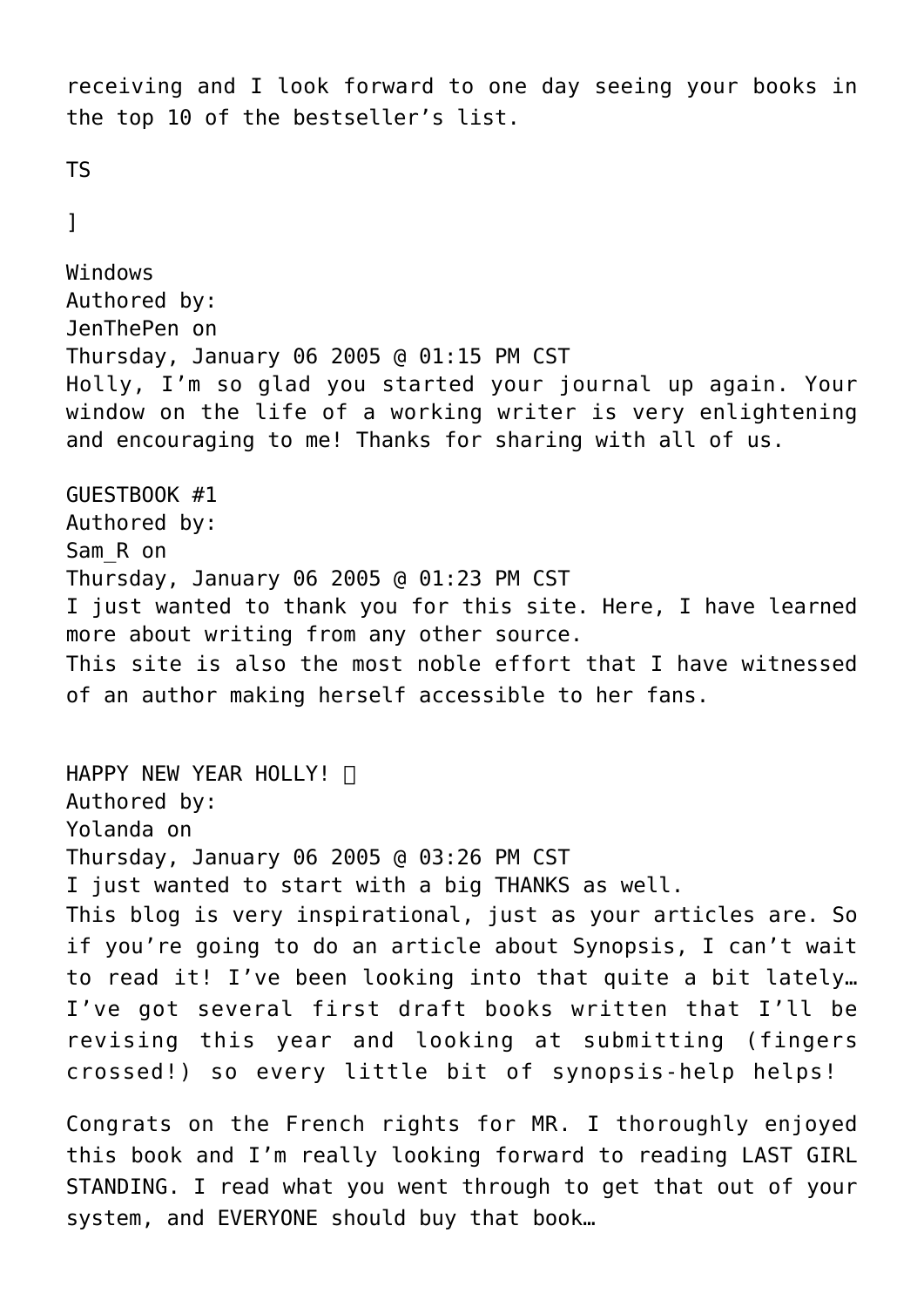Anyway, I just wanted to leave a little something to let you know that not only is your insight wonderful, articles very helpful BUT your books are terrific! Have a GREAT day Holly. GUESTBOOK #1 Authored by: [zette](https://hollylisle.com/writingdiary/users.php?mode=profile&uid=207) on Thursday, January 06 2005 @ 11:42 PM CST Hello! (Waves frantically) Looks like the writing part of life is going pretty well for you. I'm having a dismal start to the year, but I'm sure it will pick up once I thaw my brain back out. It's cold here! Hope 2005 goes well for you. Zette ] please help Authored by: [ibrowsevan](https://hollylisle.com/writingdiary/users.php?mode=profile&uid=208) on Friday, January 07 2005 @ 12:38 AM CST This could very well be a dumb question, but it confuses me. I have no real idea what unsolicited material is. Or how to have material solicited. If you could tell me exactly what it is I would greaty appreciate it. Thank you. -Evan re: please help Authored by: [pkurilla](https://hollylisle.com/writingdiary/users.php?mode=profile&uid=5) on Friday, January 07 2005 @ 03:30 PM CST "Unsolicited material" is work that you just send to a publisher or agent out of the blue. "Solicited material" can be material sent (a) after a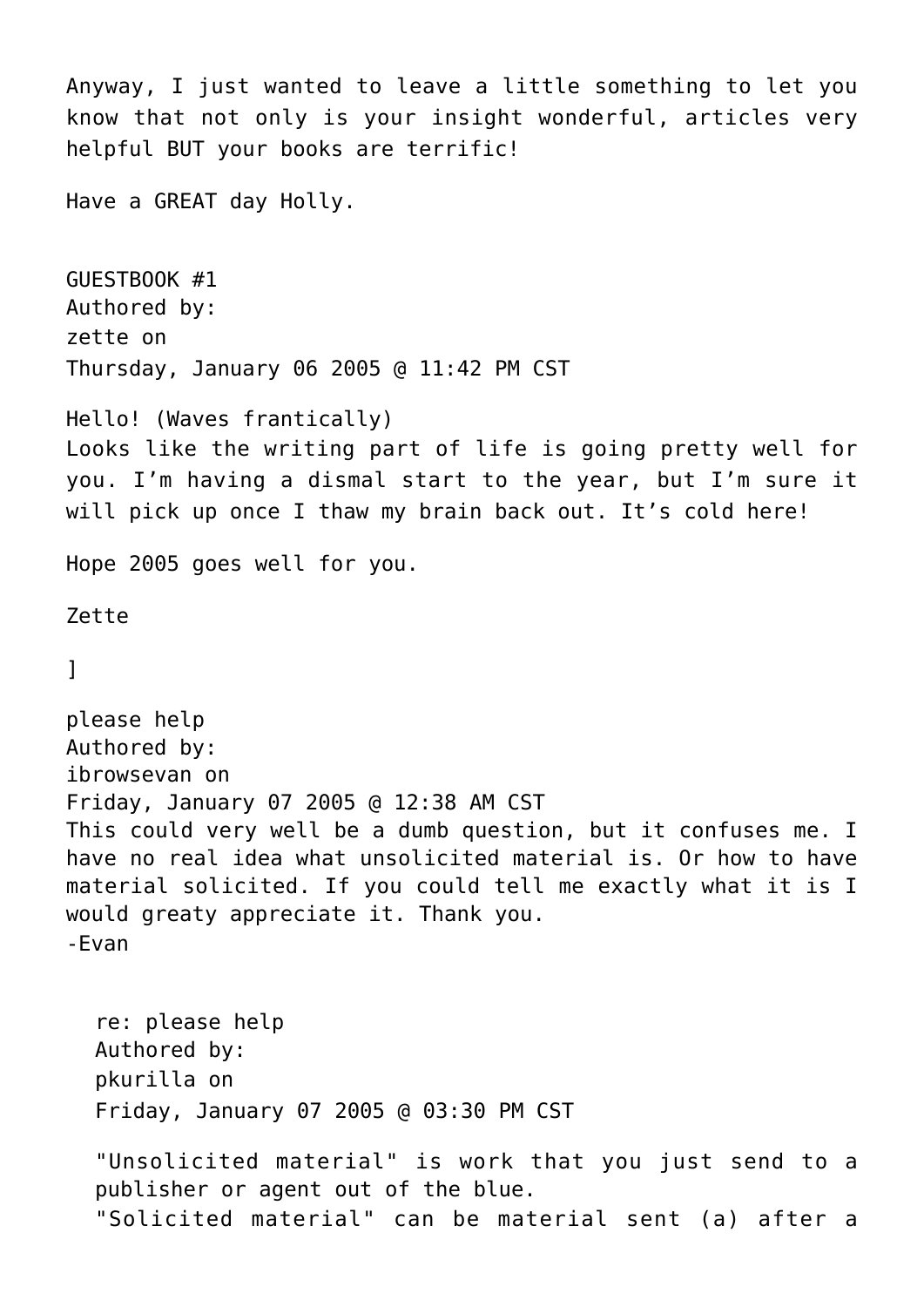postive response to a query letter, (b) that you talked to the editor or agent about at a convention and they said "sure, send it along", or (c) that the editor or agent calls you up and says "we'd like a proposal on XX".

There are other circumstances, of course, but IMO, these are the most common.

WAVING Authored by: [pkurilla](https://hollylisle.com/writingdiary/users.php?mode=profile&uid=5) on Friday, January 07 2005 @ 03:34 PM CST

Just adding to the chorus of thanks for starting up the weblog again. I missed your old weblog when you stopped (though I understood the reasons completely), and actually have been having a blast re-reading portions of the weblog as I read MR and GoaD. Wow. Thank you again for sharing so much of your writing life with

the rest of us. This aspiring author appreciates it a LOT.

```
Thank you
Authored by:
joelysue on
Sunday, January 09 2005 @ 09:40 PM CST
Holly, thank you for this wonderful site and the glimpses into
your writing life through your journal. I love hearing about
your books, the business, what works for you, what doesn't.
Your articles are fantastic. I wish you all the best. Looking
foward to LGD,
Joely
]
Hello, again
Authored by:
HughSider on
Monday, January 10 2005 @ 11:30 PM CST
Another "good to see you again" post, from a former reader of
your previous blog. Thanks for taking the time out to do this.
```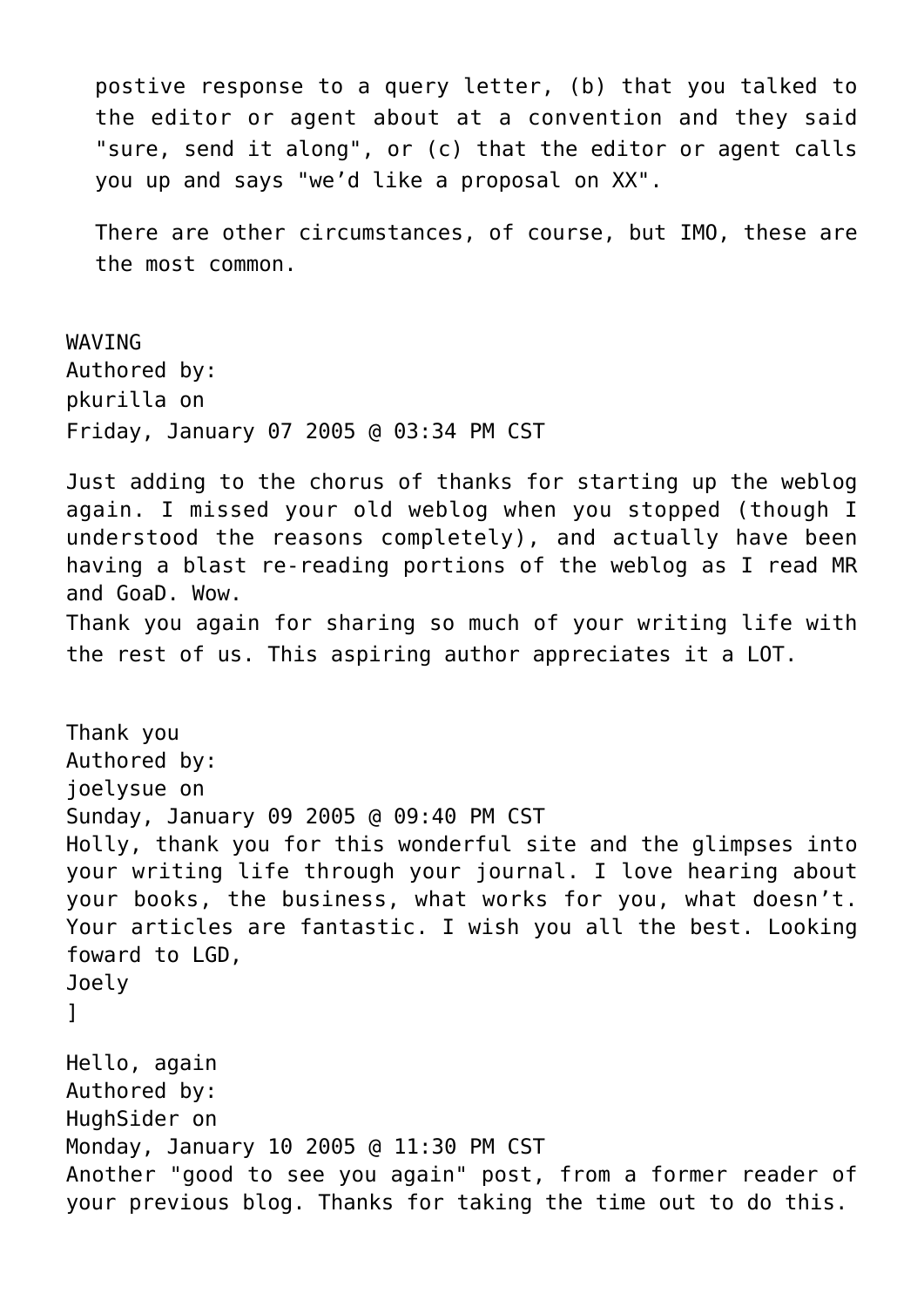I thought you'd be amused to know that Midnight Rain is the first romance category novel I've ever bought – dragged in by reading the first three chapters on this site. I enjoyed it a fair amount, I have to say. Wishing you at least fresh water, and a sharp edge. Great Site Authored by: [M. Rivera](https://hollylisle.com/writingdiary/users.php?mode=profile&uid=214) on Tuesday, January 11 2005 @ 07:07 AM CST I've been coming back to this site for sometime now, finding your revision advice quite helpful in the process of my own writing. Just wanted to post and say thank you for this site! I just downloaded Fire in the Mist and am looking forward to reading it. I saw in your biography that you spent time in OH, being from Columbus I was curious to know if you are familiar with any writers' groups here. I've been having a heck of a time finding one. Thanks and keep up the work! GUESTBOOK #1 Authored by: [Michelle](https://hollylisle.com/writingdiary/users.php?mode=profile&uid=20) on Tuesday, January 11 2005 @ 10:21 AM CST Just wanted to chime in and say that I'm so glad you're back in the blogging business, Holly. I discovered your last blog about one week before you put it on hiatus and I proceeded to read all of it. This site has truly become a touchstone for me and reading along with your trials, tribulations, lows & highs, is always helpful, inspirational and motivational.

I'm terribly curious about this pseudonymous novel you're writing. Very mysterious. Personally, I think you should pitch a "how-to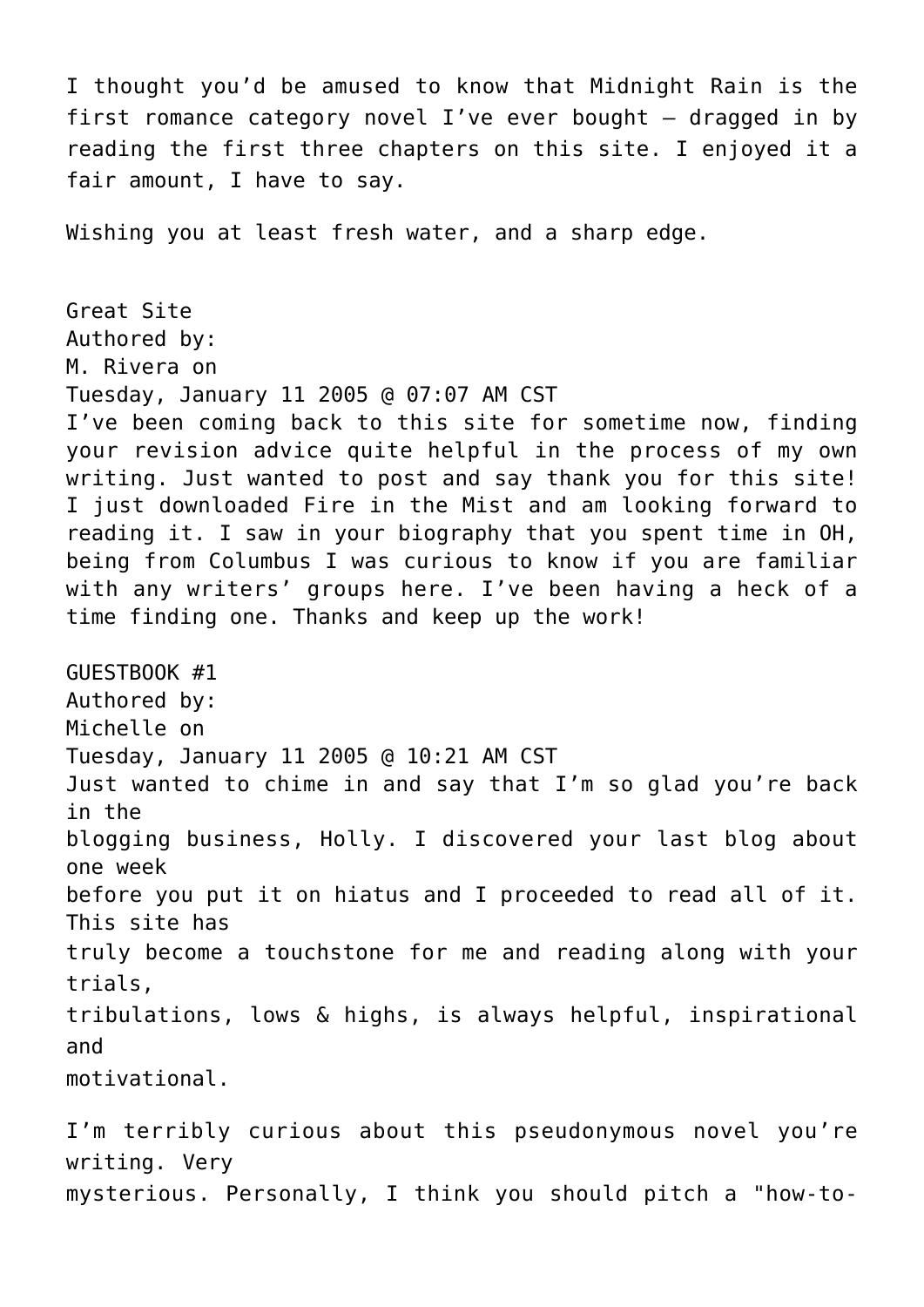write" book as well. If anyone should write one of those, I think you're the gal. Mugging the Muse is too good to just give away for free.  $\Box$  Not that I'm complaining, of course. Now I must get back to my procrastination… Michelle  $\Box$ Answers to the First Sixteen Entries Authored by: [hollylisle](https://hollylisle.com/writingdiary/users.php?mode=profile&uid=2) on Wednesday, January 12 2005 @ 06:30 AM CST (I know I already know most of you by name, but I'm using your logins as a privacy preservation measure where applicable.  $So.$ ) To TinaK, talisbury, JenThePen, SamR, Yolanda, pkurilla, joelysue, and HughSider — I'm glad I can be here. I've discovered that I'm more productive when I do a public writing diary because it forces me to remember that people I know are waiting to read the books I've written. It keeps my readers from being faceless to me. Knowing that you're out there gives me a little extra daily push. Thank you for BEING out there, for stopping by, for reminding me what I'm doing, and for whom.

To The Anonymous CARP Questioner — I didn't do anything special. I followed the instructions they gave for setting the thing up, and it worked. As for how I get my CARP reader to put itself on the front page of my site, I do it as its own separate page, then include it as a Server-Side Include. (If you're not sure how to do that, google for Server-Side Include or SSI. You have to have access to the inner workings of your site, or have a provider who will set up your pages to permit SSI. If you don't, I recommend my host, Jatol.)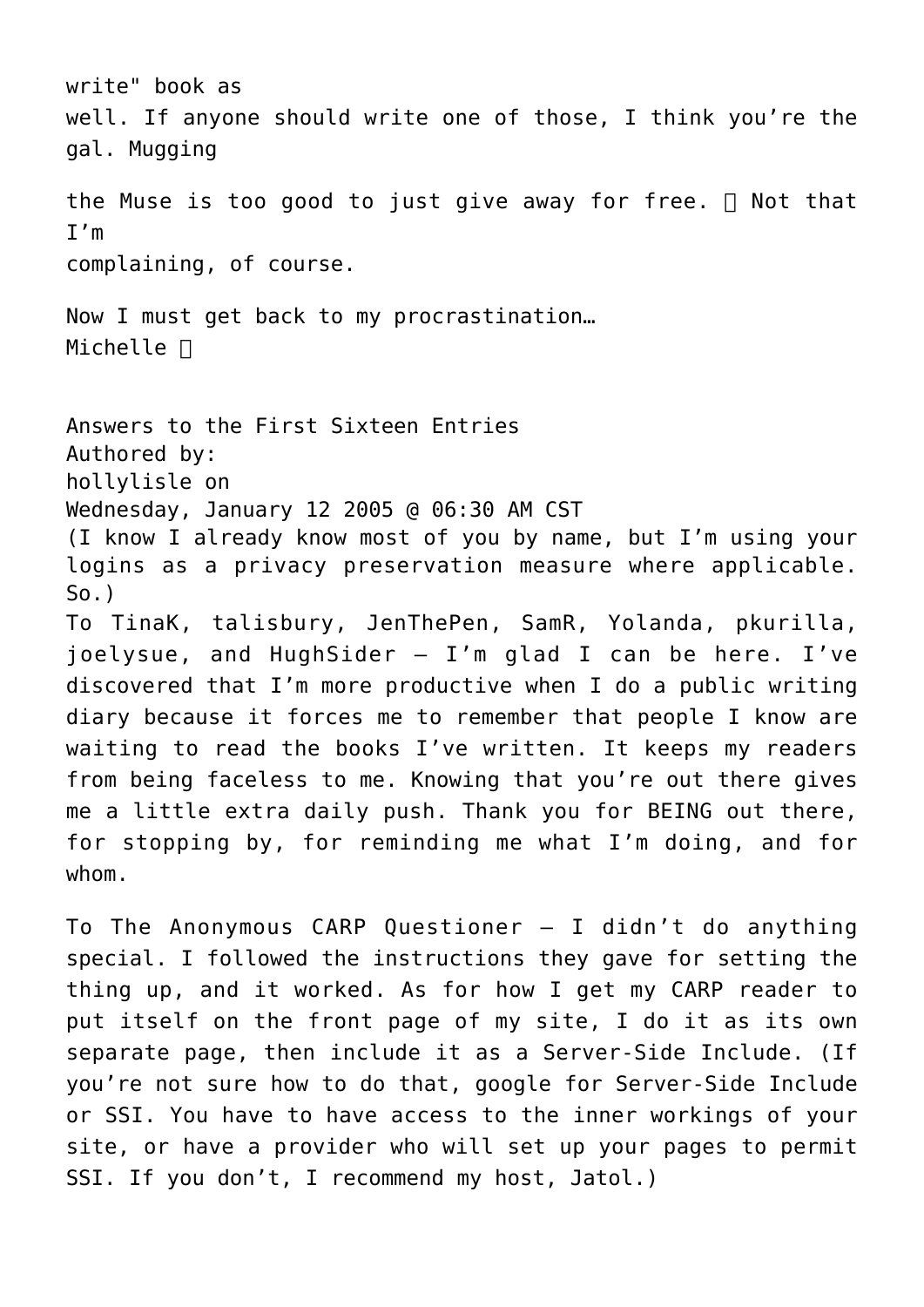To Christina and Shay — The synopsis article is on hold until I have a day or two where I hit my wordcount early rather than late. I'll get to it. But I don't know when. As for books available in the UK, I think so. The SECRET TEXTS trilogy was published there, and I know some of my other work has been distributed there. As to what you might find on the shelves or available on order at the moment, though, I don't know. No one keeps writers up on this information, sadly.

To zette  $-$  <waving frantically back>  $-$  I thought LAST year was the year. Boy, this year is REALLY the year. <shaking head>

To ibrowsevan — pkurilla has it right. Solicited material is what an editor or agent asks you for, unsolicited material is what you send off in hopes of getting an invite. Books with addresses and guidelines are available. In general and with very few exceptions, the only acceptable unsolicited material these days when trying to sell your novel is the cover-letterplus-synopsis package.

And to Michelle — the pseudonymous novel is, indeed, mysterious. I will never be able to claim to have written it, and it will never be attached to my website in any way. I will make it a good book, but from the moment it leaves my desk, it will not be mine. Think of this project as the writer version of surrogate parenthood. You only go through that much pain for love or money. In my case, it's money.

And my agent nearly fainted when I suggested doing a writing book. This would, apparently, do such evil things to my numbers that we are going to have to wait until I am Dean Koontz's twin sister before I can do one. I do not recommend that you hold your breath. <g>

Corrigan's Blood Authored by: [TuPari](https://hollylisle.com/writingdiary/users.php?mode=profile&uid=237) on Tuesday, January 18 2005 @ 02:09 AM CST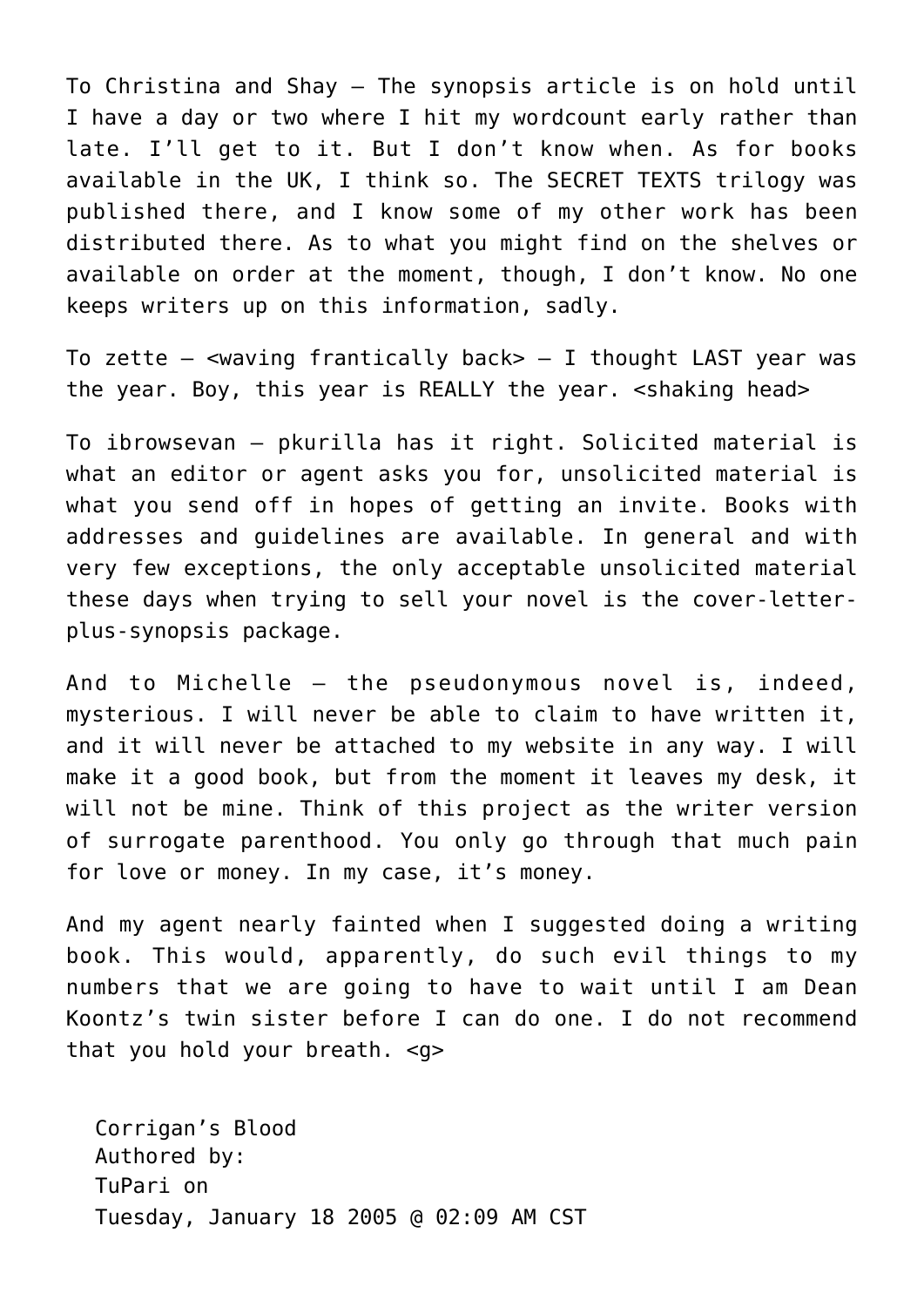Will there ever be a sequel to Hunting the Corrigan's Blood?

Hurrah Authored by: [rook](https://hollylisle.com/writingdiary/users.php?mode=profile&uid=217) on Wednesday, January 12 2005 @ 07:51 AM CST I just want to say "hello" and that I'm excited to see how well everything is going for you now as an author. Also, it seems that you and Sheila added to the "blog revolution" – if you don't already know, the miscarriage bill has been withdrawn.

http://home.hamptonroads.com/stories/story.cfm?story=80370&ran  $=43780$ 

The jerk who proposed this legislation was surprised at the reponse from the blog community:  $\hat{a} \in \mathbb{C}$ They never talked to me prior to going on the Web, â€ $\sqcap$  he said. "I was absolutely mistreated on this.â€

Ah gee … poor guy … it's **tough** being a legislator, ain't it?

Hurrah Authored by: [arrvee](https://hollylisle.com/writingdiary/users.php?mode=profile&uid=127) on Wednesday, January 12 2005 @ 04:34 PM CST Aparrently this guy has some odd ideas about what being a "public servant" really means. His email to Maura expressed his astonishment (and dismay) that anyone might have concerns about legislation that he was proposing. He seems to think that the public should not concern themselves with his business and just let him rule the state in any way he sees fit. Does Virginia have a recall law, I wonder? You did the State of Virginia and possibly the entire country a real favor with that post, Holly.

HAWKSPAR's great, BTW. Now I have another title on my "Damn, I wish I could buy this one right now!" list. Thanks a lot!  $\Box$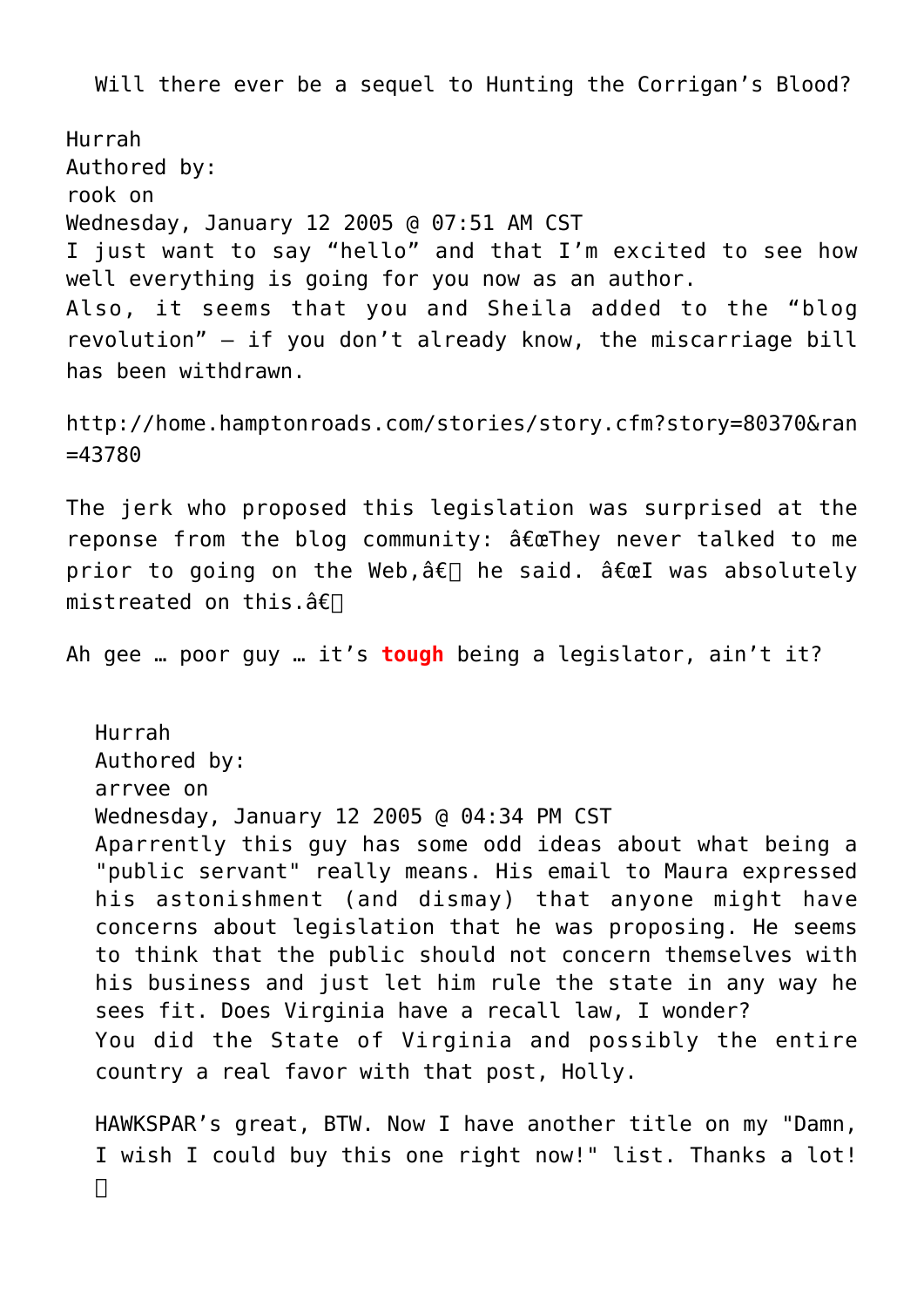] Rec: " Writer's Toolbox" Authored by: [cmmiller](https://hollylisle.com/writingdiary/users.php?mode=profile&uid=161) on Thursday, January 13 2005 @ 06:13 PM CST Hey Holly, Just wanted to recommend a great series on writing tools: http://www.poynter.org/content/content\_view.asp?id=76274&sid=2 #series It's geared toward journalists, but I've found it incredibly helpful in fiction as well, since Clark uses plain English and much of the same terminology. He updates weekly and will continue until he hits 50 tools. Also want to add my thanks for a great site and a great blog. It's such a help to know I'm not alone in this writing for a living thing! Thoughts Authored by: [ravenflyte](https://hollylisle.com/writingdiary/users.php?mode=profile&uid=141) on Thursday, January 13 2005 @ 06:23 PM CST Great job with the blog. It's nice to read someone else's insights into what works–and this does serve as an inspiration for me to find the time to write. Thanks for taking the time to write all your articles (which are amazingly helpful) and to keep this blog updated. [And the included blog plug, because I have no shame: http://lraven.blogspot.com/ In case anybody is interested in reading about a frustrated high school student attempting to write one monster of a novel.] -laurenraven Hello and Update Authored by: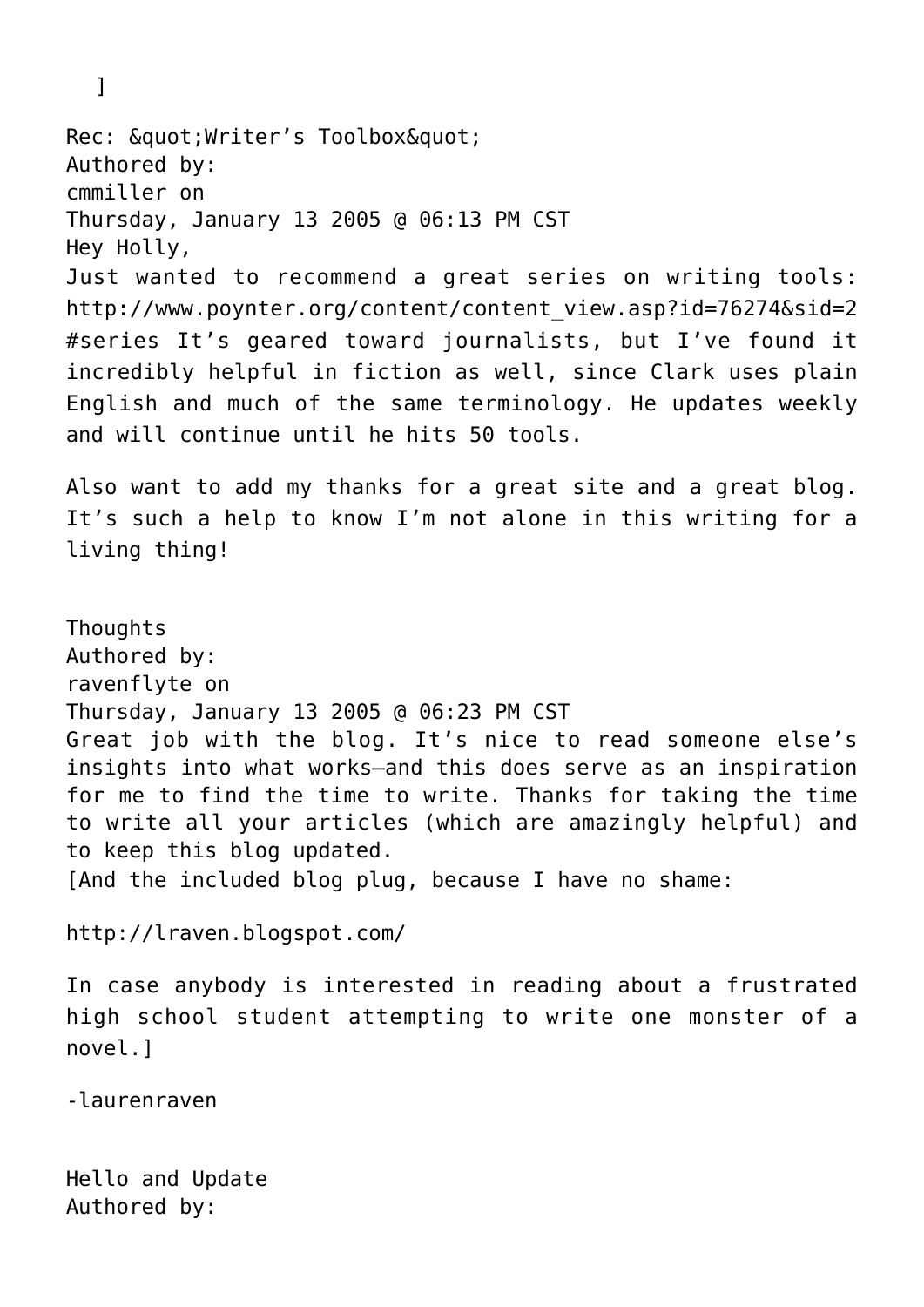[firehorse](https://hollylisle.com/writingdiary/users.php?mode=profile&uid=226) on Thursday, January 13 2005 @ 08:39 PM CST

Hi Holly,

We traded emails last year and you told me about Forward Motion. Since then I've been trying to finish the second book of my fantasy trilogy, and I'm finally within a breath of having that done and sent off to my agent. Hats off to you and the other authors who manage more than one book a year! I read your blog from time to time just to see how you're doing. Your determination is inspiring to writers at any stage of the game.

I've started a writing-related blog at khurley.blogspot.com. Other than that, I've been eating, sleeping, dreaming the novel I'm working on and struggling to balance all other aspects of life at the same time. It's been interesting, in both the literal and the Chinese sense.

Best of luck with 2005 and with all your new projects.

Kathy Hurley

—

GUESTBOOK #1 Authored by: [WinterWolf](https://hollylisle.com/writingdiary/users.php?mode=profile&uid=232) on Sunday, January 16 2005 @ 03:48 PM CST

Holly, I have been reading over your workshops and your tips for writers. I am a beginning writer myself and I found that they hold some very good tips. I happen to have that problem where I have never gotten past 2 chapters for a novel. I have probably about thirty stories unfinished. I find that I'll start one and work on it for a few days and then just stop. The story isn't dead because I have great ideas for where I want them to go but I just..stop. I loose interest in writing temporarily but then when I want to go back and resume the story, it's dead.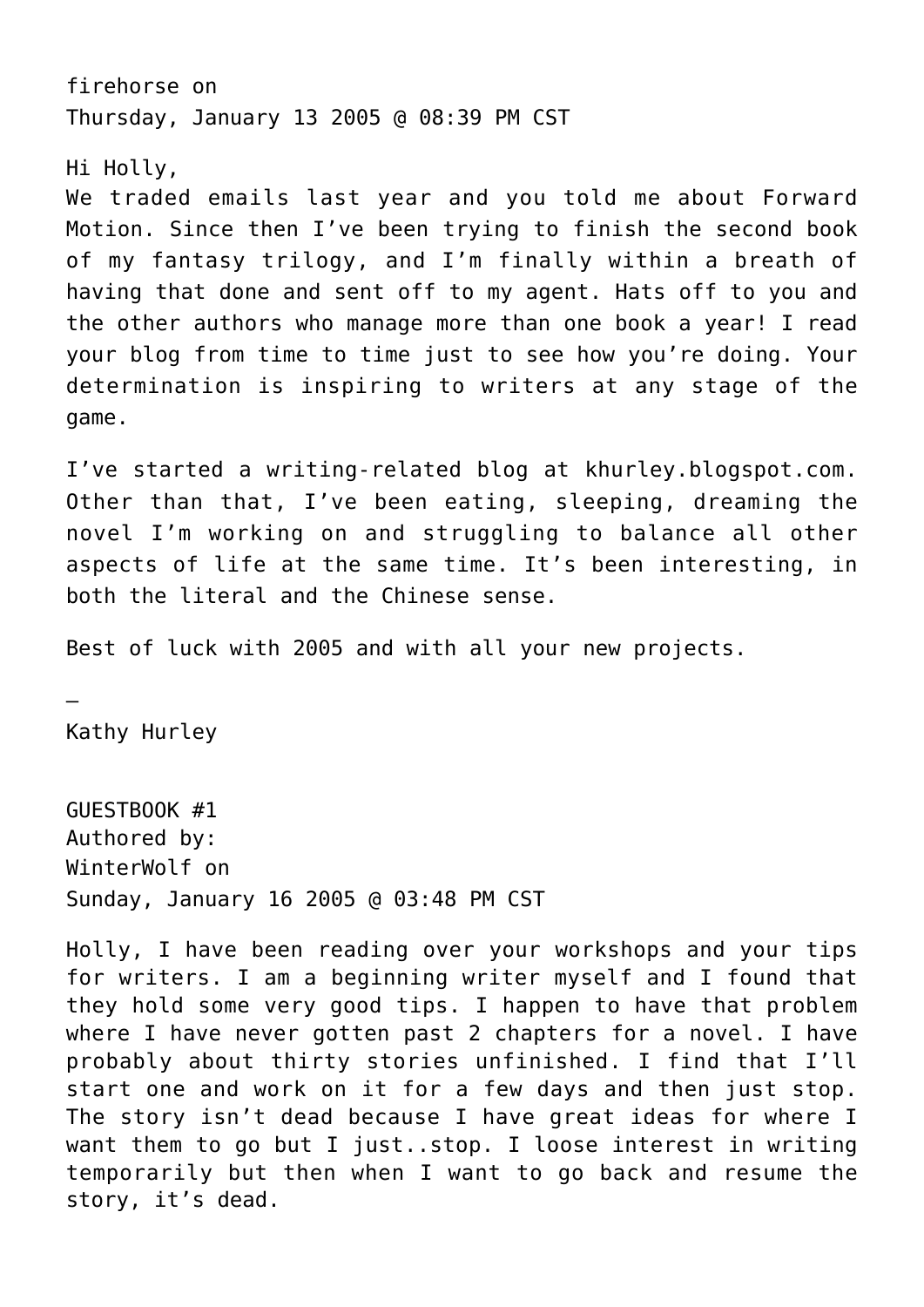I just wanted to say that your workshops are really helpful and that you are an inspiration for me. I hope to one day finish one of my novels.

Thanks, I wish you success on your upcoming works.

applause/production wow Authored by: [zmc](https://hollylisle.com/writingdiary/users.php?mode=profile&uid=235) on

Monday, January 17 2005 @ 01:25 PM CST

It is very kind of you to put up all this excellent and free information for new (and not-so-new!) writers to use. As a published writer working on revising her first novel for an editor, I think that everything that Holly says is right on, and with a little fiddling to personalize it, it works for me…and might for most others, too.

I particularly want to applaud you, Holly, for mentioning in your article on a writer's education how useless universitylevel writing courses can be. I actually have an MFA, so I have some experience in this. All that was taught in my (typical, I think) program was snobbery, particularly about authors who make a living at their writing, whose taste happen to match the common readers' (and, not coincidentally, the tastes of poor and working class readers are considered the most execrable of all), or who write in the genres. You'd think plot and scene and drama were some sign of moral failure, the way they're belittled in these programs. Creative writing programs can turn out bitter critics, but seldom writers. An aspiring writer would learn far more by reading your articles, taking them to heart, and writing every day.

btw, holly, I don't know how you do 3000 words/day, day in and out. I can manage half that for three months or so then need a break of a couple weeks. You're a production goddess!

Thank You Authored by: [tjosban](https://hollylisle.com/writingdiary/users.php?mode=profile&uid=73) on Tuesday, January 25 2005 @ 11:01 AM CST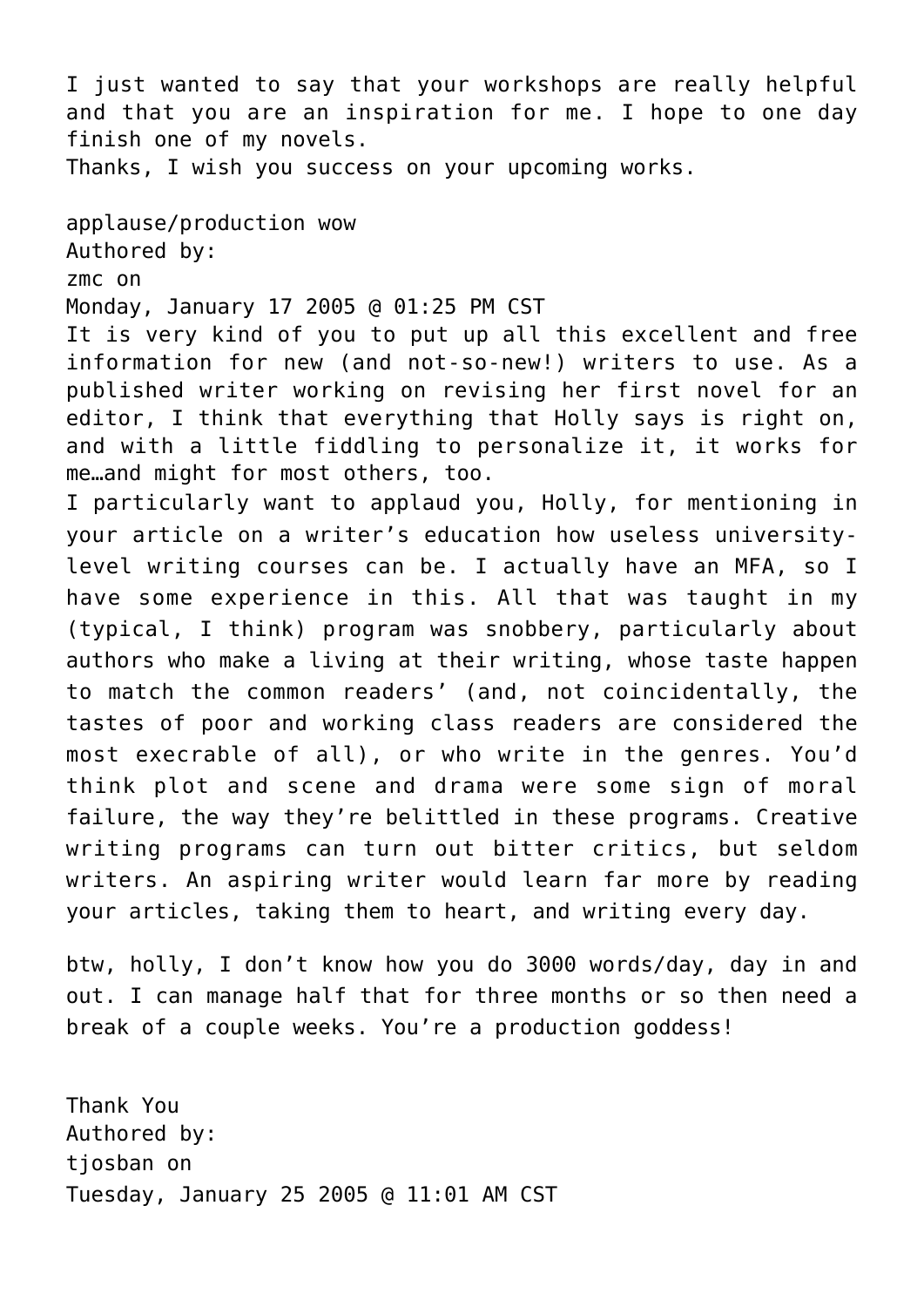I just wanted to say thank you for all the things you put in your site. I found it at the beginning of last summer while I was searching for some material on writing, and I must say I am addicted to your writing style and enjoy it very much. I am currently working on my first novel and have several other ideas waiting in the wings. Your blog is informative and helpful for those looking for insights into a writer's life. Thank you for all that you have done – Tori ] GUESTBOOK #1 Authored by: [wanda](https://hollylisle.com/writingdiary/users.php?mode=profile&uid=255) on Tuesday, January 25 2005 @ 07:39 PM CST thank you for midnight rain. i enjoyed the characters tremendously Thank you: sailing facts Authored by: [alisons](https://hollylisle.com/writingdiary/users.php?mode=profile&uid=178) on Wednesday, January 26 2005 @ 08:39 AM CST Holly, a) Thank you for your writing articles and blog – like everyone else, I find them hugely useful. Your articles really helped me get my first novel finished and revised. b) If you need help checking any sailing facts, my husband has done a great deal of sailing in boats of most sizes (but not square-rigged) in European waters (we're English). I owe you an awful lot for your website, and I'd be happy to pay a little fraction of it back by asking him anything you wanted to know. I don't know how much sailing you've done, but I'd never been on a yacht till I was 25, and I don't think reading alone could have given me the full flavour of what being on a boat is like (especially if you don't particularly want to be there ; )) Best wishes, Alison in England Echoes Authored by: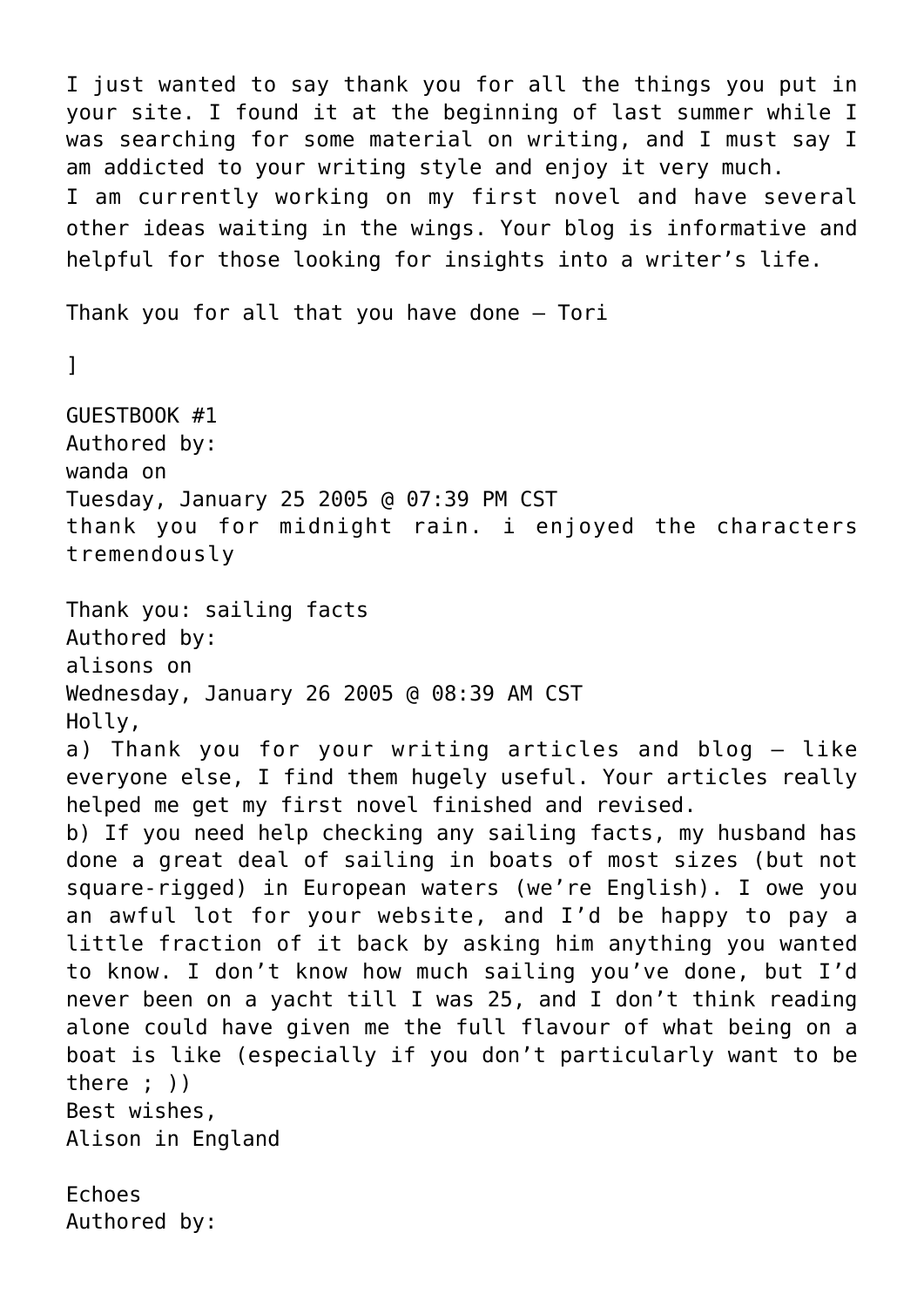```
Denstar on
Saturday, January 29 2005 @ 07:17 PM CST
Thanks. Your website is great. I know where to come when the
words won't.
]
NaNo WriMo
Authored by:
Calamity on
Saturday, February 05 2005 @ 01:56 AM CST
Hi Holly,
I was delighted to hear you mention doing your own NaNo
writing thing. I discovered that last Nov. and used it to get
down the first draft of a timetravel novel that has imprisoned
me for 4 years. Oh the joy of turning the tables. At last the
story is contained, focused, and I am in control. Have started
the process of your One Pass Revision. I may not move along as
swiftly as you do but the confidence in knowing I can't become
sidetracked if I inject more darkness and venom is so
empowering. Besides I'm having too much fun in the Switzerland
of 1307AD to come back too soon.
Thanks for the workshops and the encouragement. Without them &
NaNo I never would have killed my internal editor and I'd
still be stuck on chapter seven.
Calam
GUESTBOOK #1
Authored by:
Irysangel on
Saturday, February 05 2005 @ 11:53 AM CST
Hi Holly,
Just wanted to let you know that I enjoyed Midnight Rain
immensely, love FM, and am currently reading your Secret Texts
Trilogy. You've been an inspiration to many people, myself
included!
```
I also wanted to let you know that I think the cover to Talyn is beautiful, and not what I expected! Amazon.com already has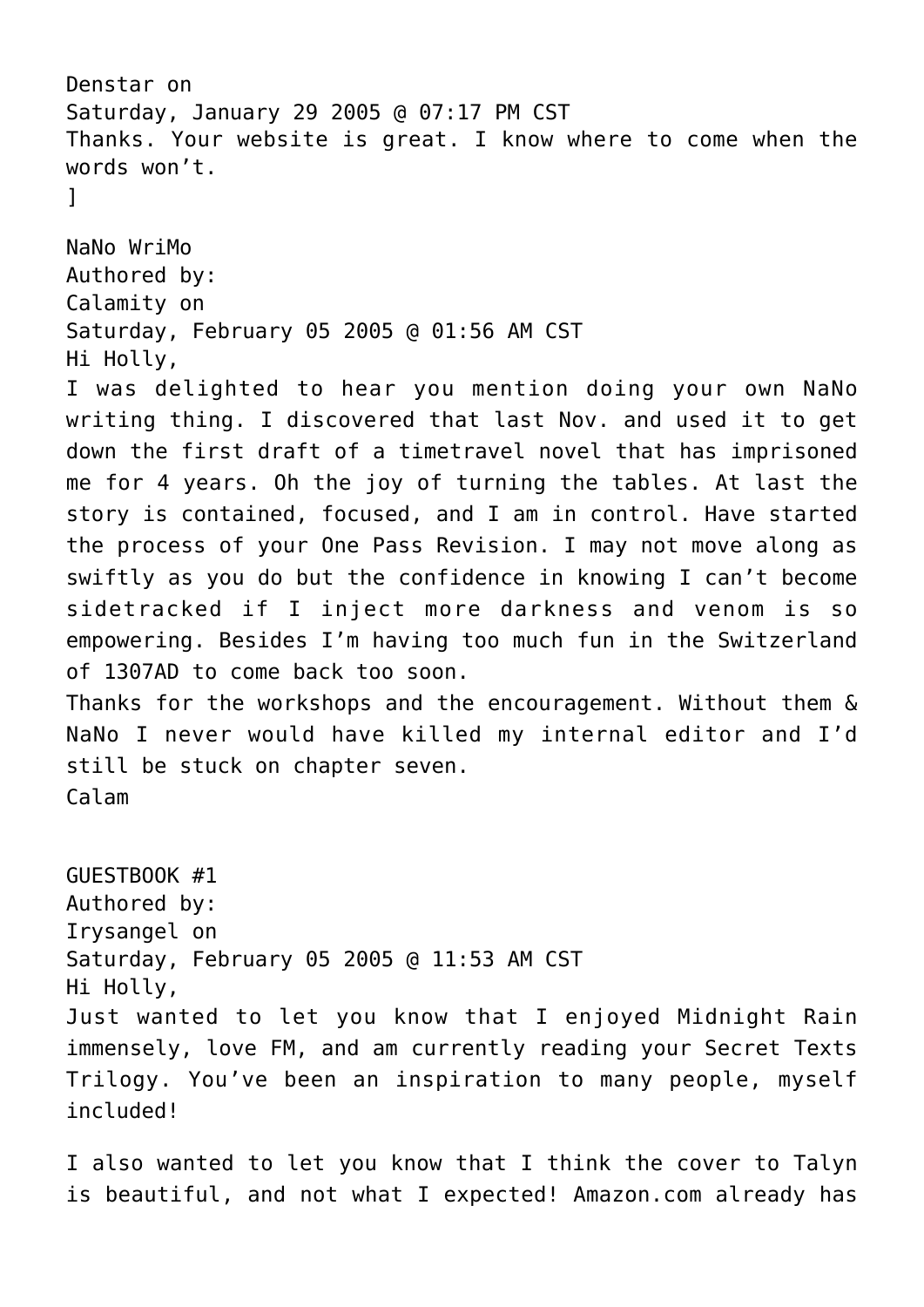a scan of it up. Very pretty, and very dark!

Old And New, Plus Praise Authored by: [emeraldfenix](https://hollylisle.com/writingdiary/users.php?mode=profile&uid=261) on Tuesday, February 08 2005 @ 12:47 PM CST I had just joined FM when you went to seek cold water and a sword, and have recently become a member of this site. I must say that if I had to choose a mentor in the field of writing, it would be you. So many other authors put a price tag on their advice, but everything here is freely given. That, in itself is enough for me to build up my Holly Lisle library. I like the style, the attitude, of the presentation of the material, too. It says to me, 'You are responsible for your own writing career. Here's what worked for me.'

The bonus of building a HL library is that your books are worth the read. I've read the Secret Texts, Vincalis, Midnight Rain, and the bits in WIPs. Engaging, all of them, but Vincalis is my favorite, though Hawkspar shows a good deal of promise, for me.

Thanks a million. I could only wish to emulate your career.

```
Old And New, Plus Praise
  Authored by:
  emeraldfenix on
  Thursday, February 17 2005 @ 06:09 PM CST
  P.S. I started a generally writing related blog at the
  beginning of this month if you are ever actually able to get
  some time for same leisure reading.
  http://emeraldfenix.blogspot.com
  ]
A simple thank you.
Authored by:
Emanuil Tomov on
Tuesday, February 08 2005 @ 02:54 PM CST
Dear Mrs.Lisle(or is it Ms.?),
```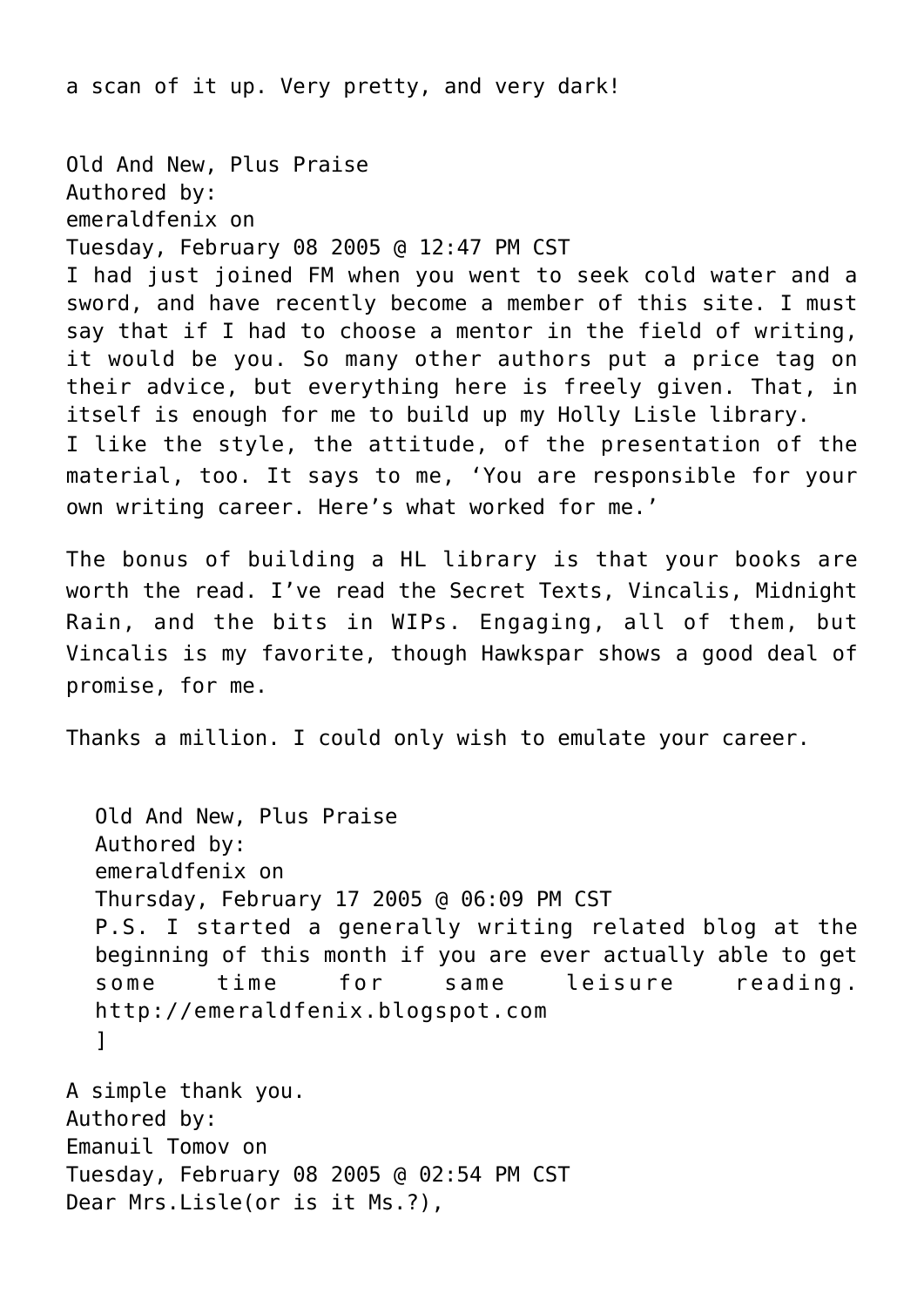I will start by apologizing for my ignorance,but i don't know much about you or your books.I came across your website this early afternoon and i have been reading your advice section for aspiring writers until now,and according to Eastern European time now it is 22:40 P.M.

I would like to say that i have always had the idea of trying my hand at writing hovering around in my head and have been quite fond of anything having some connection to the field of writing,i have always had a vivid imagination,but i have never possessed,until today,the determination to say to myself that i will overcome my indecisiveness and hold on to what now has become an inner desire and aspiration,with whatever tenacity i have inside me and insofar as my limited intelligence allows it.

All of this is because i was touched by your sincerety,impressed with your erudition,and inspired by your great character,which shines through the words you have written here,in this website.I thank you.

Yours sincerely,

Emo from Bulgaria

P.S. I would like to apologize for whatever grammatical and spelling mistakes i have made in this letter.

Hello Authored by: [candymadigan](https://hollylisle.com/writingdiary/users.php?mode=profile&uid=292) on Wednesday, February 09 2005 @ 11:07 AM CST Hi Holly, you probably don't remember me, but I knew you a billion years ago on GEnie. I was Candy Gresham them. Life being what it is, I have divorced and remarried since. If you remember me and have time, I'd love it if you decided to contact me. By the way, I've loved everything of yours that I have found over the past (what? 10? 15?) years. I just finished reading the first two books in the World Gate series and ordered the third from Amazon.com just now. They are excellent. I adored Minerva Wakes, and Sympathy for the Devil and recommend them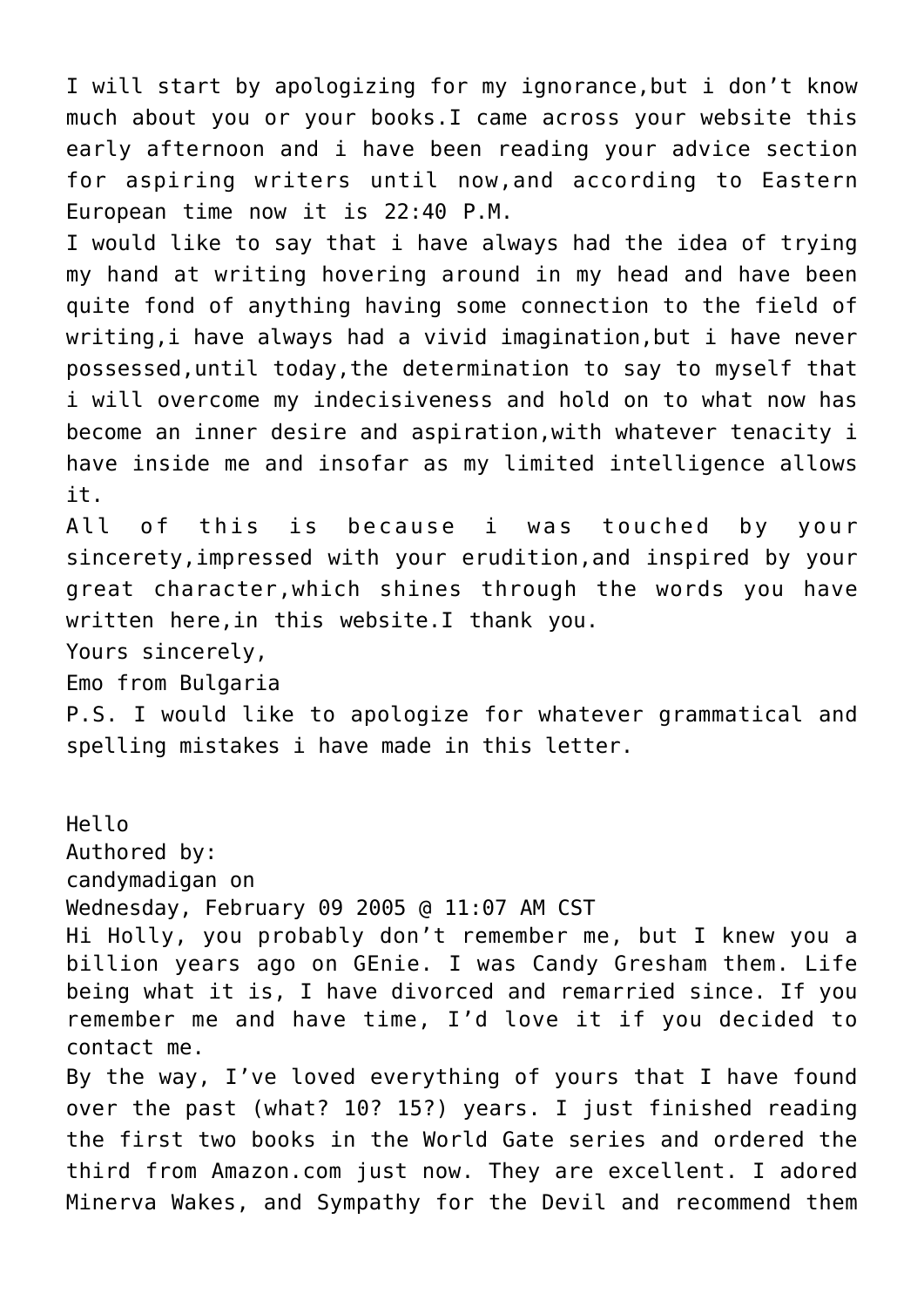to my friends all of the time.

As to the rest of you Holly fans… It's nice to meet you.

Steve Manning Authored by: [shirleykerley](https://hollylisle.com/writingdiary/users.php?mode=profile&uid=299) on Saturday, February 12 2005 @ 08:41 AM CST

Thank you for your comments on Steve Manning's offer of the 14 Day book writing thing. I was researching his name (hoping for a miracle with which to get one of my novel's written) when I discovered your analysis of his offer and then your website. I am overwhelmed with the quantity of advice and instruction to writers that you offer from your heart and your life. Thank you so very much for sharing your wisdom. There is a book's worth of guidance there totally free. Your generosity is amazing. (And I WON'T buy Steve Manning's package.) Shirley Kerley

help with risks Authored by: [Buggabug](https://hollylisle.com/writingdiary/users.php?mode=profile&uid=254) on Tuesday, February 15 2005 @ 05:43 PM CST firstly id like to thank Mrs/Ms/Miss Holly Lisle for all the help this site has given me, but i have a question: what are some specific risks and requirements involved with becoming a writer?

I will soon be published!!! i hope…^^'

—

Hello, Holly! Authored by: [MattScudder](https://hollylisle.com/writingdiary/users.php?mode=profile&uid=10) on Wednesday, February 16 2005 @ 08:17 AM CST Thought I'd finally sign your guestbook. Man, you have been busy! Looks like things are really going well for you. Things here are pretty nuts too. School at Columbia is going great!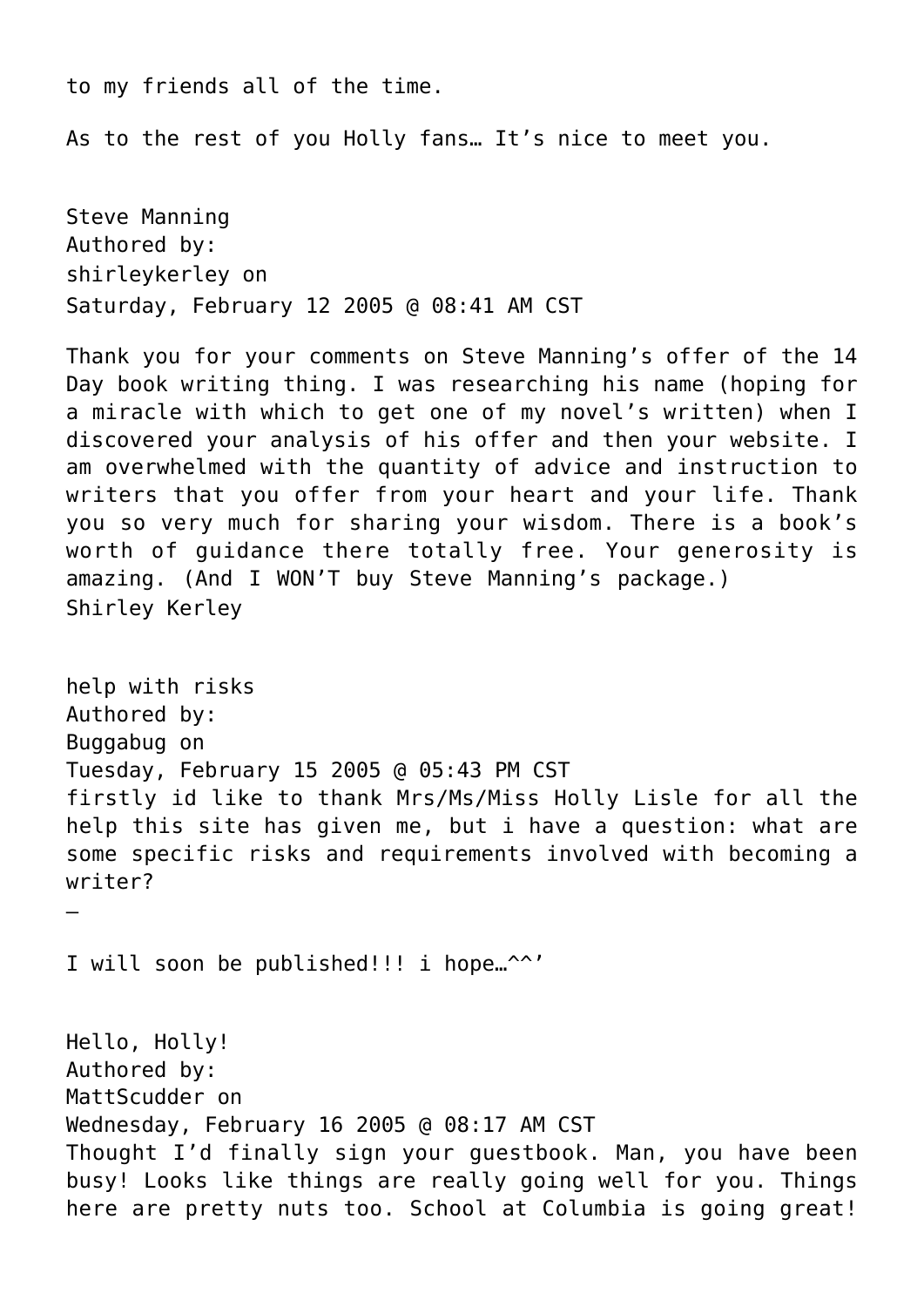I'm writing like a mad man. Anyway, keep up the good work. It's nice to swing by here and see how you're doing.

Rob (a.k.a. MattScudder)

```
Hello, Holly!
Authored by:
MattScudder on
Wednesday, February 16 2005 @ 08:19 AM CST
P.S. I have a new weblog if you ever have time to check it
out.
http://whenboredomstrikes.blogspot.com
```
]

Thank you Authored by: [marcus0001](https://hollylisle.com/writingdiary/users.php?mode=profile&uid=308) on Thursday, February 17 2005 @ 09:07 PM CST I just wanted to say thank you for the list of ideas to keep in mind when starting a novel. I know you get this a lot, but I thought I should at least thank you. I finally I might be able to get past the first twenty pages without getting bored or stuck. Thank you. GUESTBOOK #1 Authored by: [billybumbler](https://hollylisle.com/writingdiary/users.php?mode=profile&uid=266) on Wednesday, February 23 2005 @ 05:30 PM CST Try this link for Geeklog trackback: [http://lucas.is-a-geek.net/blog/2003/02/15/trackback\\_support\\_f](http://lucas.is-a-geek.net/blog/2003/02/15/trackback_support_for_geeklog) [or\\_geeklog](http://lucas.is-a-geek.net/blog/2003/02/15/trackback_support_for_geeklog) Air Force Linguistics any your son Authored by: [candymadigan](https://hollylisle.com/writingdiary/users.php?mode=profile&uid=292) on Wednesday, February 23 2005 @ 07:06 PM CST Might as well be intel. Cross your fingers and hope that's what he gets. I spent the last 5 years of my AF career in "the building". I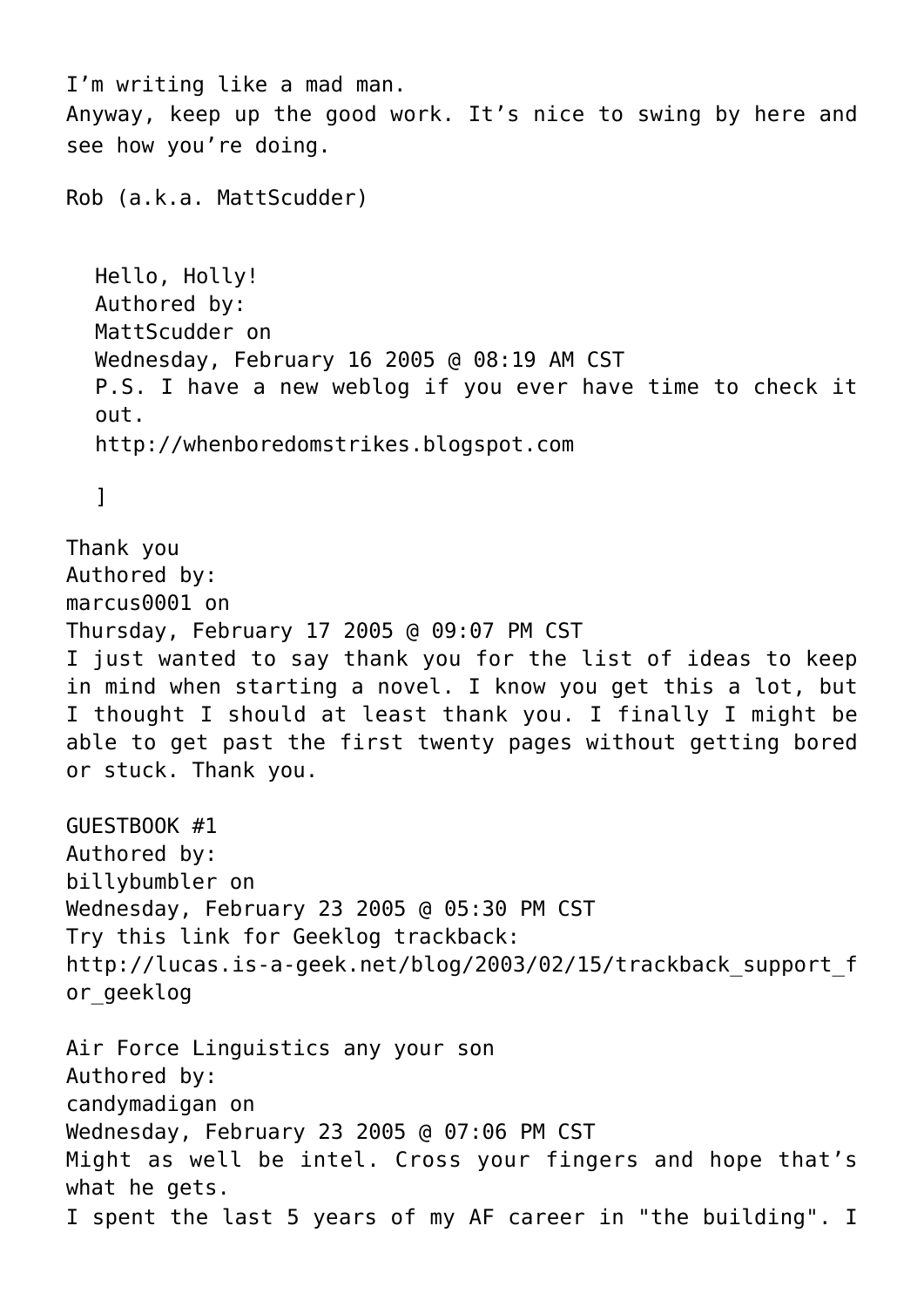was personnel, but I needed a badge to get to my desk. If he goes into linguistics, he'll spend time in "the building" too.

Geeklog/MEPS Authored by: [Jenne](https://hollylisle.com/writingdiary/users.php?mode=profile&uid=290) on Thursday, February 24 2005 @ 08:58 AM CST Hi! I was here while you were at my site! Thanks for the heads-up about the permalinks. I'll keep digging for pings and trackbacks. Hopefully, they'll be on the version two, if it ever gets released. (I haven't messed with my templates because I'm holding out for version two.) Congratulations to your son. MEPS is so exciting. My best friend took the linguistics test and thought she failed, but she passed and was chosen to be an Arabic linguist. She also signed up for six years. My son is two years or so away from possibly making the same decision– I wasn't scared when I joined, but I'll be nervous if he joins. Now I understand why my dad was nervous.

Dvorak Authored by: [matt](https://hollylisle.com/writingdiary/users.php?mode=profile&uid=332) on Thursday, February 24 2005 @ 11:59 AM CST Holly, I just wanted to let you know that you are the person who convinced me to switch over to DVORAK. I made the switch about 4 years ago, when I was beginning to feel some twinges I thought might be the beginning of carpal tunnel. I don't know how I managed to stick with it for the first 2-3 weeks, especially since I was working as a technical writer at the time and had to write at a computer most of the day. But I did stick with it and now it's a breeze. I also switched to a trackball mouse, which helped.

I've never met anyone else who types on a Dvorak keyboard, and everyone thinks I'm strange when they hear about it. The odd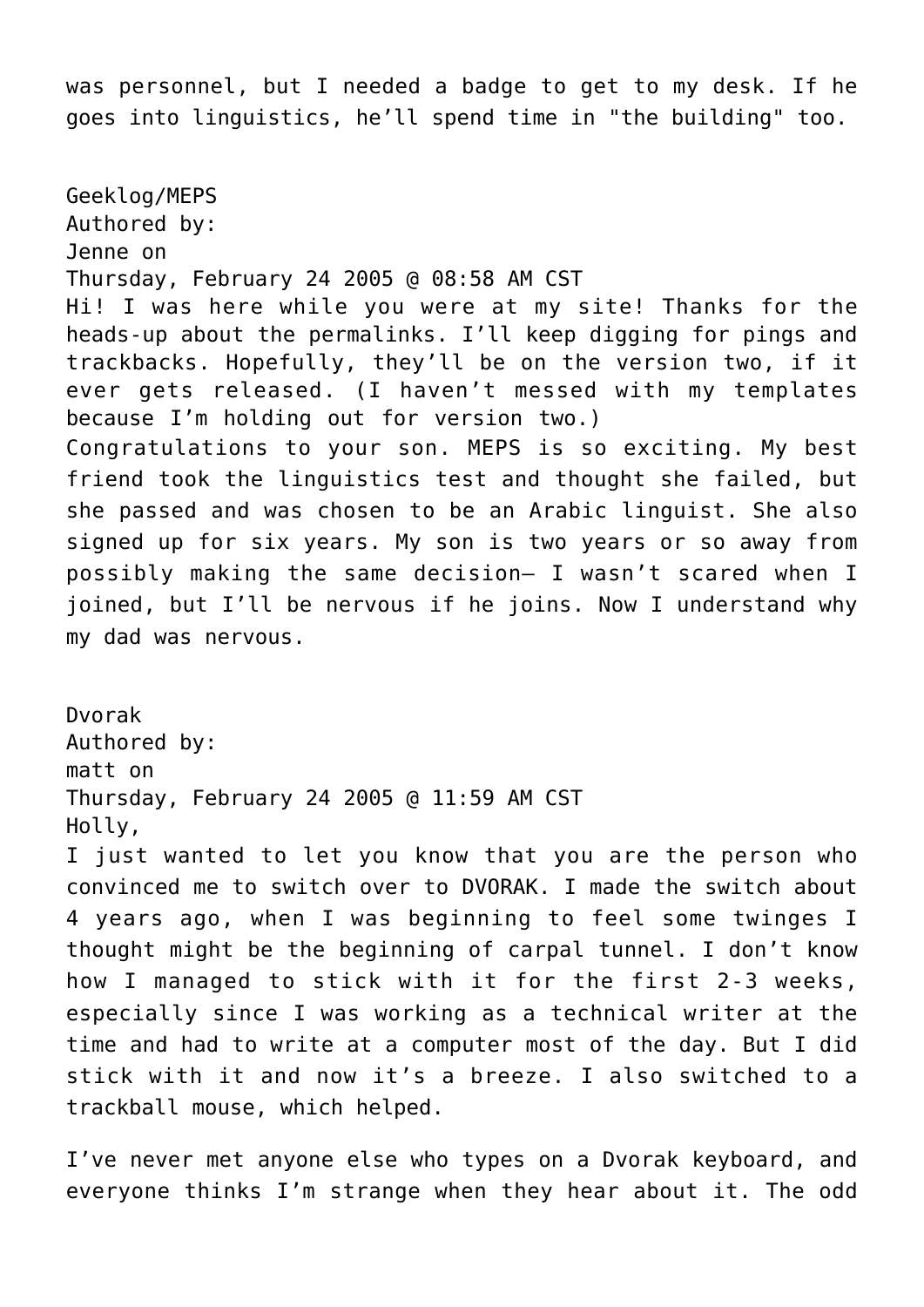thing about this: I can't type when I look at the keyboard (since my keyboard still has the QWERTY letters–I have to share a computer at home and at work). I can only type looking at the screen. My fingers remember where to go, but my brain can't. I can type the old way only if I look at the keyboard. Anyway, I just wanted say, thanks. I don't know how many of us are out there, but I thought you might want to hear from one of your "converts." Best, Matt Hartman GUESTBOOK #1 Authored by: [Michelle](https://hollylisle.com/writingdiary/users.php?mode=profile&uid=20) on Friday, February 25 2005 @ 10:53 AM CST Loving the new look to the blog, Holly. It's so calming…zen like. It's like a holiday for my eyes.  $\Box$ The worst you can say is no (I hope…) Authored by: [workingtitle](https://hollylisle.com/writingdiary/users.php?mode=profile&uid=338) on Saturday, February 26 2005 @ 05:41 PM CST So- about the psuedonym projects… as a forever fan (I remember when your website was just called "forward motion" and it was almost all blue  $\Box$  I don't suppose you could tell me what those projects are, could you? I'd buy'em, even in a genre I hate (which pretty much means "even if if its a cowboy story" because I like everything else…) just because it's you. Pretty, pretty please? With Dove chocolate on top? ;op And I loved the community and ghetto rant- preach, sister, preach! The worst you can say is no (I hope…) Authored by: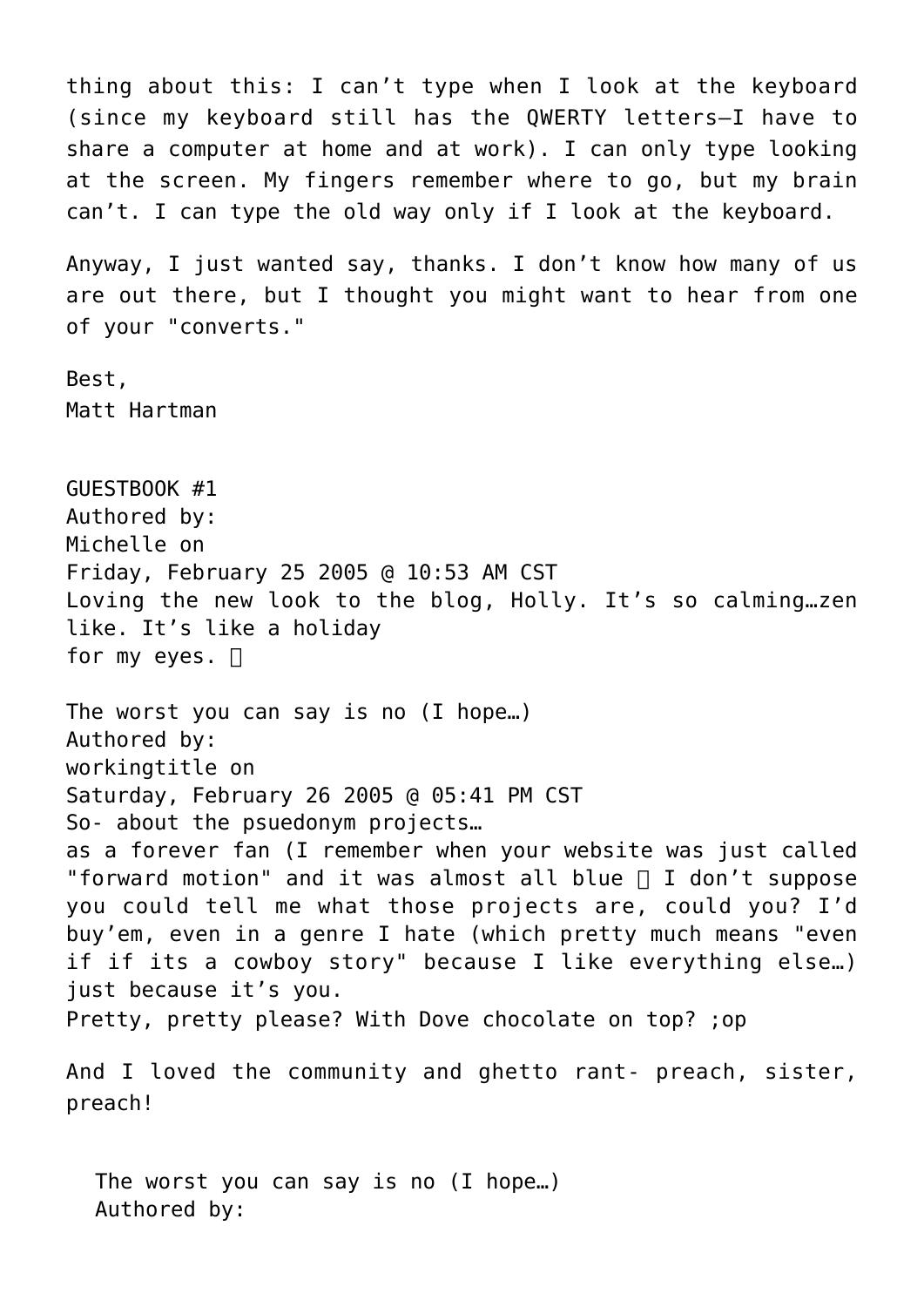[hollylisle](https://hollylisle.com/writingdiary/users.php?mode=profile&uid=2) on Saturday, February 26 2005 @ 07:56 PM CST Honestly cannot tell you that I am the person writing the book I am writing that I am not officially writing. Cannot. Nor drop hint, nor anything. It's contractual, and I have no howling desire to be in breach of contract, which would cost me money I can't afford. Love the new blog look Authored by: [TinaK](https://hollylisle.com/writingdiary/users.php?mode=profile&uid=82) on Sunday, February 27 2005 @ 08:45 AM CST Holly, I love the new look of the blog. As someone else commented – it's very zen like and soft on the eyes. Pleasure to look at. Tina Thanks! Authored by: [arainsb123](https://hollylisle.com/writingdiary/users.php?mode=profile&uid=340) on Sunday, February 27 2005 @ 01:00 PM CST Just writing to thank you for all the writing info on your site! — Anders Bruce http://www.andersbruce.com Hompage of a teen writer ] Love the new blog look Authored by: [tjosban](https://hollylisle.com/writingdiary/users.php?mode=profile&uid=73) on Sunday, February 27 2005 @ 03:52 PM CST I also enjoy the new look. The colors are beautiful and soothing to me. Eases my soul. Also wanted to put this out there for whoever might be interested. I started a blog, partly because I felt it might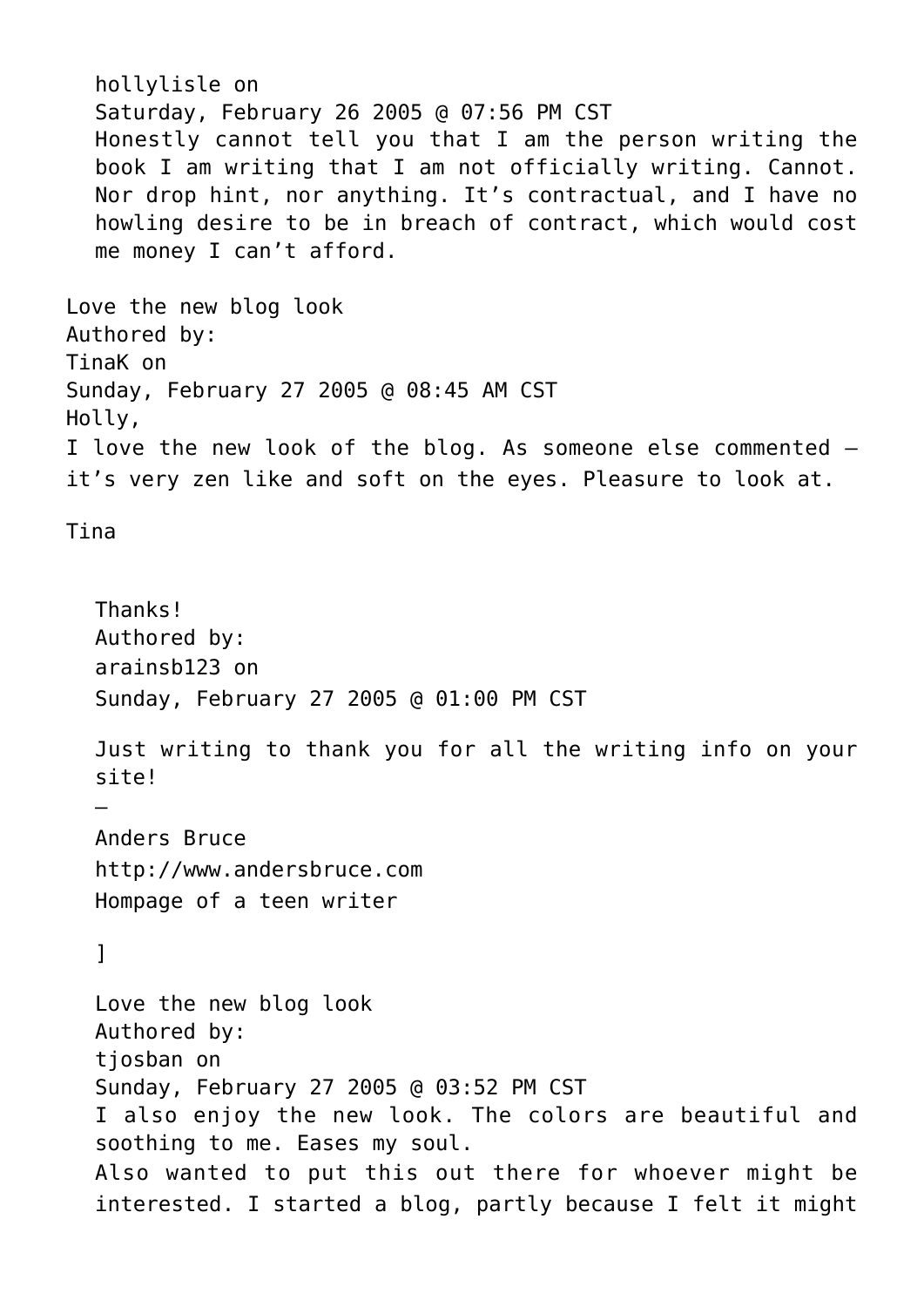keep more accountable for my writing and partly from Holly inspiring me to. If you have people looking to see what you did every day, that's some motivation there, baby! Yeah! (It's Sunday, lol.) <http://www.TJWriter.blogspot.com> — Live. Learn. Love. GUESTBOOK #1 Authored by: [Jenne](https://hollylisle.com/writingdiary/users.php?mode=profile&uid=290) on Tuesday, March 01 2005 @ 01:51 PM CST Your new cover is beautiful and eyecatching. I agree with you about the Web site design– although PBW makes some good points as well. When I get to that point, a good friend of mine will do the design part, but then I'll take over. We've been friends for years, and I wouldn't consider anyone but her doing the design. (She's a very good Web designer whose aesthetic is a lot like mine.) I would like to thank you Authored by: [mikeink](https://hollylisle.com/writingdiary/users.php?mode=profile&uid=344) on Tuesday, March 01 2005 @ 06:02 PM CST I would like to thank you for sharing your experiences about how difficult it is to write. I just turned 29 and my goal is to write my first fiction book. I have done some short stories before and find writing a novel is a big undertaking. I am afraid of rejection even though I haven't even done the first page yet. I would like to thank you for putting some of my fears at rest..I know now my goal is I should focus on the book.

I am very lucky in that I can now focus on writing over the spring and summer..so I hope to put my book out by end of summer time..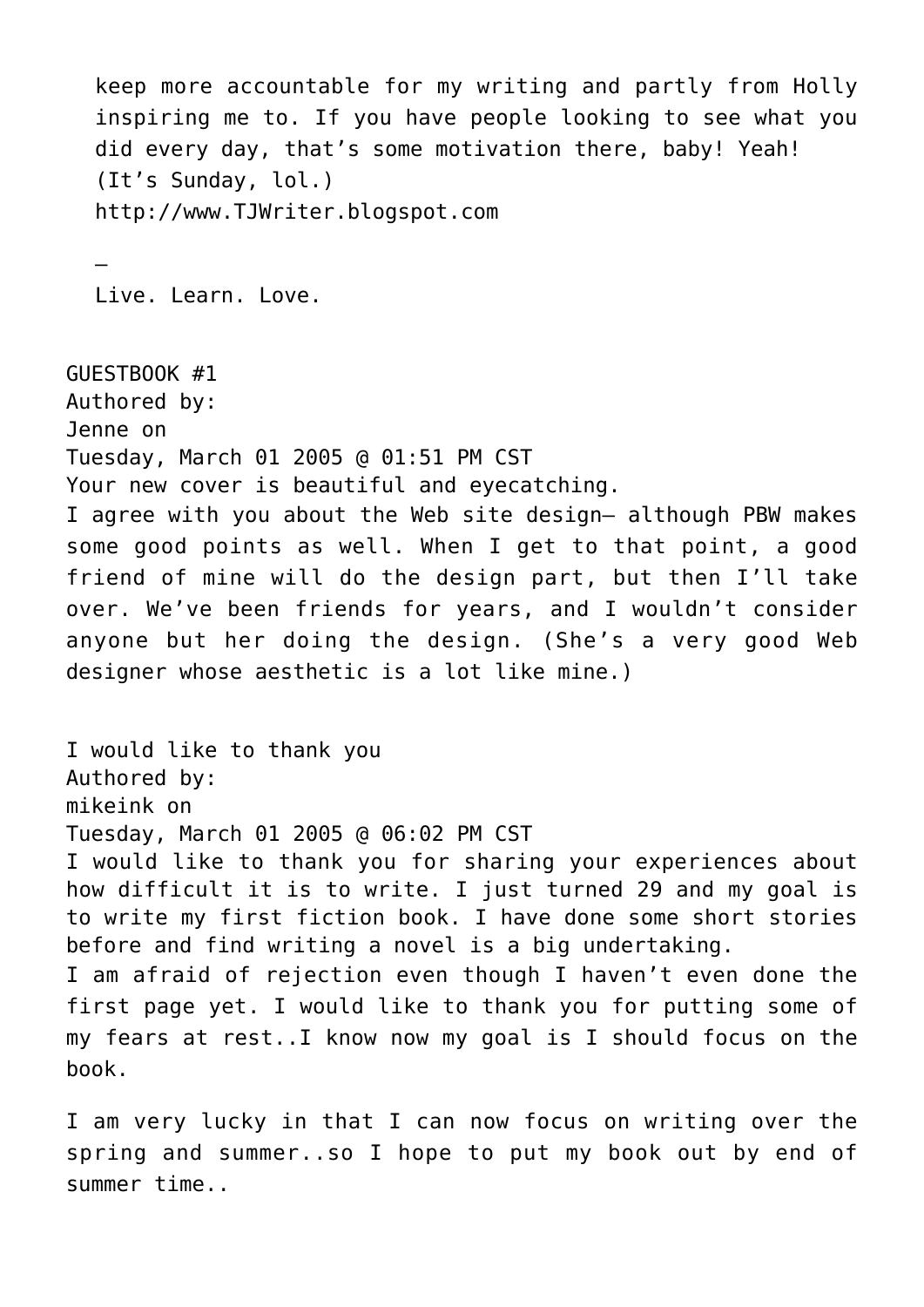Thanks again for your helpful resources! Regards Michael. ] Bubble Plotting Authored by: [TinaK](https://hollylisle.com/writingdiary/users.php?mode=profile&uid=82) on Tuesday, March 15 2005 @ 06:28 PM CST Hi Holly, You've mentioned the name of the plotting software you use before – I know it involves bubbles that you can move around. Can't seem to find it on your site anywhere. What's the name of it again? Thanks, Tina Bubble Plotting Authored by: [pkurilla](https://hollylisle.com/writingdiary/users.php?mode=profile&uid=5) on Monday, March 21 2005 @ 11:23 AM CST It's called "Inspiration" and a quick google will take you to the website. I've used the trial version, and I like it a lot–now to find the money to buy the full version… ] GUESTBOOK #1 Authored by: [Jason](https://hollylisle.com/writingdiary/users.php?mode=profile&uid=360) on Thursday, March 17 2005 @ 03:08 AM CST Holly, I found your website very informative, I have finished 2 novels so far and submitted one. I was in the clouds when it came to getting an agent but you've helped me and a few other writers I know start looking in the right direction. I have quite a few pieces I'm working on but my problem is that when I get about 30 pages into one I get this other great idea for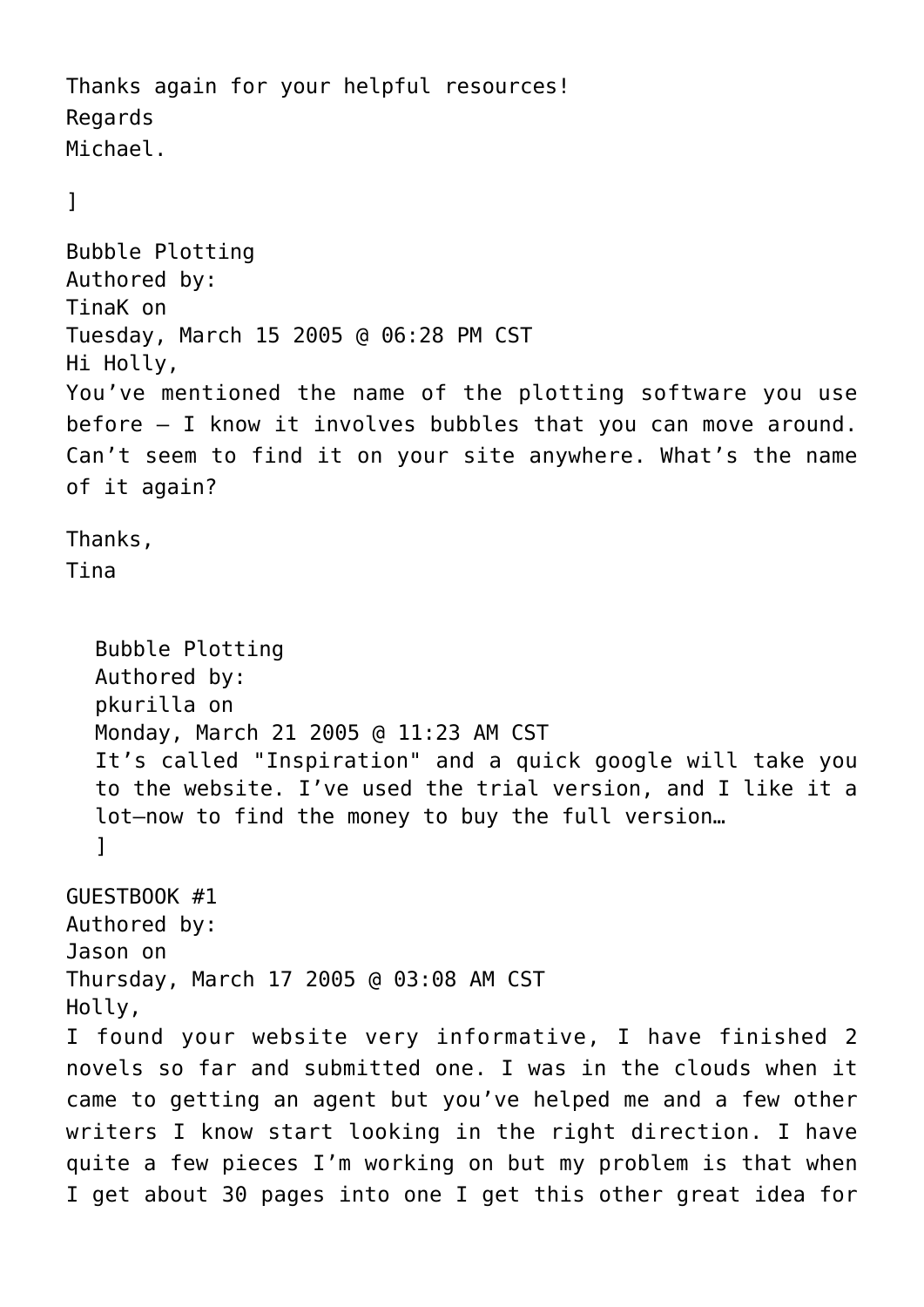a story and start it. You've inspired me to set a goal and deadline to finish my third novel before my 21st birthday in 3 months. Thanks again Jason GUESTBOOK #1 Authored by: [Nalencer](https://hollylisle.com/writingdiary/users.php?mode=profile&uid=353) on Friday, March 18 2005 @ 02:53 PM CST I was just wondering, Holly, what mapping program you use. You made reference to it on your Korre Maps page, and someone told me you mentioned it in your diary, but I've looked here and in the old blogs to no avail. As a fellow Mac user, I'm sure you can appreciate the difficulty of finding a good program for the Mac, so if it's not too much trouble, what program do you use for mapping? ] I'm Glad You Have A Guestbook Again Authored by: [csmaccath](https://hollylisle.com/writingdiary/users.php?mode=profile&uid=370) on Wednesday, March 23 2005 @ 10:03 AM CST Holly, I found your site sometime early last year while I was surfing the web for info on some aspect of the writing craft (can't remember now what it was). I've been thinking about writing a real, paper-type thank-you letter to you for a while now, but you mentioned that you were crazy busy last year, and I didn't think my letter was important enough to interrupt a hell-bent-for-leather dash to the end of a manuscript =). Anyway, I wanted to tell you that your web site has been a source of encouragement for me. I read "Mugging the Muse" and your article on depression in writers shortly after I finished a master's program that shredded my self-esteem, and your straightforwardness was like a shot of penicillin.

I haven't actually read any of your fiction (yet), but I surf out to your site often to check things out. Best of luck to you and to yours, and thanks for being such a straight arrow.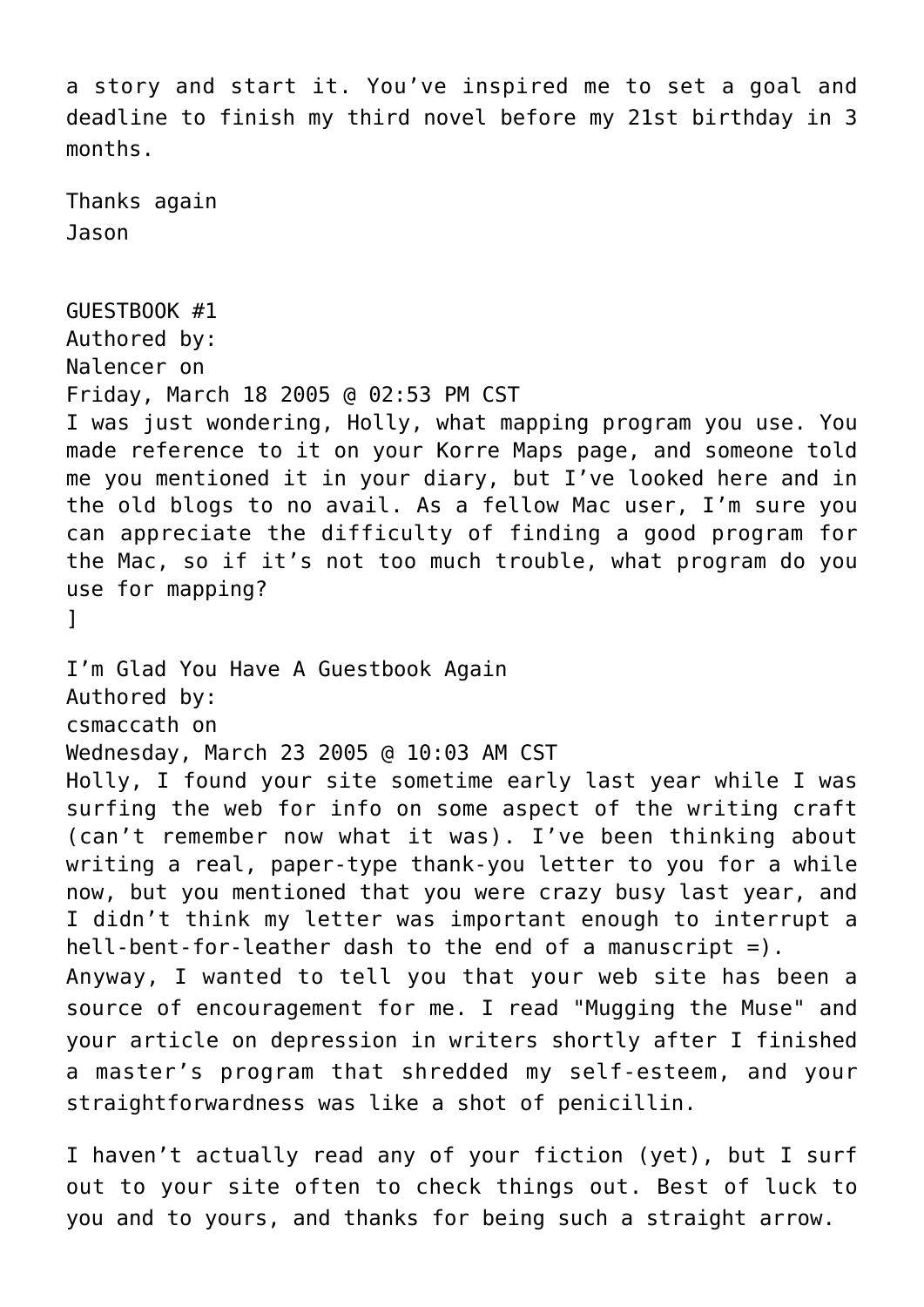P.S. If you're interested in another bit of validation for the experts, professionals, and college opinion, there's a link on my web site to an essay I wrote about my eewy experience in grad school. Here it is: <http://www.csmaccath.com/pagesabout/teachingcruelty.htm> Way to Go! Authored by: [kaplooeymom](https://hollylisle.com/writingdiary/users.php?mode=profile&uid=375) on Tuesday, March 29 2005 @ 09:02 AM CST I personally agree with your rant that is not about 'that case', however, I'm wondering how you got all that email, since you've not pubished your address on the site (at least I couldn't find it). And to let you know I ordered the combat conditioning based on your experience. I'm an exercise/allergey/stress induced asthmatic, so if simple strength exercises can give results even half of what you got, I'm gonna give it a try. Later, Leah

E-mail Authored by: [hollylisle](https://hollylisle.com/writingdiary/users.php?mode=profile&uid=2) on Tuesday, March 29 2005 @ 09:32 AM CST *I'm wondering how you got all that email, since you've not pubished your address on the site (at least I couldn't find it).*

1. I've mentioned in a couple of other posts how people with accounts in the weblog could reach me. Whether these folks with weblog accounts remembered reading those posts, or whether they're just very persistent link-clickers, I don't know.

## CSMM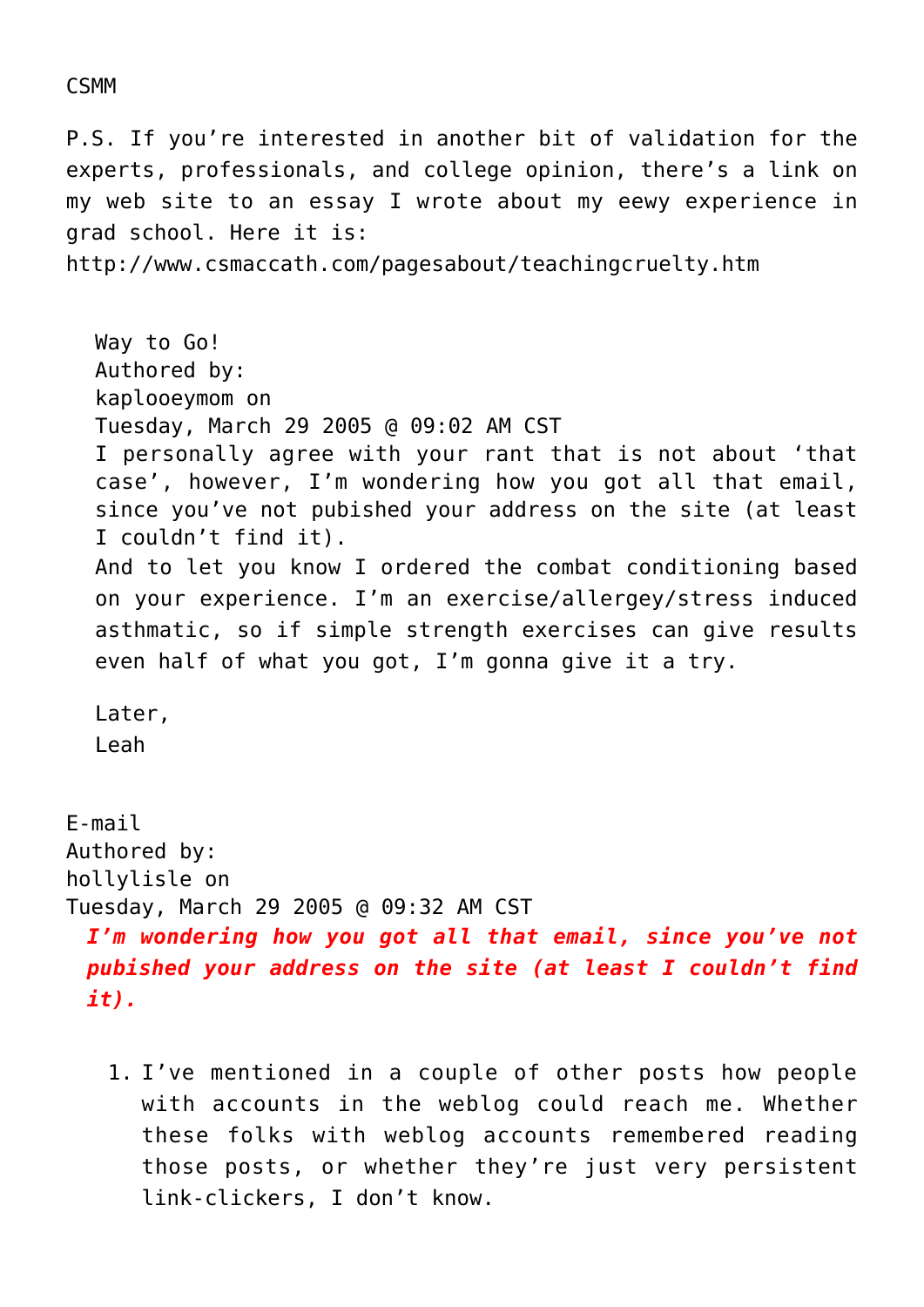- 2. My SECRET TEXTS books have an e-mail address in the back.
- 3. Some folks hang on to my address when I e-mail them about something they've written, either here or elsewhere.
- 4. Some of the comments come from regulars, colleagues, and friends who have had my address for years.

In most cases, I don't know which of these methods were used. Maybe all of them. Even so, I didn't get hundreds of letters, or even dozens (which I would have if I weren't so parsimonious with my e-mail address.) I got enough to cover all the basic positions on the issue, in some cases with duplication, except for the Christian far right. And I'm guessing not too many of those folks read the weblog of an avowed non-Christian disliker of all religions.

Awesome Blog! Authored by: [Alan](https://hollylisle.com/writingdiary/users.php?mode=profile&uid=212) on Saturday, April 02 2005 @ 12:44 PM CST I love reading your weblog. It's awesome, and you're such an amazing writer. I, especially, love that you added a new feature. The Mind/Body thing. It's probably 'cause I'm one of those teenagers that are always self-concious(sp) and everything. In any case, I hope everything goes well with your exercise routine.

-Alan

—

Life is as fun as you make it.

First Time Reader Authored by: [Holly1956](https://hollylisle.com/writingdiary/users.php?mode=profile&uid=386) on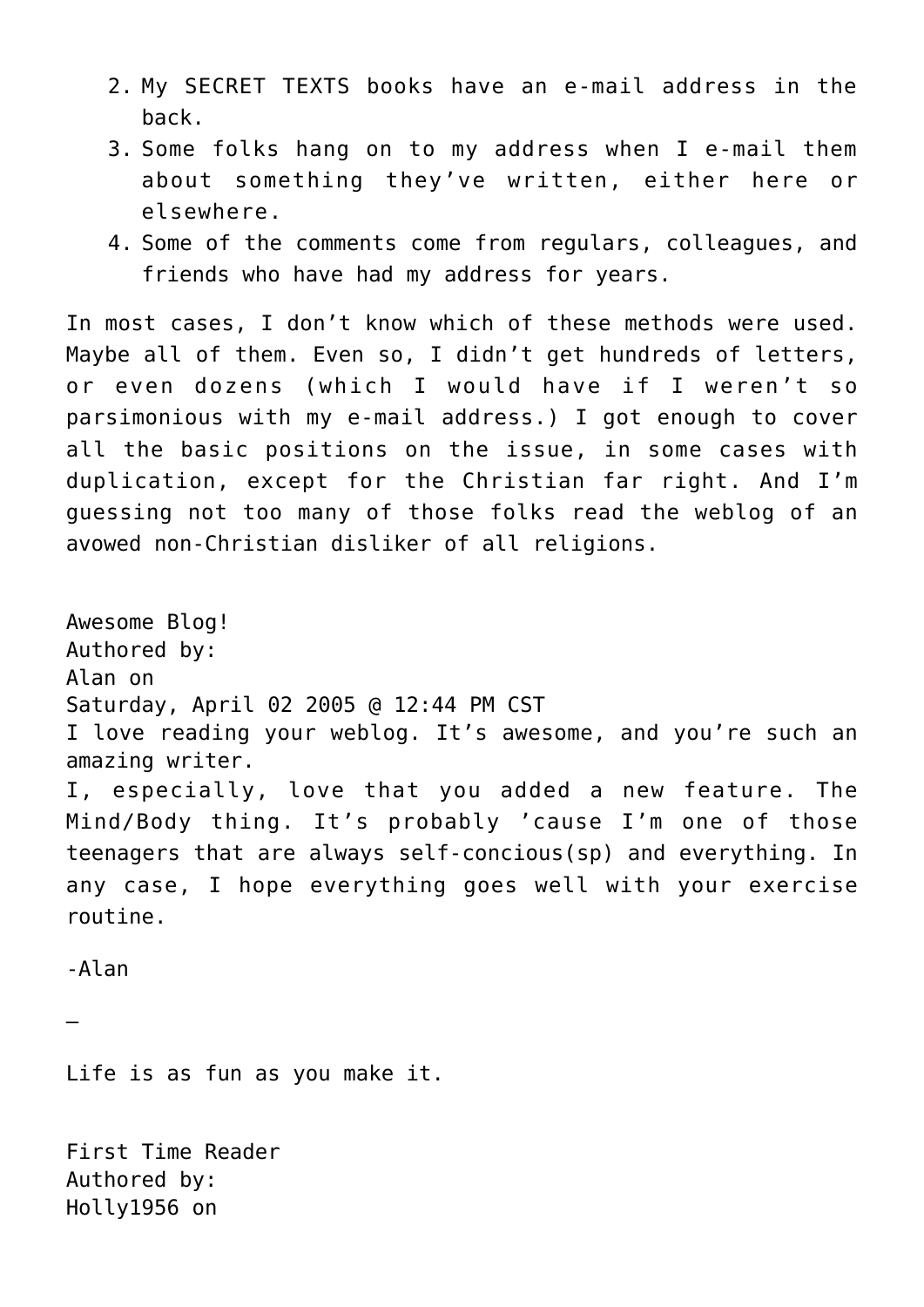Monday, April 04 2005 @ 10:38 PM CDT Hi Holly, I just finished your book Midnight Rain. And I'm hooked! I was looking for something new and different to read and your book caught my eye on the rack. I must admit having the same first name helped. BUT after the first few pages of the book I realized that I had found another author to add to my short favorite writers list. And I'm looking forward to reading more of your books in the near future. — HollyA I'm A Fan Authored by: [Jo Eden](https://hollylisle.com/writingdiary/users.php?mode=profile&uid=27) on Tuesday, April 05 2005 @ 06:22 PM CDT Dear Holly, I've been a fan of yours for some time now, ever since I read a quote of yours in a writing forum. We were discussing characters, and someone offerred up this line from your How-To on characters: "All paintings are done from the same basic set of colors, and all characters are built from the same basic set of responses and emotions. How you use these elements  $-$  how you mix them and apply them  $$ determines whether you'll end up with a masterpiece or something not even your grandma would hang on her wall." I thought to myself, I have to read more from this woman. So I came to your website, studied all your workshops and articles, and started searching for your books in print. I don't have them all yet, but I have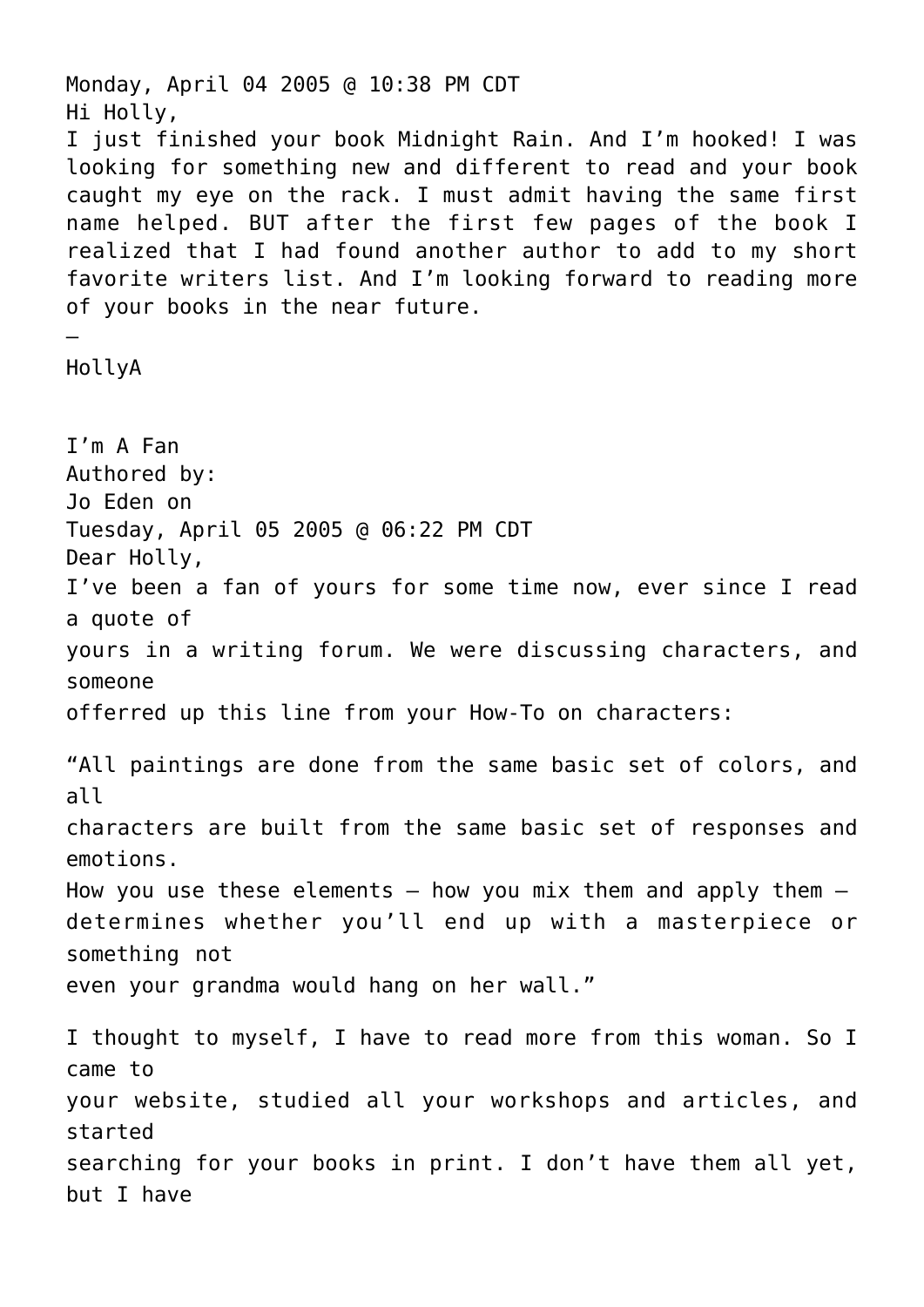quite a few (at least fifteen). I want to tell you about the ones I've read and what I liked about them, so if anyone reading this message has not read these books, please beware of **spoilers**. So, the first of your books that I read was *Sympathy for the Devil*. At first I was only going to read the first few chapters to see if I liked it, since you have the book up on your site. But then I couldn't stop, and went several hours without eating so I could finish. I was really interested in its vision of God and heaven and hell. It reminded me of a great movie — *Defending Your Life*. That's one I think you might like. Anyway, I have since bought the book, because I want to support you and what you do, and because I think your work is valuable. *Fire in the Mist* was the next book I read. I adored Medwind Song and was fascinated by her barbarian culture. She spurred me to buy the other two Arhel novels (which I've only skimmed so far, but are high on my list of books to read), and the anthology that has a short story about her nine husbands (which I did read and found delightful). After that I read *Glenraven*. I really liked Sophie and the way she developed. My favorite scene was when she defended the camp while JayJay was wounded. That and the one where the villain (I forget her name at the moment) forces her henchman to gouge out his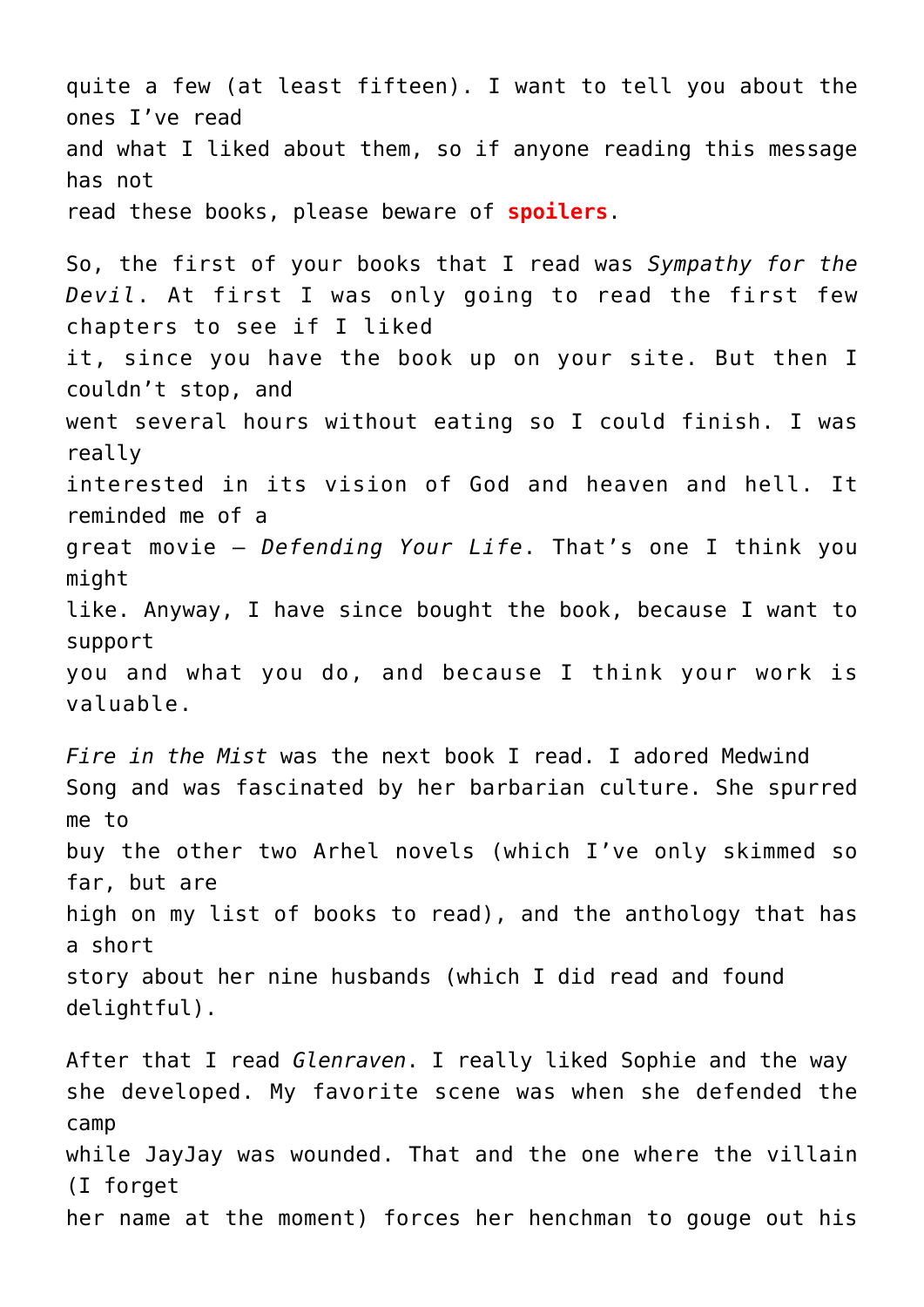eyes. That certainly stayed with me long after I finished the book. It took me a while to find it, but I managed to buy a copy of *Hunting the Corrigan's Blood*. All I can is, it was absolutely worth it. I cried and cried over Badger's death! And the poem, "Life, Well Lived, Will Weep," is a beautiful and inspiring thing to behold. I have it taped to my wall. I hope someday you can resell the book and maybe even write a sequel. The last few books of yours that I've read were the *Secret Texts* trilogy and the prequel, *Vincalis the Agitator*. The infanticide scene blew me away — I don't think I've ever been so affected by something I've read, and I'm glad to have been; it filled me with awe. I was also amazed at the vivid world you created, both pre-war and postwar. You have such good ideas! This message has become ridiculously long, and really should be mailed as a letter, but I wanted you to see it as soon as possible, because I wanted to tell you how much I enjoy reading your books, and articles, and diary. You are a truly fascinating woman, and though I don't always agree with your views, I think your opinions have merit and I always consider what you have to say. I applaud you for speaking your

own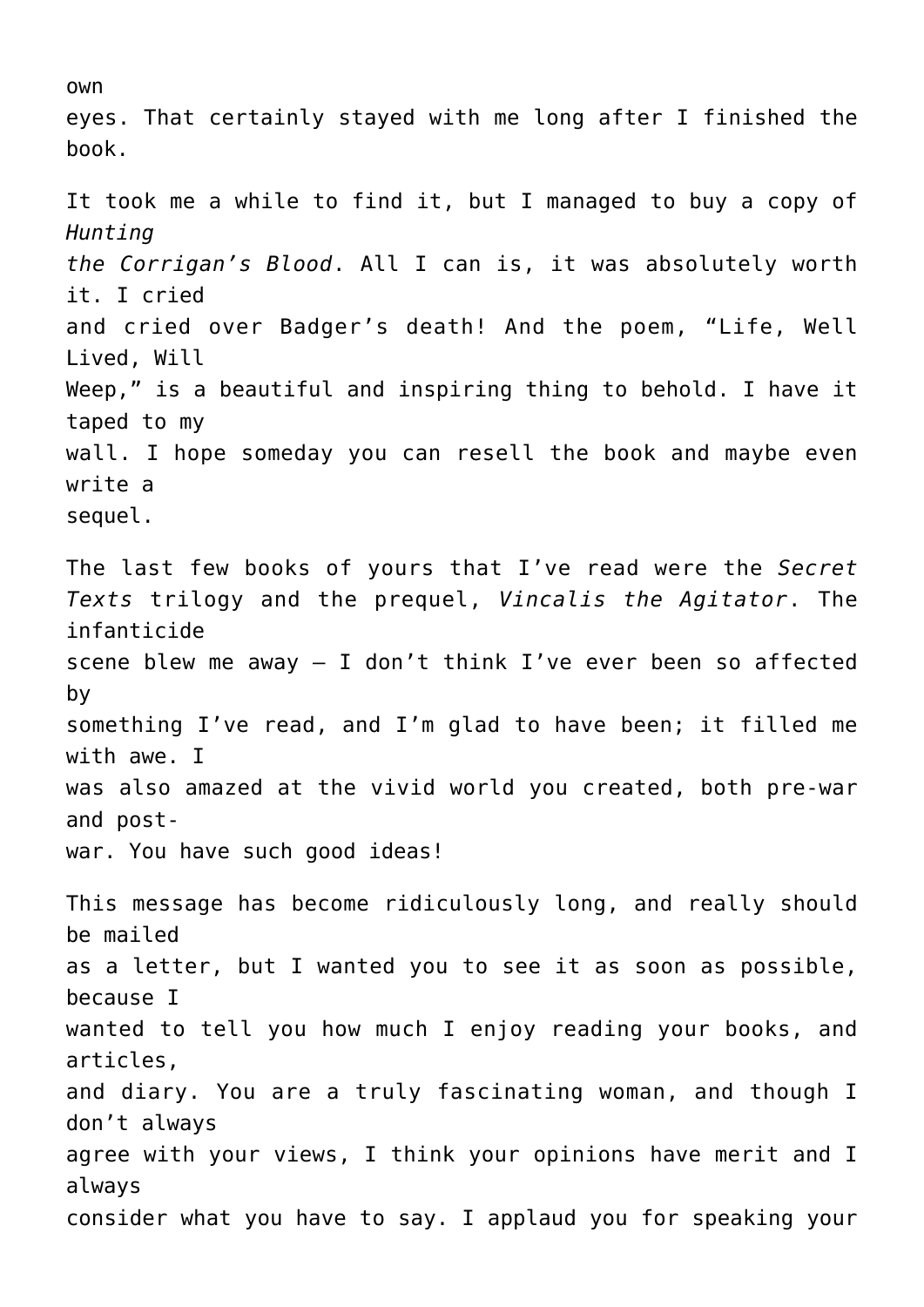mind, and refusing to pretend you don't have feelings about certain issues in order to avoid conflict with others. I wish you the best in all your future endeavors. Your Fan, Johanna ] Your opinions and why we read them... Authored by: [ishtar\\_nl](https://hollylisle.com/writingdiary/users.php?mode=profile&uid=331) on Wednesday, April 06 2005 @ 06:40 AM CDT Hi Holly I hope I have found the right place to leave some comments for you. I read your entry about your opinions and the responses you sometimes get for sharing them. I'm sorry that often the negative responses outweigh the positive. I thoroughly enjoy reading your blog precisely because you are "opinionated"… There are occasions when I find myself nodding in agreement to something you say, and others where I can't quite agree with you. What is interesting though, and what keeps me coming back, is that often I am forced to re-examine my own beliefs based on something you have said. In the end, isn't that what it's all about? You are reaching a wide audience and there is no way we can all think alike. For example, I am a Zimbabwean, now living in the U.K., having arrived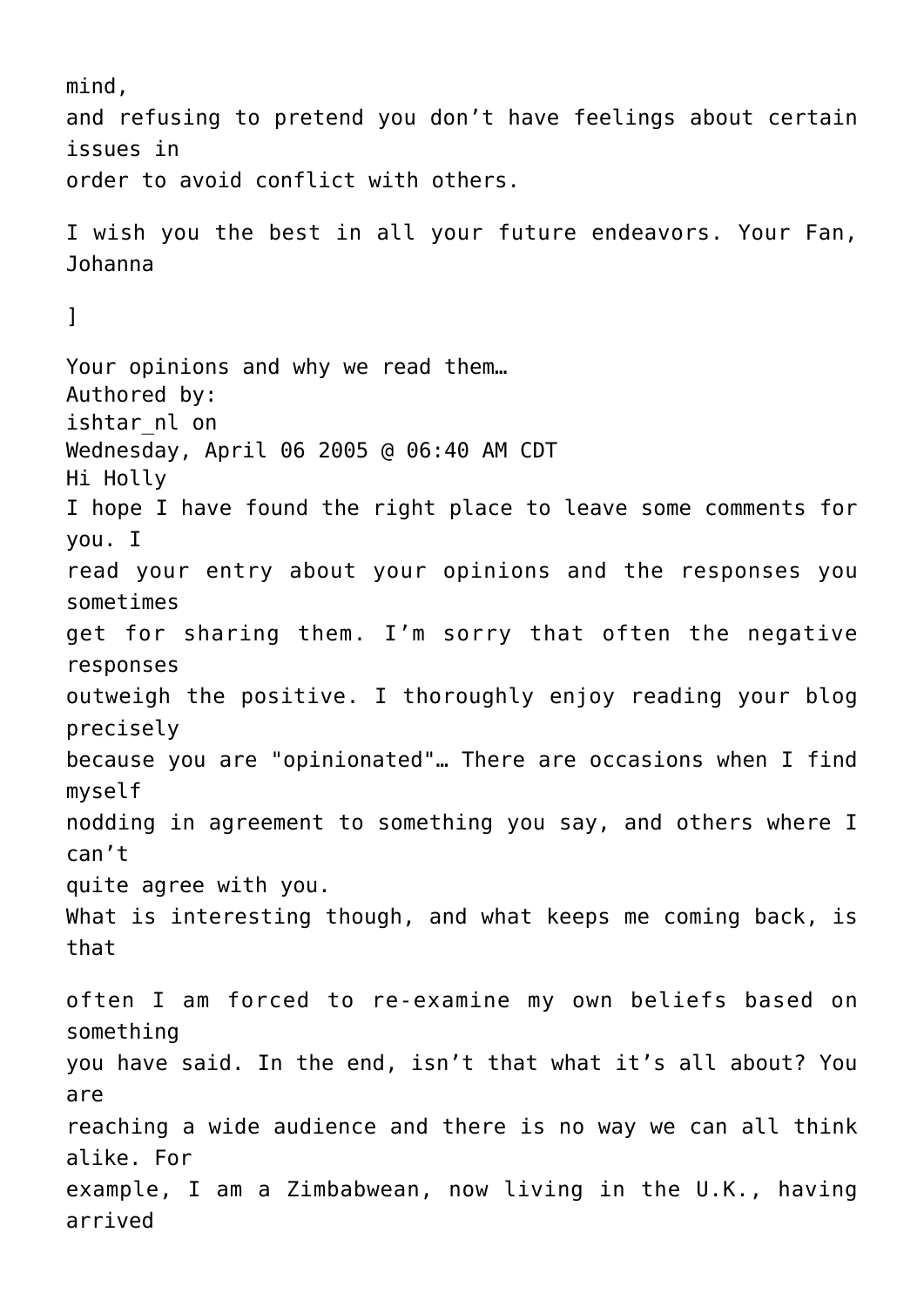here by way of South Africa and the Netherlands. What are the chances that my life experience is the same as yours? Yet I still find there is enough common ground to relate to what you are saying, and to try to understand the issues which affect you and which you write about. I think the people who get so angry and upset when someone dares to express an opinion very different to their own are just basically fearful people. I'd hate to generalise too much, but I'd say that lashing out is the reflex when someone comes along who challenges them to think – or worse still, challenges them to listen. In the end, this kind of reaction says more about those respondents than it does about you. Probably all you have done is to shake the foundations of their belief system a little. (Boy, is that scary! Can't have too much of that going on!!) I would hate to think that you would consider – even for a moment – not speaking your mind. We are living in difficult times and there are far too many people on this planet already, who can't or won't think for themselves, and who can't or won't speak up for what they know is right. I respect you for writing about the things you care about. And on those occasions when I beg to differ, I respect your right to hold your own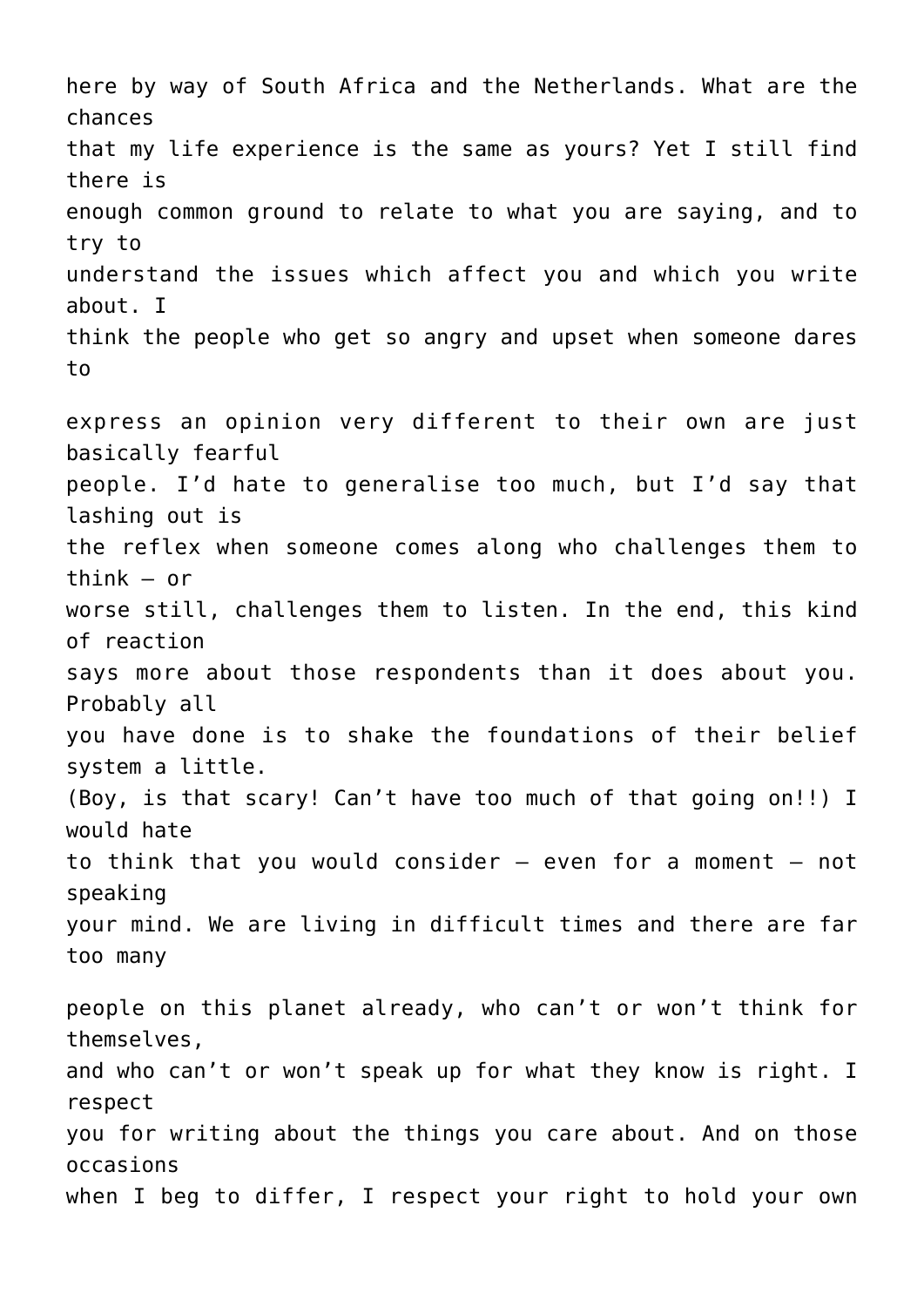opinion. I'm sure there are many other people reading your blog who feel the same way. I apologise for not letting you know sooner, and hope that you feel encouraged to just keep on doing what you are doing. It's working for  $me \ \Box$ ishtar\_nl GUESTBOOK #1 Authored by: Anonymous on Wednesday, April 06 2005 @ 02:20 PM CDT Rock on, Holly! Love your stories, love your books, and love your sharp, analytical, critical thinking skills! I want to hear Authored by: [ahdie](https://hollylisle.com/writingdiary/users.php?mode=profile&uid=277) on Monday, April 11 2005 @ 09:39 AM CDT I wanted to share this with you. My daugher, who is a senior in high school wrote this. She didn't send it to the principal, but I thought you and your readers would appreciate it.  $\hat{\mathbf{a}} \in \mathbb{R}$  don $\hat{\mathbf{a}} \in \mathbb{R}^m$ t want to hear from the Valedictorian that she truly believes we are one family. I donâ $\epsilon$ <sup>m</sup>t want to hear about her high school endeavors.  $\hat{\sigma} \in \mathbb{R}$  want to hear from the kid whose name no one knows  $\hat{\sigma} \in \mathbb{C}$  the one who sits in the back of English class, wishing he could disappear.  $\hat{\mathbf{a}} \in \mathbb{R}$  don $\hat{\mathbf{a}} \in \mathbb{R}^m$ t want to hear how hard it was to keep a 99% average.  $\hat{\sigma} \in \mathbb{R}$  want to hear from the girl who struggled to get on Merit roll.  $\hat{\theta}$  want to hear from the 'freaks' and the 'losers'  $\hat{\theta}$   $\epsilon$ " not the football kings and the cheerleading queens.  $\hat{\sigma}$ E $\mathfrak{C}$  want to her from those who struggled.  $\hat{\sigma}$  and  $\hat{\sigma}$  are from those like me.  $\hat{\sigma}$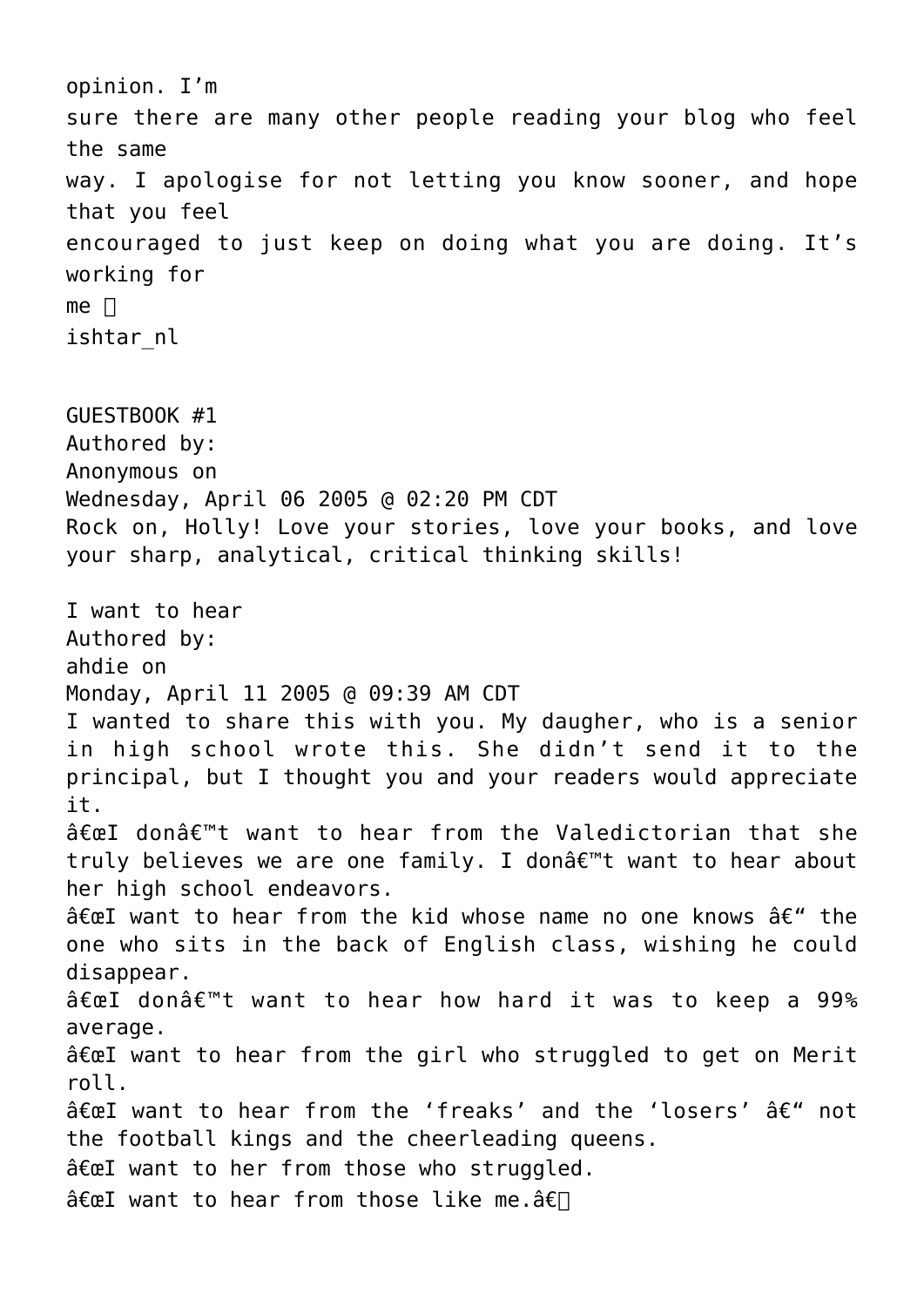Mary

]

—

whoop, dere it goes Authored by: [Monica](https://hollylisle.com/writingdiary/users.php?mode=profile&uid=369) on Tuesday, April 12 2005 @ 01:27 PM CDT Lemme see how this questbook works... Just wanted to give you a high five for getting that proposal out the door and cross my fingers with your for good news soon! Paving the cost…

Authored by: [Typosaurus\\_Rxe](https://hollylisle.com/writingdiary/users.php?mode=profile&uid=405) on Wednesday, April 13 2005 @ 10:35 PM CDT

3.5 acres is roughly 500 tons of cement. At \$80/ton that comes to \$40,000 to pave the lawn. A small price to pay for eliminating yardwork…

Charles Baucum

back online again.

A friend from the past Authored by: [Kat Starke](https://hollylisle.com/writingdiary/users.php?mode=profile&uid=413) on Sunday, April 17 2005 @ 07:00 PM CDT My apologies for not really following form here. I'm mainly posting to reopen contact with an old friend. It's been a couple of years, has it not? To show it's really me, do the kids still have the cloaks we made them? I'm now in NH, from the Puget Sound area. Give a shout & we can catch up.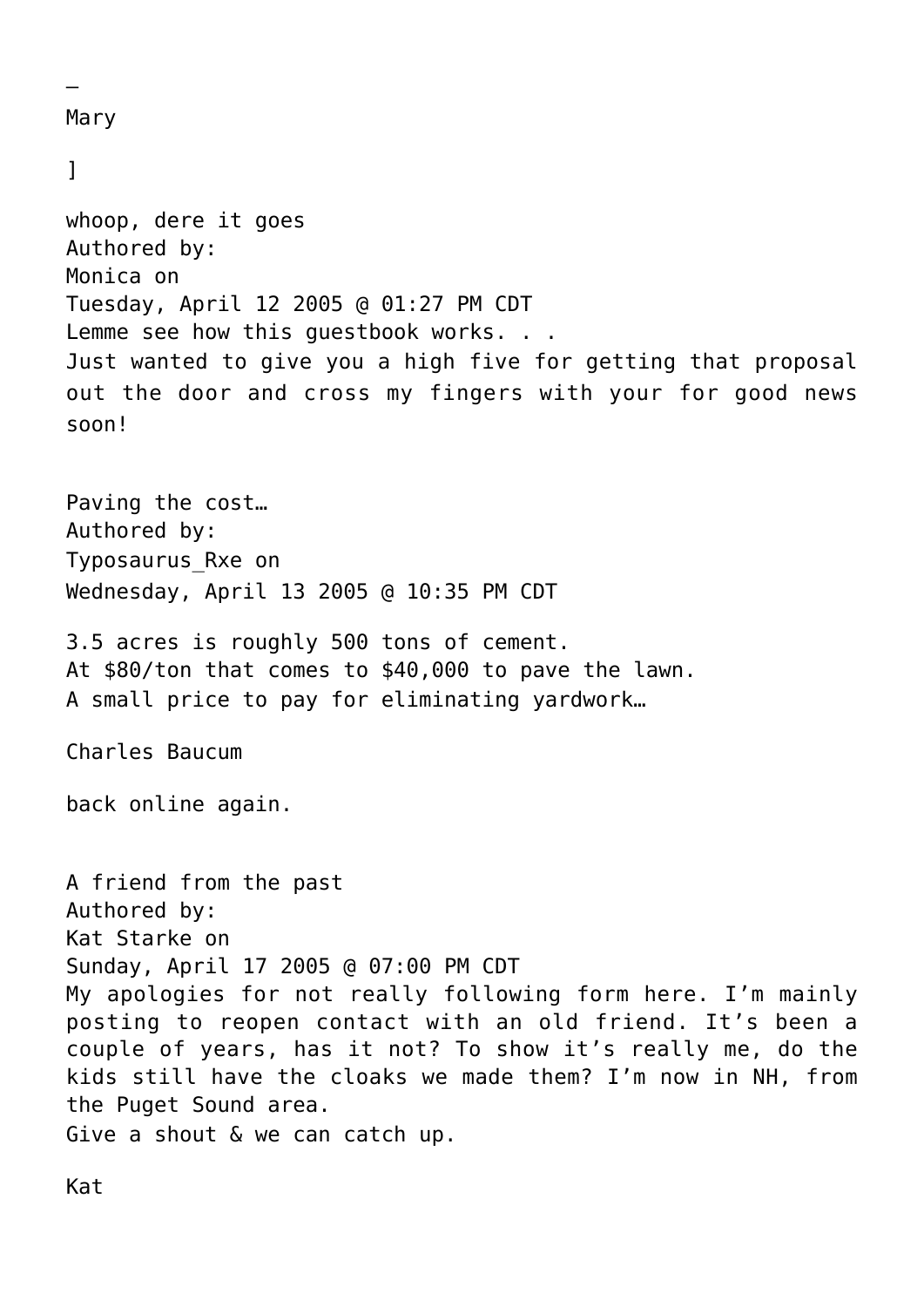GUESTBOOK #1 Authored by: [geo](https://hollylisle.com/writingdiary/users.php?mode=profile&uid=417) on Thursday, April 21 2005 @ 06:53 PM CDT Holly, you're coming to Minnesota next year! Guess where we live now? Yes, Deb finally strong-armed. . .uhh, convinced me of the advantages. Pencil us in for a lunch/dinner/whatever on us. Best. Geo Rule (who once died for the cause) Sorry to hear about the proposal Authored by: [klharrds](https://hollylisle.com/writingdiary/users.php?mode=profile&uid=245) on Friday, April 22 2005 @ 10:58 AM CDT Keep plugging away, we're all rooting for ya. GUESTBOOK #1Just got here Authored by: [Howard Ladd](https://hollylisle.com/writingdiary/users.php?mode=profile&uid=420) on Monday, April 25 2005 @ 08:49 PM CDT I like your books and have enjoyed lurking and reading the guest book. I find it interesting that we share the same birth place . Transplanted Yankee now in South Carolina GUESTBOOK #1 Authored by: [JKimble](https://hollylisle.com/writingdiary/users.php?mode=profile&uid=470) on Saturday, April 30 2005 @ 07:26 PM CDT Holly, you are no doubt the #1 source for emerging writers! I thank you for all your hard work on the site. I would like to obtain permission to use one article per month in my own newsletter for writers. I will give you full credit, of course, and put a link to your site. Thank You~ Jillanne Kimble The Emerging Times Ezine for Writers GUESTBOOK #1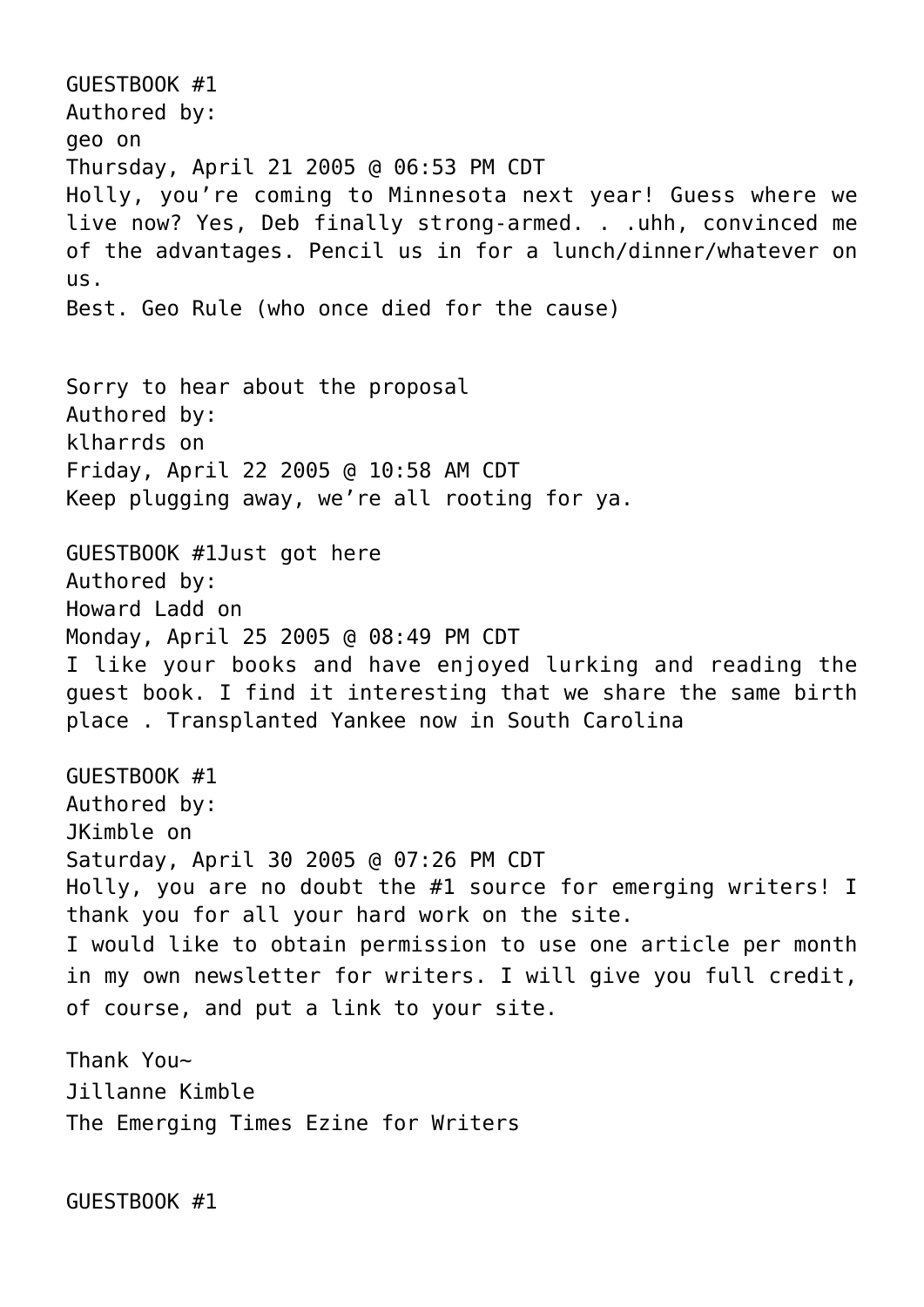Authored by: [MattR](https://hollylisle.com/writingdiary/users.php?mode=profile&uid=477) on Monday, May 02 2005 @ 02:50 AM CDT Hello Holly! You have a wonderful site, and I just stumbed upon it! It's great that you have so many tips and info about writing, but I wonder if you could help me with a writing-ish question… Just as an intro, my name is Matt Rudes, I'm 18, a freshman at UCLA, and severly disabled in many ways (except my noggin is  $A-OK$ . except when I hit it with a hammer, then things get fuzzy, or when I hit it with a mallet, which is a slightly different experience than the hammer…I won't even go into the crowbar, piano, safe, refrigerator (!), or washing machine scenarios…). If I am not in my bed, I am in my wheelchair, going to school, at school, or coming home, and that's about the extent of my life (that's not meant negatively, just a statement of fact…). Anyway, when I finish my undergrad I want to go to Law School to become a lawyer, but I have always wanted to be an epic-fantasy fiction author. I even wrote a really, really, really bad novel in fifth grade, but like on of your articles said, I made three copies and burned each of them, page by page! (Turns out it's not a good idea to burn your novels in a forest filled with fortyfoot fir trees dieing from thirst from a five-year drought…especially when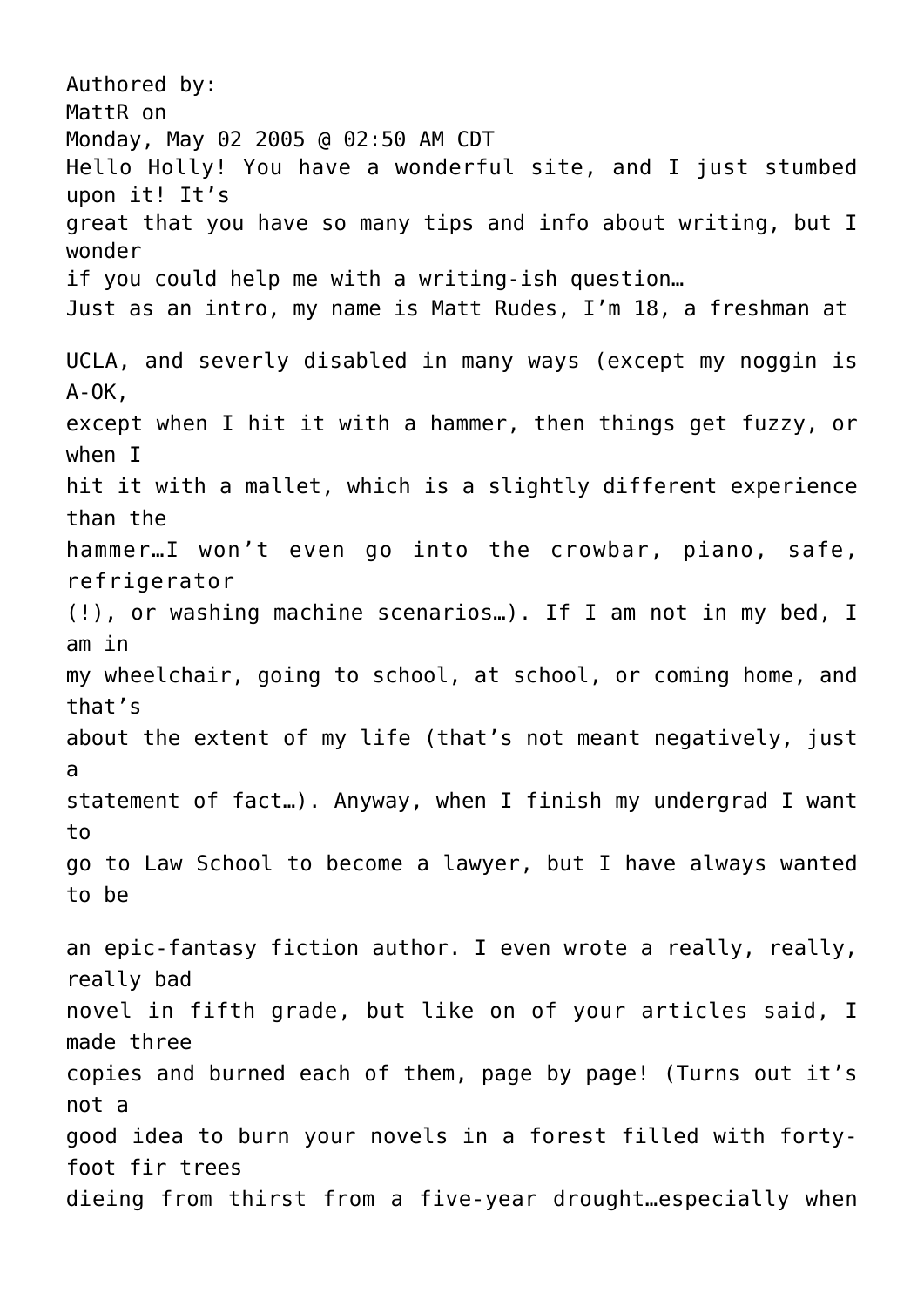you are in a wheelchair, which doesn't get good traction on leaves, and there's no way to escape the approaching flames…)… As you can see, my sense of humor is sort of Gallow's humor-y, ironic, satirical, etc. Anyway, my question is this: I want to be a writer, I want to write an epic fantasy series that spans three, four, ten books. But I know that I don't have the skills or experience required to do so. I keep asking myself, "How do successful authors get successful? How do the Tokiens of the world sit down, plan out a three, four, ten book series, create their worlds, etc etc." I have no problem creating a world, drawing a map, really just planning a novel. I could stay in the planning stage of a novel forever…the problem comes when I go to write the first page, first chapter, and by the third I've scraped everything as really bad and stupid… Nevertheless, back to the "How does one become a successful author?" Besides PRACTICE, lots of writing, the usual answers that one author might tell another (which I understand and agree with), I would like to know how you developed and honed your writing skills. Was it purely by writing over and over? Did you take any classes?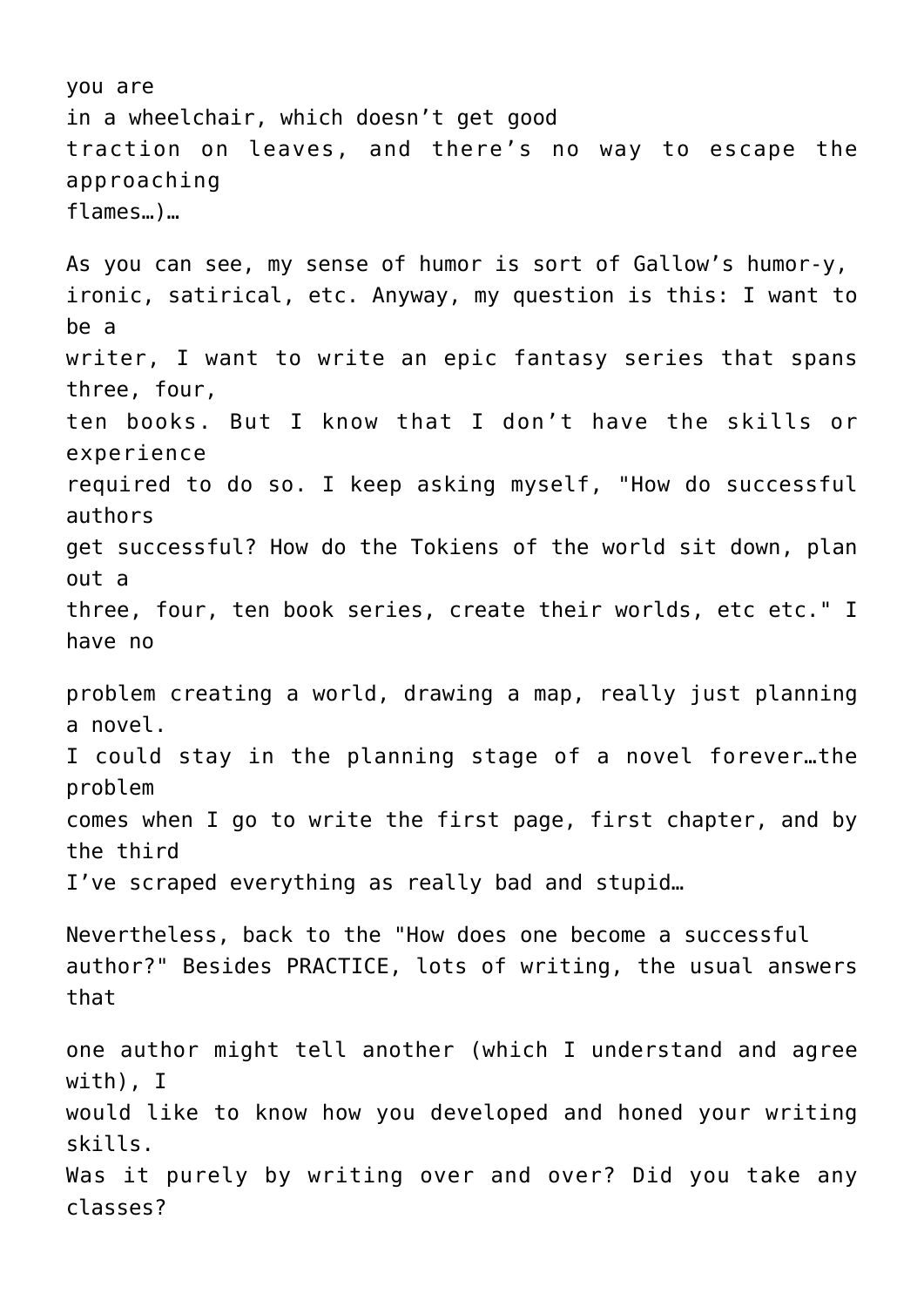Should I change my major from Psycology to English/Creative Writing? Will taking English classes increase my skills as a writer? Do I need to read books about writing? Take classes or workshops? I've reached a conclusion afer thinking about all this, but I am not sure if it is right, wrong, etc. My conclusion, after thinking about this, is that I need a mentor / teacher, an experienced writer who knows what it is like and is willing to help and guide me. There was a movie with Sean Connery, I don't know its name, but he played a reclusive curmudgeon who helped an African American teen from the 'ghetto' get into a fancy academy, and in the end the writer who wrote one book 40 years ago and nothing since, and the young kid who thinks he knows everything, turn out to learn a lot about life from each other… So I'm thinking that's what I need…what do you think? Do you think I should just shut up, stop bothering writers who want to focus on their own work, and just start writing? Or, if a mentor is a good idea, who should I turn to? An English professor at school? I guess the person doesn't have to be near me, they could be across the country, or the world, with technology the way it is…but there are so many writing associations that I don't know where to turn. There are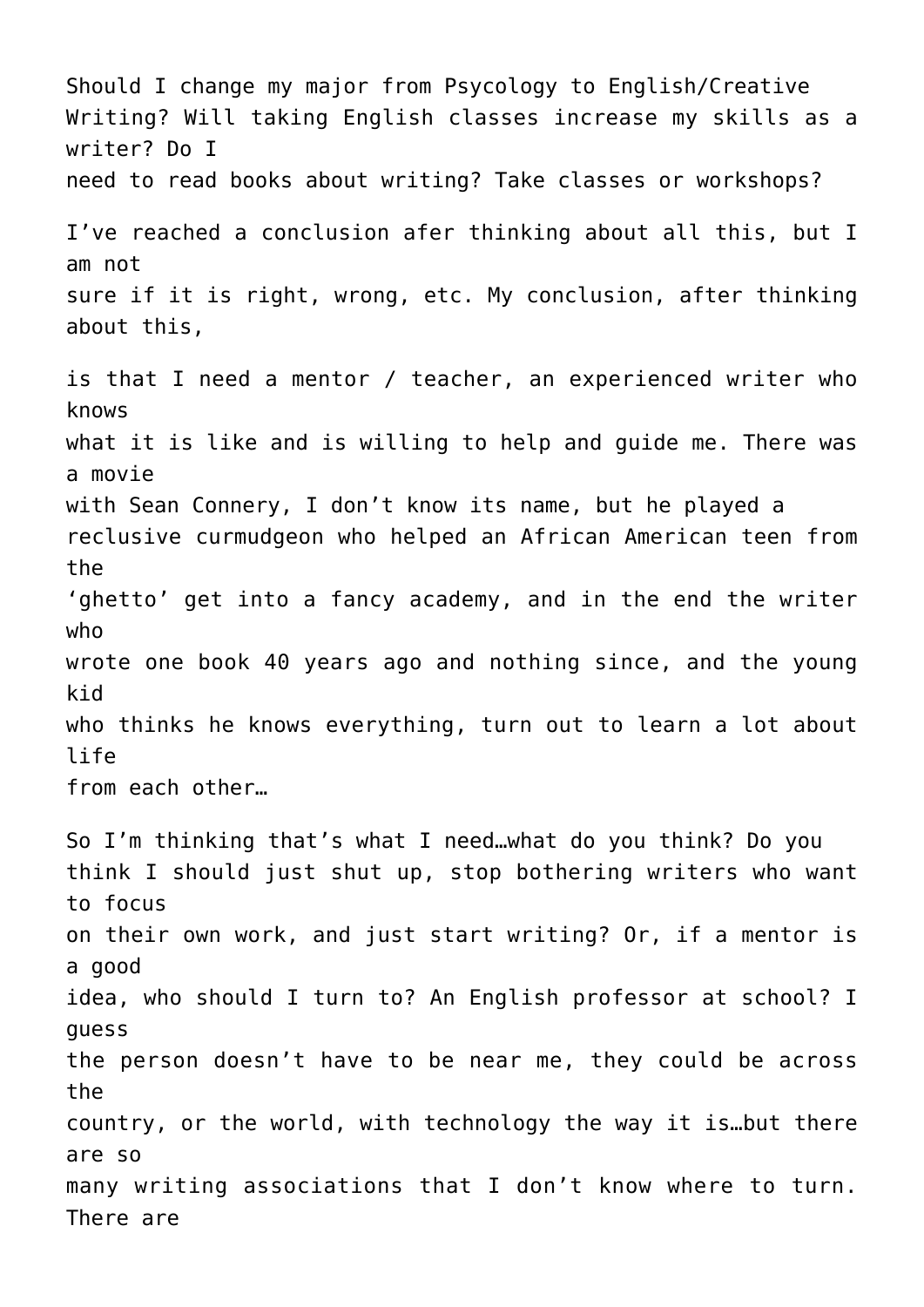also a MILLION how-to books on writing, and I'm afraid they're all copycats who have no clue how to write epic fantasy but are good at selling an idea to another businessman… ARGH! It frustrates me so! I dream of a future in which my job is as District Attorney for California, but my secondy job or side-passion is moonlighting as an epic fantasy author, who (and this is just pure 'fantasy') revolutionizes the genre of epic fantasy…such lofty goals, especially for someone who is 6'5"+ but only towers a mighty 4′ in my wheelchair…Ah, my chair with wheels, my wheeled chair, round and round I go in my curcuitous way, destined to break out of this circle and ride in a zig-zag, but waiting for destiny to throw a kink in my tires to start me on that road….. Well, this entire entry is probably not what this posting site/page is all about, but I thought I would just throw my question out there, to see if you, or anyone, had any thoughts on the matter…I would love to have you/someone point me in the right direction, so as to avoid wandering aimlessly south when I should be going northwest…I guess I should get a better compass and stop hitting myself in the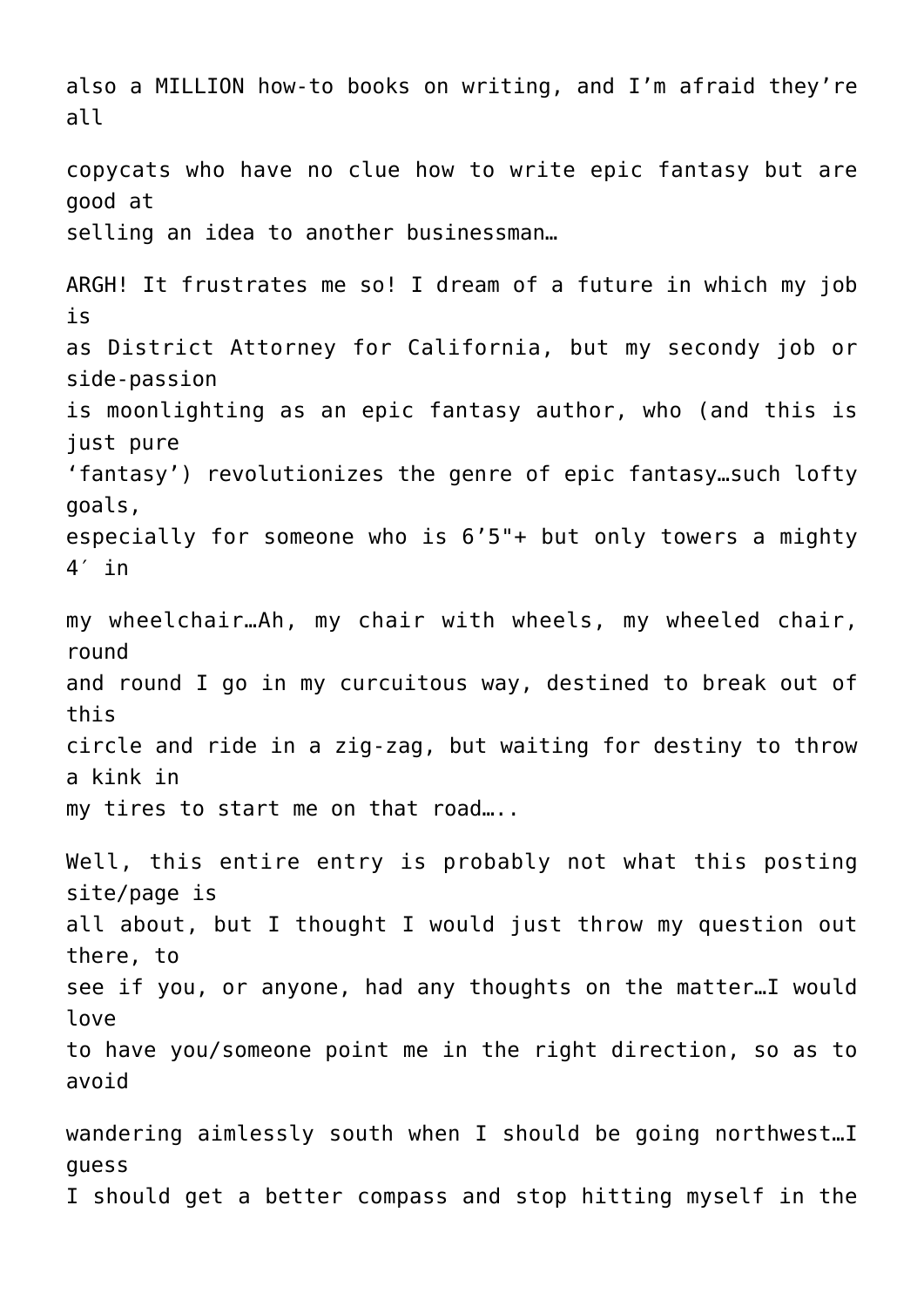head with washing machines… Any help or advice would be GREATLY appreciated!! Thank you for reading, Sincerely, Matt Rudes (I thought about putting my email in here, but then I saw at the bottom the "your email will NOT be displayed" part, and I had second thoughts…My guess is that you could find out the email of the poster, but I'm not familiar with web-blogs and chatrooms and stuff, so I don't know…I guess I will just keep checking up on this 'thread' to see if there are any responses…) p.s. If you feel intrigued, or perhaps just a little bored at the moment, just head to [www.google.com](http://www.google.com) and type in "Mathew Rudes" , and you can read a little about who I am, the tragic curse / beautiful gift that is Marfans Syndrome, and in general the life of Mathew Rudes… p.s.s. Best of luck to you on your writing career, and anyone else reading this!!!  $\Box$ p.s.s.s.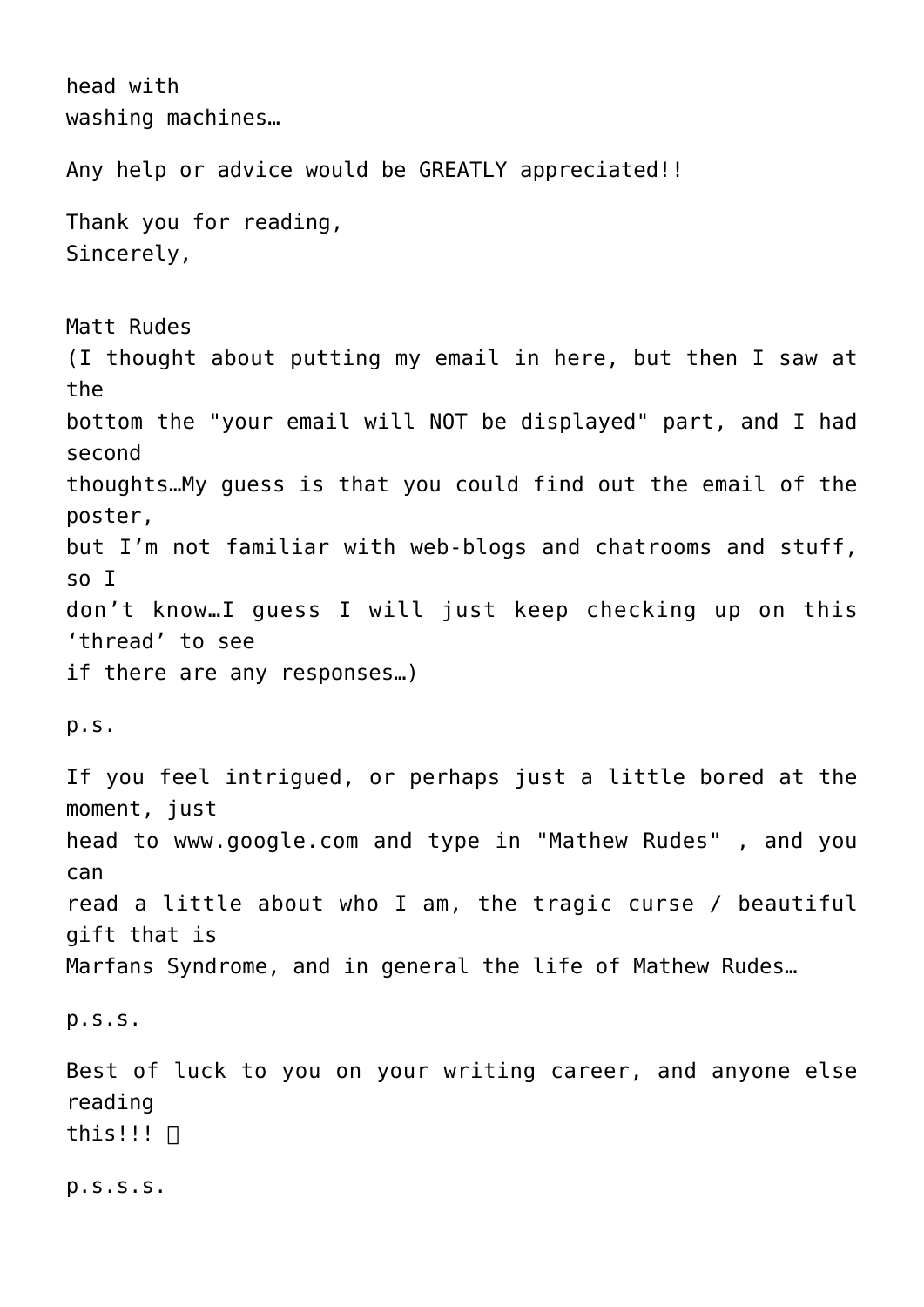I will be frank and admit that I have not read any of your books…but after all the great advice I have gotten from this site, I think I will pay a trip to Amazon and pick up a copy of one of your books!^^ p.s.s.s.s.

I do apologize if I should have put this post in another subject area, or in a different way…like I said, I'm not too experienced with chatrooms….

To MattR Authored by: [hollylisle](https://hollylisle.com/writingdiary/users.php?mode=profile&uid=2) on Monday, May 02 2005 @ 07:05 AM CDT Long question, short answer.

I wrote. A lot. I sent stuff out, I got more than a hundred rejections before I made my first (tiny) sale, I got considerably more rejections after that. I still get them witness the Onyx Proposal thread in this diary as a current example of that.

I took one Writer's Digest short fiction course — I was fortunate to have a good instructor, but what I learned from him I've written about extensively on the site. I spent a couple of weeks staying with Mercedes Lackey — I wrote a couple of chapters of Fire in the Mist while I was there, and a handful of wry sonnets, and learned how to work as a professional (hit your deadlines, write every day, treat people kindly.) What I needed to know to **write**, though, I learned from being alive for all these years, and from paying attention to that.

No, you don't need a mentor. Or classes. Or workshops. Or books. You can use them if you like, but they're unnecessary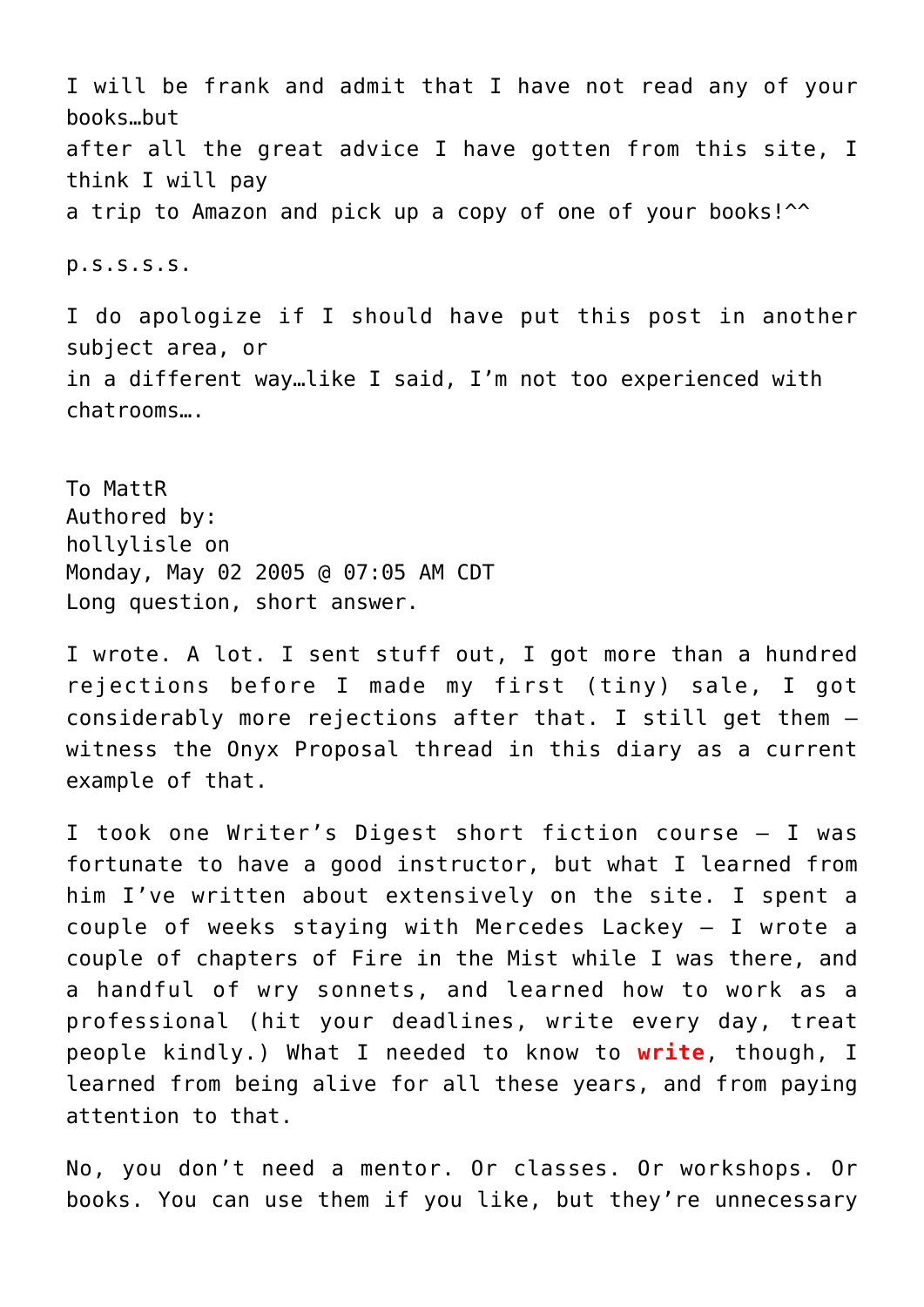extras.

Yes, you do need to start writing, and write every day. Consider a million bad words your investment in getting the first good words. Ray Bradbury figured that as the break point for quality writing, and he's more right than not.

Along with that, read. Everything. Fiction, non-fiction, genres you love, genres you hate. You will learn more from reading good books and bad books and horrible books than you can ever hope to learn from any teacher. At least if you pay attention.

Also read:

- [Experts, Professionals, and College](https://hollylisle.com/fm/Articles/feature6.html)
- [Who WON'T Make It In Writing, And How Not to Be THAT](https://hollylisle.com/fm/Articles/feature8.html) [Writer](https://hollylisle.com/fm/Articles/feature8.html)
- [Are YOU Right for Writing?](https://hollylisle.com/fm/Articles/feature11.html)

Define "successful." If you consider eating every day and paying your bills on time every month necessary for success, you might want to stick with law.

]

GUESTBOOK #1 Authored by: [Delilah](https://hollylisle.com/writingdiary/users.php?mode=profile&uid=486) on Tuesday, May 03 2005 @ 12:23 PM CDT Hello, I am one of those people that peruse websites, never leave any comments, bookmark the website and hardly ever remember to return to the website. I honestly don't think this will happen this time. Your website has encouraged and inspired me in so many ways you will never know. I have never written any thing completely however I have many of ideas for stories floating through my grey matter just waiting to be put down on paper.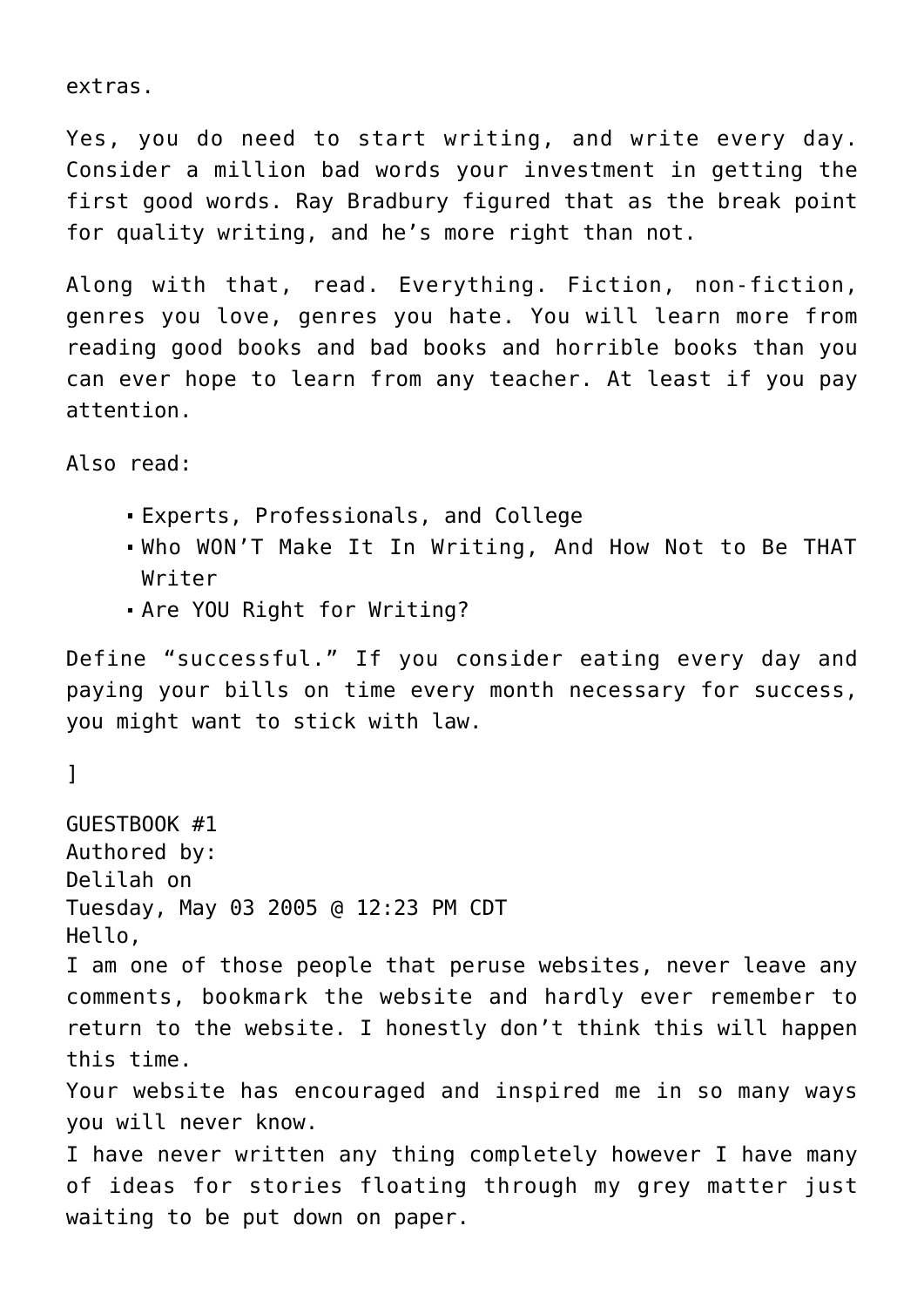The one article "Do You Need a College Education to be a Writer" was what drove me to post here. See I homeschool my seven year old and I am a strong advocate for self-learning. Thank you for that well written and inspiring article. I have posted your website on my home-school's board for others to read. Bravo Holly!

Homeschooling Authored by: [hollylisle](https://hollylisle.com/writingdiary/users.php?mode=profile&uid=2) on Tuesday, May 03 2005 @ 12:41 PM CDT Hi, Delilah, We homeschool, too. I think that both children and adults learn best when they own their own educations and are responsible for what they learn.

I understand that not everyone can homeschool, and that even some of those who can shouldn't. But for us it has been the ideal solution. I wish I'd heard of homeschooling when my two older

children were little; I'm proud that my youngest has been homeschooled from birth.

Holly

Bigger Pics of German Cover Art Authored by: [Jo Eden](https://hollylisle.com/writingdiary/users.php?mode=profile&uid=27) on Tuesday, May 03 2005 @ 07:35 PM CDT Holly, you can get bigger pictures of the World Gates German covers through amazon.de Here are the links: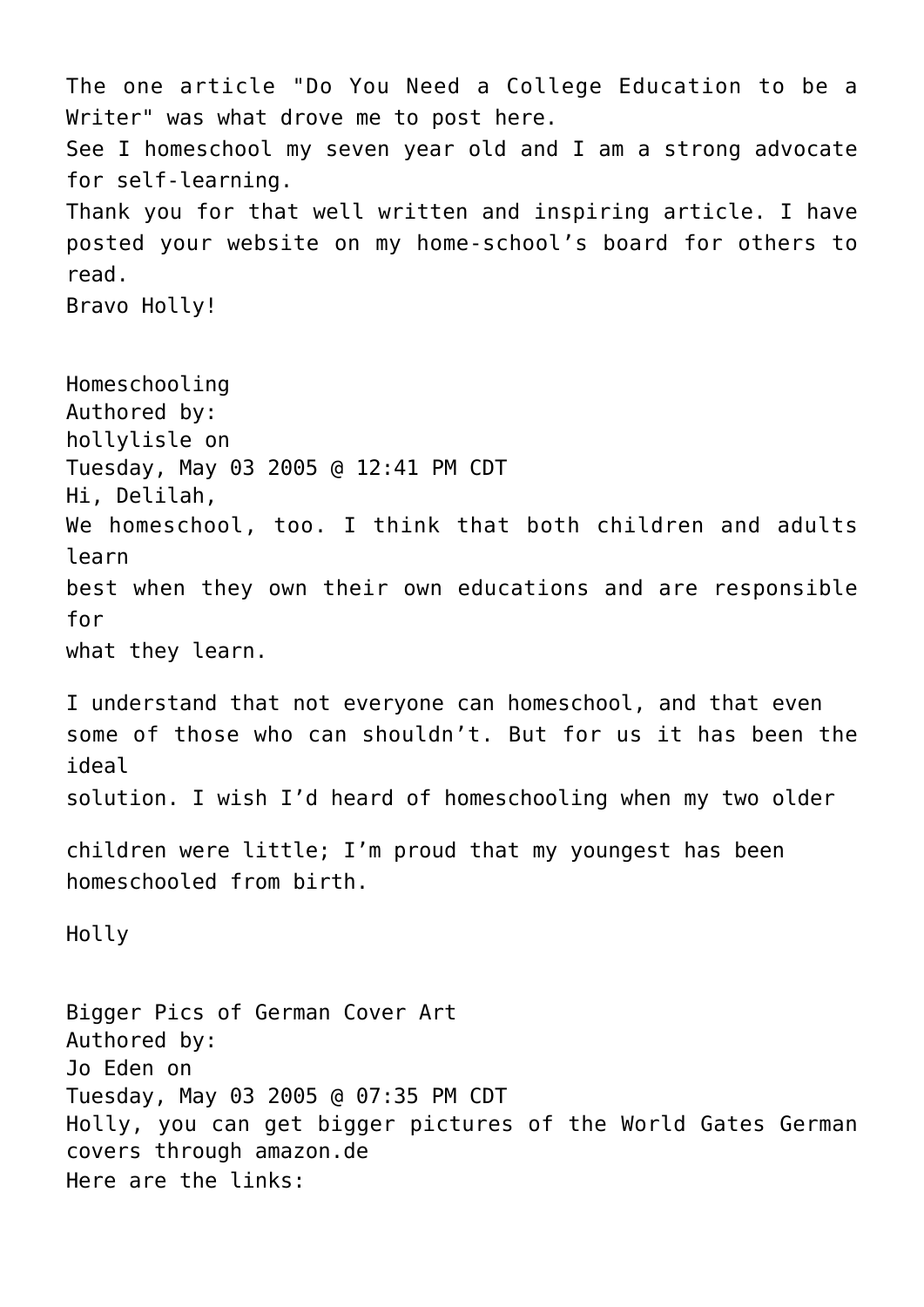[http://images-eu.amazon.com/images/P/344224126X.03.LZZZZZZZ.jp](http://images-eu.amazon.com/images/P/344224126X.03.LZZZZZZZ.jpg) [g](http://images-eu.amazon.com/images/P/344224126X.03.LZZZZZZZ.jpg) [http://images-eu.amazon.com/images/P/3442241278.03.LZZZZZZZ.jp](http://images-eu.amazon.com/images/P/3442241278.03.LZZZZZZZ.jpg) [g](http://images-eu.amazon.com/images/P/3442241278.03.LZZZZZZZ.jpg) They look great! I love German art. GUESTBOOK #1 Authored by: [MattR](https://hollylisle.com/writingdiary/users.php?mode=profile&uid=477) on Thursday, May 05 2005 @ 02:24 AM CDT Hello again, Thank you for answering, I appreciate that. I know my question was long, and the gene for succinctness was another one I missed out on…anyway, I'd like to ask a few follow up questions/comments, and see how you/anyone may feel: -I read the three posted links you had posted, about who wants to, and who should be, an author. I want to be an author because I like writing. It is fun. When I write, I am literally flying, walking, using a sword, fighting, having a life other than being stuck in my bed all day long. Why live in reality when there is a whole other universe waiting to be created, where anything I want can happen, where the impossible is possible, where ducks go moo, etc etc etc. I have no notions of becoming rich by being an author, and never really thought it would be my full time job. But there's no reason why I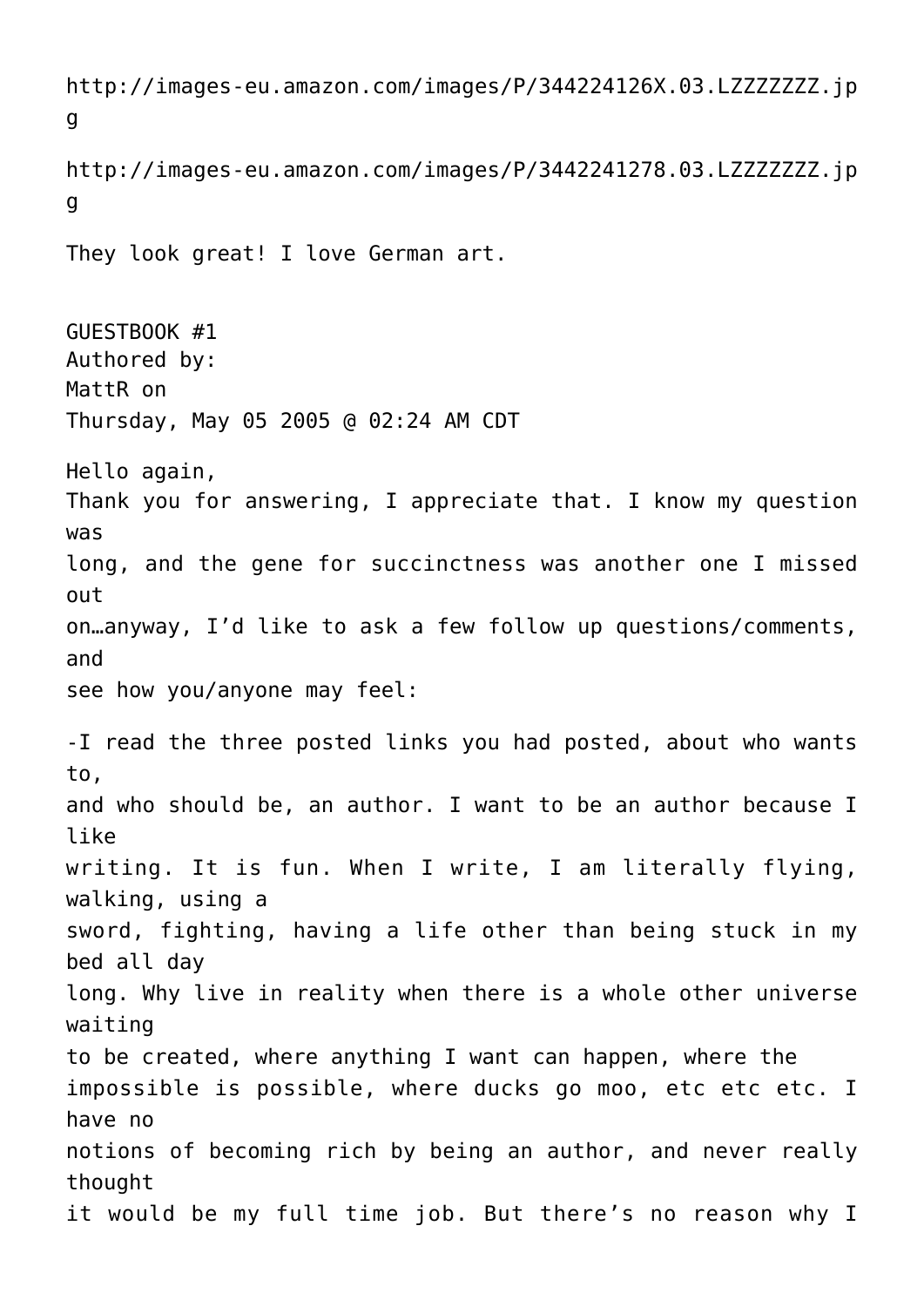lawyer and write 10 pages a day or something like that…So that's why I want to be an author -I agree, I should have defined what I meant from "successful" author. Money is NOT why I want to be an author. By "successful," I mean that I can have the story I have always dreamed of, put in a book, and made available to the general public, so that they may read it and enjoy it. "Successful" would be becoming skilled enough so as to plan, write, sell, and publish a multi-book, complicated, twist-and turn epic fantasy novel, a la Lord of the Rings. -(as a side note, I can understand where your opinions about college may come from…and I don't know you, so I'm not judging you…but have you gone to a general college, or maybe attended a class, or something? (I don't know, it's an actual question)…to me, school is my life, as I have no other chance of being a productive member of society than having an education. I will not resign myself to a career of drooling all day long, waiting for my aorta to explode and for the bliss of death to sweep over me…I want to get as many experiences of the world as I can, and as I cannot start a garden, make a window frame, do karate, ballet, any of a number of things which I love and that interest me, but at least I can learn about them

can't be a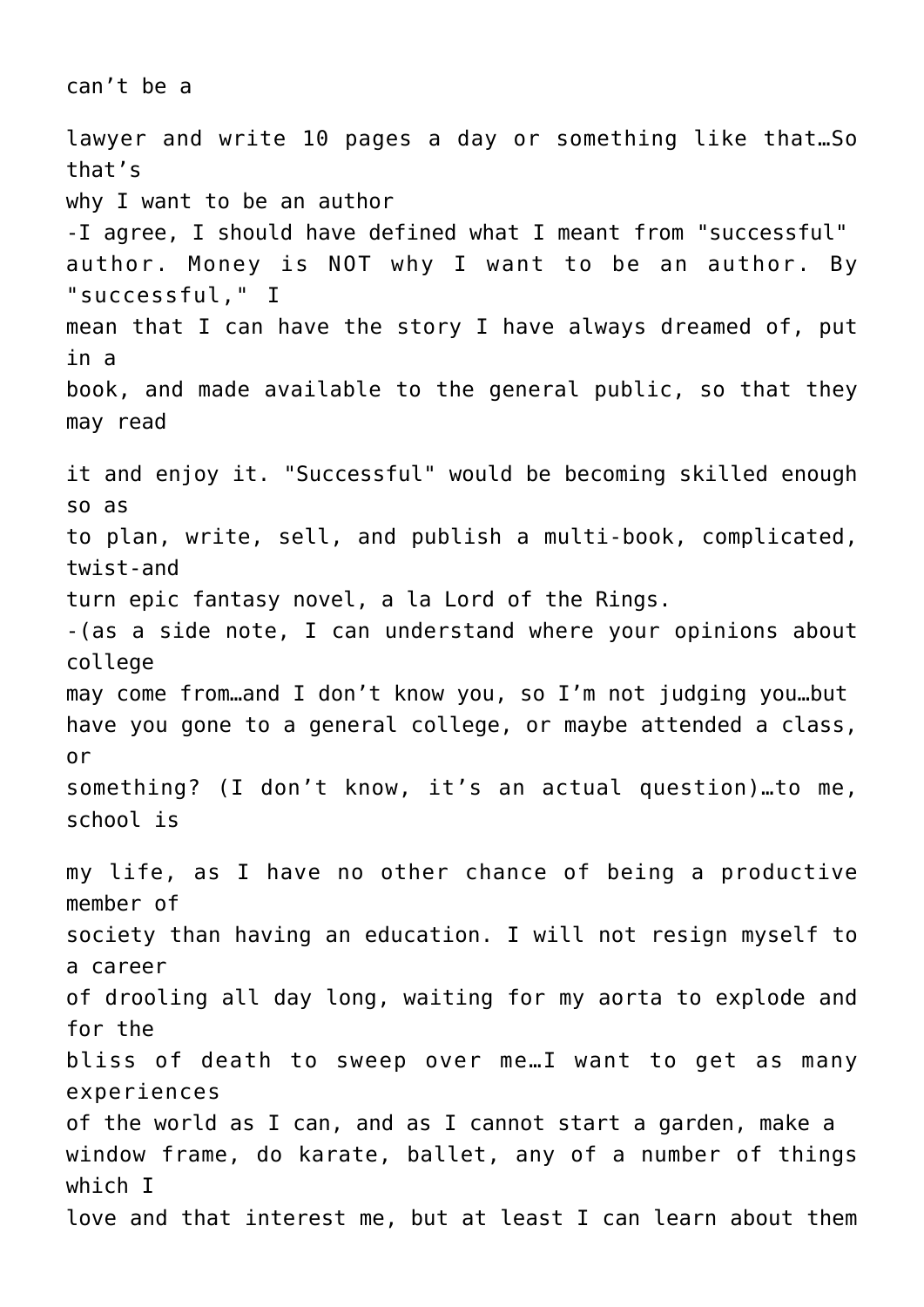in school…just as a personal thought, yes, today's education system is WAY too concentrated on standardized testing, and SATs, and all that worthless stuff, and we don't have enough really good teachers who actually want to teach…but high school / college is probably what you make it…it may push you into a semi-type of mold of a 'regular person of society,' but there's no reason you HAVE to become that person…anyway, that was a tangent, making this even longer than I had planned, so I apologize again… -I do not think that every word I write is straight from God's mouth…quite the opposite really, in that I feel, hate to say it, insecure when I write, because I am not sure of how well it really is. Writing a lot will most likely fix that…but that brings me to my real question… -…being a college student, having health problems, being in pain 24/ 7, and a complete lack of a social life, leaves me with little daily time. If I were to dedicate 'x' amount of hours a day to writing/planning, I would want to know that they were well spent…Since you are writing/ have written a series of books in which the plot continues from one book to the next, how do you physically arrange all the reference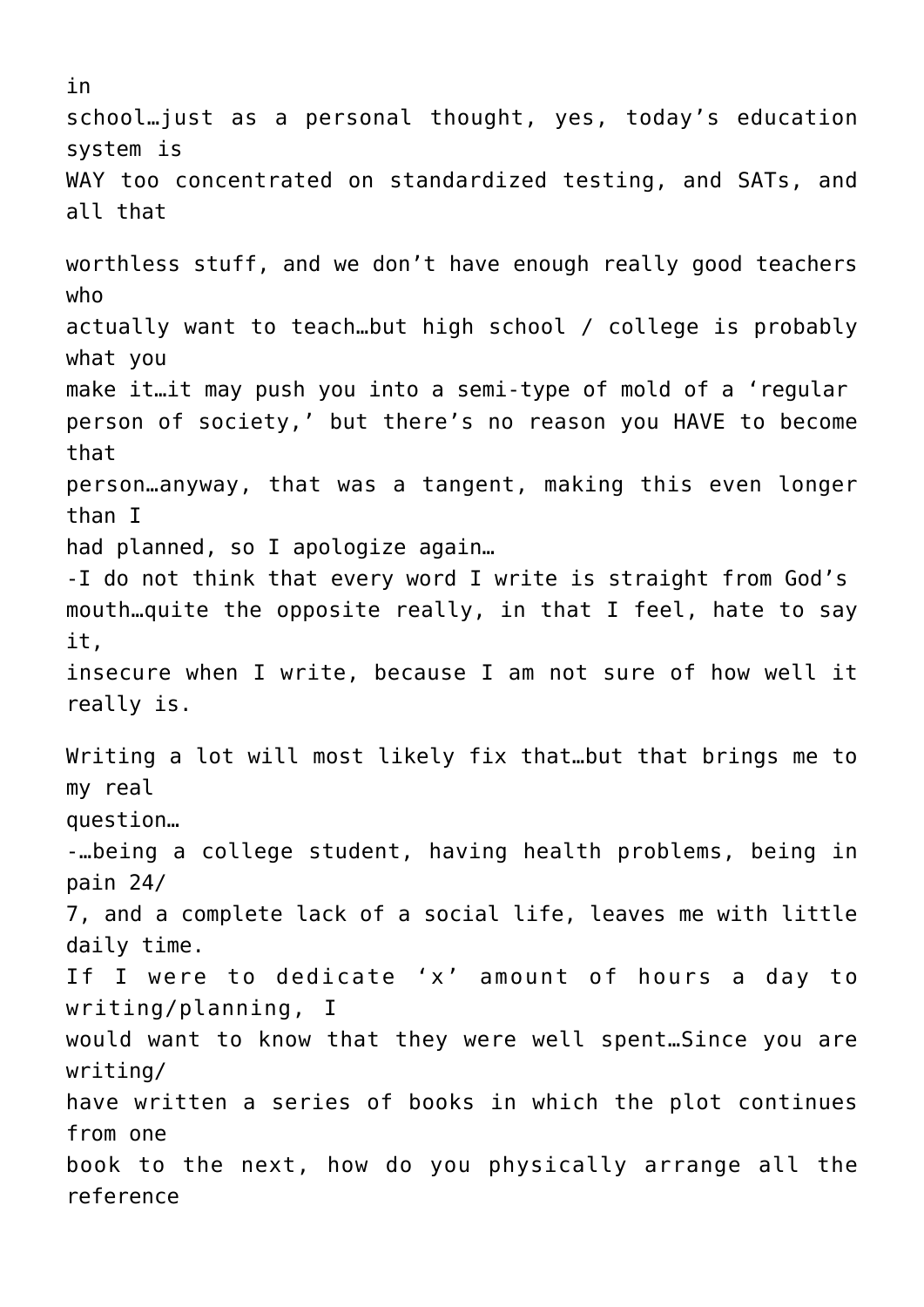materials, charts, graphs, timelines, notepads, do you have a system or something? Is it all done in the computer? If I want to create a HUGE world, with rich history and characters and culture, how in the world do I do it in a fashion that will be readable when I go to put it all together? Any tips? (It's basically a question of planning a novel, but more on the terms of planning 3-5 novels -ok, lastly, just two questions: a) Admittedly, I do not like the tiny detailed aspects of grammar. I really don't. It's not that I think that that is for an editor or proofreader, I just would rather fix that sort of stuff when I revise a novel. Passive and Active voice is still a little confusing, and I do need to prune my grammar abilities. What would be the best source to do that? Or is just writing the answer? b) Stressing the importance of reading is something I've seen and heard a lot. Problem is, there is a FLOOD of fantasy stuff out there…I've heard several radio reports and articles about the genre being flooded with bad eggs…so let me put it this way: If I was a

student you were home schooling, which fantasy books would you assign that would show the best in: -storytelling, story line, characters, creation of a world, plot twists and turns,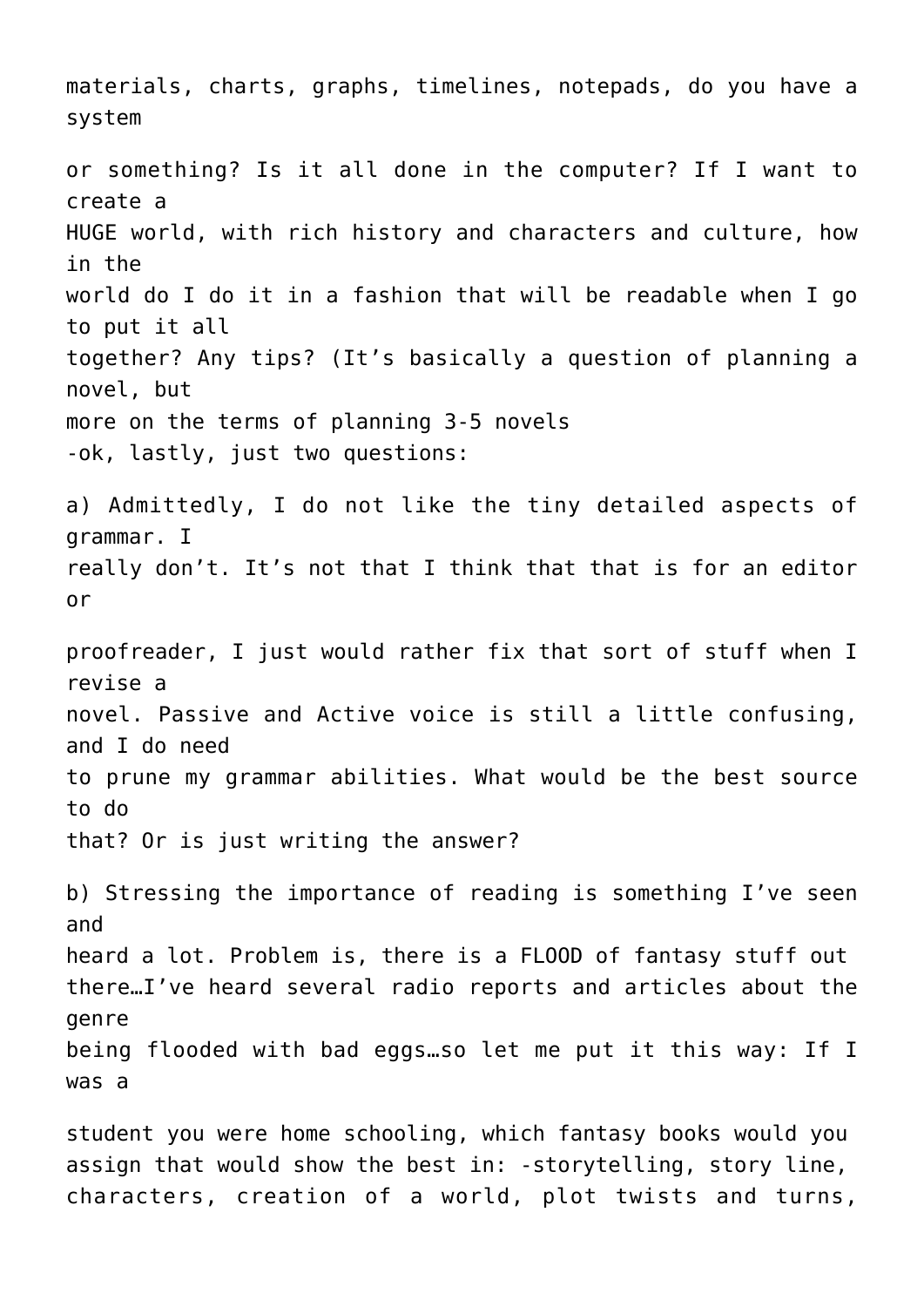dialogue, "Showing not telling," and general examples of jaw-dropping, overall beautiful writing. What about like classic books, like, I don't know, Shakespeare or Charles Dickens or T.S. Elliot or something like that…is there like a list of 'great books to read' on the internet, or general books that will help to make a 'well-rounded author?' Ok, well, I think I've taken up enough of this Guestbook…thank you again for at least responding, which means a lot. I really appreciate authors taking time to talk to those seeking advice. I just hope I'm not one of those "sitting in the front row, jeering and sneering, hands constantly raised, "Me me me!", cornering you after a convention" kind of people…I've never been to a book signing, convention, or whatnot, but I can imagine what it would be like!…writing and maintaining this web site shows what a great author you are, and what a kind and generous person you are too. Thanks again for all the help. Much obliged. MattR ] Reinventing yourself Authored by: [ahdie](https://hollylisle.com/writingdiary/users.php?mode=profile&uid=277) on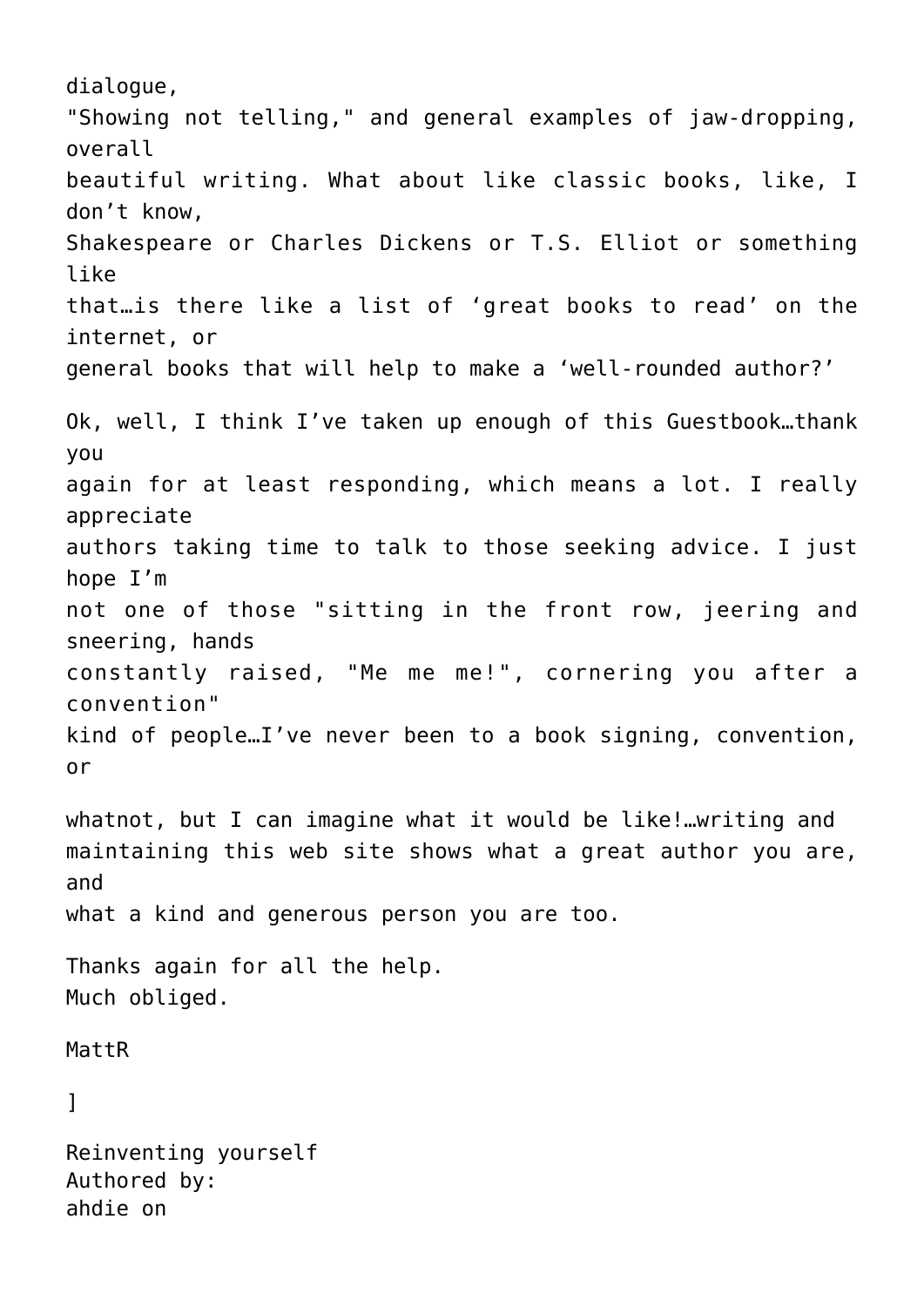Friday, May 06 2005 @ 01:48 PM CDT I've been thinking a lot about your comment of May 1st in your Journal. What is stopping you from writing the novel first, and then having Robin sell it? Why are you depriving yourself of the utter joy of writing as a discovery process? I say – go for it! What have you got to lose? You're an inspiration to all of us, Mary — Mary Being Sick Authored by: [kriti](https://hollylisle.com/writingdiary/users.php?mode=profile&uid=404) on Sunday, May 08 2005 @ 06:02 AM CDT I haven't been up with your blog recently. So I was surprised and sorry to read today that your Onyx proposal was in dire straits and that you're sick too. I'd guess that the two are linked. Once you get the nasty germy bugs out of your system, I hope you'll find the bugs stalling your writing career have also dissipated. — "Books are where things are explained to you. Life is where things aren't"-Julian Barnes Hi Authored by: [Carlie](https://hollylisle.com/writingdiary/users.php?mode=profile&uid=86) on Wednesday, May 11 2005 @ 06:42 AM CDT I'm glad you are feeling better  $\Box$  But I don't know how you do it… How do you get up so damn early? Why do most writers seem to get up so early? If I was up at that time, I wouldn't be able to write. All I would be able to do is complain about how I was awake.  $\Box$ Looking forward to you bloggin again. That and Talyn  $\Box$  xoxo Carlie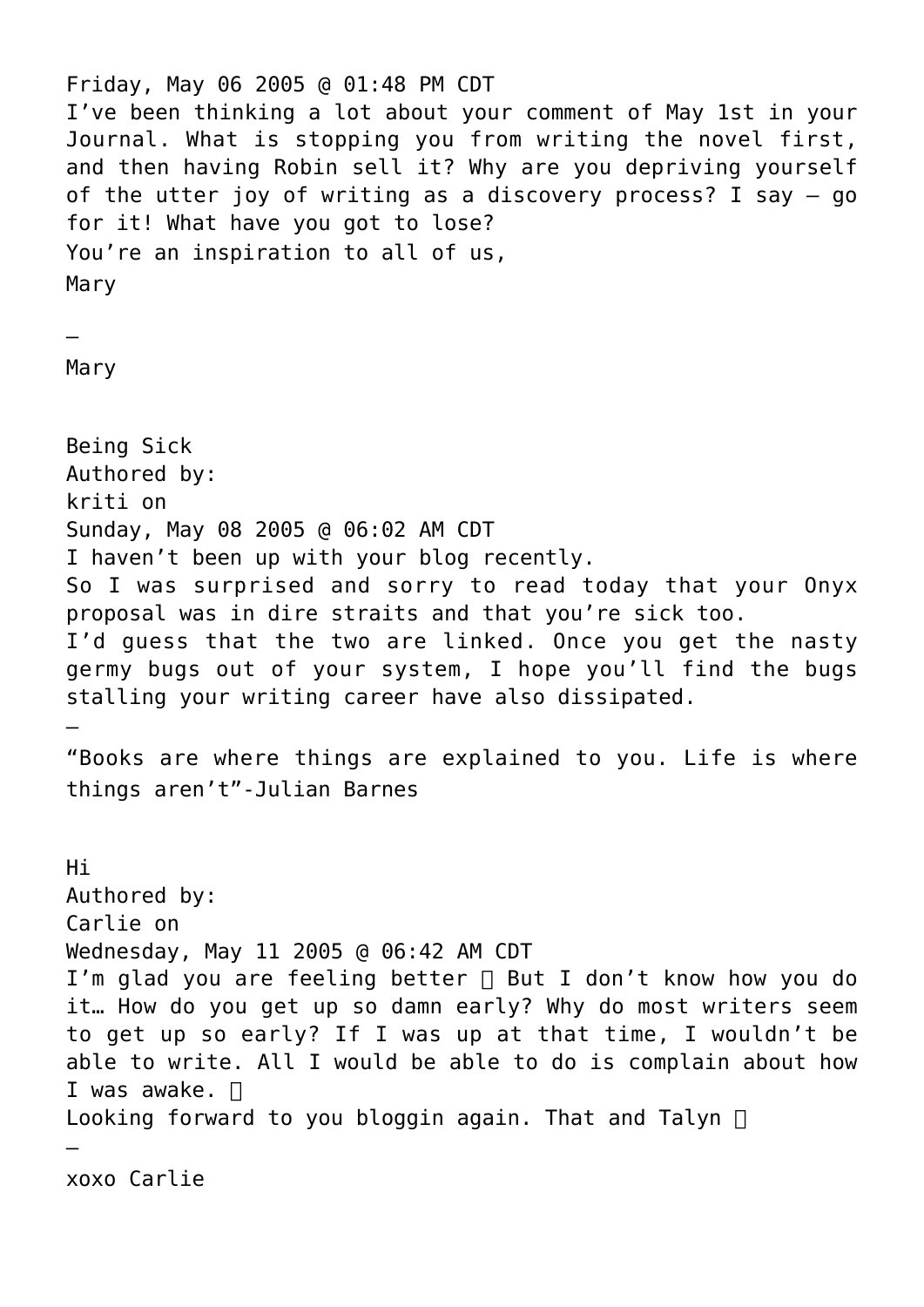http://carlie-michelle.com

GUESTBOOK #1 Authored by: [BeMused](https://hollylisle.com/writingdiary/users.php?mode=profile&uid=509) on Wednesday, May 11 2005 @ 08:47 PM CDT Greetings! I just finished reading your book "Midnight Rain" and I wanted you to know it was fantastic. I review books for Tanzey Cutter (use to be at TheBestReviews.com and now on FreshFiction.com) I love to read, and I am in the process of taking time to see about writing.

However, the purpose for telling you this is that when you read a lot of books, many are worth the read, but still don't stand out. So it is rarely that I am so surprised to be really entertained by a book. Your writing captured me from the get go and kept me on its emotional, curiosity grabbing ride. I have that echo one feels of contentment and sadness. Contentment because it was an excellent read and moved me. Sadness because it's like I've sort of watched a new friend become old. Your characters are fresh and real (some of them scarily so  $\Box$  ROFL) and to have my emotions run around freely is a joy. Not to mention my daughter looking at me as I said "hey you stupid fools…" once outloud….ROFL

Thank you for something great. I intend to look up your other books now. May the Muse Be With You Always! and WHoot! (I whoot a lot spontaneously...bad habit...)

Anne Barringer

A little miracle… Authored by: [ahdie](https://hollylisle.com/writingdiary/users.php?mode=profile&uid=277) on Tuesday, May 17 2005 @ 11:08 AM CDT

How wonderful to hear you might have found a way for more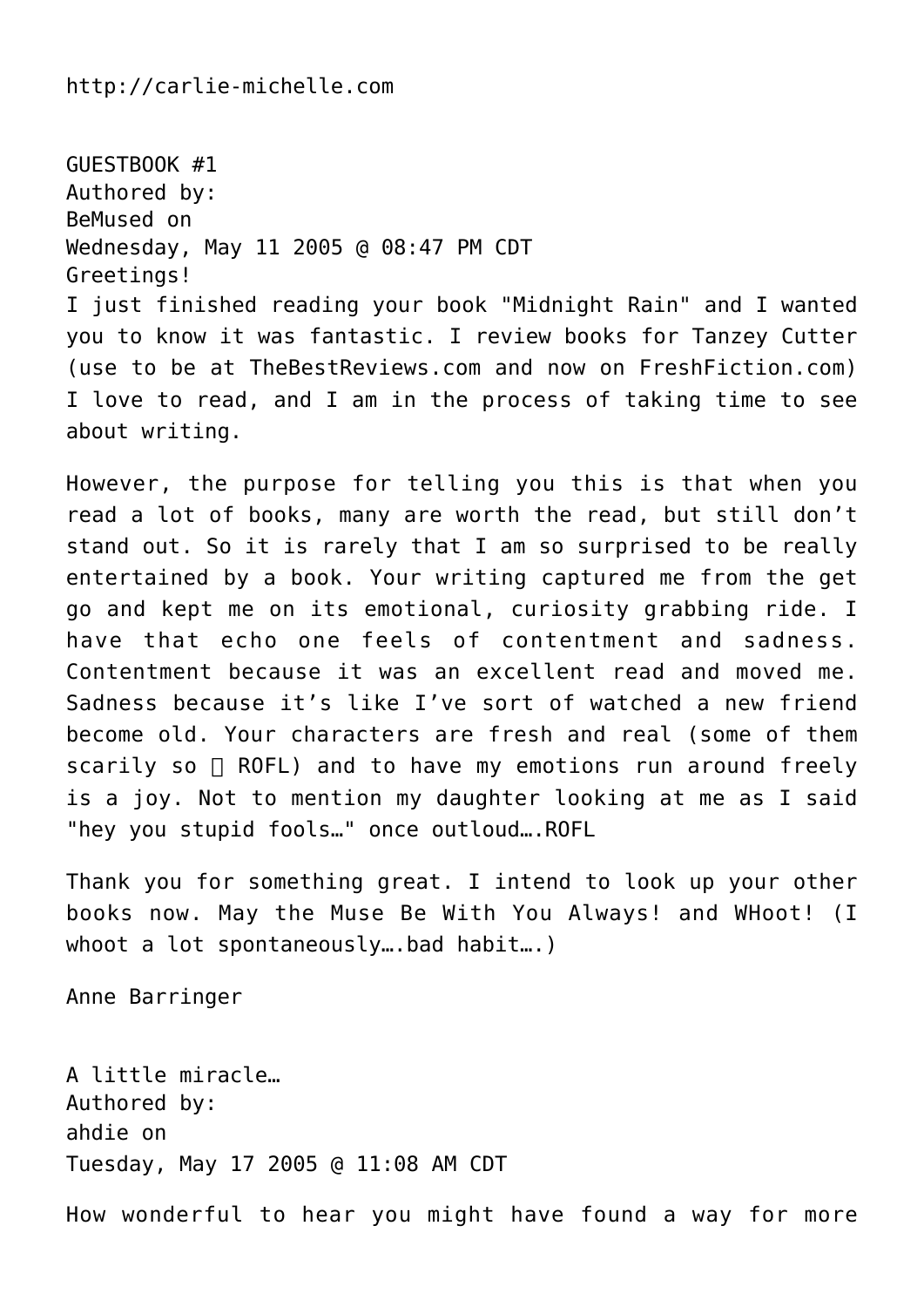peace! Fill us in on your secret as soon as you can. It might help all of us! Mary — Mary ] FM problem Authored by: [ahdie](https://hollylisle.com/writingdiary/users.php?mode=profile&uid=277) on Friday, May 20 2005 @ 11:06 AM CDT Hi Holly – I was reading your lesson on Outline Planning in FM. The following link didn't work. I'd hoped to see your sample outline! URL I was trying to reach: [broken link](https://www.hollylisle.com/pdf/secrettextsoutline.pdf) Error 404 — Wrong Page [linked from here=](http://www.fmwriters.com/community/dc/dcboard.php?az=show_topic&forum=25&topic_id=63&mesg_id=63&page) 66.67.129.82 /pdf/secrettextsoutline.pdf [www.hollylisle.com](https://www.hollylisle.com) Mozilla/5.0 (Windows; U; Windows NT 5.1; en-US; rv:1.7.8) Gecko/20050511 Firefox/1.0.4 StumbleUpon/1.9993 (ax) 404 Mary — Mary c Authored by: [danbloom](https://hollylisle.com/writingdiary/users.php?mode=profile&uid=549) on Saturday, May 21 2005 @ 01:07 AM CDT <http://nevertoolatetobegin.blogspot.com> holly I was trying to send this site to you. might help.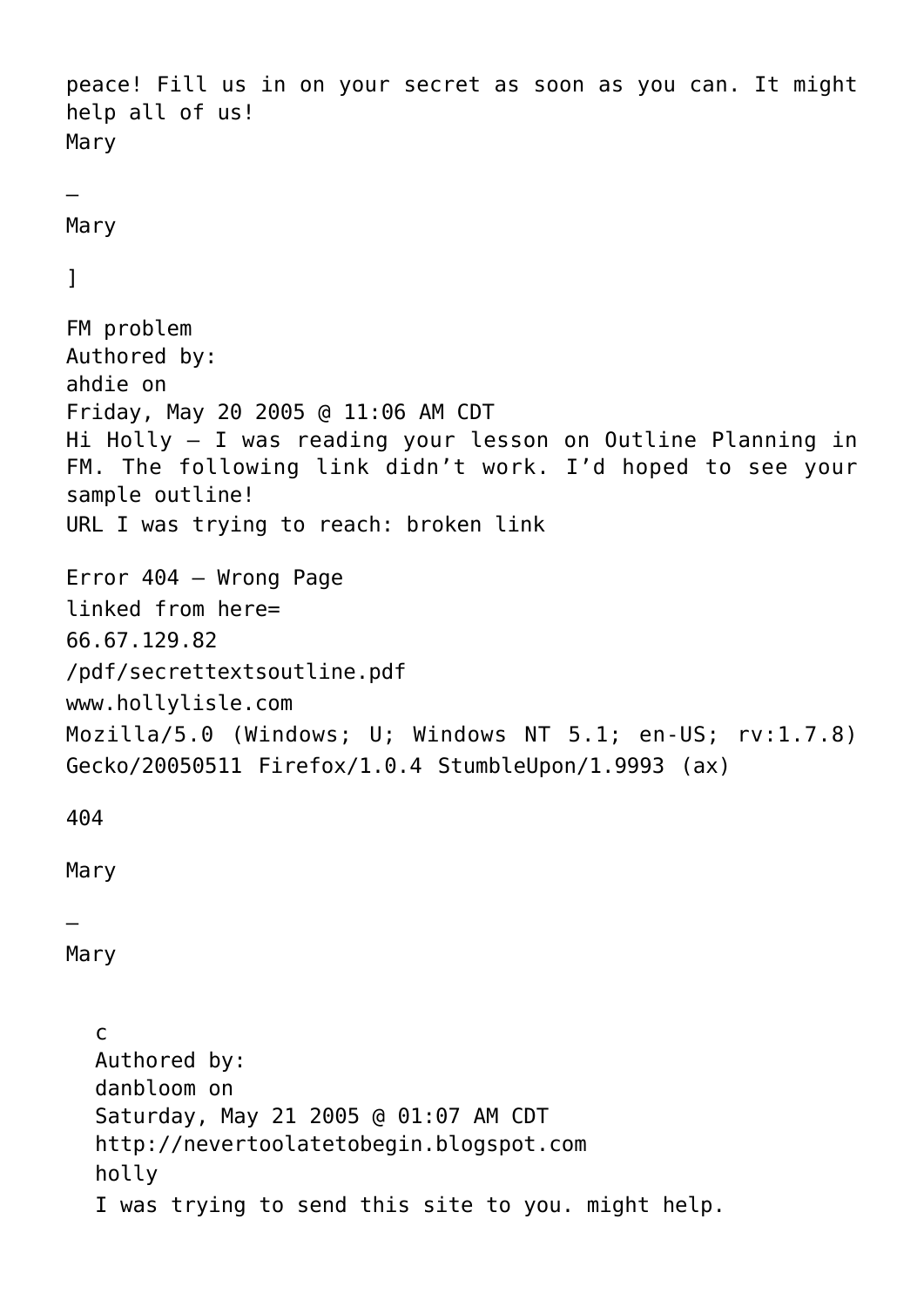danny

It's really never too late to begin again!

Secret Texts Outline Authored by: [hollylisle](https://hollylisle.com/writingdiary/users.php?mode=profile&uid=2) on Saturday, May 21 2005 @ 10:55 AM CDT

Not sure what happened, but the .pdf file of the [SECRET](https://hollylisle.com/pdf/secrettextsoutline.pdf) [TEXTS proposal that sold](https://hollylisle.com/pdf/secrettextsoutline.pdf) is back in place. The series was originally titled MIRROR OF THE DEAD, and the final books are **significantly** different than the story in the outline. Nevertheless, for writers who want to see how I pitched the series, the proposal is now available again.

You can also pick up the .pdf of the first two [chapters of](https://hollylisle.com/pdf/DOW_proposal_chaps.pdf) [DOW,](https://hollylisle.com/pdf/DOW_proposal_chaps.pdf) submitted with the proposal. Again, these are different in significant ways from the final version of the books.

Hope you find these useful.

```
Secret Texts Outline
Authored by:
ahdie on
Saturday, May 21 2005 @ 11:22 AM CDT
Absolutely! Thanks.
Mary
```

```
—
Mary
```

```
WFH 1
Authored by:
ahdie on
Saturday, May 28 2005 @ 11:14 AM CDT
What kind of book has an afterword, study guide, glossary, and
bibliography? Certainly not fiction.
```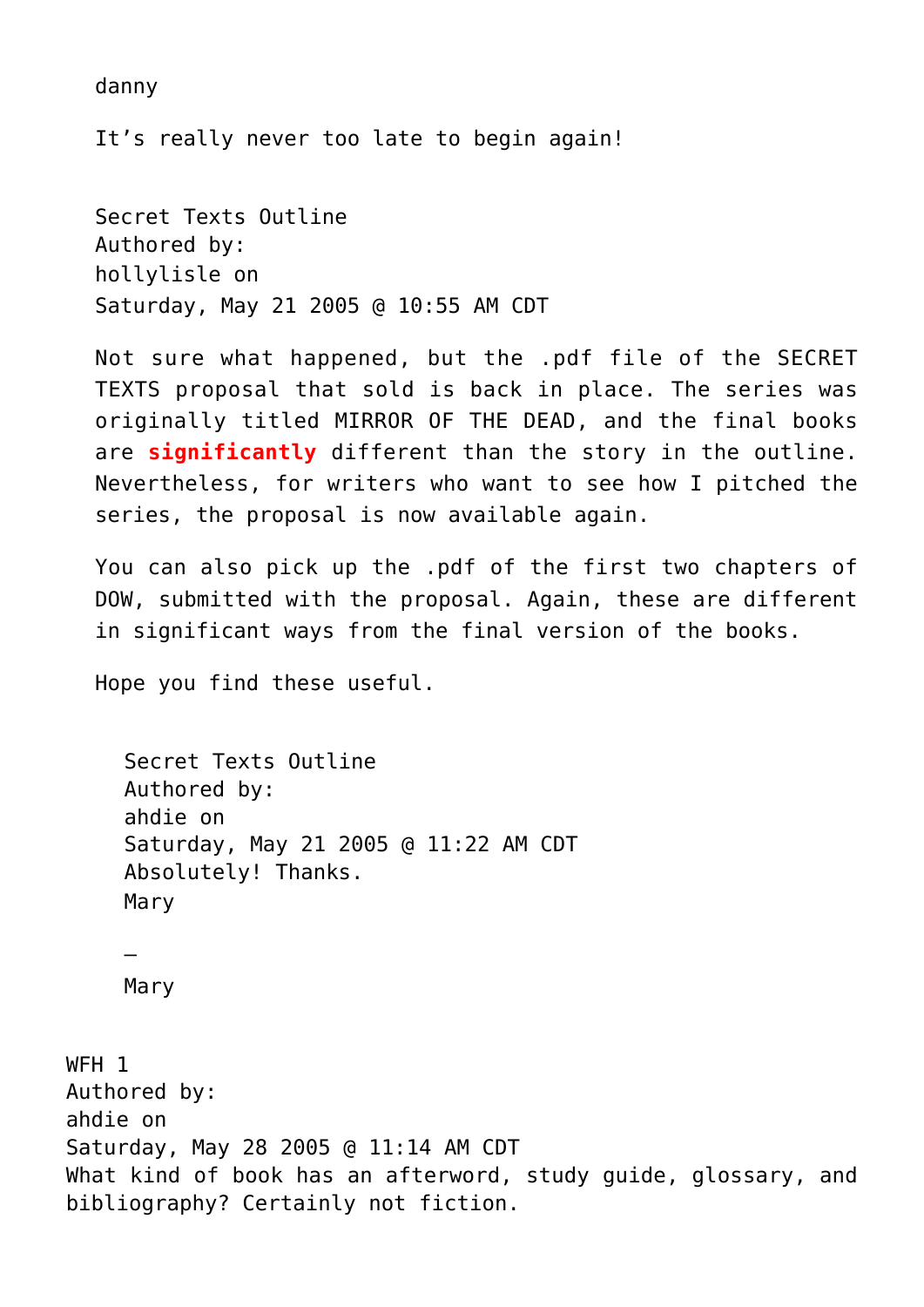Just call me curious.

— Mary

WFH 1 Authored by: [hollylisle](https://hollylisle.com/writingdiary/users.php?mode=profile&uid=2) on Saturday, May 28 2005 @ 01:27 PM CDT Fiction. But I honestly cannot say any more than that. Last Girl Dancing Authored by: [Lucy](https://hollylisle.com/writingdiary/users.php?mode=profile&uid=604) on Tuesday, June 07 2005 @ 09:56 PM CDT Hi Holly, I need a big favour from you–can you send me the back cover blurb for Last Girl Dancing please? I would like to include it in our store's July catalogue but I can't find the full blurb anywhere. BTW, Midnight Rain was absolutely wonderful and our readers here are eagerly awaiting your new book. Lucy — Ever After- The Romance Book Specialists Shop 2, 262 Crown St Wollongong NSW 2500 Australia ] FireFly TV Show Authored by: [DeathShade](https://hollylisle.com/writingdiary/users.php?mode=profile&uid=612) on Thursday, June 09 2005 @ 10:07 AM CDT I saw on your most recent post a reference to the TV Show FireFly. I didn't know if you had caught this but Joss Whedon is releasing a movie related to (based on) this TV Show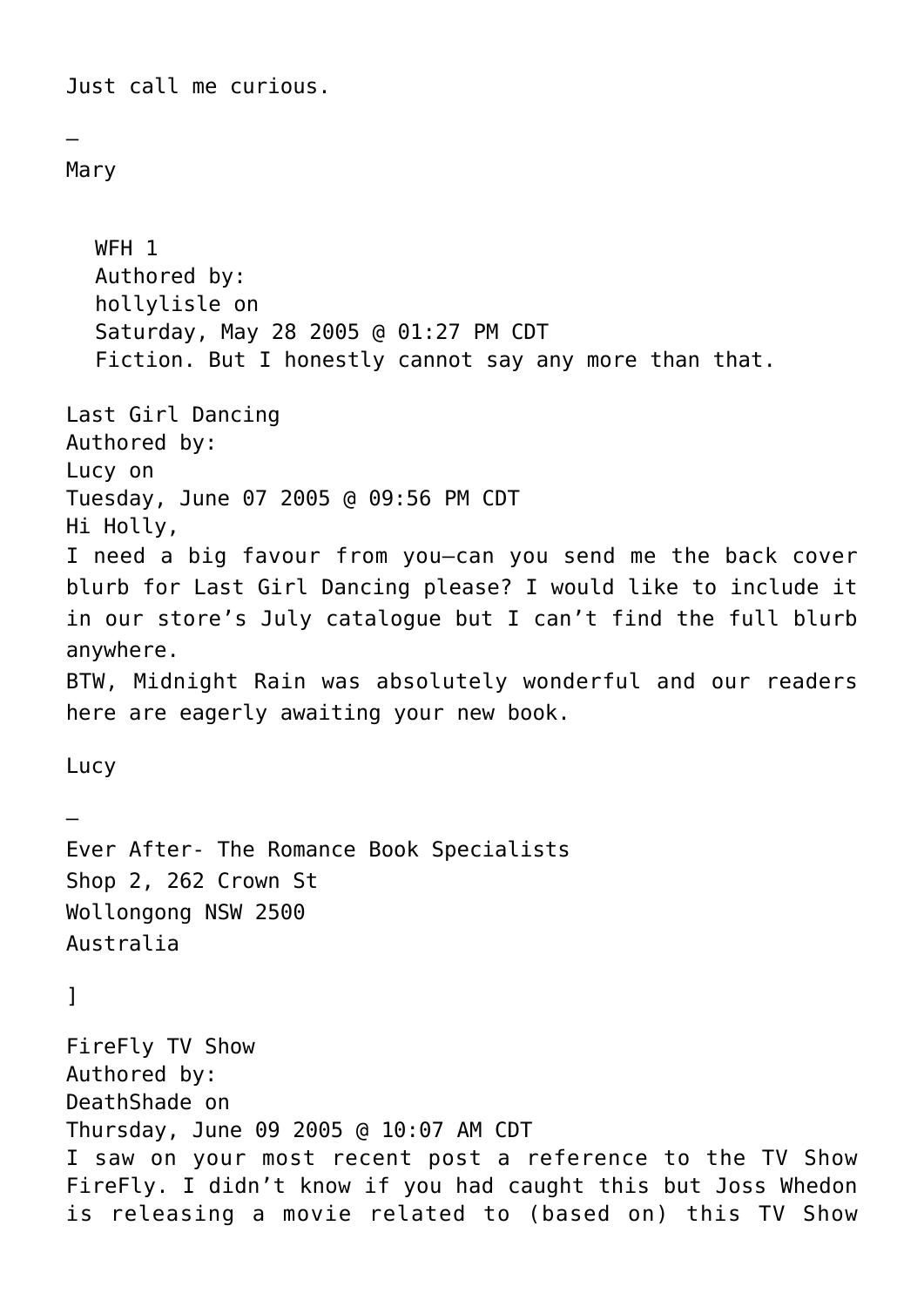September 30th. It is called Serenity: [Link to Trailer](http://www.apple.com/trailers/universal/serenity/) Say What You Mean Authored by: [Kaeroll](https://hollylisle.com/writingdiary/users.php?mode=profile&uid=625) on Friday, June 17 2005 @ 09:00 AM CDT Hi, I found your site when searching for world-building tips (not actually for writing, as it happens) and I'm in awe of the workshops, articles, and FAQs you've written. You're incredibly talented and if I can I'll be picking up one of your novels in the near future. But the reason I'm posting this is that your "Say What You Mean" article is perhaps the truest essay I've ever read and is brilliant advice for life as well as writing, and should be shown to any person entering a political career. Question on world-building and taking notes Authored by: [MattR](https://hollylisle.com/writingdiary/users.php?mode=profile&uid=477) on Sunday, June 19 2005 @ 10:45 PM CDT Hello! It's me again, Matt Rudes. If you, Holly, or anyone really, could give me some advice on a (short) question, I'd really appreciate it! =What is the best way to keep/write notes when worldbuilding or novel plannign? In a notebook? Should I just write things as they come, or separate the notebook into different sections, like 'culture,' 'caracters, 'maps,' etc. , or have separate notebooks for each section? Any type or size of notebook you might recommend? When planning your novels, do you usually do it on paper, or in the computer? I've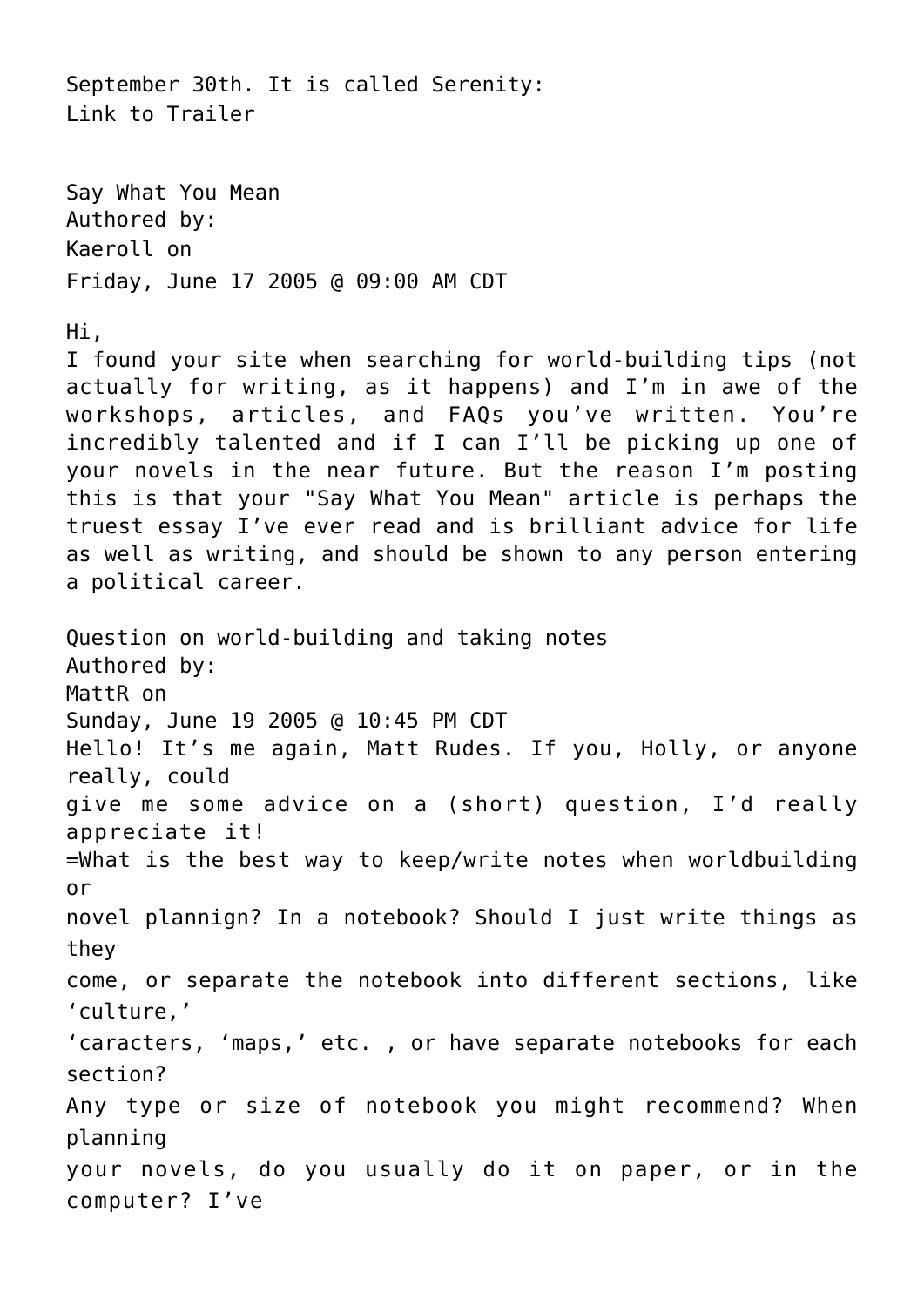thought of a 3-ring binder, but for me it'd probably be too messy…any suggestions would be greatly appreciated, as I am getting ready to start world building in about four or five days. Hopefully by the end of the summer I can have a world, story, characters, everything in place,

before school starts up again. Thanks again!

A Thank You from the slush pile. Authored by: [KLMiller](https://hollylisle.com/writingdiary/users.php?mode=profile&uid=633) on Friday, June 24 2005 @ 07:19 AM CDT Ms. Lisle, Like many others out here, aspiring authors who are, deep down in the unspeakables, writers, I have found renewed enthusiasm in your open, pull no punches approach. I have been lost in your articles and advice for two days.

I am a student of the Long Ridge Writers Group and my education continues. The Craft of writing is my new playground and I'm 20,000 words into my first novel (I think you'll like it if you ever get to read it…)

Thank You, deeply, for sharing yourself for the benefit of us new and un-published, but passionate writers.

I have not yet read your books, but I will be going to the bookstore this weekend (rather than purchasing online – per your advice) and making the first of what I suspect will be numerous purchases.

You've given so much to the writing world I hesitate to ask, but, if you could find a spare moment between tasks, could you just wish me luck, even if it is just to yourself?

Thank you and I look forward with great anticipation to soon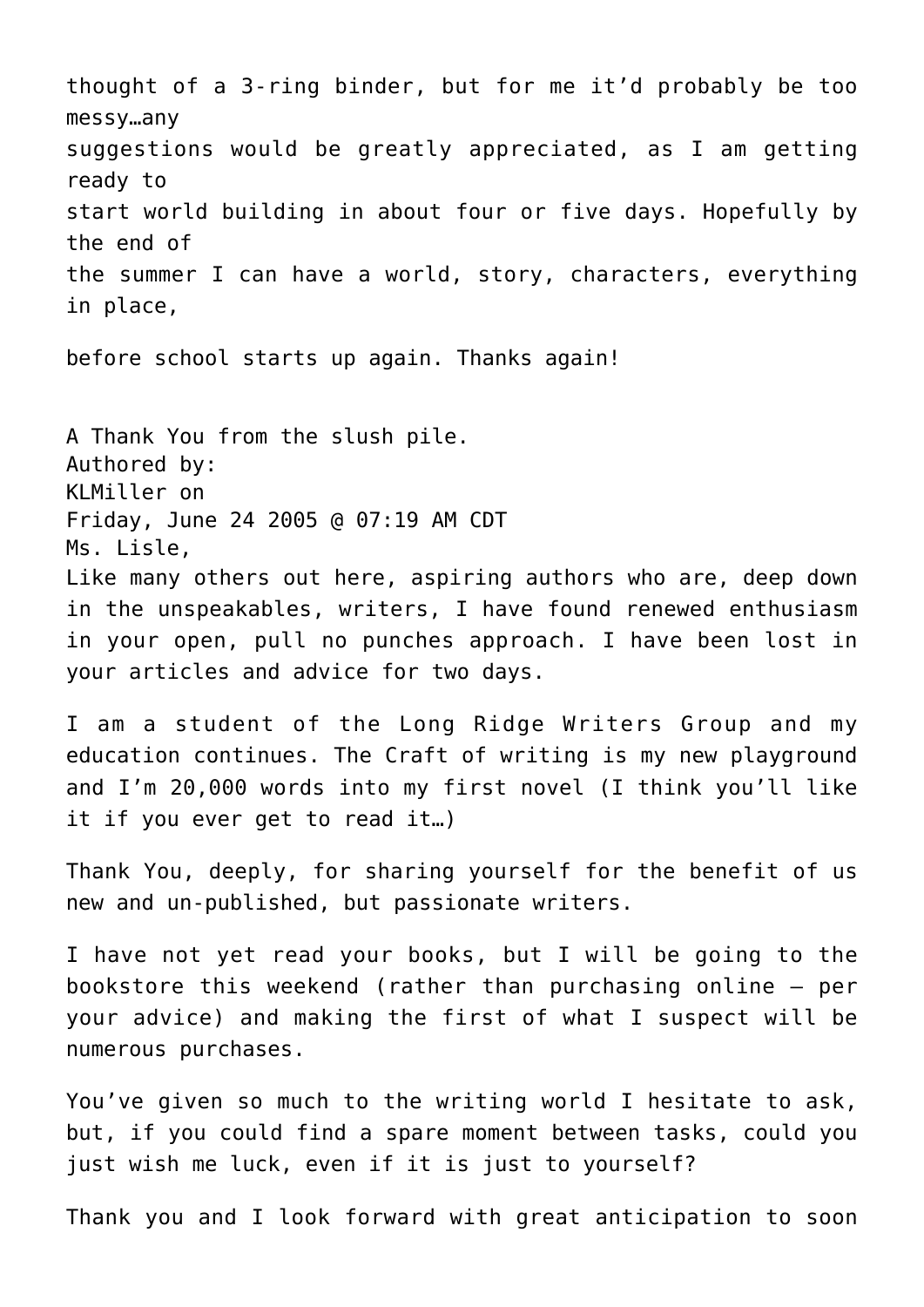being immersed in your worlds, as I continue to build and live within my own.

KLMiller

My very best wish for luck Authored by: [hollylisle](https://hollylisle.com/writingdiary/users.php?mode=profile&uid=2) on Friday, June 24 2005 @ 09:31 AM CDT Absolutely, I'll wish you luck. And cheer for your success. And hope that you'll let me know not only when you sell something, but when it's out on the shelves where I can pick up a copy.

And I'll remind you that the harder you work and the more you put yourself into your work, and the more you risk falling on your face, the luckier you get. Above all else, persistence triumphs.

My very best wish for luck Authored by: [KLMiller](https://hollylisle.com/writingdiary/users.php?mode=profile&uid=633) on Monday, June 27 2005 @ 04:23 PM CDT Ms. Lisle, Again, my thanks. You and every other person I know or have heard of or can imagine will certainly know if any of my work reaches a bookshelf.

I am reading Fire in the Mist. Absorbing. I am an avid R.A. Salvatore fan and have just esteemed you his equal. (My humble opinion)

Have good days by being good to yourself.

Kevin

]

GUESTBOOK #1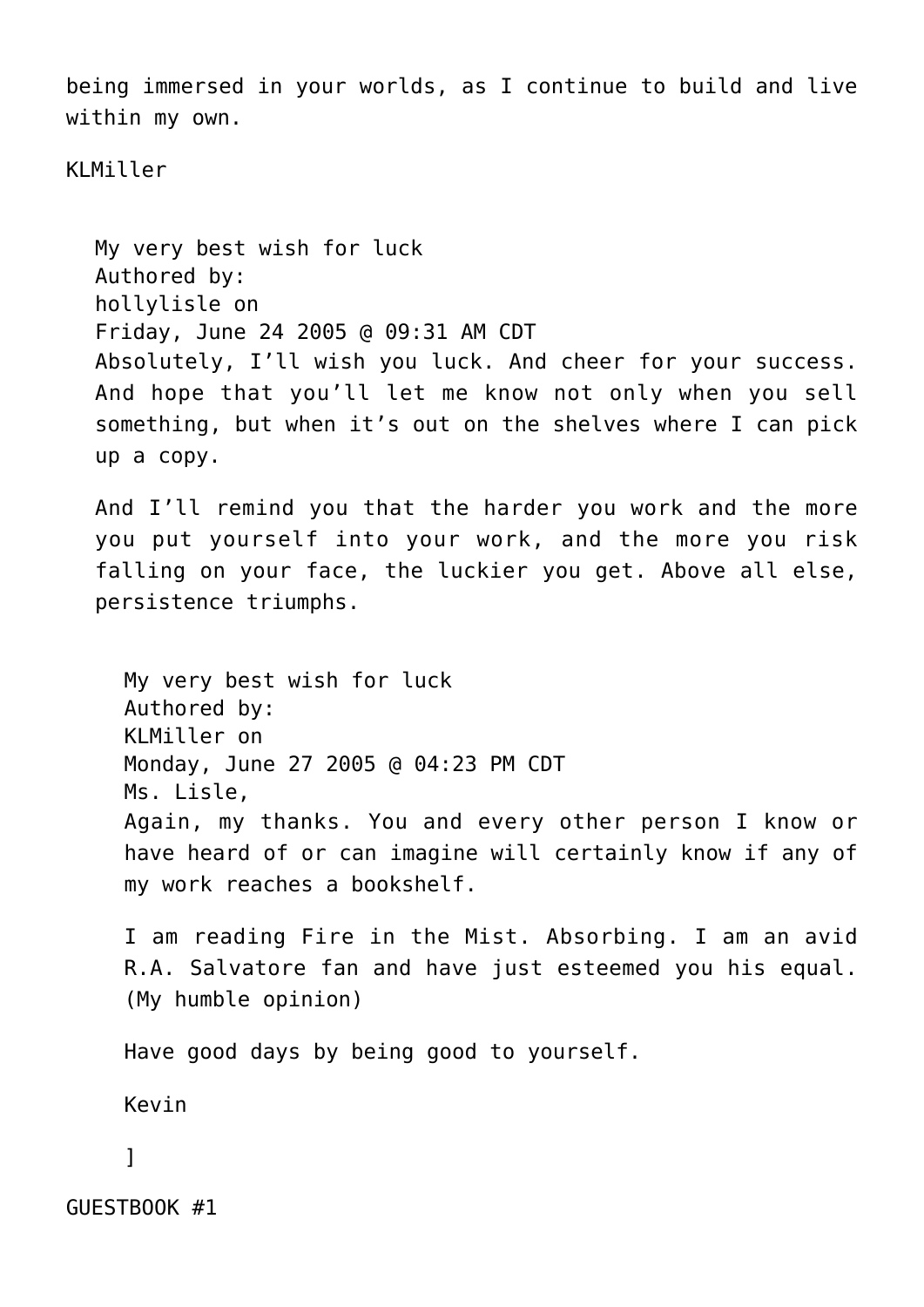Authored by: [cchomer](https://hollylisle.com/writingdiary/users.php?mode=profile&uid=637) on Sunday, June 26 2005 @ 06:08 PM CDT I wanted to say thank you for putting up your suggestions on writing. Hadn't been at it for a while and now the pages of characterization, world creation, ideas, etc are flowing as fast as I can write them. I saw your name and it looked familiar, but it didn't hit me til I saw the names of your books that I had read much of your older work. You have really given some of us deviant, stuck writers no excuses for not writing. Thanks! — Life isn't about finding yourself, life is about creating yourself. AnySoldier.Com Authored by: [workingtitle](https://hollylisle.com/writingdiary/users.php?mode=profile&uid=338) on Monday, July 04 2005 @ 01:10 PM CDT Hey-This is probably something you know about, but I just stumbled on it and thought immediately of this site. AnySoldier.Com gives contact information of soldiers in the field. You can send stuff to them with the line ATTN:Any Soldier attached. Then those soldiers will pass stuff around to guys who get little or no mail. The site also has info on what you can/can't/should or shouldn't send. Great resource for people who want to show support but aren't sure how…

<http://anysoldier.com/>

When I was in junior high, Gulf War 1 was happening. I didn't really understand the politics of it, or the reasons, but I had an understanding of what war meant. One of my teachers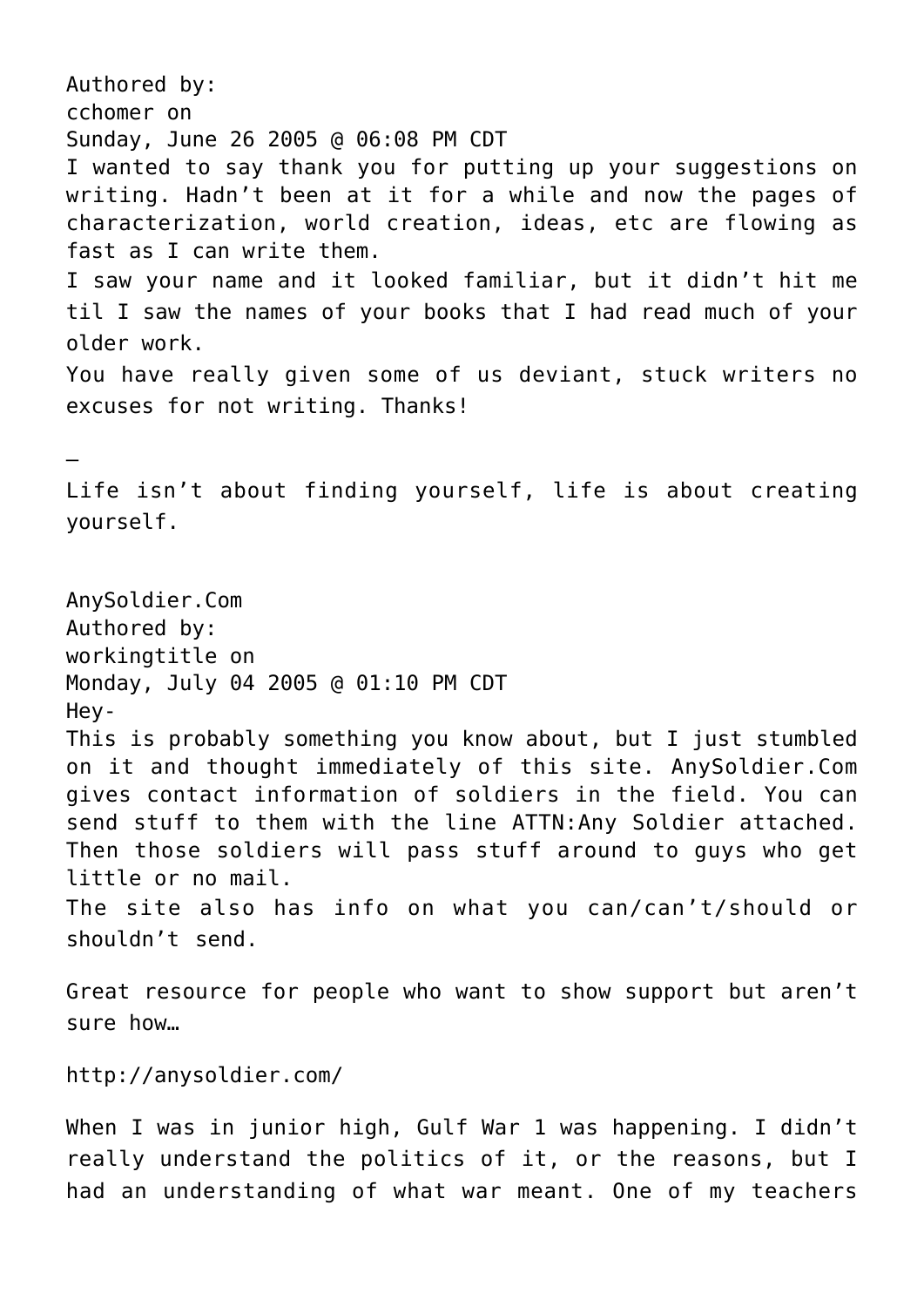hooked us up with an any soldier address and I sent a couple letters over. It was a good feeling for me and, hopefully, a bit of comfort for him. Regardless of how you feel about the war, those folks are in hell and need all the help they can get. A great thing, I think, for kids to do. Anyway, passing it along. Jess ] Inspired Authored by: [Rowan](https://hollylisle.com/writingdiary/users.php?mode=profile&uid=630) on Monday, July 04 2005 @ 08:30 PM CDT Hi Holly, I came upon your site merely looking for updates on my favourite authors (of which you definitely qualify). What I found blew me entirely away! I think in reading your posts, and your guidelines for writers, it stirred the beast deep within me and I have now started my own fantasy work. Between Mugging the Muse (my 'right-hand reference') and FM, I have been inspired to accomplish this dream, though I know the road will be grim. From the bottom of my heart, I thank you for the kick in the arse to reawaken that spirit within me to follow this dream. I do not pray, generally, as I share your views on religion, but I send you as much positive thought as I have. Both on your proposals, reinventing yourself, and anything else you choose. Thank you, Rowan PS: I read chapter 1 of Hawkspar…um…please hurry!  $\Box$  It was gooooood. — Do or do not, there is no try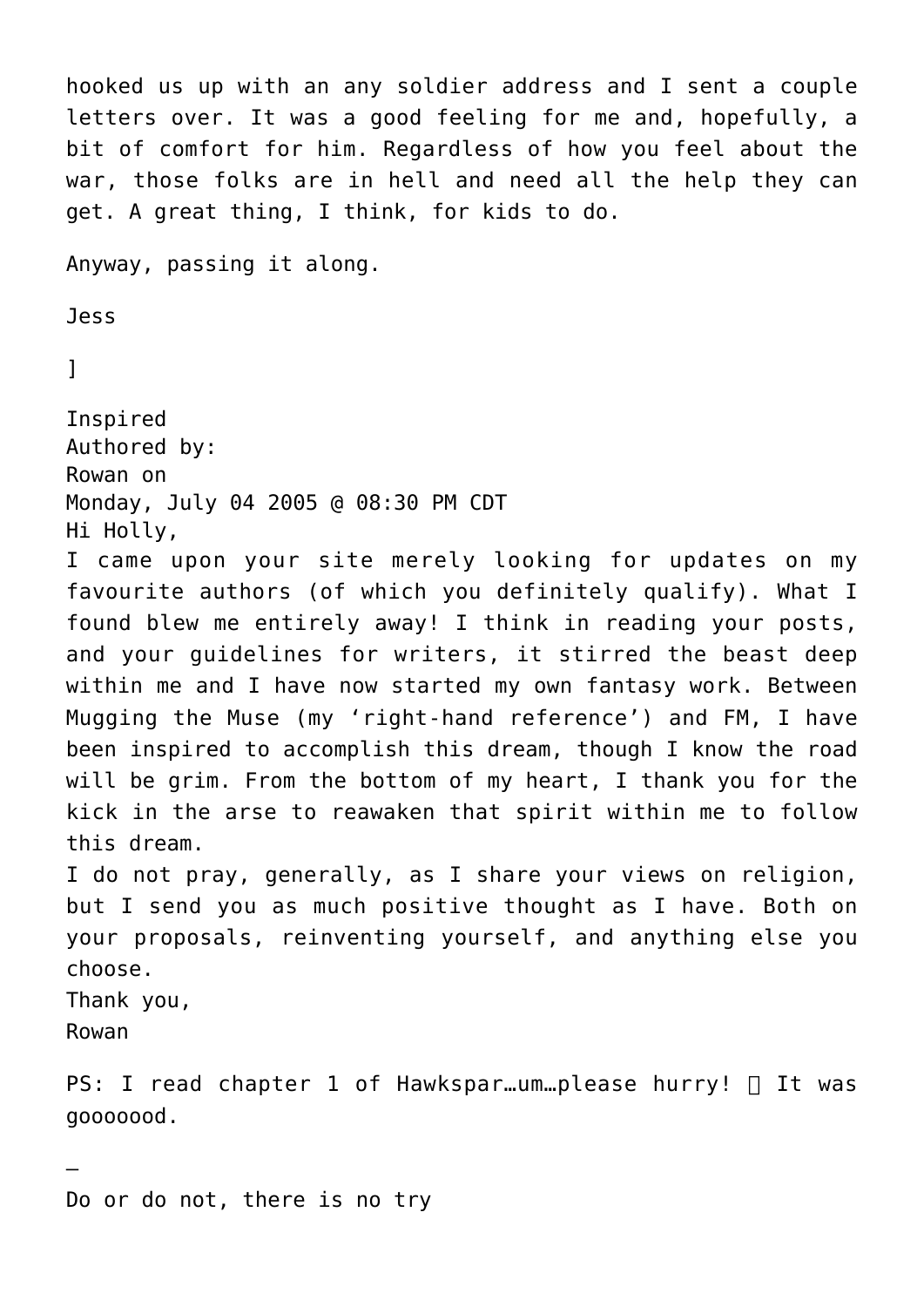–Yoda, Ep. V Re: storm Authored by: [ahdie](https://hollylisle.com/writingdiary/users.php?mode=profile&uid=277) on Friday, July 08 2005 @ 02:02 PM CDT Well – if you turn into Dorothy, don't forget to follow that yellow brick road. Seriously, you & your home will be in my prayers. — Mary ] GUESTBOOK #1 Authored by: [mizsavannah24](https://hollylisle.com/writingdiary/users.php?mode=profile&uid=459) on Sunday, July 10 2005 @ 09:21 PM CDT Holly, first I wanted to say thank you for all the incredible information you have presented for hopeful future writers! Second, I picked up Midnight Rain at B&N today and I'm taking a short break to write and say it is fantastic! I'm only on page 125 and I'm a little bit freaked out! :o) Even though I have to leave for work by 6 am, I'm not going to bed until this one is done. Thank you for this wonderful page turner! All my best  $\sim$  Shelly Whoa. Authored by: [Miri Graci](https://hollylisle.com/writingdiary/users.php?mode=profile&uid=676) on Monday, July 11 2005 @ 01:12 PM CDT Can I bow to you and worship your feet? Please? This may be slightly off-topic front what others have said, but since it's a guestbook…I just wanted to say, in all ways, thanks so much. (I read through the entire contents of this site over the course of two or three days…talk about enlightening.) All of your essays and workshops and how-to articles are some of the most helpful stuff I've ever read.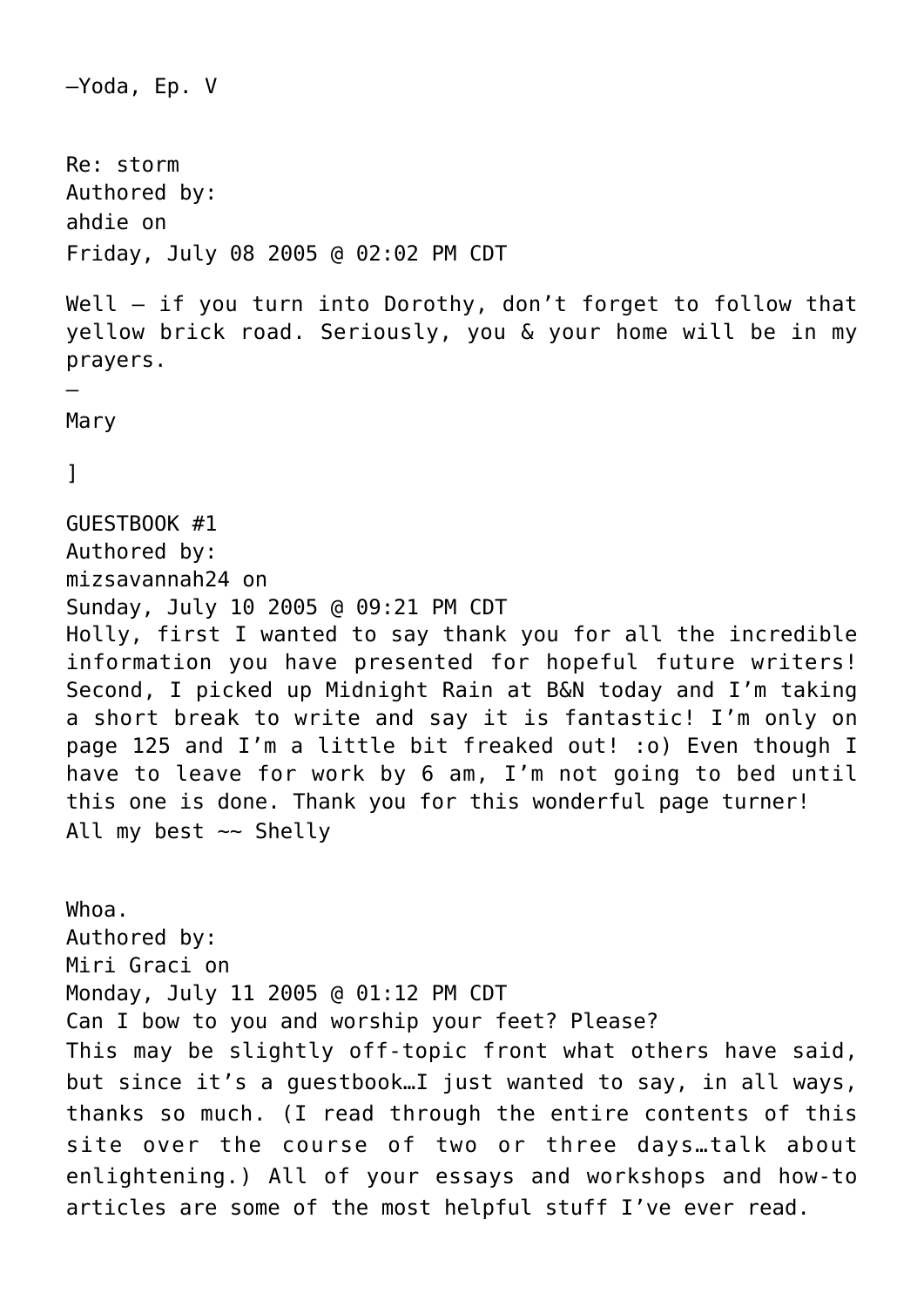I'm currently also in that pesky middle stage…argh. At least I know what my ending will be. Sortof. My characters are remarkably strong willed…{sweatdrop} This is the farthest I've ever gotten in a novel, though I still have time for my original goal…kinda. Getting published by fifteen is running farther away even as I feel like I'm getting closer. Know the feeling?

Best wishes in all the rest of your writing escapades, Miri

Re: Freakin' Amazon Authored by: [lemm](https://hollylisle.com/writingdiary/users.php?mode=profile&uid=312) on Monday, July 18 2005 @ 08:29 AM CDT Hey, don't forget  $-$  0 out of 5 people have found that particular review helpful.  $\Box$ 

Thank you for helping me realize my love of writing… Authored by: [Writative](https://hollylisle.com/writingdiary/users.php?mode=profile&uid=692) on Saturday, July 23 2005 @ 05:16 AM CDT

I don't know how to say it simpler. I did not even know what it was that I was writing before I found FM. I just sat down one day and started making up stuff until I had a substantial amount of stuff with no direction.

15,000 words into it I realized that I must be interested in writing, because I had not intended to write anything. I only wrote when I wanted to and had no goals or system and still the text kept growing. That was my first novel.

With the courage and guidance I have found through the FM community and in Holly's advice I have now completed my second novel and I am about to start rewrites. And I started and finished this one on purpose.

Thank you Holly, for touching spark to the fuel. I hope to be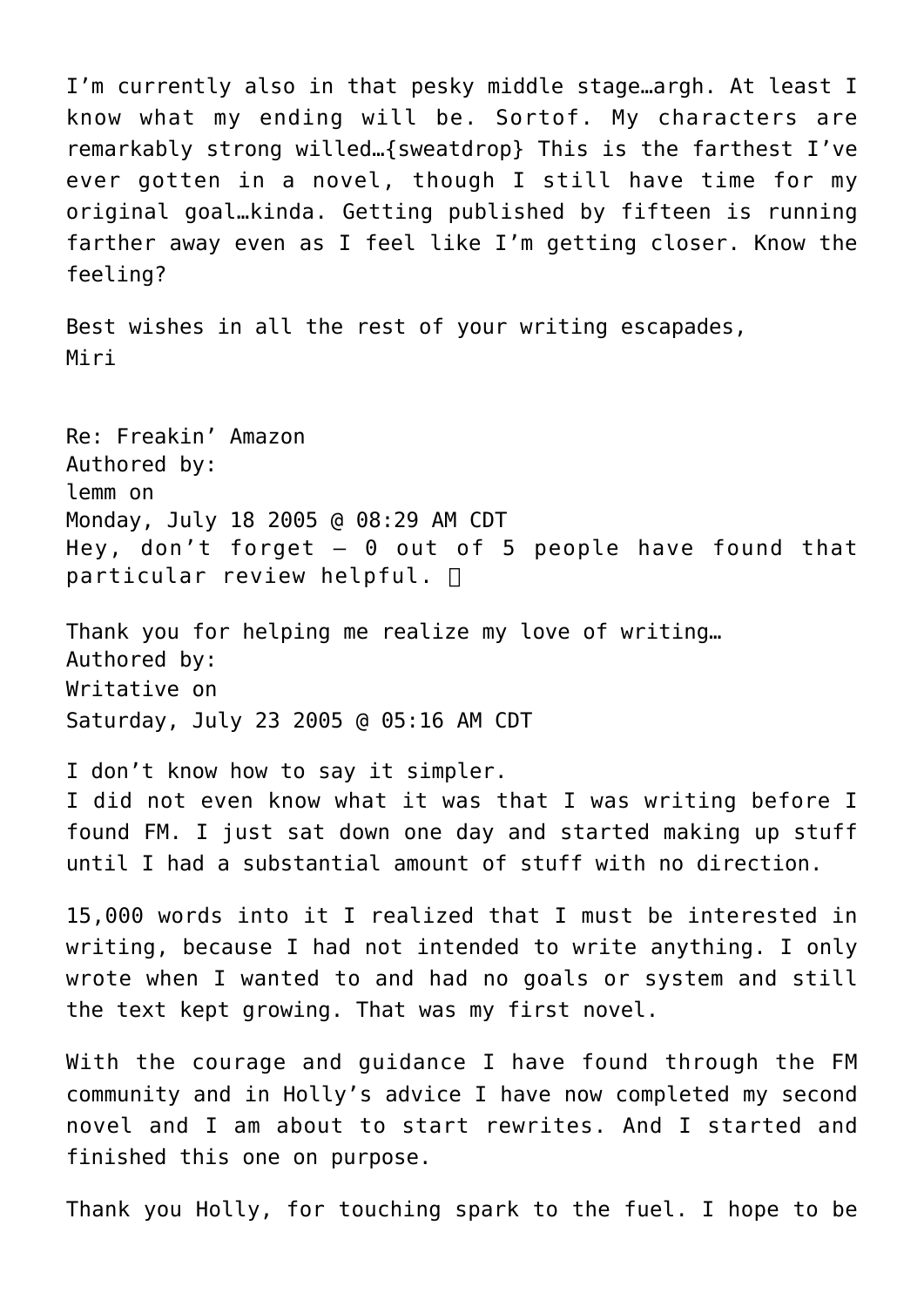able to pay forward someday too.

—

FM (Forward Motion) name is 'Writative' also.

Contents © Holly Lisle. <https://hollylisle.com> All Rights Reserved

## **[Yippeeeee!!! Good News on](https://hollylisle.com/yippeeeee-good-on-ohio-5-writing-site-updates/) [Ohio 5 & Writing Site](https://hollylisle.com/yippeeeee-good-on-ohio-5-writing-site-updates/) [Updates!](https://hollylisle.com/yippeeeee-good-on-ohio-5-writing-site-updates/)**

written by Holly December 23, 2009 [By Holly Lisle](https://hollylisle.com)

I had a blast this morning. Lost track of time, (and as a result got twice as many words as the last few writing days)…

And I got a kick-ass start to Chapter Two. My MC is in trouble, her entire town is in trouble, and in MY tomorrow but her next three seconds, she is going to get some awful news.

Which I am really looking forward to writing.

But, with 506 words for the day, 3,122 words for the book, and a nice, solid start to Chapter 2, I must now go work on the website.

I'm working on the emails that will bring groups of HWC members back to the site after we replace the school with the new software. I also have some "techie for other folks, but I have to set it up" stuff to do today.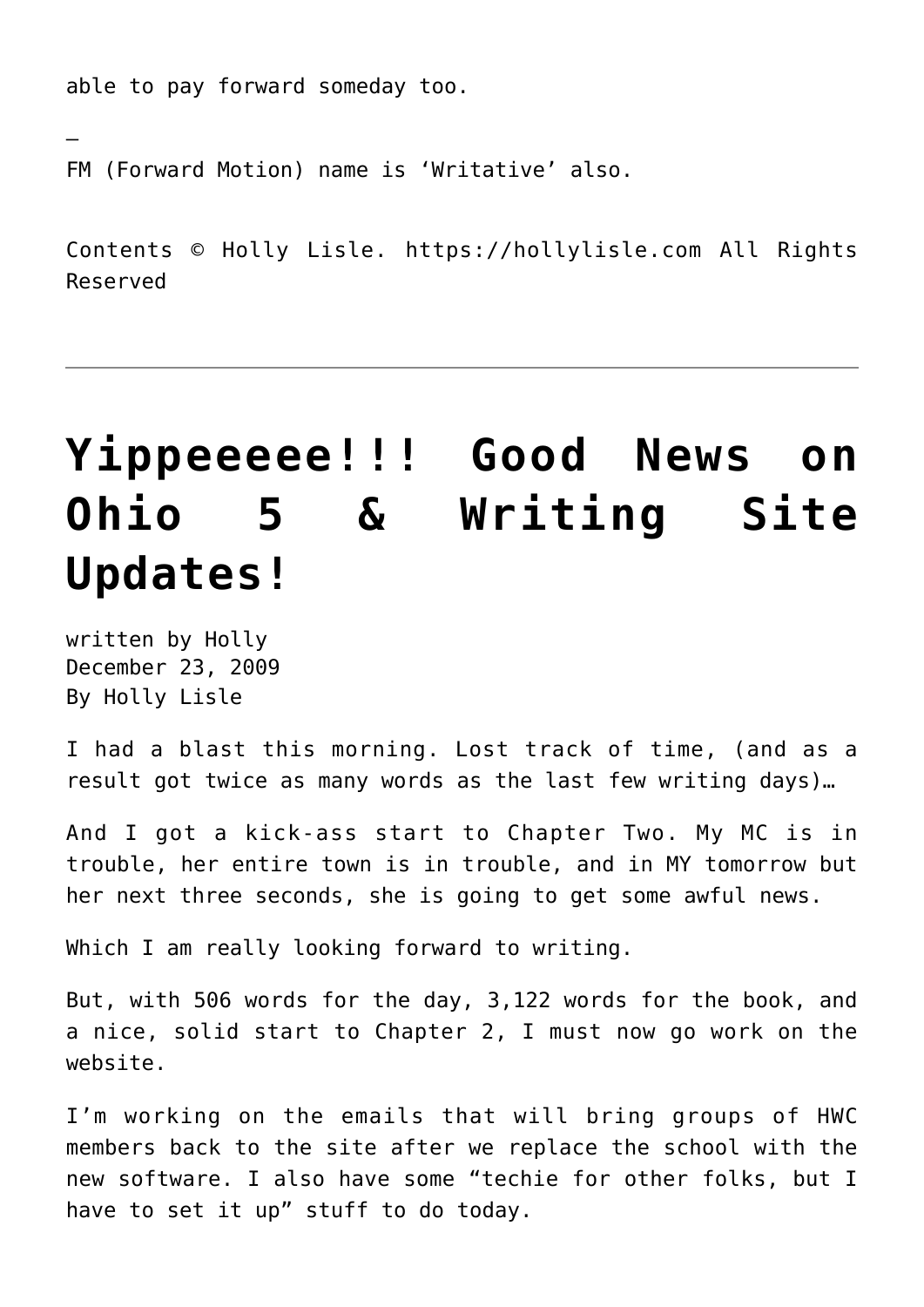So, having had a whole lotta fun with the words, I now go to do spiffy "new school awesomeness" website stuff.

**Get Holly's Free Fiction Sampler, plus Weekly Fiction Updates, and when these books go on sale,** *get invited to the launch.*

**FICTION WRITERS! Sign up for Holly's Thursday Writing Tips**

Contents © Holly Lisle. <https://hollylisle.com> All Rights Reserved

# **[Ohio 4: Friends, cannibals,](https://hollylisle.com/ohio-4-friends-cannibals-and-4475-words-of-1250-planned-plus-how-that-happened-and-15118-total/) [and 4,475 words \(of 1250](https://hollylisle.com/ohio-4-friends-cannibals-and-4475-words-of-1250-planned-plus-how-that-happened-and-15118-total/) [planned, plus how THAT](https://hollylisle.com/ohio-4-friends-cannibals-and-4475-words-of-1250-planned-plus-how-that-happened-and-15118-total/) [happened\)… and 15,118 total…](https://hollylisle.com/ohio-4-friends-cannibals-and-4475-words-of-1250-planned-plus-how-that-happened-and-15118-total/)**

written by Holly December 23, 2009 [By Holly Lisle](https://hollylisle.com)

I wrote about 700 actual words today.

Following which, I benefitted by having vastly overwritten a big chunk of Ohio 3, in which I leapt ahead and did a ton of stuff that actually needed to wait until this book.

When I realized, back in Book 3, that I'd gotten ahead of myself, I set those words aside (counting their loss from Book 3 when I did so)… and today, got to add ONE piece of that word count back in.